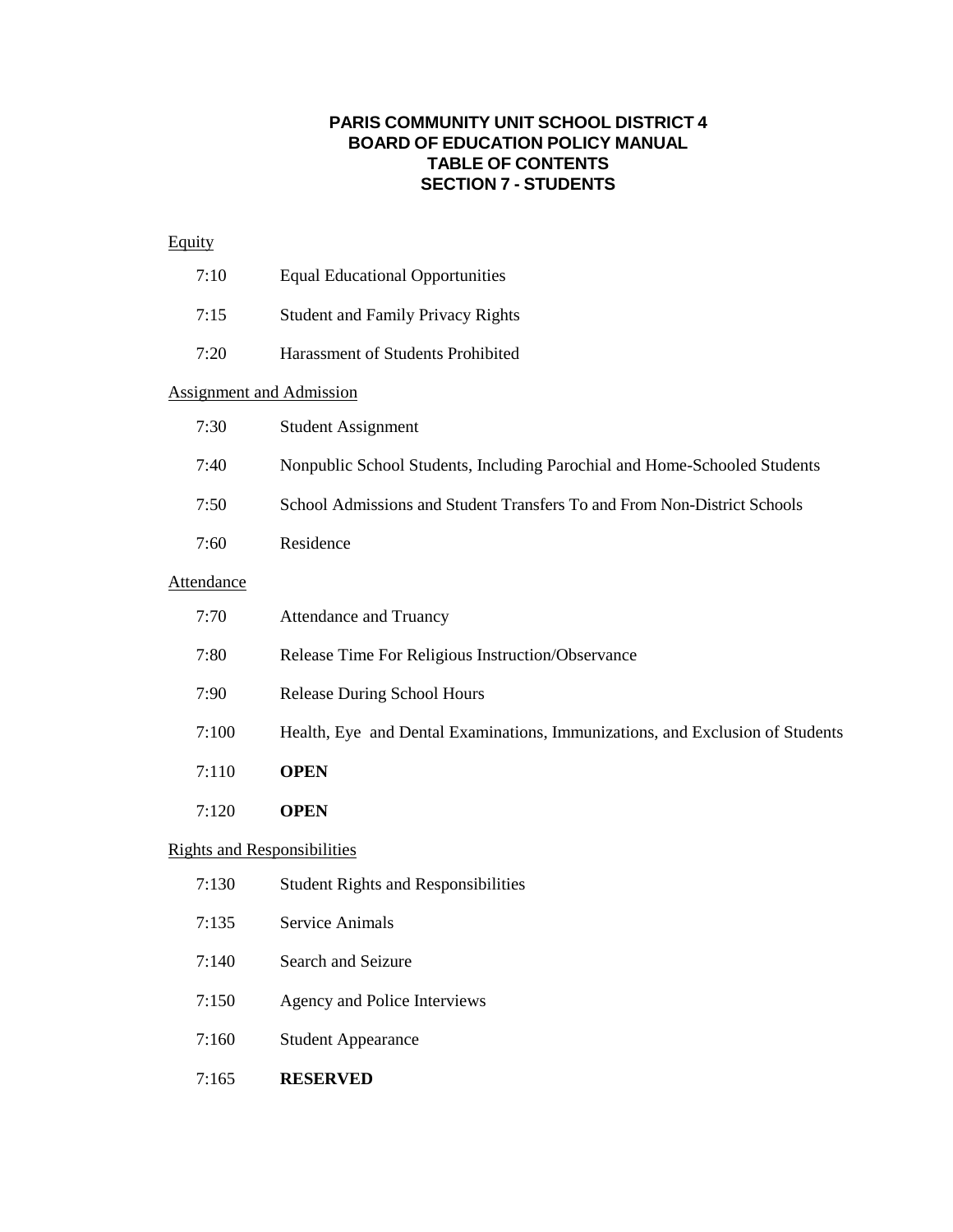- 7:170 Vandalism
- 7:180 Prevention of and Response to Bullying, Intimidation, and Harassment
- 7:185 Teen Dating Violence Prohibited
- 7:190 Student Behavior
- 7:200 Suspension Procedures
- 7:210 Expulsion Procedures
- 7:220 Bus Conduct

7:340 Student Records

- 7:230 Misconduct By Students With Disabilities
- 7:240 Conduct Code For Participants In Extracurricular Activities

## Welfare Services

| 7:250             | <b>Student Support Services</b>                      |
|-------------------|------------------------------------------------------|
| 7:260             | <b>Exemption From Physical Activity</b>              |
| 7:270             | Administering Medicines To Students                  |
| 7:275             | Orders to Forgo Life-Sustaining Treatment            |
| 7:280             | Communicable and Chronic Infectious Disease          |
| 7:285             | Food Allergy Management Program                      |
| 7:290             | Suicide and Depression Awareness and Prevention      |
| <b>Activities</b> |                                                      |
| 7:300             | <b>Extracurricular Athletics</b>                     |
| 7:305             | <b>Student Athlete Concussions and Head Injuries</b> |
| 7:310             | <b>Restrictions on Publications</b>                  |
| 7:320             | <b>OPEN</b>                                          |
| 7:325             | <b>Student Fundraising Activities</b>                |
| 7:330             | <b>RESERVED</b>                                      |
| <u>Records</u>    |                                                      |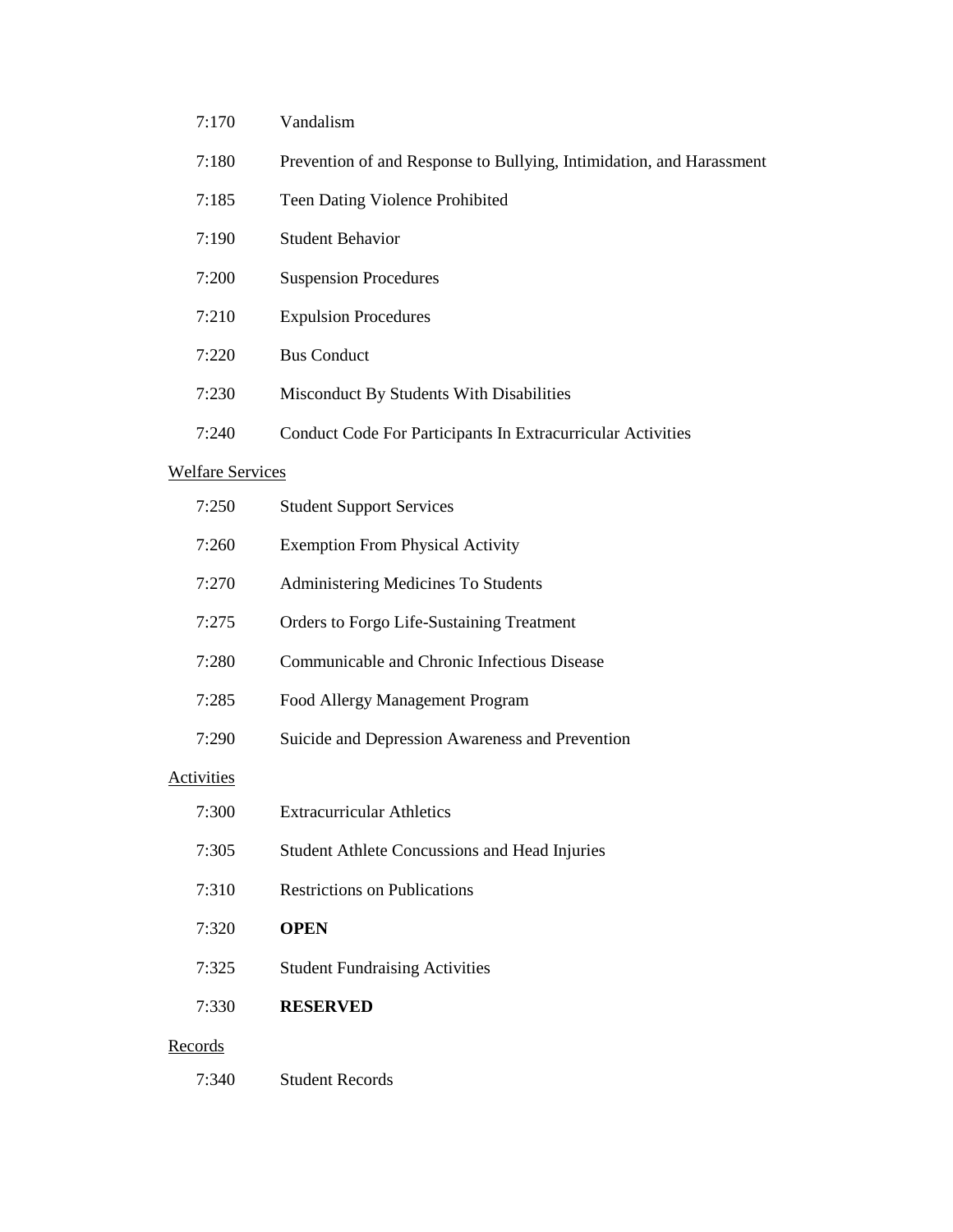- 7:345 Use of Educational Technologies; Student Data Privacy and Security
- 7:350 **OPEN**
- 7:360 **OPEN**
- 7:370 **OPEN**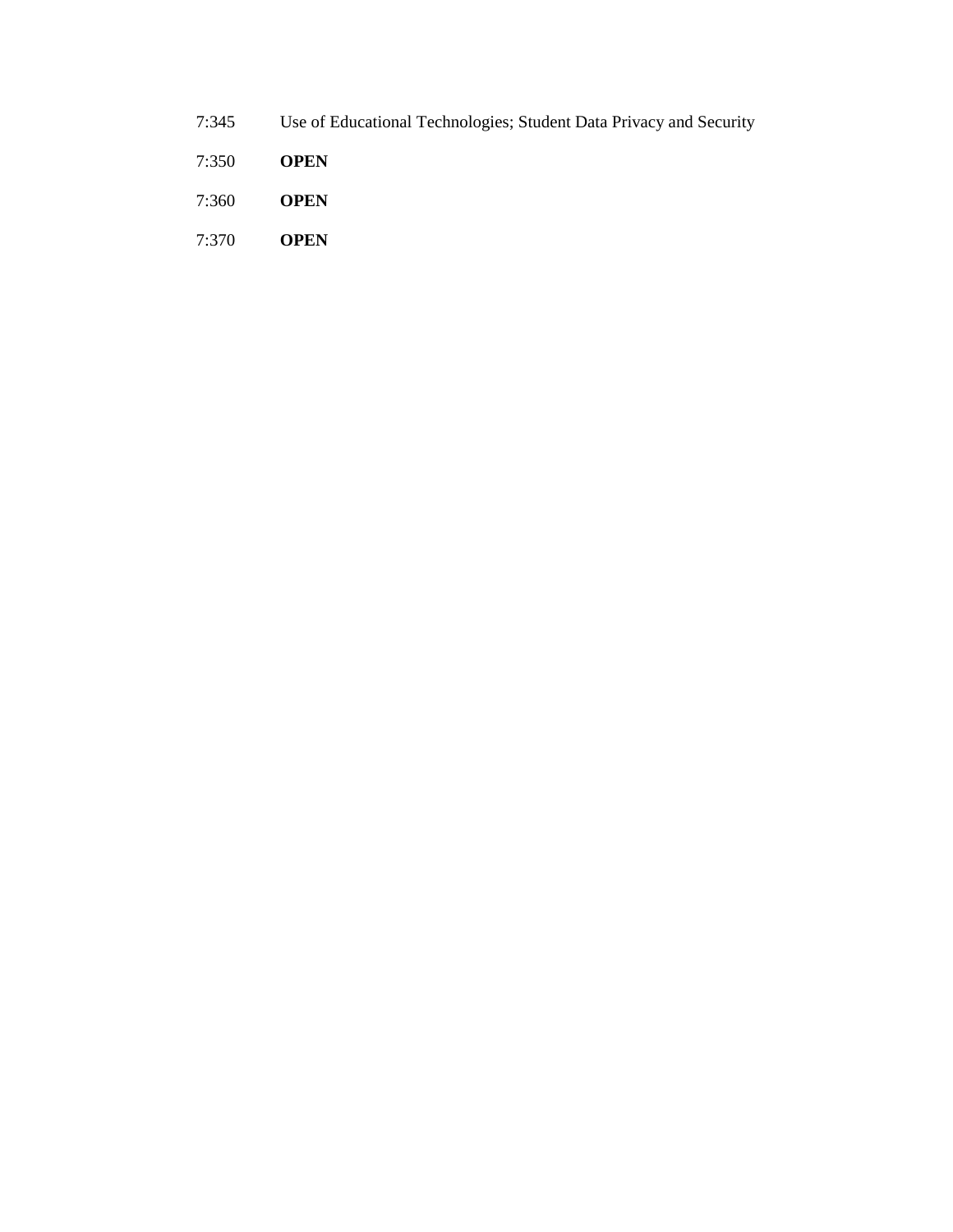## **Equal Educational Opportunities**

Equal educational and extracurricular opportunities shall be available for all students without regard to color, race, nationality, religion, sex, sexual orientation, ancestry, age, physical or mental disability, gender identity, status of being homeless, immigration status, order of protection status, actual or potential marital or parental status, including pregnancy. Further, the District will not knowingly enter into agreements with any entity or any individual that discriminates against students on the basis of sex or any other protected status, except that the District remains viewpoint neutral when granting access to school facilities under Board Policy 8.20, *Community Use of School Facilities*. Any student may file a discrimination grievance by using Board policy 2:260, *Uniform Grievance Procedure*.

#### Sex Equity

No student shall, on the basis of sex, sexual orientation, or gender identity be denied equal access to programs, activities, services, or benefits or be limited in the exercise of any right, privilege, advantage, or denied equal access to educational and extracurricular programs and activities.

Any student may file a sex equity complaint by using Board policy 2:260, *Uniform Grievance Procedure*. A student may appeal the Board's resolution of the complaint to the Regional Superintendent (pursuant to 105 ILCS 5/3-10) and, thereafter, to the State Superintendent of Education (pursuant to 105 ILCS 5/2-3.8).

#### Administrative Implementation

The Superintendent shall appoint a Nondiscrimination Coordinator, who also serves as the District's Title IX Coordinator. The Superintendent and Building Principal shall use reasonable measures to inform staff members and students of this policy and related grievance procedure.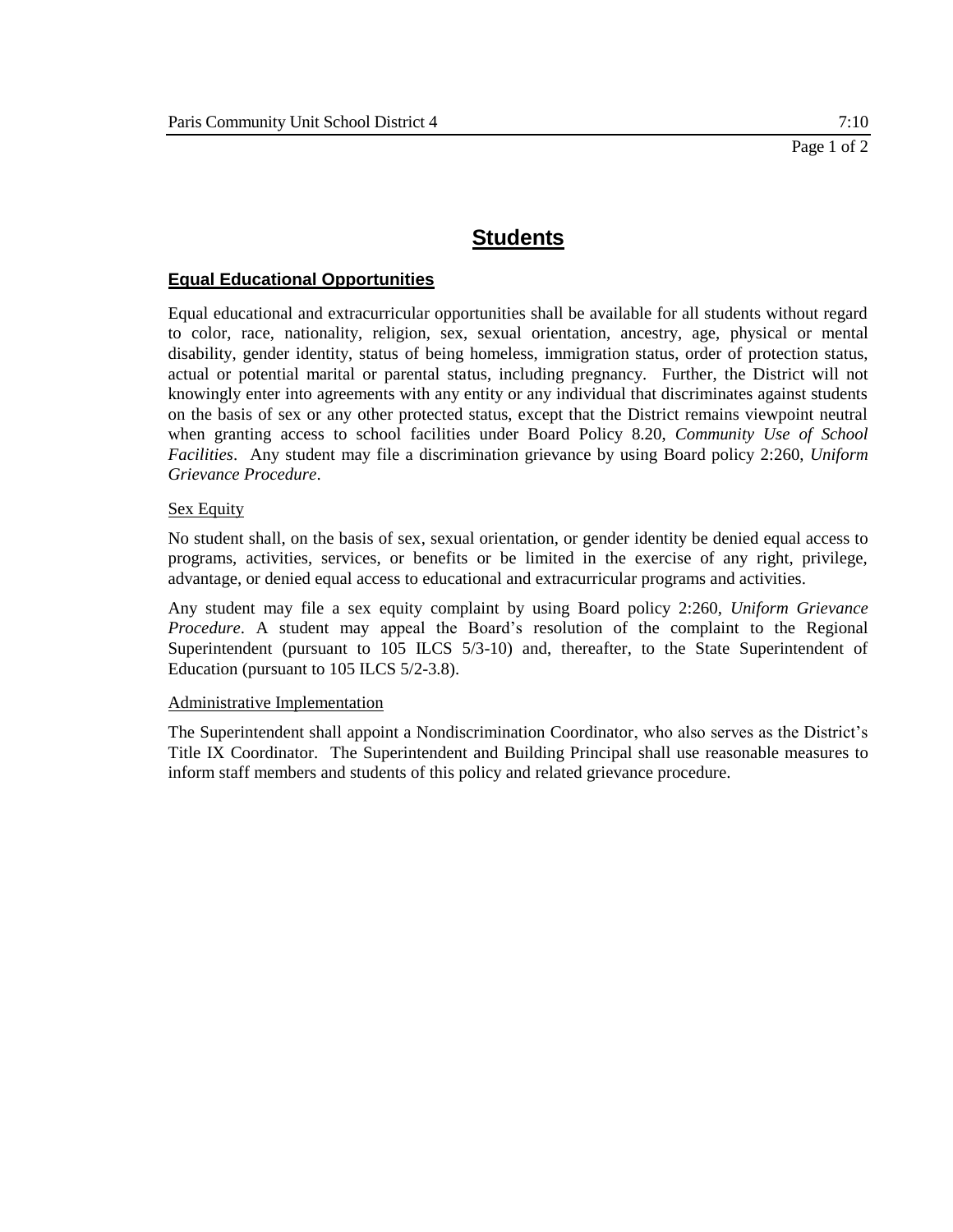| <b>LEGAL REF.:</b> | 20 U.S.C. §1681 et seq., Title IX of the Education Amendments of 1972; 34 C.F.R.<br>Part 106.<br>29 U.S.C. § 791 et seq., Rehabilitation Act of 1973<br>42 U.S.C. §11431 et seq., McKinney Homeless Assistance Act.<br>Good News Club v. Milford Central School, Sup. Ct., 6-11-01.<br>Ill. Constitution, Art. I, § 18.<br>105 ILCS 5/3.25b, 5/3.25d(b), 5/10-20.12, 5/10-20.60, 5/10-20.63, 5/10-22.5, and<br>$5/27-1$ .<br>775 ILCS 5/1-101 et seq., Illinois Human Rights Act.<br>775 ILCS 35/5, Religious Freedom Restoration Act.<br>23 Ill. Admin. Code § 1.240 and Part 200. |
|--------------------|-------------------------------------------------------------------------------------------------------------------------------------------------------------------------------------------------------------------------------------------------------------------------------------------------------------------------------------------------------------------------------------------------------------------------------------------------------------------------------------------------------------------------------------------------------------------------------------|
| <b>CROSS REF.:</b> | 2:260, 2:265, 6:65, 7:20, 7:50, 7:60, 7:130, 7:160, 7:165, 7:180, 7:185, 7:250,<br>7:330, 7:340, 8:20                                                                                                                                                                                                                                                                                                                                                                                                                                                                               |
| <b>ADOPTED:</b>    | April 12, 2000                                                                                                                                                                                                                                                                                                                                                                                                                                                                                                                                                                      |
| <b>REVISED:</b>    | March 14, 2001                                                                                                                                                                                                                                                                                                                                                                                                                                                                                                                                                                      |
| <b>REVISED:</b>    | February 13, 2002                                                                                                                                                                                                                                                                                                                                                                                                                                                                                                                                                                   |
| <b>REVISED:</b>    | July 9, 2008                                                                                                                                                                                                                                                                                                                                                                                                                                                                                                                                                                        |
| <b>REVISED:</b>    | January 14, 2009                                                                                                                                                                                                                                                                                                                                                                                                                                                                                                                                                                    |
| <b>REVISED:</b>    | February 10, 2010                                                                                                                                                                                                                                                                                                                                                                                                                                                                                                                                                                   |
| <b>REVISED:</b>    | February 9, 2011                                                                                                                                                                                                                                                                                                                                                                                                                                                                                                                                                                    |
| <b>REVISED:</b>    | October 14, 2015                                                                                                                                                                                                                                                                                                                                                                                                                                                                                                                                                                    |
| <b>REVISED:</b>    | October 12, 2016                                                                                                                                                                                                                                                                                                                                                                                                                                                                                                                                                                    |
| <b>REVISED:</b>    | January 10, 2018                                                                                                                                                                                                                                                                                                                                                                                                                                                                                                                                                                    |
| <b>REVISED:</b>    | October 14, 2020                                                                                                                                                                                                                                                                                                                                                                                                                                                                                                                                                                    |
| <b>REVISED:</b>    | February 9, 2022                                                                                                                                                                                                                                                                                                                                                                                                                                                                                                                                                                    |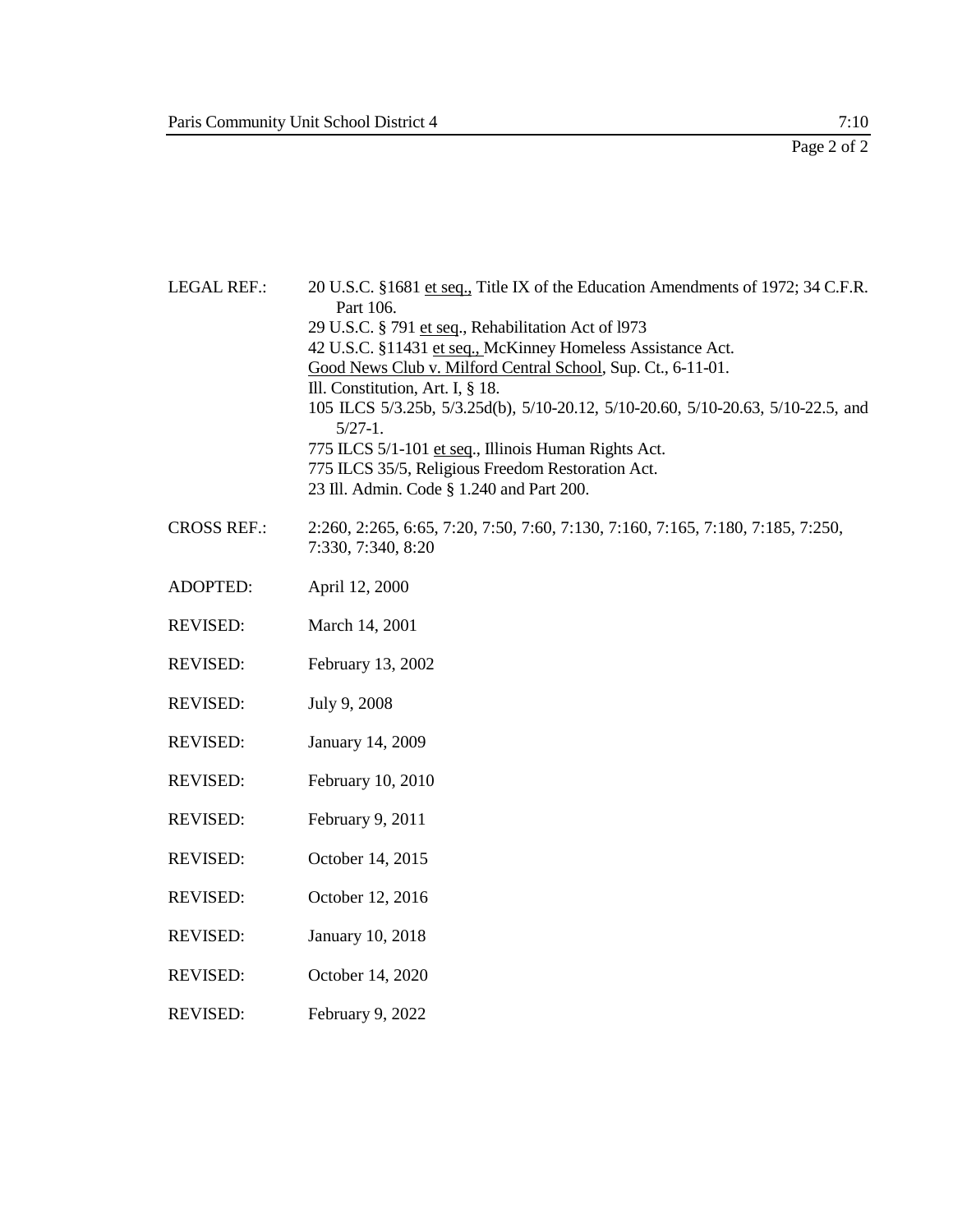## **Instruction**

## **Harassment of Students Prohibited**

#### Surveys

All surveys requesting personal information from students, as well as any other instrument used to collect personal information from students, must advance or relate to the District's educational objectives as identified in Board policy 6:10, *Educational Philosophy and Objectives*, or assist students' career choices. This applies to all surveys, regardless of whether the student answering the questions can be identified and regardless of who created the survey.

#### Surveys Created by a Third Party

Before a school official or staff member administers or distributes a survey or evaluation created by a third party to a student, the student's parent(s)/guardian(s) may inspect the survey or evaluation, upon their request and within a reasonable time of their request.

This section applies to every survey: (1) that is created by a person or entity other than a District official, staff member, or student, (2) regardless of whether the student answering the questions can be identified, and (3) regardless of the subject matter of the questions.

#### Survey Requesting Personal Information

School officials and staff members shall not request, nor disclose, the identity of any student who completes any survey or evaluation (created by any person or entity, including the District) containing one or more of the following items:

- 1. Political affiliations or beliefs of the student or the student's parent/guardian.
- 2. Mental or psychological problems of the student or the student's family.
- 3. Behavior or attitudes about sex.
- 4. Illegal, anti-social, self-incriminating, or demeaning behavior.
- 5. Critical appraisals of other individuals with whom students have close family relationships.
- 6. Legally recognized privileged or analogous relationships, such as those with lawyers, physicians, and ministers.
- 7. Religious practices, affiliations, or beliefs of the student or the student's parent/guardian.
- 8. Income (other than that required by law to determine eligibility for participation in a program or for receiving financial assistance under such program).

The student's parent(s)/guardian(s) may:

1. Inspect the survey or evaluation upon, and within a reasonable time of, their request, and/or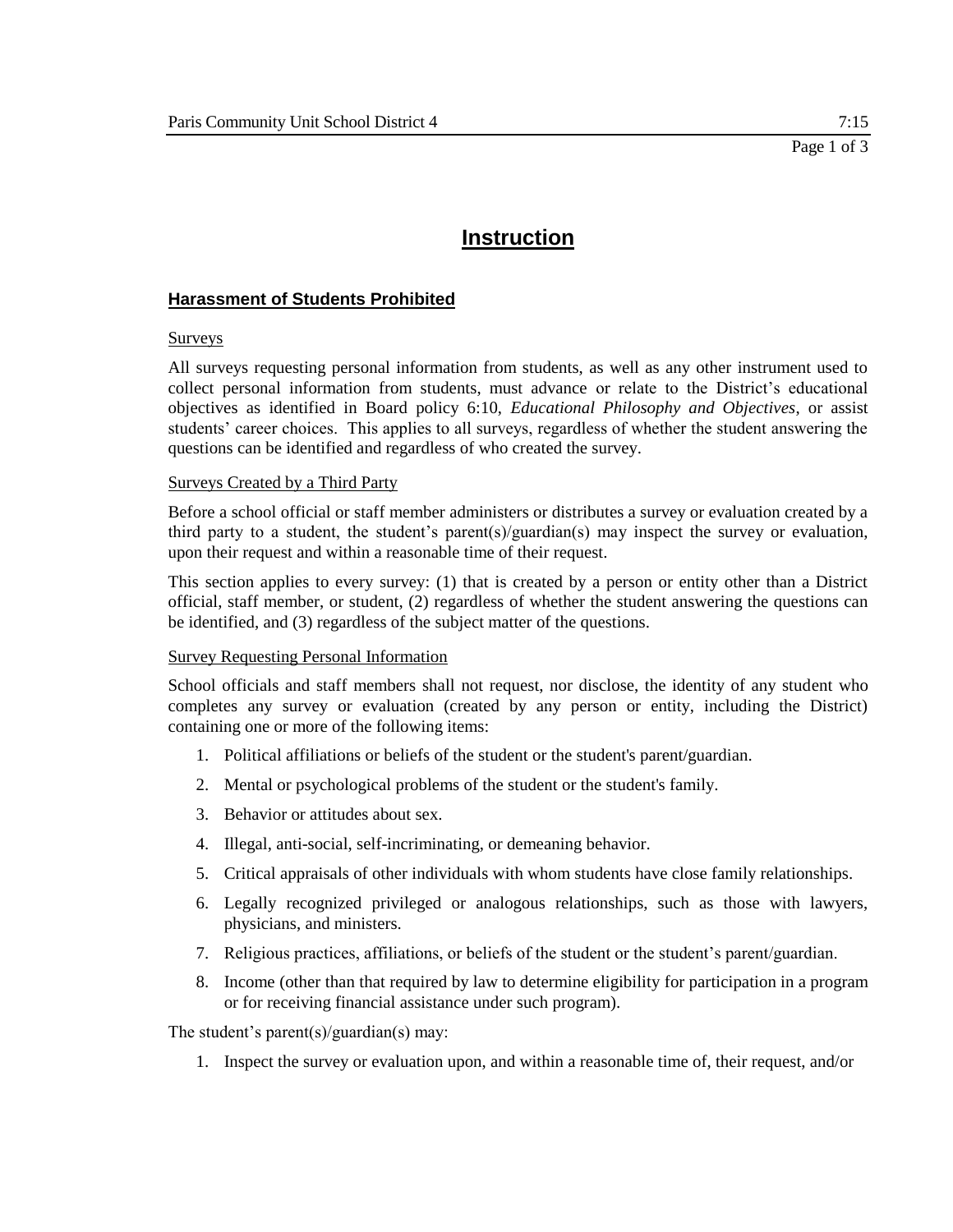2. Refuse to allow their child to participate in the activity described above. The school shall not penalize any student whose parent(s)/guardian(s) exercised this option.

## Instructional Material

A student's parent(s)/guardian(s) may inspect, upon their request, any instructional material used as part of their child's educational curriculum within a reasonable time of their request.

The term "instructional material" means instructional content that is provided to a student, regardless of its format, printed or representational materials, audio-visual materials, and materials in electronic or digital formats (such as materials accessible through the Internet). The term does not include academic tests or academic assessments.

## Physical Exams or Screenings

No school official or staff member shall subject a student to a non-emergency, invasive physical examination or screening as a condition of school attendance. The term *invasive physical examination* means any medical examination that involves the exposure of private body parts, or any act during such examination that includes incision, insertion, or injection into the body, but does not include a hearing, vision, or scoliosis screening.

The above paragraph does not apply to any physical examination or screening that:

- 1. Is permitted or required by an applicable State law, including physical examinations or screenings that are permitted without parental notification.
- 2. Is administered to a student in accordance with the Individuals with Disabilities Education Act (20 U.S.C. §1400 et seq.).
- 3. Is otherwise authorized by Board policy.

#### Selling or Marketing Students' Personal Information Is Prohibited

No school official or staff member shall market or sell personal information concerning students (or otherwise provide that information to others for that purpose). The term *personal information* means individually identifiable information including: (1) a student or parent's first and last name, (2) a home or other physical address (including street name and the name of the city or town), (3) a telephone number, (4) a Social Security identification number or (5) driver's license number or State identification card.

The above paragraph does not apply: (1) if the student's parent(s)/guardian(s) have consented; or (2) to the collection, disclosure or, use of personal information collected from students for the exclusive purpose of developing, evaluating or providing educational products or services for, or to, students or educational institutions, such as the following:

- 1. College or other postsecondary education recruitment, or military recruitment.
- 2. Book clubs, magazines, and programs providing access to low-cost literary products.
- 3. Curriculum and instructional materials used by elementary schools and secondary schools.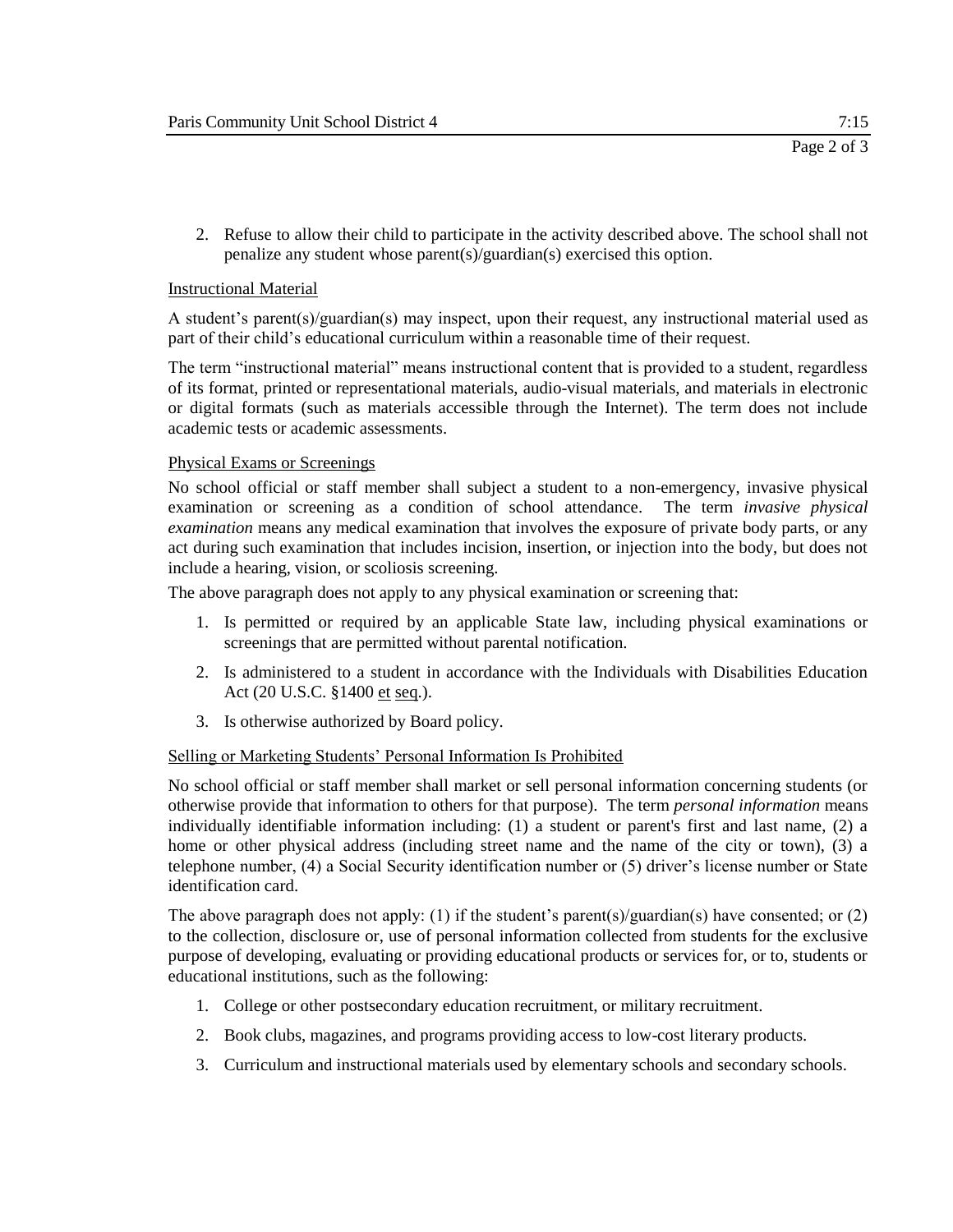- 4. Tests and assessments to provide cognitive, evaluative, diagnostic, clinical, aptitude, or achievement information about students (or to generate other statistically useful data for the purpose of securing such tests and assessments) and the subsequent analysis and public release of the aggregate data from such tests and assessments.
- 5. The sale by students of products or services to raise funds for school-related or educationrelated activities.
- 6. Student recognition programs.

Under no circumstances may a school official or staff member provide a student's *personal information* to a business organization or financial institution that issues credit or debit cards.

## Notification of Rights and Procedures

The Superintendent or designee shall notify students' parents/guardians of:

- 1. This policy as well as its availability upon request from the general administration office.
- 2. How to opt their child out of participation in activities as provided in this policy.
- 3. The approximate dates during the school year when a survey requesting personal information, as described above, is scheduled or expected to be scheduled.
- 4. How to request access to any survey or other material described in this policy.

This notification shall be given parents/guardians at least annually, at the beginning of the school year, and within a reasonable period after any substantive change in this policy.

The rights provided to parents/guardians in this policy transfer to the student when the student turns 18 years old, or is an emancipated minor.

| <b>LEGAL REF.:</b> | 20 U.S.C. §1232h, Protection of Pupil Rights Act.<br>325 ILCS 17/, Children's Privacy Protection and Parental Empowerment Act.<br>105 ILCS 5/10-20.38. |
|--------------------|--------------------------------------------------------------------------------------------------------------------------------------------------------|
| <b>CROSS REF.:</b> | 2:260, 6:210, 6:260, 7:130, 7:240, 7:300                                                                                                               |
| <b>ADOPTED:</b>    | April 7, 2003                                                                                                                                          |
| <b>REVISED:</b>    | July 14, 2004                                                                                                                                          |
| <b>REVISED:</b>    | July 9, 2008                                                                                                                                           |
| <b>REVISED:</b>    | October 8, 2013                                                                                                                                        |
| <b>REVISED:</b>    | January 11, 2017                                                                                                                                       |
| <b>REVISED:</b>    | January 10, 2018                                                                                                                                       |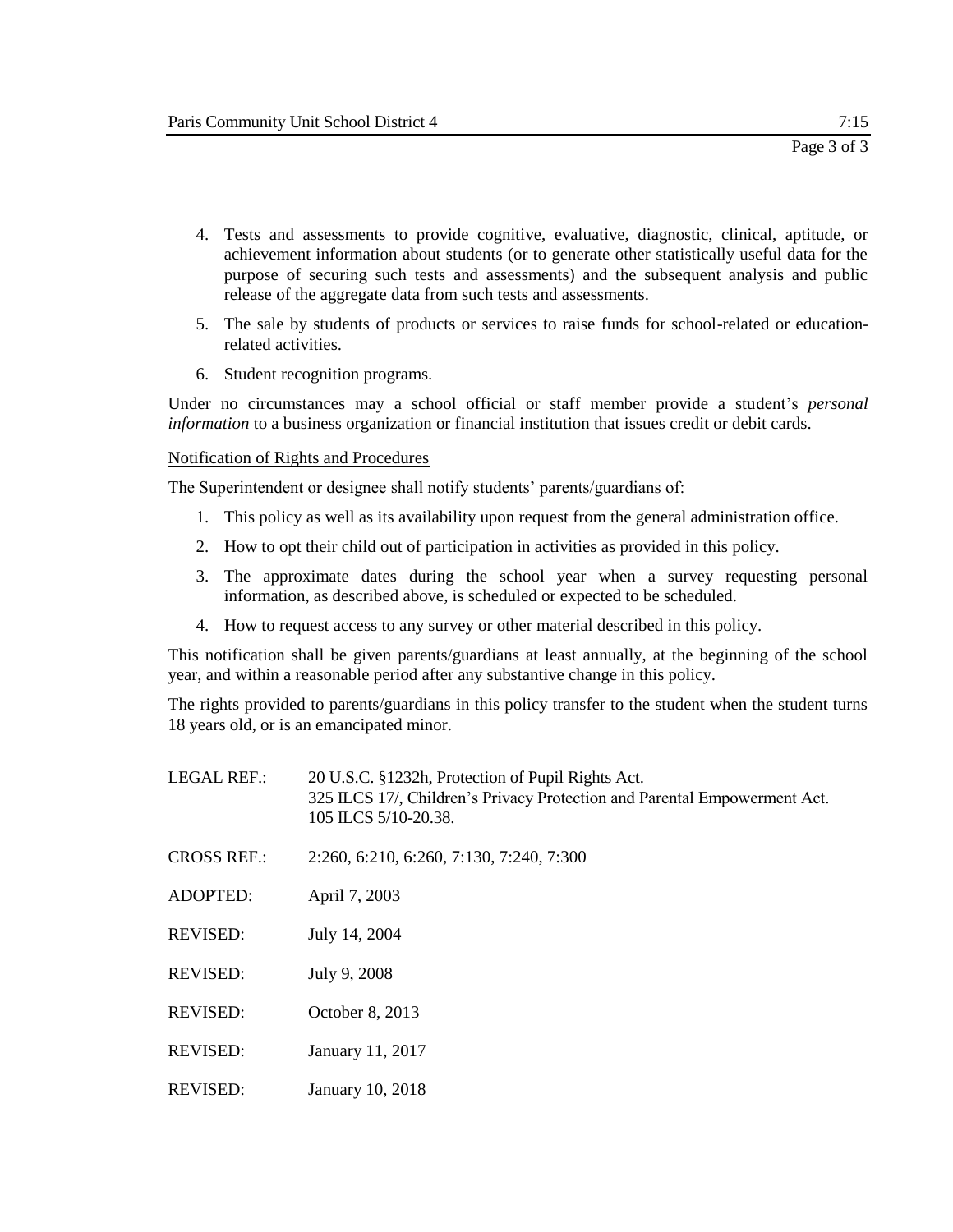### **Harassment of Students Prohibited**

No person, including a School District employee or agent, or student, shall harass, intimidate, or bully a student on the basis of actual or perceived: race; color; national origin; military status; unfavorable discharge status from military service; sex; sexual orientation; gender identity; genderrelated identity or expression; ancestry; age; religion; physical or mental disability; order of protection status; status of being homeless; actual or potential marital or parental status, including pregnancy; association with a person or group with one or more of the aforementioned actual or perceived characteristics; or any other distinguishing characteristic. The District will not tolerate harassing, intimidating conduct, or bullying whether verbal, physical, sexual, or visual, that affects the tangible benefits of education, that unreasonably interferes with a student's educational performance, or that creates an intimidating, hostile, or offensive educational environment. Examples of prohibited conduct include name-calling, using derogatory slurs, stalking, sexual violence, causing psychological harm, threatening or causing physical harm, threatened or actual destruction of property, or wearing or possessing items depicting or implying hatred or prejudice of one of the characteristics stated above.

#### Sexual Harassment Prohibited

The District shall provide an educational environment free of verbal, physical, or other conduct or communications constituting harassment on the basis of sex as defined and otherwise prohibited by State and federal law. See policies 2:265, *Title IX Sexual Harassment Grievance Procedure*, and 2:260, *Uniform Grievance Procedure.* 

#### Making a Report or Complaint

Students are encouraged to promptly report claims or incidences of bullying, intimidation, harassment, sexual harassment, or any other prohibited conduct to the Nondiscrimination Coordinator, Building Principal, Assistant Building Principal, a Complaint Manager, or any employee with whom the student is comfortable speaking. A student may choose to report to an employee of the student's same gender.

Reports under this policy will be considered a report under Board policy 2:260, *Uniform Grievance Procedure*, and/or Board policy 2:265, *Title IX Sexual Harassment Grievance Procedure.* The Nondiscrimination Coordinator and/or Complaint Manager shall process and review the report according to the appropriate grievance procedure.

The Superintendent shall insert into this policy the names, office addresses, email address, and telephone numbers of the District's current Nondiscrimination Coordinator and Complaint Managers. Nondiscrimination Coordinator also serves as the District's Title IX Coordinator.

#### **Nondiscrimination Coordinator:**

Name Chrissy Carrell

Address Crestwood School, 15601 U.S.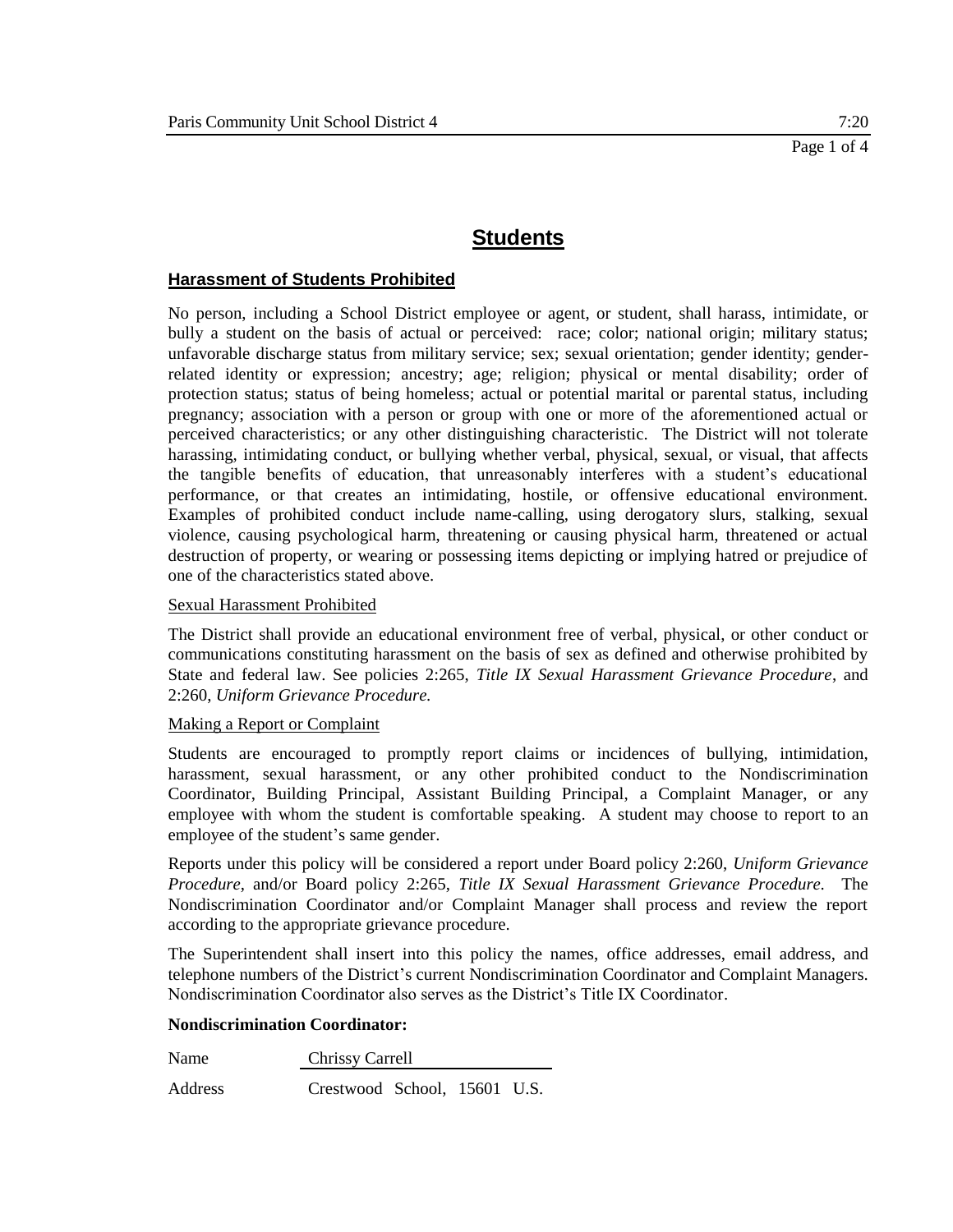|                            | Hwy 150, Paris 61944                                  |                                                       |
|----------------------------|-------------------------------------------------------|-------------------------------------------------------|
| Email                      | ccarrell@crestwood.k12.il.us                          |                                                       |
| Telephone No.              | 217-465-5391                                          |                                                       |
| <b>Complaint Managers:</b> |                                                       |                                                       |
| Name                       | Jim Pattenaude                                        | Meghan Damler                                         |
| Address                    | Crestwood School, 15601 U.S.<br>Hwy 150, Paris, 61944 | Crestwood School, 15601 U.S.<br>Hwy 150, Paris, 61944 |
| Email                      | jpattenaude@crestwood.k12.il.us                       | mdamler@crestwood.k12.il.us                           |
| Telephone No.              | 217-465-5391                                          | 217-465-5391                                          |

The Superintendent shall use reasonable measures to inform staff members and students of this policy by including:

- 1. For students, age-appropriate information about the contents of this policy in the District's student handbook(s), on the District's website, and, if applicable, in any other areas where policies, rules, and standards of conduct are otherwise posted in each school.
- 2. For staff members, this policy in the appropriate employee handbook(s), if applicable, and/or in any other areas where policies, rules, and standards of conduct are otherwise made available to staff.

#### Investigation Process

Any District employee who receives a report or complaint of harassment must promptly forward the report or complaint to the Nondiscrimination Coordinator or a Complaint Manager. Any employee who fails to promptly comply may be disciplined, up to and including discharge.

Reports and complaints of harassment will be confidential to the greatest extent practicable, subject to the District's duty to investigate and maintain an educational environment that is productive, respectful, and free of unlawful discrimination, including harassment.

For any report or complaint alleging sexual harassment that, if true, would implicate Title IX of the Education Amendments of 1972 (20 U.S.C. §1681 et. seq.,), the Nondiscrimination Coordinator or designee shall consider whether action under policy 2:265, *Title IX Sexual Harassment Grievance Procedure*, should be initiated.

For any other alleged student harassment that does not require action under policy 2:265, *Title IX Sexual Harassment Grievance Procedure*, the Nondiscrimination Coordinator or a Complaint Manager or designee shall consider whether an investigation under policies 2:260, *Uniform Grievance Procedure*, and/or 7:190, *Student Behavior*, should be initiated, regardless of whether a written report or complaint is filed.

Reports That Involve Alleged Incidents of Sexual Abuse of a Child by School Personnel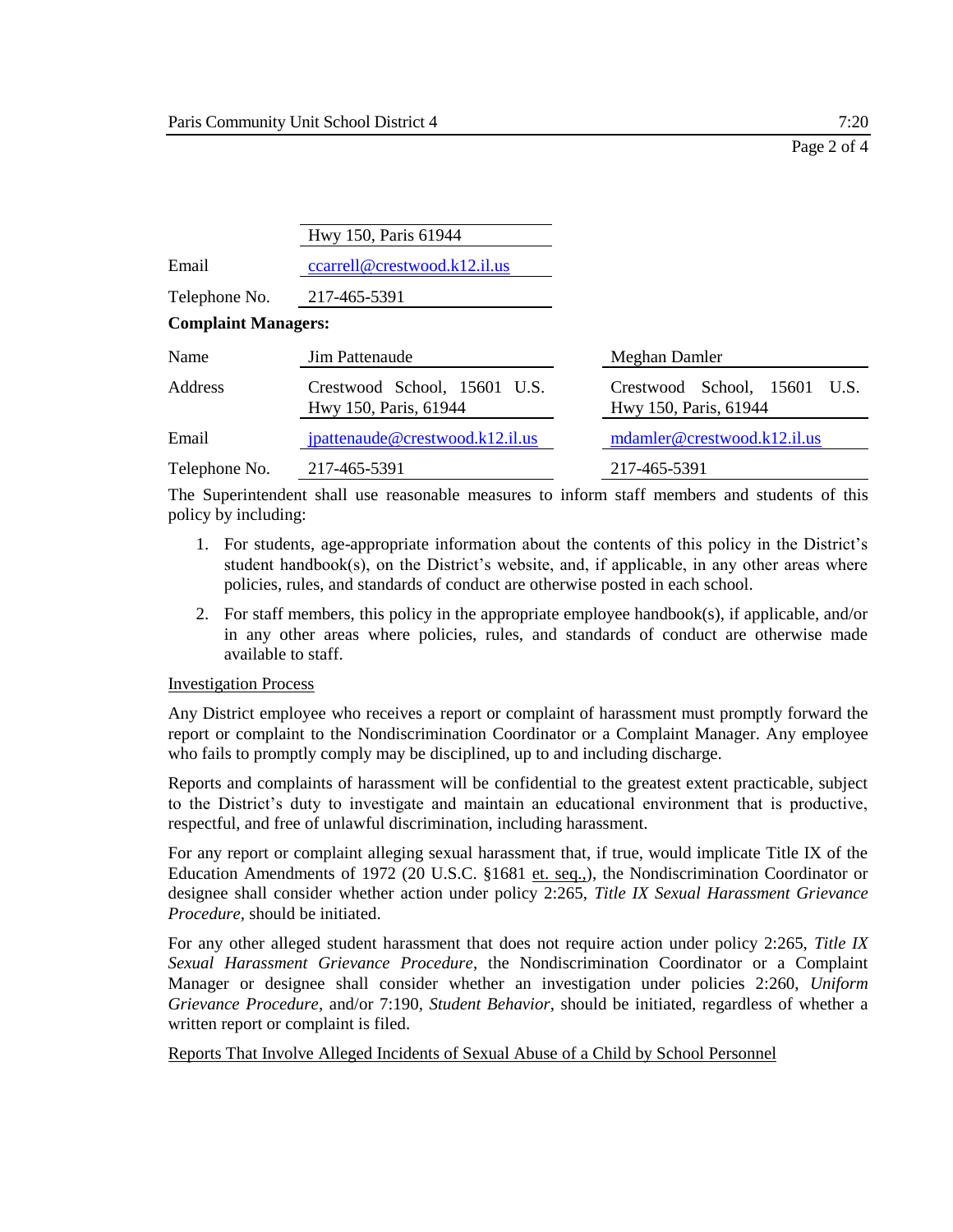An *alleged incident of sexual abuse* is an incident of sexual abuse of a child, as defined in 720 ILCS 5/11-9.1A(b), that is alleged to have been perpetrated by school personnel, including a school vendor or volunteer, that occurred: on school grounds during a school activity; or outside of school grounds or not during a school activity.

Any complaint alleging an incident of sexual abuse shall be processed and reviewed according to policy 5:90, *Abused and Neglected Child Reporting*. In addition to reporting the suspected abuse, the complaint shall also be processed under policy 2:265, *Title IX Sexual Harassment Grievance Procedure,* or policy 2:260, *Uniform Grievance* Procedure.

## Enforcement

Any District employee who is determined, after an investigation, to have engaged in conduct prohibited by this policy will be subject to disciplinary action up to and including discharge. Any third party who is determined, after an investigation, to have engaged in conduct prohibited by this policy will be addressed in accordance with the authority of the Board in the context of the relationship of the third party to the District, e.g., vendor, parent, invitee, etc. Any District student who is determined, after an investigation, to have engaged in conduct prohibited by this policy will be subject to disciplinary action, including but not limited to, suspension and expulsion consistent with the discipline policy. Any person making a knowingly false accusation regarding prohibited conduct will likewise be subject to disciplinary action.

#### Retaliation Prohibited

Retaliation against any person for bringing complaints or providing information about harassment is prohibited (see policies 2:260, *Uniform Grievance Procedure*, and 2:265, *Title IX Sexual Harassment Grievance Procedure*).

Students should report allegations of retaliation to the Building Principal, an administrator, the Nondiscrimination Coordinator, and/or a Complaint Manger.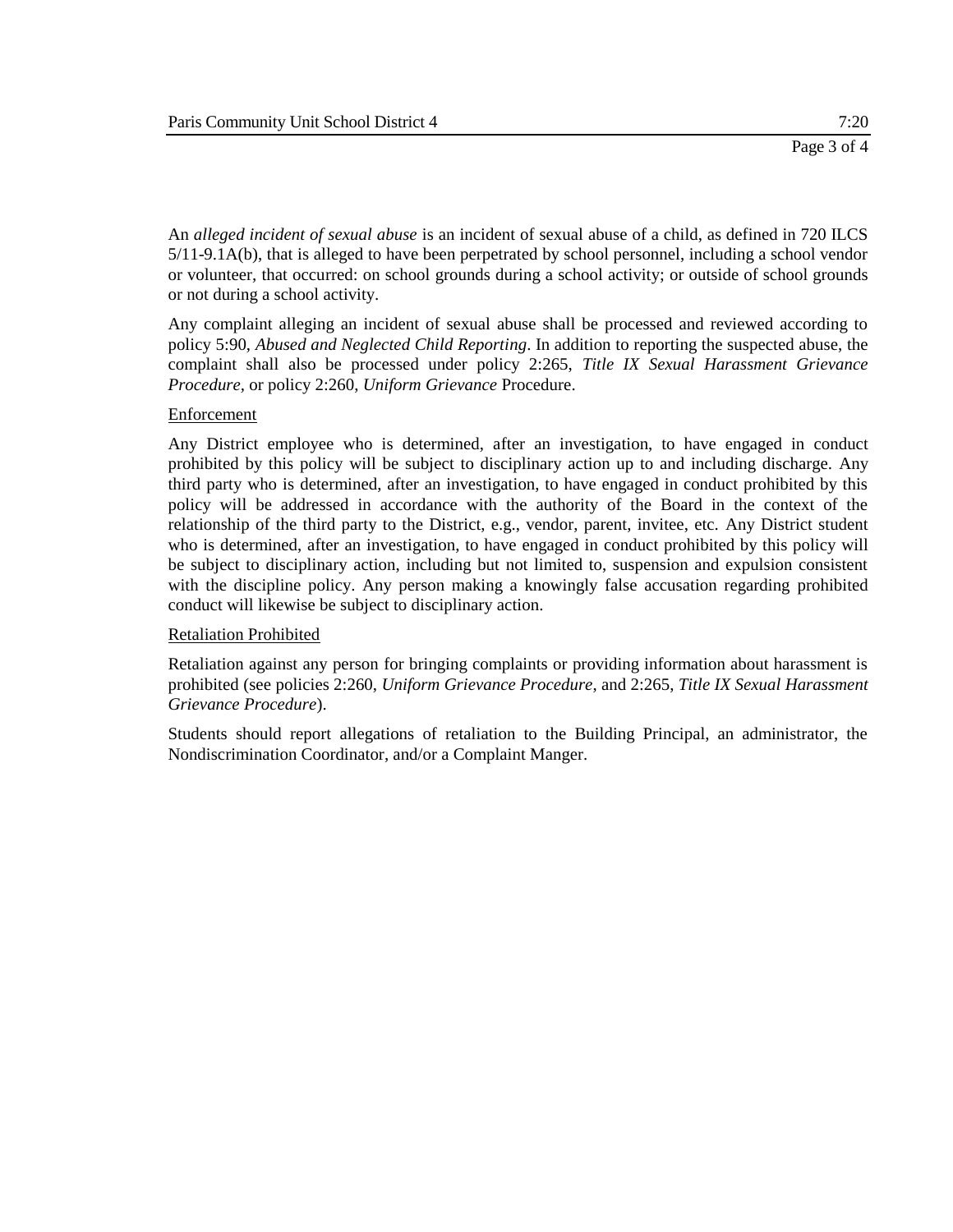LEGAL REF.: 20 U.S.C. § 1681 et seq., Title IX of the Educational Amendments of 1972; 34 C.F.R. Part 106. 105 ILCS 5/10-20.12, 5/10-22.5, 5/10-23.13, 5/27-1, and 5/27-23.7. 775 ILCS 5/1-101 et seq., Illinois Human Rights Act. 23 Ill. Admin. Code § 1.240 and Part 200. Davis v. Monroe County Bd. of Educ., 526 U.S. 629 U.S. 629 (1999). Franklin v. Gwinnett Co. Public Schs., 503 U.S. 60 (1992). Gebster v. Lago Vista Independent Sch. Dist., 524 U.S. 274 (1998). West v. Derby Unified Sch. Dist. No. 260, 206 F.3d 1358 (10<sup>th</sup> Cir. 2000).

- CROSS REF.: 2:260, 2:265, 4:165, 5:20, 5:90, 7:10, 7:180, 7:185, 7:190, 7:240
- ADOPTED: April 12, 2000
- REVISED: March 14, 2001
- REVISED: January 9, 2008
- REVISED: February 10, 2010
- REVISED: December 8, 2010
- REVISED: September 14, 2011
- REVISED: April 11, 2012
- REVISED: July 11, 2012
- REVISED: November 12, 2014
- REVISED: October 11, 2017
- REVISED: January 10, 2018
- REVISED: December 11, 2019
- REVISED: October 14, 2020
- REVISED: February 9, 2022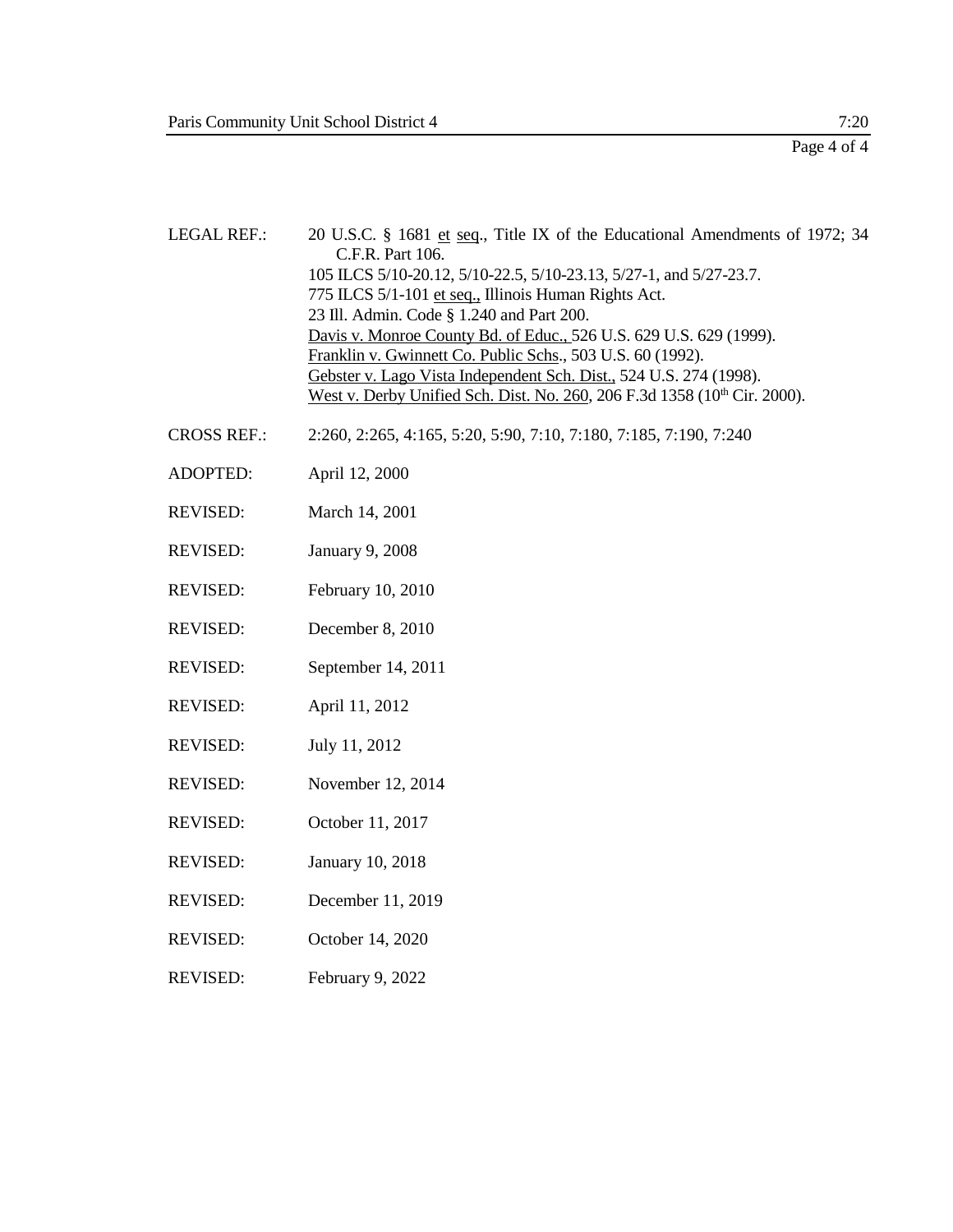## **Student Assignment**

The Superintendent or designee shall assign students to classes.

LEGAL REF.: 105 ILCS 5/10-21.3 and 10-22.5. CROSS REF.: 4:170, 6:30, 6:140 ADOPTED: April 12, 2000 REVISED: July 9, 2008 REVISED: January 11, 2017 REVISED: February 9, 2022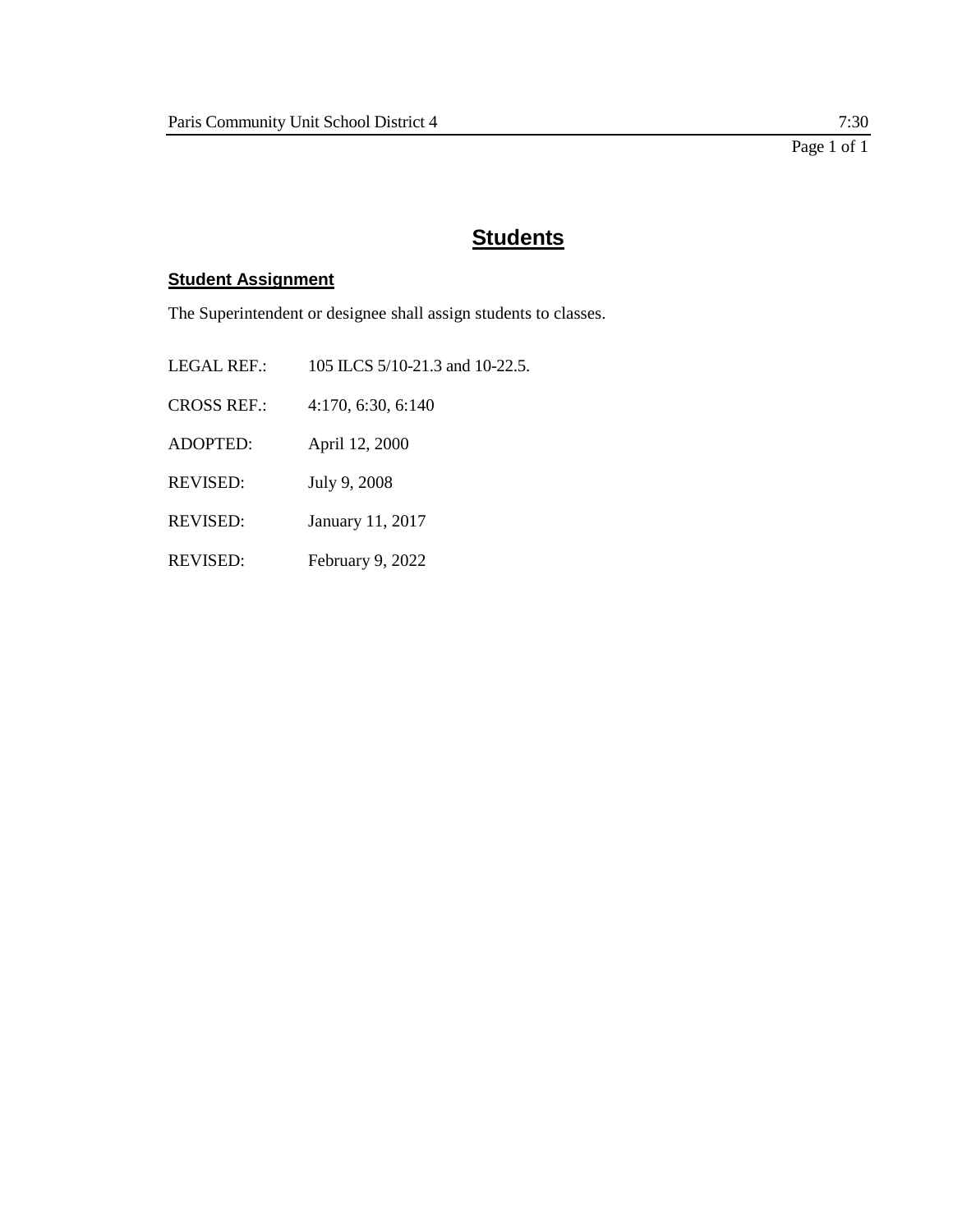## **Nonpublic School Students, Including Parochial and Home-Schooled Students**

#### Part-Time Attendance

The District accepts nonpublic school students, including parochial and home-schooled students, who live within the District for part-time attendance in the District's regular education program on a space-available basis. Requests for part-time attendance must be submitted to the principal of the school in the school attendance area where the student resides. All requests for attendance in the following school year must be submitted before May 1.

Students accepted for partial enrollment must comply with all discipline and attendance requirements established by the school. A private school student may attend any co-curricular activity associated with a District class in which he or she is enrolled. The parent(s)/guardian(s) of a student accepted for part-time attendance is responsible for all fees, pro-rated on the basis of a percentage of full-time fees. Transportation to and/or from school is provided to non-public school students on regular bus routes to or from a point on the route nearest or most easily accessible to the non-public school or student's home. This transportation shall be on the same basis as the District provides transportation for its full-time students. Transportation on other than established bus routes shall be the responsibility of the parent(s)/guardian(s).

#### Students with a Disability

The District accepts for part-time attendance those children for whom it has been determined that special education services are needed, are enrolled in non-public school, and otherwise qualify for enrollment in the District. Requests must be submitted by the student's parent(s)/guardian(s). Special educational services shall be provided to such students as soon as possible after identification, evaluation, and placement procedures provided by State law, but no later than the beginning of the next school semester following the completion of such procedures. Transportation for such students shall be provided only if required in the child's individualized educational program on the basis of the child's disabling condition or as the special education program location may require.

#### Extracurricular Activities

Nonpublic students, regardless of whether they attend a District school part-time, will not be allowed to participate in extracurricular activities.

#### Assignment When Enrolling Full-Time in a District School

Grade placement by, and academic credits earned at, a nonpublic school will be accepted if the school has a Certificate of Nonpublic School Recognition from the Illinois State Board of Education, or, if outside Illinois, if the school is accredited by the state agency governing education.

A student who, after receiving instruction in a non-recognized or non-accredited school, enrolls in the District will: (1) be assigned to a grade level according to academic proficiency, and/or (2) be awarded academic credits from the District if the student demonstrates appropriate academic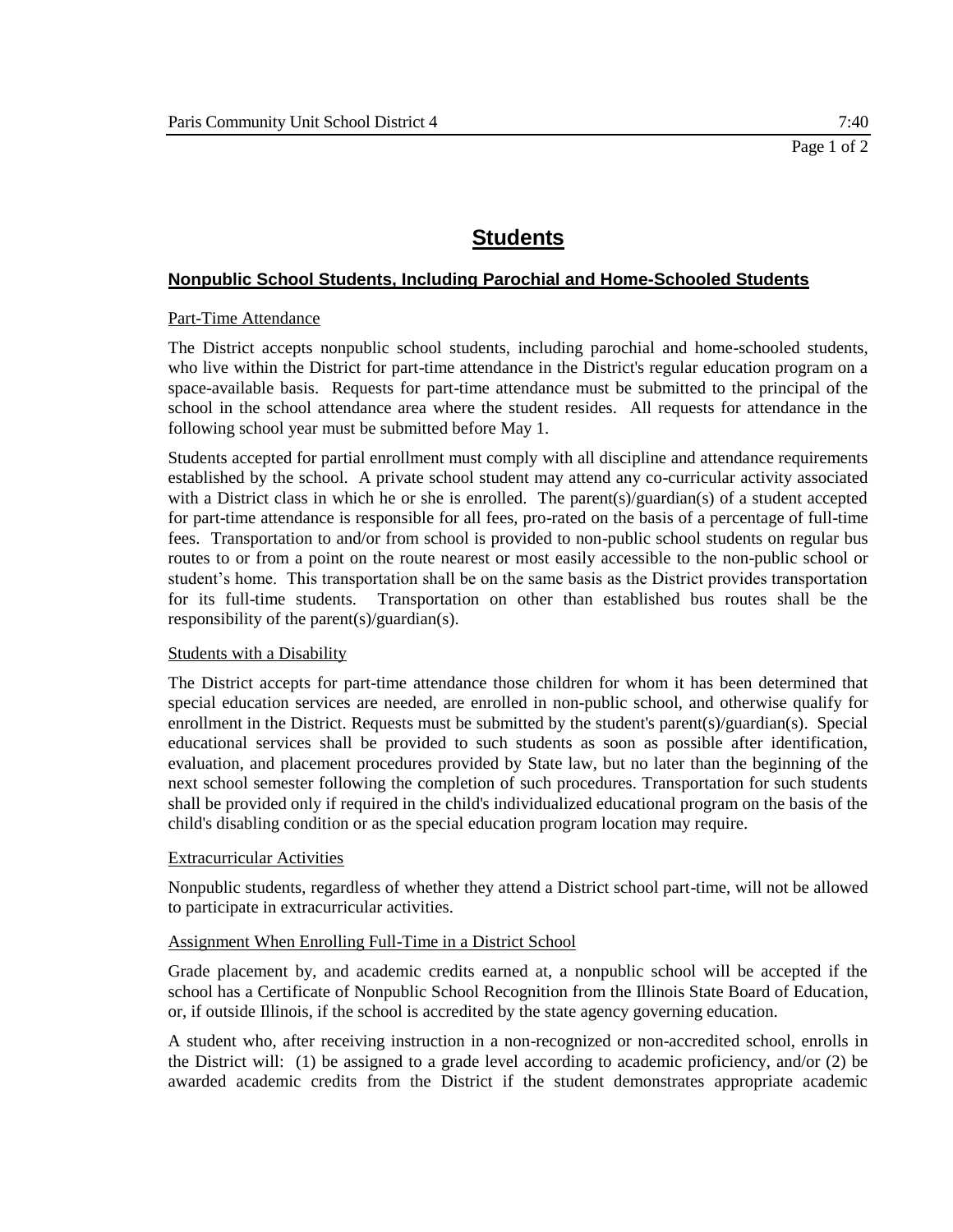proficiency to the school administration. Any portion of a student's transcript relating to such instruction will not be considered for placement on the honor roll or computation in class rank.

Notwithstanding the above, recognition of grade placement and academic credits awarded by a nonpublic school is at the sole discretion of the District. All school and class assignments will be made according to Board of Education policy 7:30, *Student Assignment and Intra-District Transfer*, as well as administrative procedures implementing this policy.

LEGAL REF.: 105 ILCS 5/10-20.24 and 5/14-6.01. CROSS REF.: 4:110, 6:170, 6:190, 6:320, 7:30, 7:300 ADOPTED: April 12, 2000 REVISED: October 13, 2010 REVISED: October 14, 2015 REVISED: August 12, 2020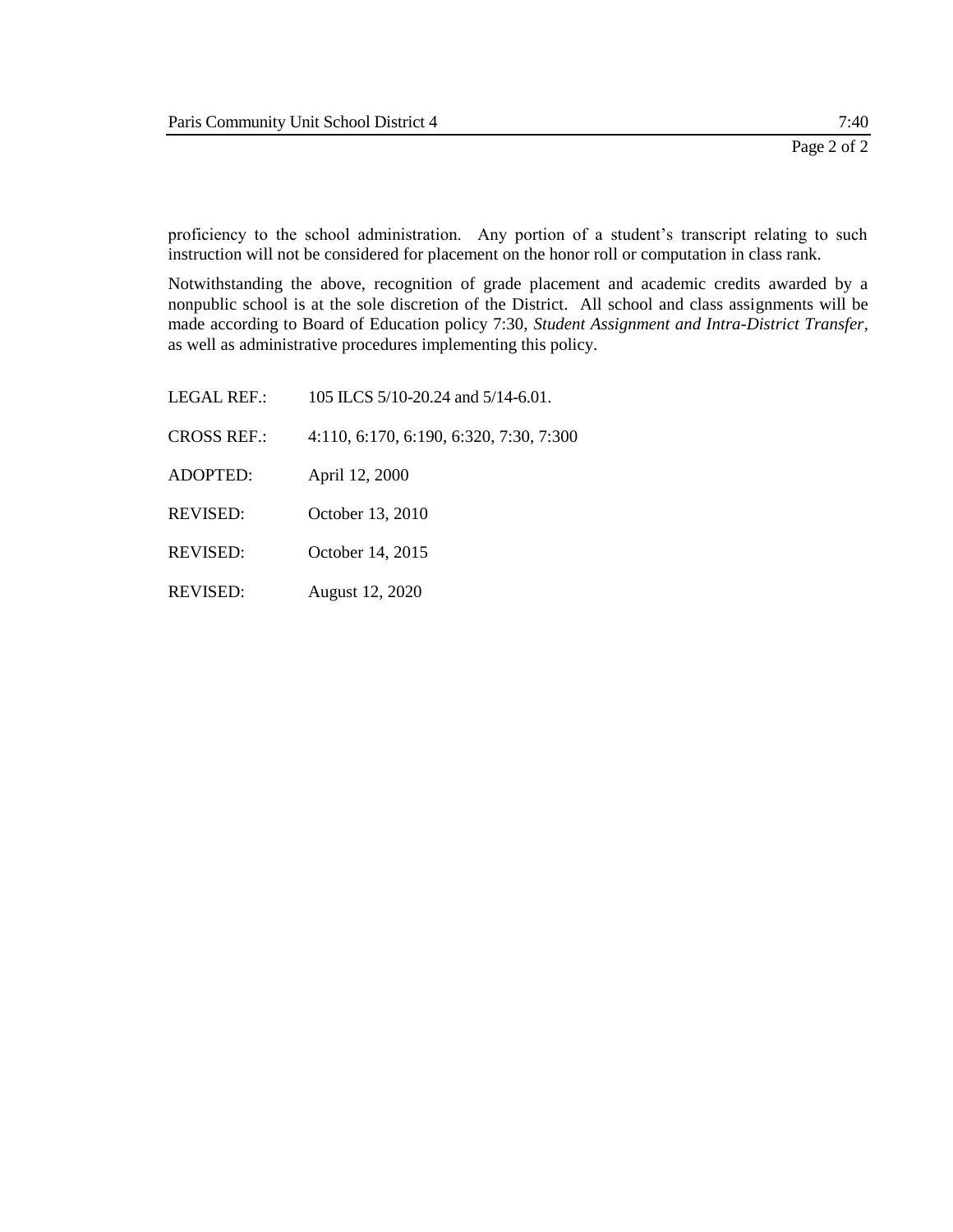### **School Admissions and Student Transfers To and From Non-District Schools**

#### Age (*Elementary or Unit Districts only)*

To be eligible for admission, a child must be five years old on or before September 1 of that school term. A child entering first grade must be six years of age on or before September 1 of that school term. Based upon an assessment of the child's readiness to attend school, the District may permit him or her to attend school prior to these dates. A child will also be allowed to attend first grade based upon an assessment of his or her readiness if he or she attended a non-public preschool, continued his or her education at that school through kindergarten, was taught in kindergarten by an appropriately licensed teacher, and will be six years old on or before December 31. A child with exceptional needs who qualifies for special education services is eligible for admission at three years of age. Early entrance to kindergarten or first grade may also be available through Board policy 6:135, *Accelerated Placement Program.*

#### Admission Procedure

All students must register for school each year on the dates and at the place designated by the Superintendent.

Parents/guardians of students enrolling in the District for the first time must present:

- 1. A certified copy of the student's birth certificate. If a birth certificate is not presented, the Superintendent or designee shall notify in writing the person enrolling the student that within 30 days he or she must provide a certified copy of the student's birth certificate. A student will be enrolled without a birth certificate. When a certified copy of the birth certificate is presented, the school shall promptly make a copy for its records, place the copy in the student's permanent record, and return the certified copy to the person enrolling the child. If a person enrolling a student fails to provide a certified copy of the student's birth certificate, the Superintendent or designee shall immediately notify the local law enforcement agency, and shall also notify the person enrolling the student in writing that, unless he or she complies within ten days, the case will be referred to the local law enforcement authority for investigation. If compliance is not obtained within that ten-day period, the Superintendent or designee shall so refer the case. The Superintendent or designee shall immediately report to the local law enforcement authority any material received pursuant to this paragraph that appears inaccurate or suspicious in form or content.
- 2. Proof of residence, as required by Board policy 7:60, *Residence*.
- 3. Proof of disease immunization or detection and the required physical examination, as required by State law and Board policy 7:100, *Health, Eye, and Dental Examinations, Immunizations, and Exclusion of Students*.

The individual enrolling a student shall be given the opportunity to voluntarily state whether the student has a parent or guardian who is a member of a branch of the U.S. Armed Forces and who is either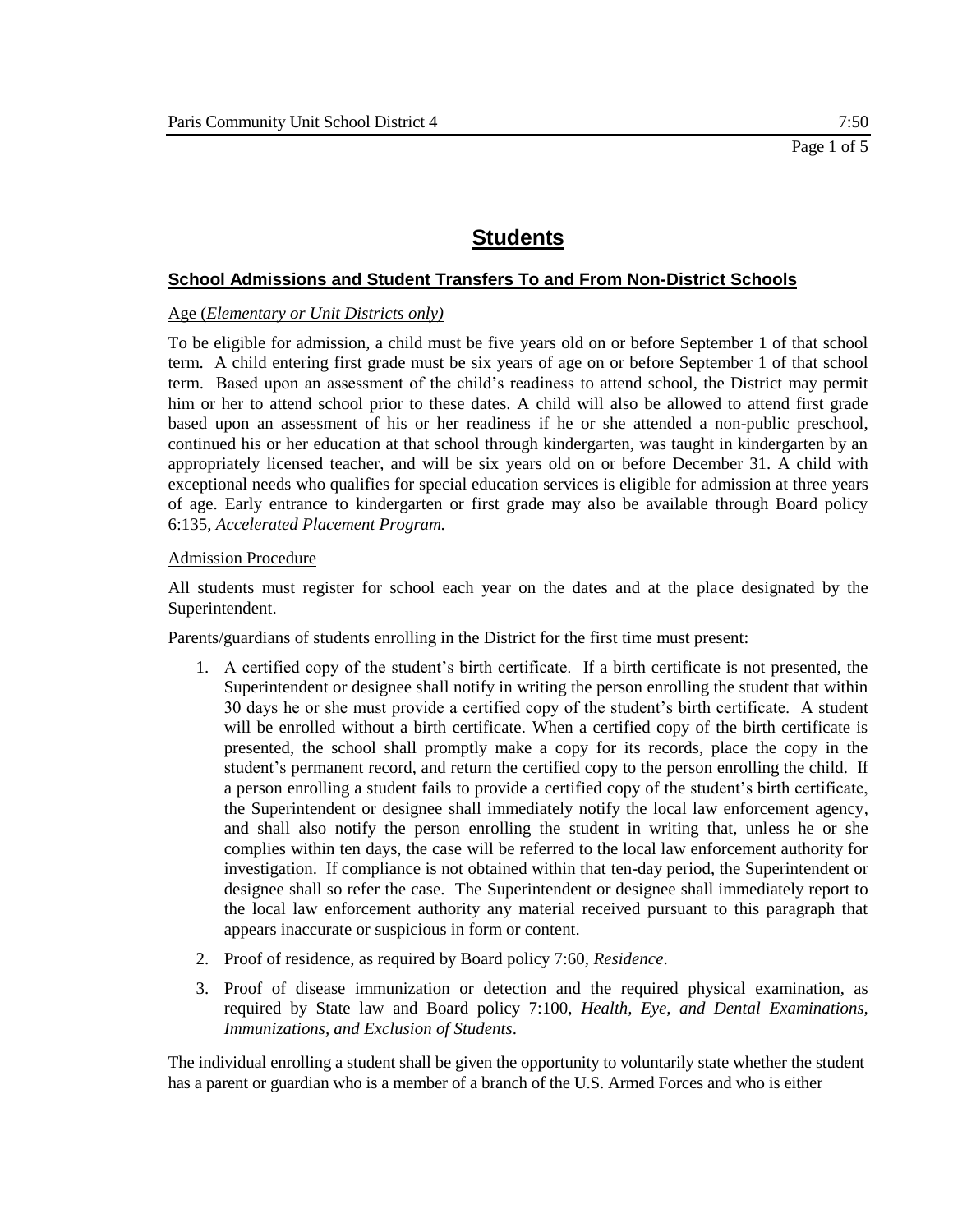deployed to active duty or expects to be deployed to active duty during the school year. Students who are children of active duty military personnel transferring will be allowed to enter; (a) the same grade level in which they studied at the school from which they transferred, if the transfer occurs during the District's school year, or (b) the grade level following the last grade completed.

#### Homeless Children

Any homeless child shall be immediately admitted, even if the child or child's parent/guardian is unable to produce records normally required for enrollment. Board policy 6:140, *Education of Homeless Children,* and its implementing administrative procedure, govern the enrollment of homeless children.

#### Foster Care Students

The Superintendent will appoint at least one employee to act as a liaison to facilitate the enrollment and transfer of records of students in the legal custody of the Ill. Dept. of Children and Family Services when enrolling in or changing schools.

#### Student Transfers To and From Non-District Schools

A student may transfer into or out of the District according to State law and procedures developed by the Superintendent or designee. A student seeking to transfer into the District must serve the entire term of any suspension or expulsion, imposed for any reason by any public or private school, in this or any other state, before being admitted into the School District.

#### Foreign Exchange Students *[High School or Unit Districts only]*

The District accepts foreign exchange students with a J-1 visa and who reside within the District as participants in an exchange program sponsored by organizations screened by the administration. Exchange students on a J-1 visa are not required to pay tuition.

Privately sponsored exchange students on an F-1 visa may be enrolled if an adult resident of the District has temporary guardianship and the student lives in the home of that guardian. Exchange students on an F-1 visa are required to pay tuition at the established District rate. F-1 visa student admission is limited to secondary schools and attendance may not exceed 12 months.

The Board of Education may limit the number of exchange students admitted in any given year. Exchange students must comply with District immunization requirements. Once admitted, exchange students become subject to all District policies and regulations governing students.

#### Re-enrollment *[High School or Unit Districts only]*

Re-enrollment shall be denied to any individual 19 years of age or above who has dropped out of school and who could not earn sufficient credits during the normal school year(s) to graduate before his or her 21<sup>st</sup> birthday. However, at the Superintendent's or designee's discretion and depending on program availability, the individual may be enrolled in a graduation incentives program established under 105 ILCS 5/16-16 or an alternative learning opportunities program established under 105 ILCS 5/13B-1 (see 6:110, *Programs for Students At Risk of Academic Failure and/or Dropping Out of*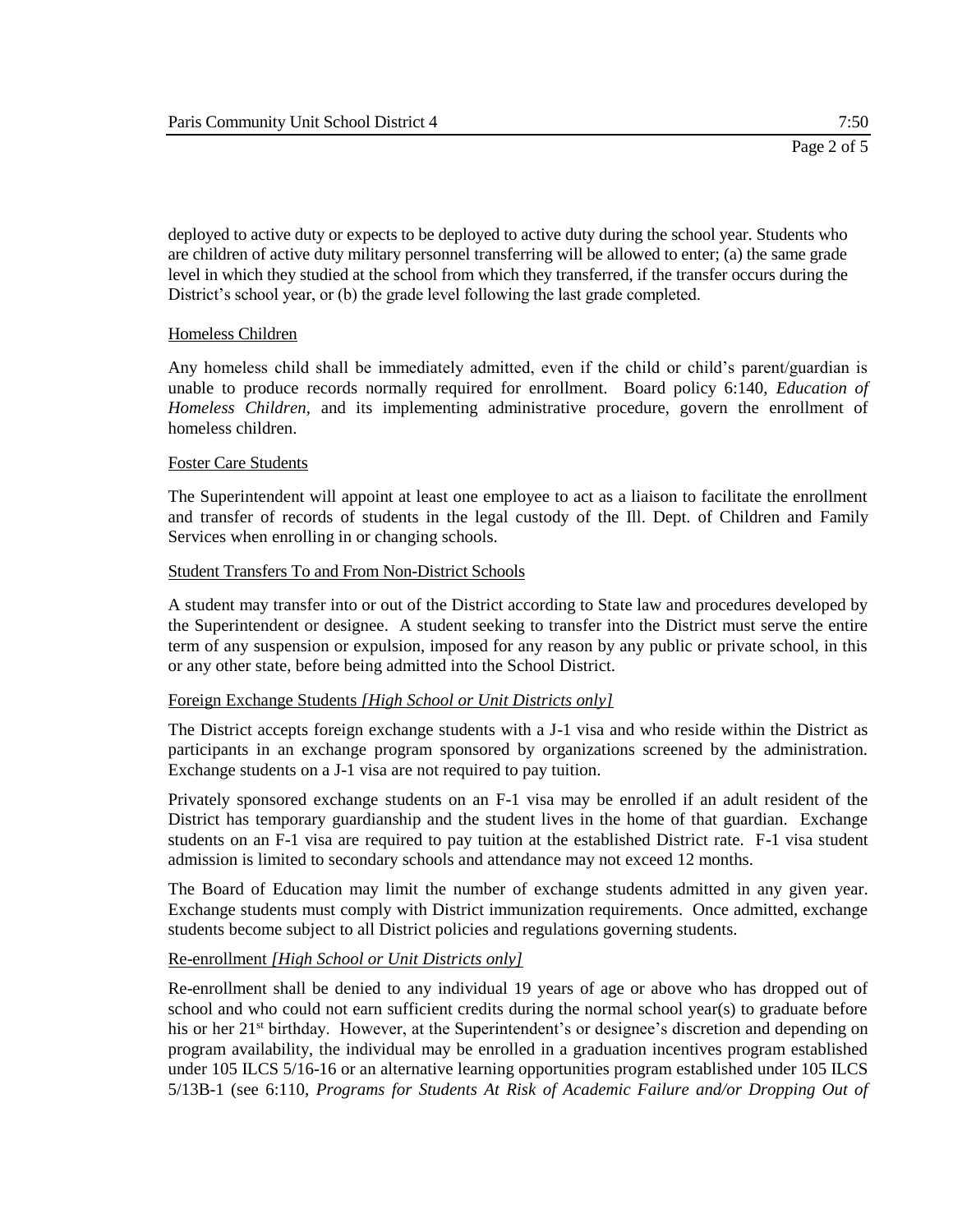*School and Graduation Incentives Program).* Before being denied re-enrollment, the District will offer the individual due process as required in cases of expulsion under policy 7:210, *Expulsion Procedures.* A person denied re-enrollment will be offered counseling and be directed to alternative educational programs, including adult education programs that lead to graduation or receipt of a GED diploma. This section does not apply to students eligible for special education under the Individuals with Disabilities Education Improvement Act of accommodation plans under the Rehabilitation Act, Section 504.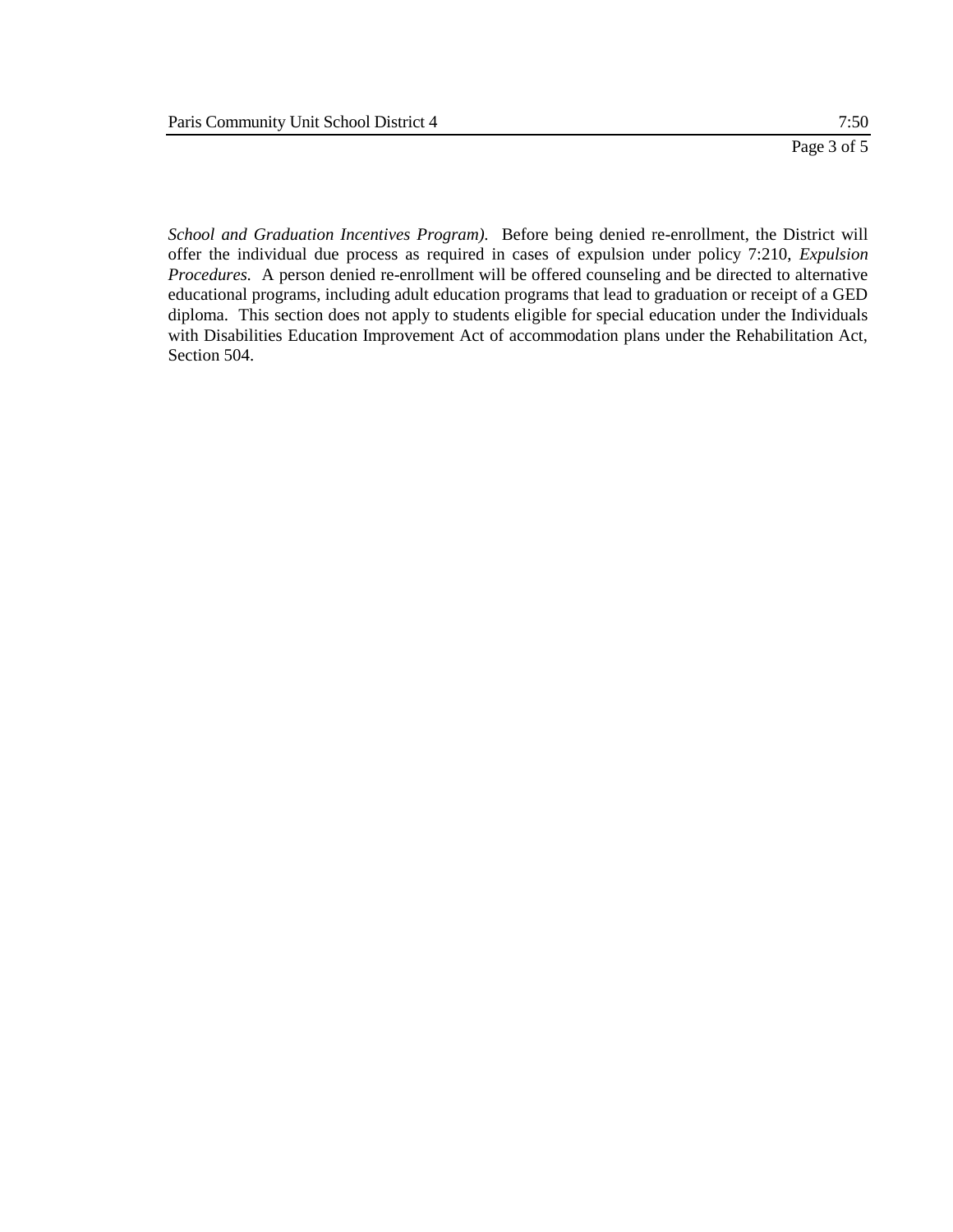Page 4 of 5

LEGAL REF.: 8 U.S.C. § 1101, Illegal Immigrant and Immigrant Responsibility Act of 1996.

- 20 U.S.C. §1232, Family Educational Rights and Privacy Act.
- 20 U.S.C. §1400 et seq., Individuals With Disabilities Education Improvement Act.
- 29 U.S.C. §794, Rehabilitation Act, Section 504.
- 42 U.S.C. §11432 et seq., McKinney-Vento Homeless Assistance Act 105 ILCS 5/2-3.13a, 5/10-20.12, 5/10-22.5a, 5/14-1.02, 5/14-1.03a, 5/26-1, 5/26-2, 5/27-8.1.
- 105 ILCS 10/8.1, Ill. School Student Records Act.
- 105 ILCS 45/, Education for Homeless Children Act.
- 105 ILCS 70/, Educational Opportunity for Military Children Act.
- 325 ILCS 50/, Missing Children Records Act.
- 325 ILCS 50/ and 55/, Missing Children Registration Law.
- 410 ILCS 315/2e, Communicable Disease Prevention Act.
- 20 Ill.Admin.Code Part 1290, Missing Person Birth Records and School Registration.
- 23 Ill.Admin.Code Part 226, Special Education.
- 23 Ill. Admin. Code Part 375, Student Records.
- CROSS REF.: 4:110, 6:30, 6:110, 6:135, 6:140, 6:300, 6:310, 7:60, 7:70, 7:100, 7:340
- ADMIN. PROC.: 7:50-AP (Student Transfers to and from Non-District Schools)
- ADOPTED: April 12, 2000
- REVISED: September 12, 2001
- REVISED: February 13, 2002
- REVISED: April 7, 2003
- REVISED: August 13, 2003
- REVISED: February 9, 2005
- REVISED: January 11, 2006
- REVISED: January 14, 2009
- REVISED: April 13, 2010
- REVISED: February 9, 2011
- REVISED: July 11, 2012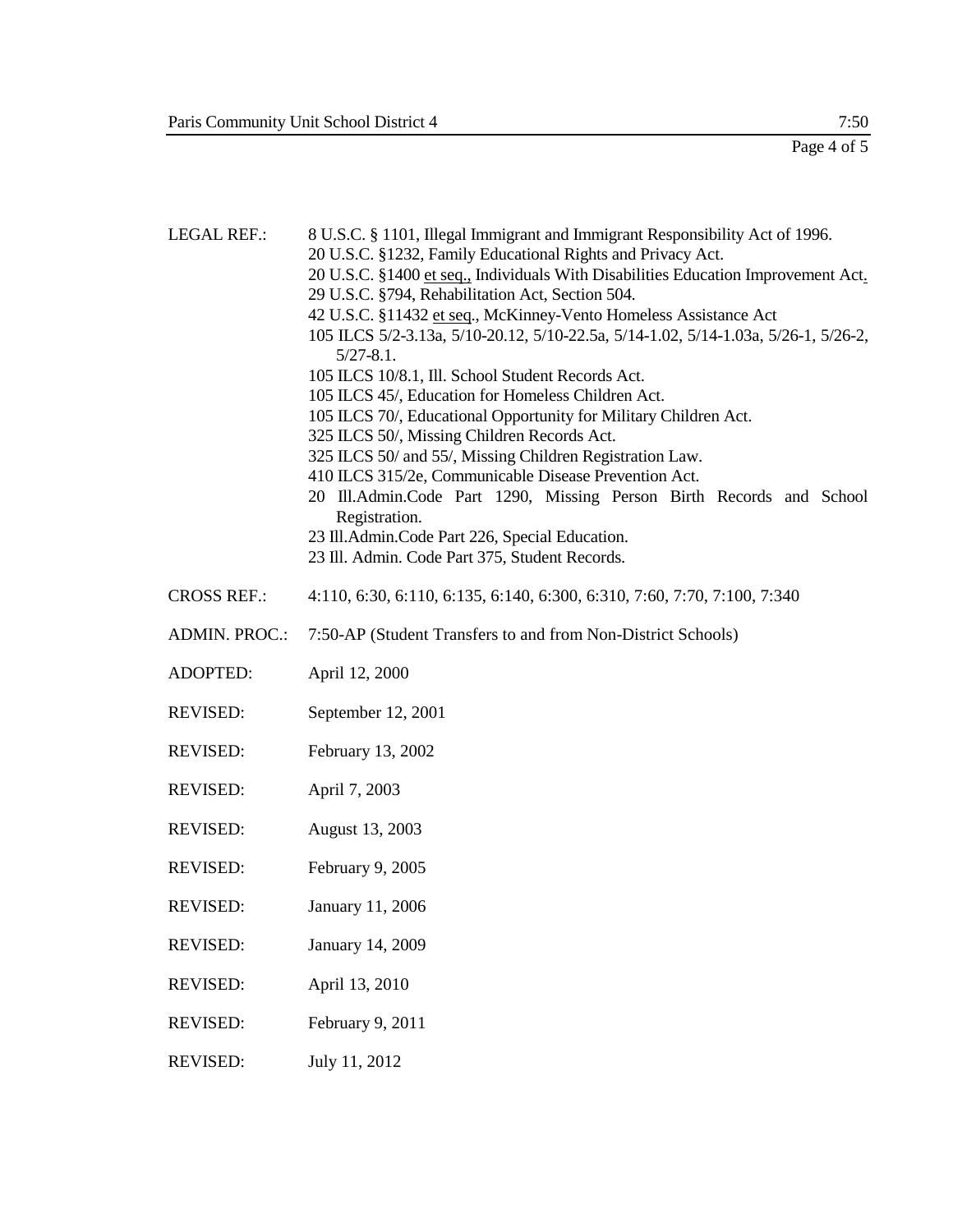Page 5 of 5

REVISED: February 11, 2015 REVISED: July 8, 2015 REVISED: January 13, 2016 REVISED: January 11, 2017 REVISED: July 11, 2018 REVISED: February 9, 2022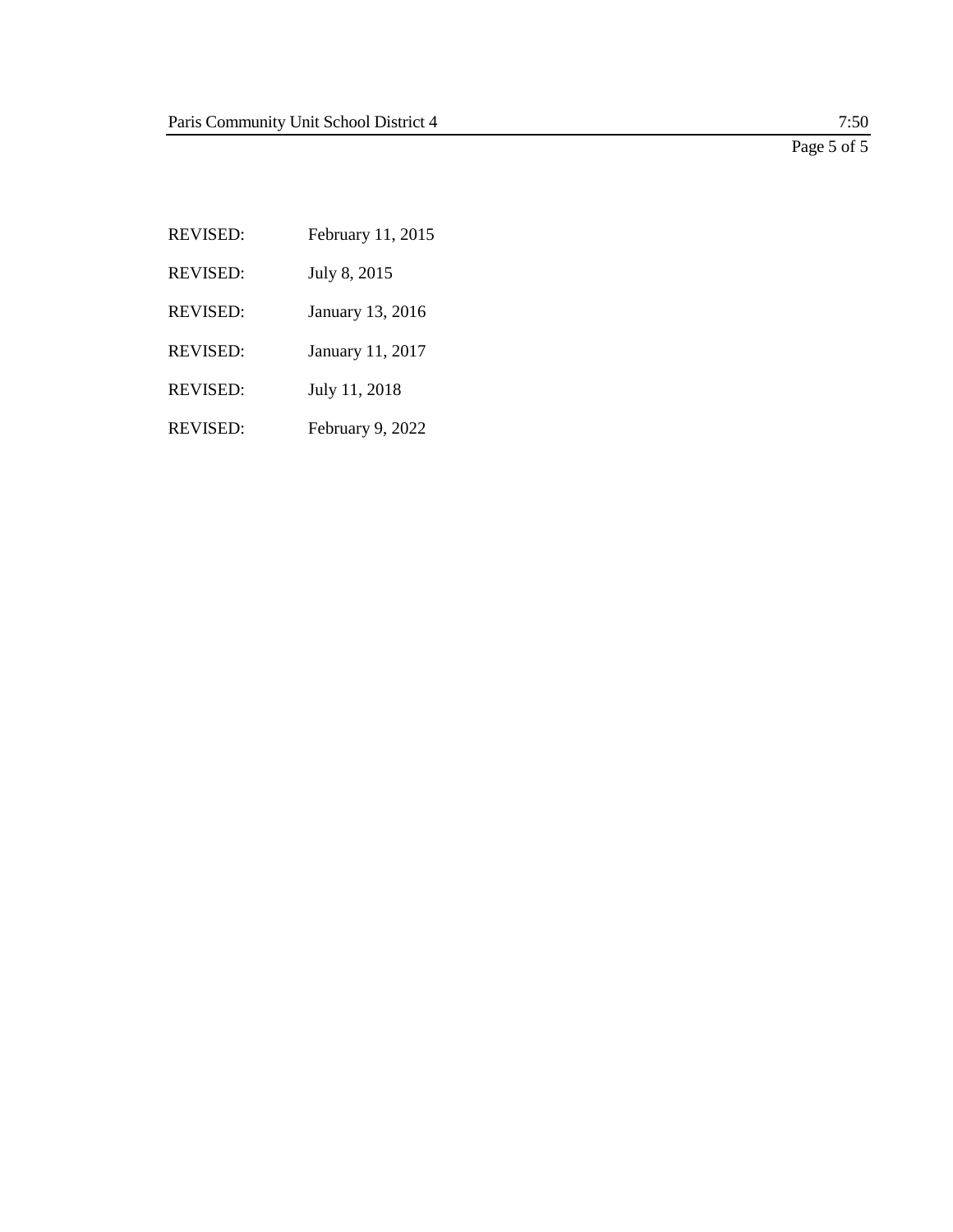#### **Residence**

#### Resident Students

Only students who are residents of the District may attend the District school without a tuition charge, except as otherwise provided below or in State law. A student's residence is the same as the person who has legal custody of the student.

A person asserting legal custody over a student, who is not the child's natural or adoptive parent, shall complete a signed statement, stating: (a) that he or she has assumed and exercises legal responsibility for the child, (b) the reason the child lives with him or her, other than to receive an education in the District, and (c) that he or she exercises full control over the child regarding daily educational and medical decisions in case of emergency. If the District knows the current address of the child's natural or adoptive parent, the District shall request in writing that the person complete a signed statement or affidavit stating: (a) the role and responsibility of the person with whom their child is living, and (b) that the person with whom the child is living has full control over the child regarding daily educational and medical decisions in case of emergency.

Students moving into the District will pay tuition until District home is occupied.

A student whose family moves out of the District during the school year will be permitted to attend school for the remainder of the year without payment of tuition.

When a student's change of residence is due to the military service obligation of the student's legal custodian, the student's residence is deemed to be unchanged for the duration of the custodian's military service obligation if the student's custodian made a written request. The District, however, is not responsible for the student's transportation to or from school.

If, at the time of enrollment, a dependent child of military personnel is housed in temporary housing located outside of the District, but will be living within the District within six months after the time of initial enrollment, the child is allowed to enroll, subject to the requirements of State law, and must not be charged tuition.

#### Requests for Nonresident Student Admission

Nonresident students may attend the District schools upon the approval of a request submitted by the student's parent(s)/guardian(s) for non-resident admission. The Superintendent may approve the request subject to the following:

- 1. The student will attend on a year-to-year basis. Approval for any one year is not authorization to attend a following year.
- 2. The student will be accepted only if there is sufficient room.
- 3. The student's parent(s)/guardian(s) will be charged the maximum amount of tuition as allowed by State law. Tuition will be paid in advance one month at a time.
- 4. The student's parent(s)/guardian(s) will be responsible for transporting the student to and from school.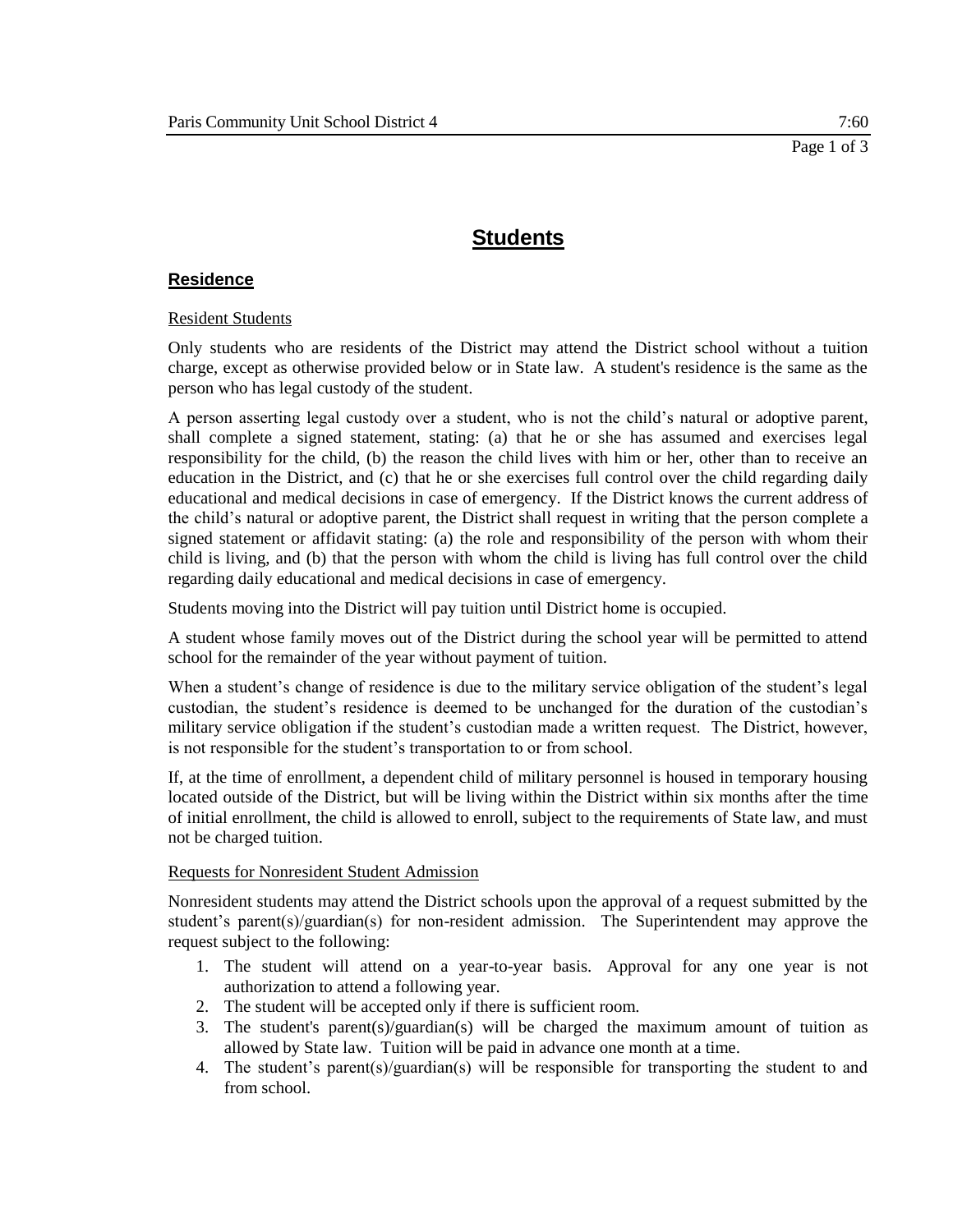#### Admission of Nonresident Students Pursuant to an Agreement or Order

Nonresident students may attend District schools tuition-free pursuant to:

- 1. A written agreement with an adjacent school district to provide for tuition-free attendance by a student of that district, provided both the Superintendent or designee and the adjacent district determine that the student's health and safety will be served by such attendance.
- 2. A written agreement with cultural exchange organizations and institutions supported by charity to provide for tuition-free attendance by foreign exchange students and non-resident pupils of charitable institutions.
- 3. According to an intergovernmental agreement.
- 4. Whenever any State or federal law or a court order mandates the acceptance of a nonresident student.

#### Homeless Children

Any homeless child shall be immediately admitted, even if the child or child's parent/guardian is unable to produce records normally required to establish residency. Board policy 6:140, *Education of Homeless Children,* and its implementing administrative procedure, govern the enrollment of homeless children.

#### Challenging a Student's Residence Status

If the Superintendent or designee determines that a student attending school on a tuition-free basis is a non-resident of the District for whom tuition is required to be charged, he or she on behalf of the Board shall notify the person who enrolled the student of the tuition amount that is due. The notice shall detail the specific reasons why the Board believes that the student is a nonresident of the District and shall be given by certified mail, return receipt requested. The person who enrolled the student may challenge this determination and request a hearing as provided by the School Code, 105 ILCS 5/10-20.12b.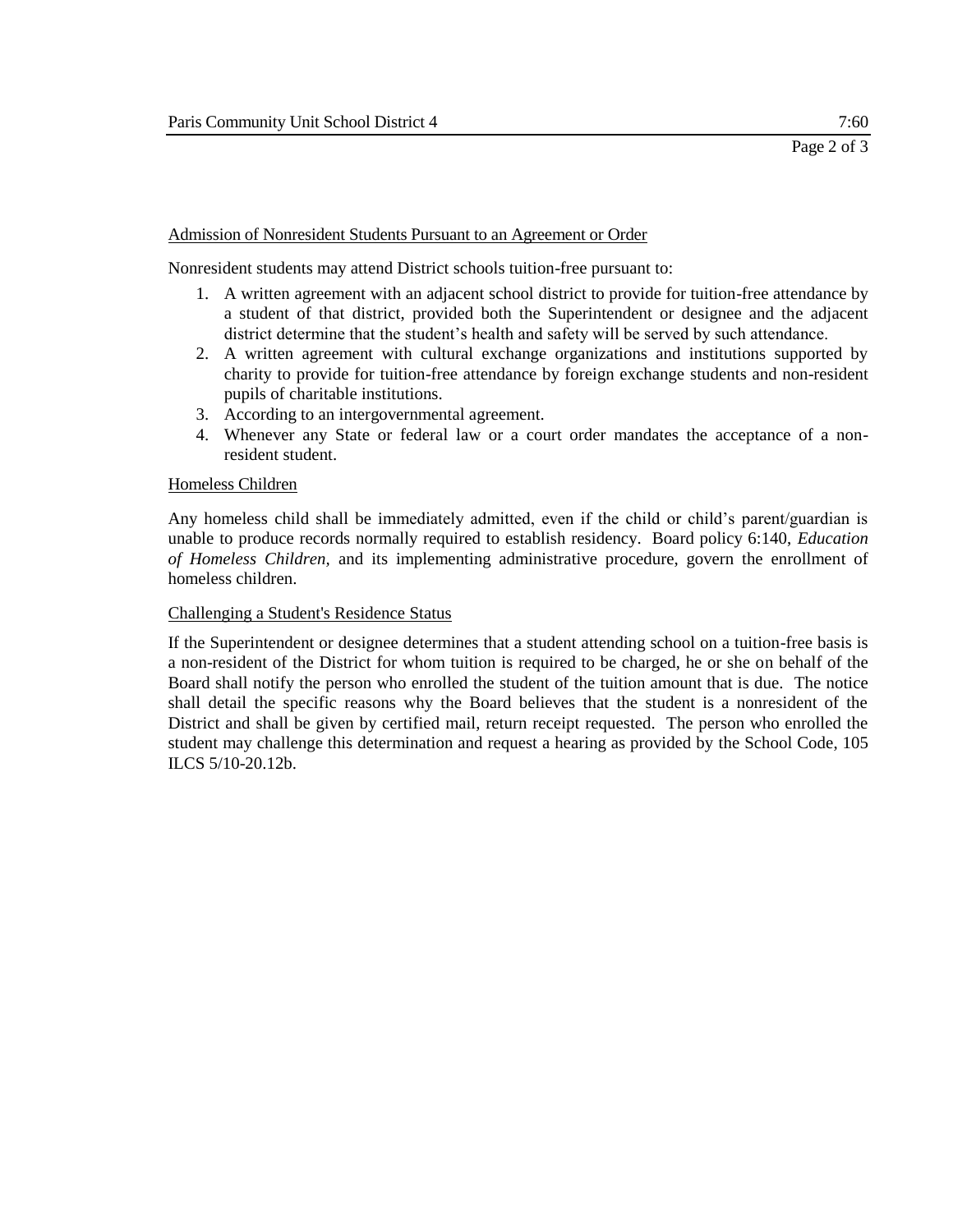LEGAL REF.: 41 U.S.C. § 11431 et seq., McKinney-Vento Homeless Assistance Act. 105 ILCS 5/10-20.12a, 5/10-20.12b, 5/10-22.5, and 5/10-2.5a. 105 ILCS 45/, Education for Homeless Children Act. 23 Ill. Admin. Code § 1.240. Israel S. by Owens v. Bd. of Educ. of Oak Park and River Forest High School Dist. 200, 235 Ill.App.3d 652 (5<sup>th</sup> Dist. 1992). Joel R. v. Board of Education of Manheim School District 83, 292 Ill.App.3d 607 (1 st Dist. 1997). Kraut v. Rachford, 51 Ill.App.3d 206 (1<sup>st</sup> Dist. 1977). CROSS REF.: 6:140, 7:50, 7:70 ADOPTED: April 12, 2000 REVISED: April 7, 2003

- REVISED: August 13, 2003
- REVISED: February 9, 2005
- REVISED: January 11, 2006
- REVISED: April 8, 2009
- REVISED: February 9, 2011
- REVISED: January 11, 2017
- REVISED: February 9, 2022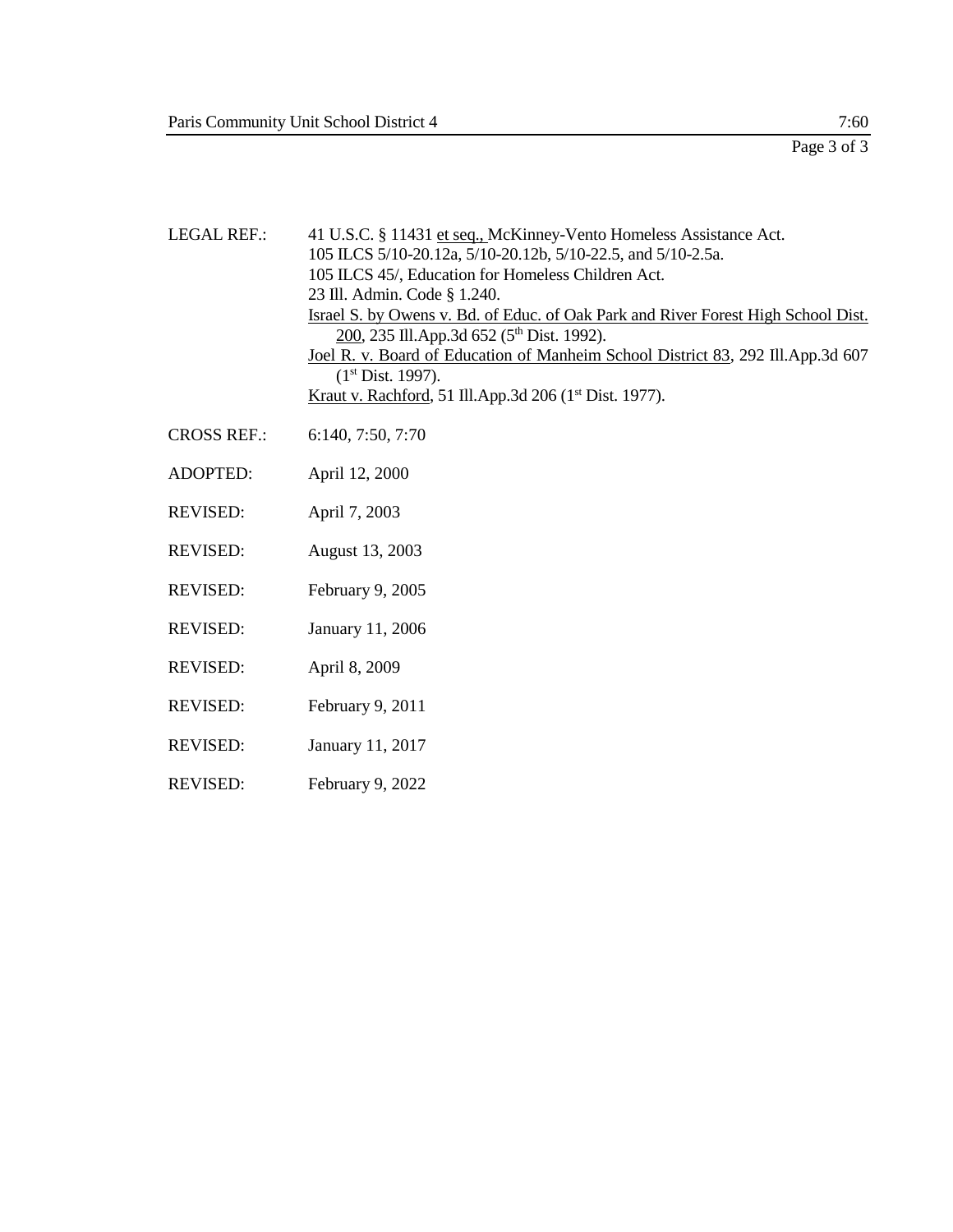### **Attendance and Truancy**

#### Compulsory School Attendance

This policy applies to individuals who have custody or control of a child: (2) between the ages of six (on or before September 1) and 17 years (unless the child has graduated from high school), or (b) who is enrolled in any of grades kindergarten through 12 in the public school regardless of age.

Subject to specific requirements in State law, the following children are not required to attend public school: (1) any child attending a private school (including a home school) or parochial school, (2) any child who is physically or mentally unable to attend school (including a pregnant student suffering medical complications as certified by her physician), (3) any child lawfully and necessarily employed, (4) any child over 12 and under 14 years of age while in confirmation classes, (5) any child absent because of religious reasons, including to observe a religious holiday, for religious instruction, or because his or her religion forbids secular activity on a particular day(s) or time of day, and (6) any child 16 years of age or older who is employed and is enrolled in a graduation incentives program.

The parent/guardian of a student who is enrolled must authorize all absences from school and notify the school in advance or at the time of the student's absence. A valid cause for absence includes illness, (including mental or behavioral health of the student), observance of a religious holiday, death in the immediate family, family emergency, other situations beyond the control of the student as determined by the Board, voting pursuant to policy 7:90, *Release During School Hours* (10 ILCS 5/7-42 and 5/17-15), other circumstances that cause reasonable concern to the parent/guardian for the student's mental, emotional, or physical health, or safety, or other reason as approved by the Superintendent or designee. Students absent for a valid cause may make up missed homework and classwork assignments in a reasonable timeframe.

#### Absenteeism and Truancy Program

The Superintendent or designee shall manage an absenteeism and truancy program in accordance with the School Code and School Board policy. The program shall include but not be limited to:

- 1. A protocol for excusing a student from attendance who is necessarily and lawfully employed. The Superintendent or designee is authorized to determine when the student's absence is justified.
- 2. A protocol for excusing a student in grades 6 through 12 from attendance to sound *Taps* at a military honors funeral held in Illinois for a deceased veteran.
- 3. A protocol for excusing a student from attendance on a particular day(s) or at a particular time of day when his/her parent/guardian is an active duty member of the uniformed services and has been called to duty for, is on leave from, or has immediately returned from deployment to a combat zone or combat-support postings.
- 4. A process to telephone, within two hours after the first class, the parents/guardians of students in grade 8 or below who are absent without prior parent/guardian notification.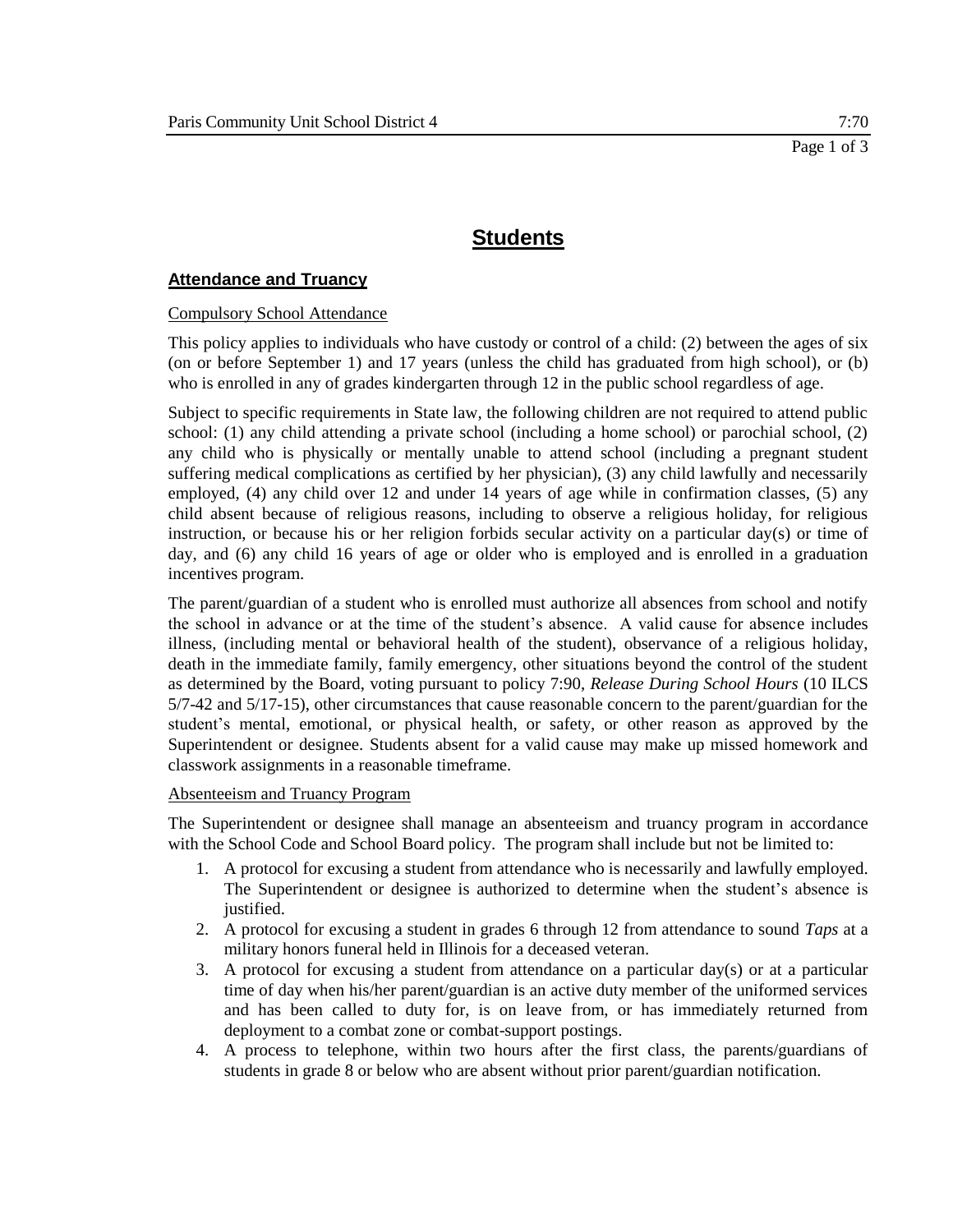- 5. A process to identify and track students who are truants, chronic or habitual truants, or truant minors as defined in 105 ILCS 5/26-2a.
- 6. A description of diagnostic procedures for identifying the cause(s) of a student's unexcused absenteeism, including interviews with the student, his or her parent(s)/guardian(s), and staff members or other people who may have information about the reasons for the student's attendance problem.
- 7. The identification of supportive services that may be offered to truant, chronically truant, or chronically absent students, including parent-teacher conferences, student and/or family counseling, or information about community agency services. See Board policy 6:110, *Programs for Students At Risk of Academic Failure and/or Dropping Out of School and Graduation Incentives Program.*
- 8. A process for the collection and review of chronic absence data and to:
	- a. Determine what systems of support and resources are needed to engage chronically absent students and their families, and
	- b. Encourage the habit of daily attendance and promote success.
- 9. Reasonable efforts to provide ongoing professional development to teachers, administrators, Board members, school resource officers, and staff on the appropriate and available supportive services for the promotion of student attendance and engagement.
- 10. A process to request the assistance and resources of outside agencies, such as, the juvenile officer of the local police department or the truant office of the appropriate Regional Office of Education, if truancy continues after supportive services have been offered.
- 11. A protocol for cooperating with non-District agencies including County or municipal authorities, the Regional Superintendent, truant officers, the Community Truancy Review Board, and a comprehensive community based youth service agency. Any disclosure of school student records must be consistent with Board policy 7:340, *Student Records,* as well as State and federal law concerning school student records.
- 12. An acknowledgement that no punitive action, including out-of-school suspensions, expulsions, or court action, shall be taken against a truant minor for his or her truancy unless available supportive services and other school resources have been provided to the student.
- 13. The criteria to determine whether a student's non-attendance is due to extraordinary circumstances shall include economic or medical necessity or family hardship and such other criteria that the Superintendent believes qualifies.
- [*For high school and unit districts only*].
	- 14. A process for a 17-year-old resident to participate in the District's various programs and resources for truants. The student must provide documentation of his/her dropout status for the previous six months. A request from an individual 19 years of age or older to re-enroll after having dropped out of school is handled according to provisions in 7:50, *School Admissions and Student Transfers To and From Non-District Schools.*
	- 15. A process for the temporary exclusion of a student 17 years of age or older for failing to meet minimum attendance standards according to provisions in State law. A parent/guardian has the right to appeal a decision to exclude a student.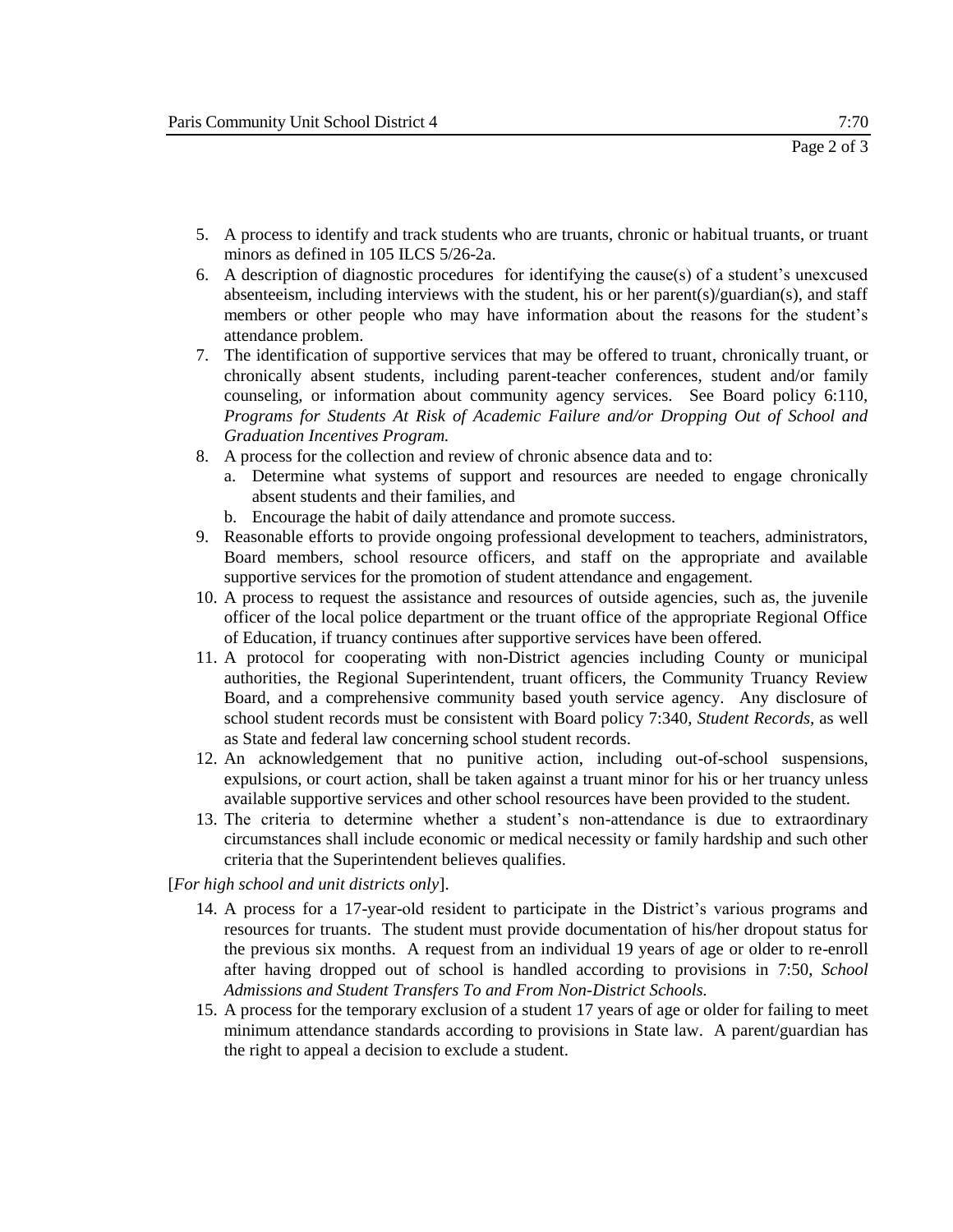| <b>LEGAL REF.:</b> | 105 ILCS 5/26-1 through 18.<br>705 ILCS 405/3-33.5, Juvenile Court Act of 1987.<br>23 Ill.Admin.Code §§1.242 and 1.290. |
|--------------------|-------------------------------------------------------------------------------------------------------------------------|
| <b>CROSS REF.:</b> | 5:100, 6:110, 6:150, 7:10, 7:50, 7:60, 7:80, 7:90, 7:190, 7:340                                                         |
| ADOPTED:           | April 12, 2000                                                                                                          |
| <b>REVISED:</b>    | February 9, 2005                                                                                                        |
| <b>REVISED:</b>    | July 11, 2007                                                                                                           |
| <b>REVISED:</b>    | <b>January 9, 2008</b>                                                                                                  |
| <b>REVISED:</b>    | October 14, 2009                                                                                                        |
| <b>REVISED:</b>    | February 9, 2011                                                                                                        |
| <b>REVISED:</b>    | April 11, 2012                                                                                                          |
| <b>REVISED:</b>    | December 12, 2012                                                                                                       |
| <b>REVISED:</b>    | June 11, 2014                                                                                                           |
| <b>REVISED:</b>    | January 11, 2017                                                                                                        |
| <b>REVISED:</b>    | January 10, 2018                                                                                                        |
| <b>REVISED:</b>    | May 13, 2020                                                                                                            |

REVISED: February 9, 2022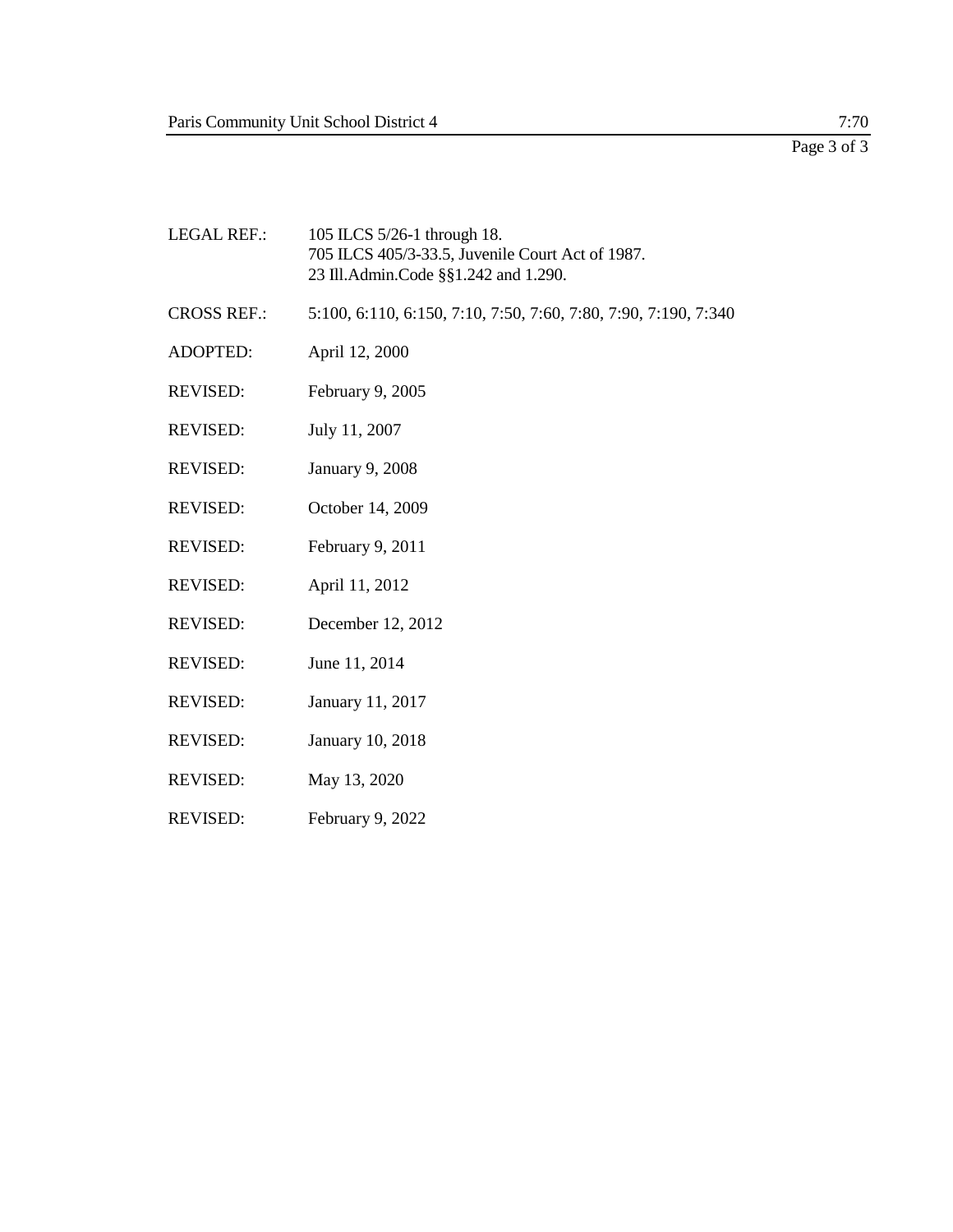## **Release Time For Religious Instruction/Observance**

A student shall be released from school, as an excused absence, because of religious reasons, including to observe a religious holiday, for religious instruction, or because the student's religion forbids secular activity on a particular day(s) or time of day. The student's parent/guardian must give written notice to the Building Principal at least five calendar days before the student's anticipated absence(s.

The Superintendent or designee shall develop and distribute to teachers appropriate procedures regarding student absences for religious reasons, including how teachers are notified of a student's impending absence, and the State law requirement that teachers provide the student with an equivalent opportunity to make up any examination, study, or work requirement.

| LEGAL REF.:        | 105 ILCS $5/26-1$ and $5/26-2b$ .<br>775 ILCS 35/, Religious Freedom Restoration Act. |
|--------------------|---------------------------------------------------------------------------------------|
| <b>CROSS REF.:</b> | 7:70                                                                                  |
| ADOPTED:           | April 12, 2000                                                                        |
| <b>REVISED:</b>    | February 14, 2007                                                                     |
| <b>REVISED:</b>    | July 11, 2012                                                                         |
| <b>REVISED:</b>    | October 11, 2017                                                                      |
| <b>REVISED:</b>    | February 9, 2022                                                                      |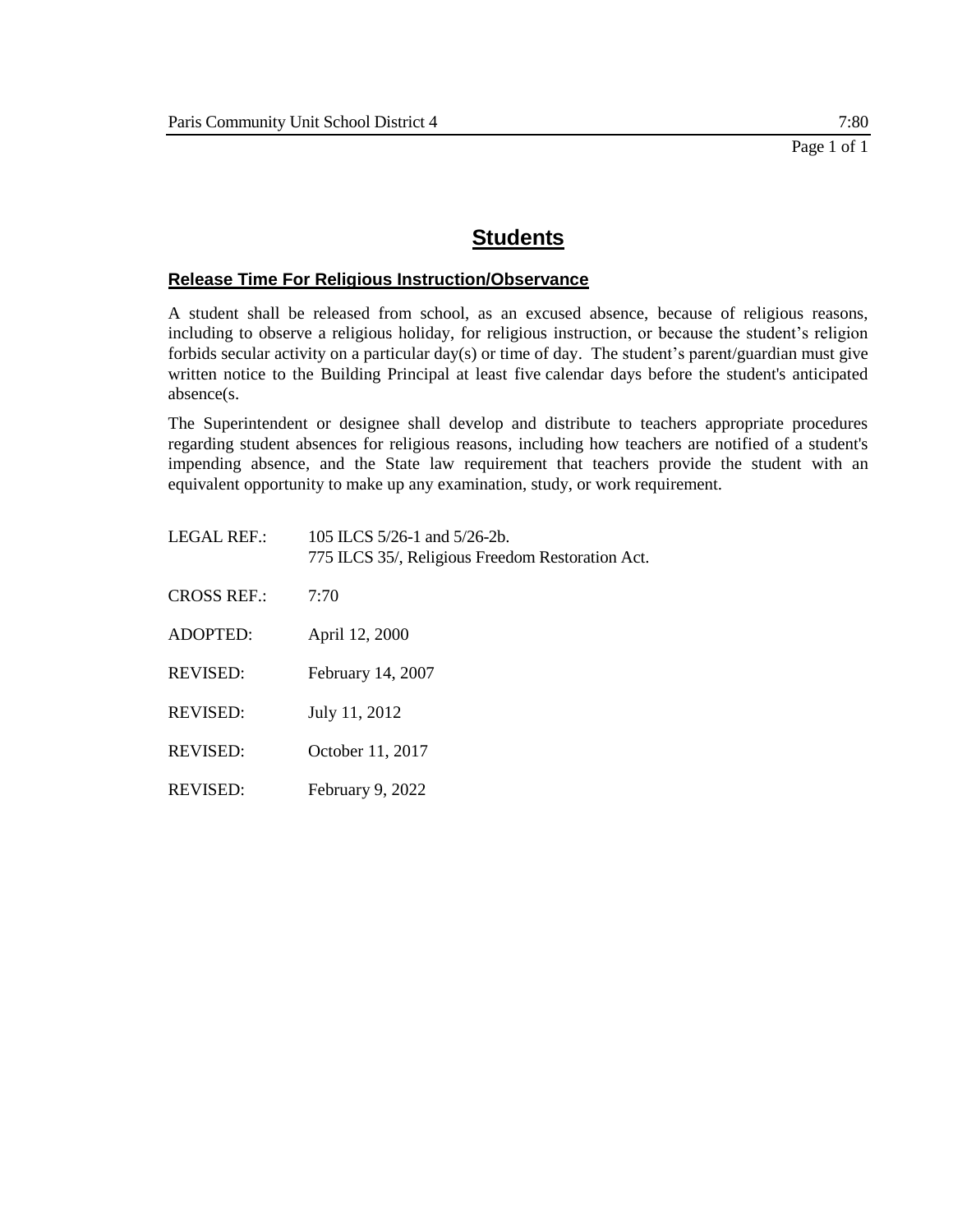## **Release During School Hours**

For safety and security reasons, a prior written or oral consent of a student's custodial parent/guardian is required before a student is released during school hours: (1) at any time before the regular dismissal time or at any time before school is otherwise officially closed, and/or (2) to any person other than the a custodial parent/guardian.

#### Early Dismissal Announcement

The Superintendent or designee shall make reasonable efforts to issue an announcement whenever it is necessary to close school early due to inclement weather or other reason.

[*For high school and unit districts only*]

#### Voting

The Superintendent or designee shall specify the hours during which students who are entitled to vote at a primary, general, or special election, or any election at which propositions are submitted to a popular vote in Illinois, may be absent from school for a period of two hours to vote. Students are entitled to be absent from school to vote beginning the  $15<sup>th</sup>$  day before the primary, general, or special election, or any election at which propositions are submitted to a popular vote in Illinois, or on the day of such election.

| <b>LEGAL REF.:</b> | 10 ILCS 5/7-42(b) and 5/17-15(b), Election Code |
|--------------------|-------------------------------------------------|
| <b>CROSS REF.:</b> | 4:170                                           |
| <b>ADOPTED:</b>    | April 12, 2000                                  |
| <b>REVISED:</b>    | February 14, 2007                               |
| <b>REVISED:</b>    | <b>January 9, 2008</b>                          |
| <b>REVISED:</b>    | October 13, 2010                                |
| <b>REVISED:</b>    | October 14, 2015                                |
| <b>REVISED:</b>    | May 13, 2020                                    |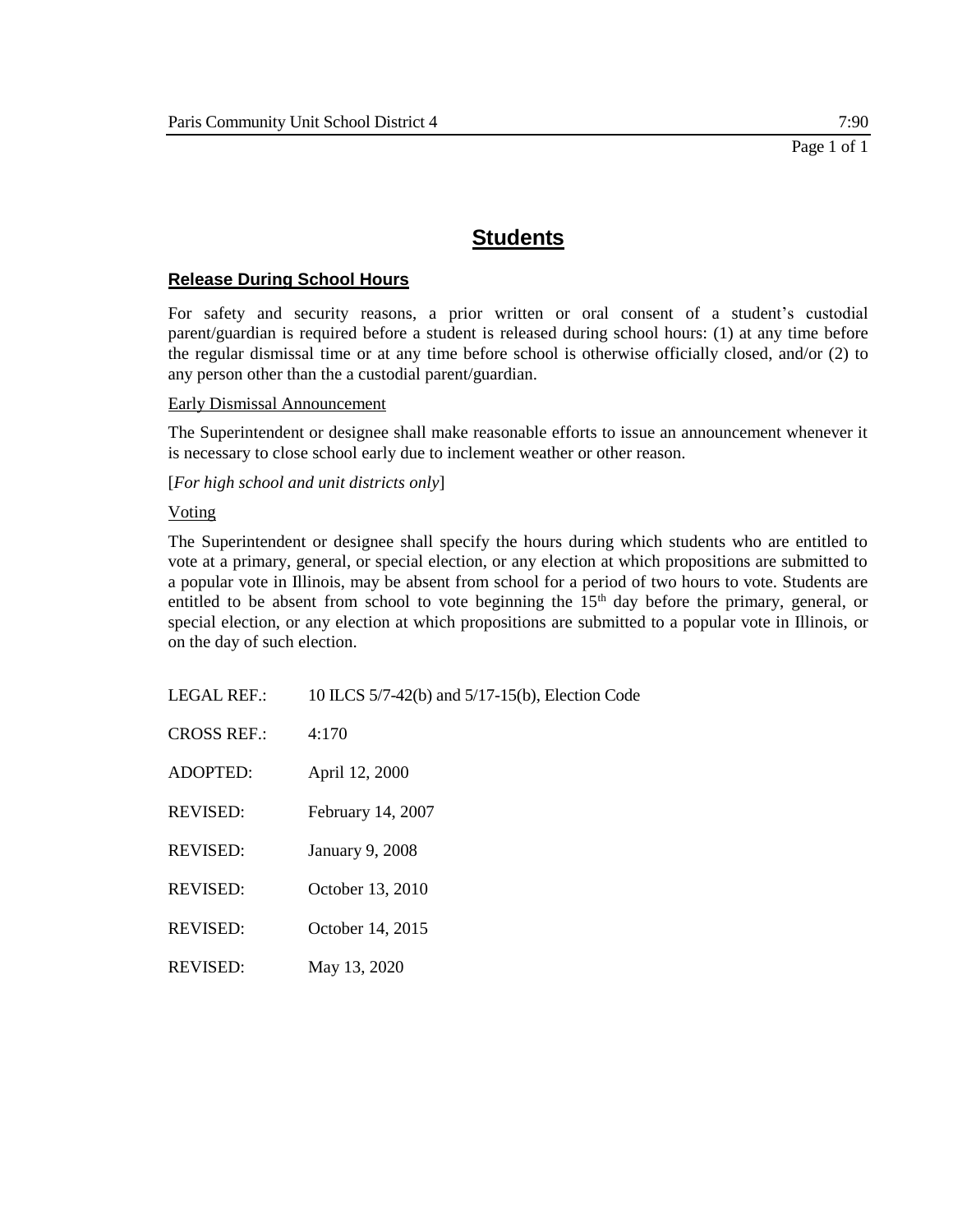### **Health, Eye, and Dental Examinations; Immunizations; and Exclusion of Students**

#### Required Health Examinations and Immunizations

A student's parents/guardians shall present proof that the student received a health examination, with proof of the immunizations against, and screenings for, preventable communicable diseases, as required by the Illinois Department of Public Health (IDPH, )within one year prior to:

- 1. Entering kindergarten or the first grade;
- 2. Entering the sixth and ninth grades; and
- 3. Enrolling in an Illinois school, regardless of the student's grade (including nursery school, special education, Head Start programs operated by elementary or secondary schools, and students transferring into Illinois from out-of-state or out-of-country).

Proof of immunization against meningococcal disease is required for students in grades 6 and 12.

As required by State law:

- 1. The required health examinations must be performed by a physician licensed to practice medicine in all of its branches, an advanced practice registered nurse, or a physician assistant who has been delegated the performance of health examinations by a supervising physician.
- 2. A diabetes screening is a required part of each health examination; diabetes testing is not required.
- 3. An age-appropriate developmental screening and an age-appropriate social and emotional screening are required parts of each health examination. A student will not be excluded from school due to his or her parent/guardian's failure to obtain a developmental screening or a social and emotional screening.
- 4. Before admission and in conjunction with required physical examinations, parents/guardians of children between the ages of one and seven years must provide a statement from a physician that their child was *risk-assessed* or screened for lead poisoning.
- 5. The IDPH will provide all students entering sixth grade and their parents/guardians information about the link between human papilloma virus (HPV) and HPV cancers and the availability of the HPV vaccine.
- 6. The District will provide informational materials regarding influenza, influenza vaccinations, meningococcal disease, and meningococcal vaccinations developed, provided, or approved by the IDPH when it provides information on immunizations, infectious diseases, medications, or other school health issues to students' parents/guardians.

Unless an exemption or extension applies the failure to comply with the above requirements by October 15 of the current school year will result in the student's exclusion from school until the required health forms are presented to the District. New students who register after October 15 of the current school year shall have 30 days following registration to comply with the health examination and immunization regulations. If a medical reason prevents a student from receiving a required immunization by October 15, the student must present, by October 15, an immunization schedule and a statement of the medical reasons causing the delay. The schedule and statement of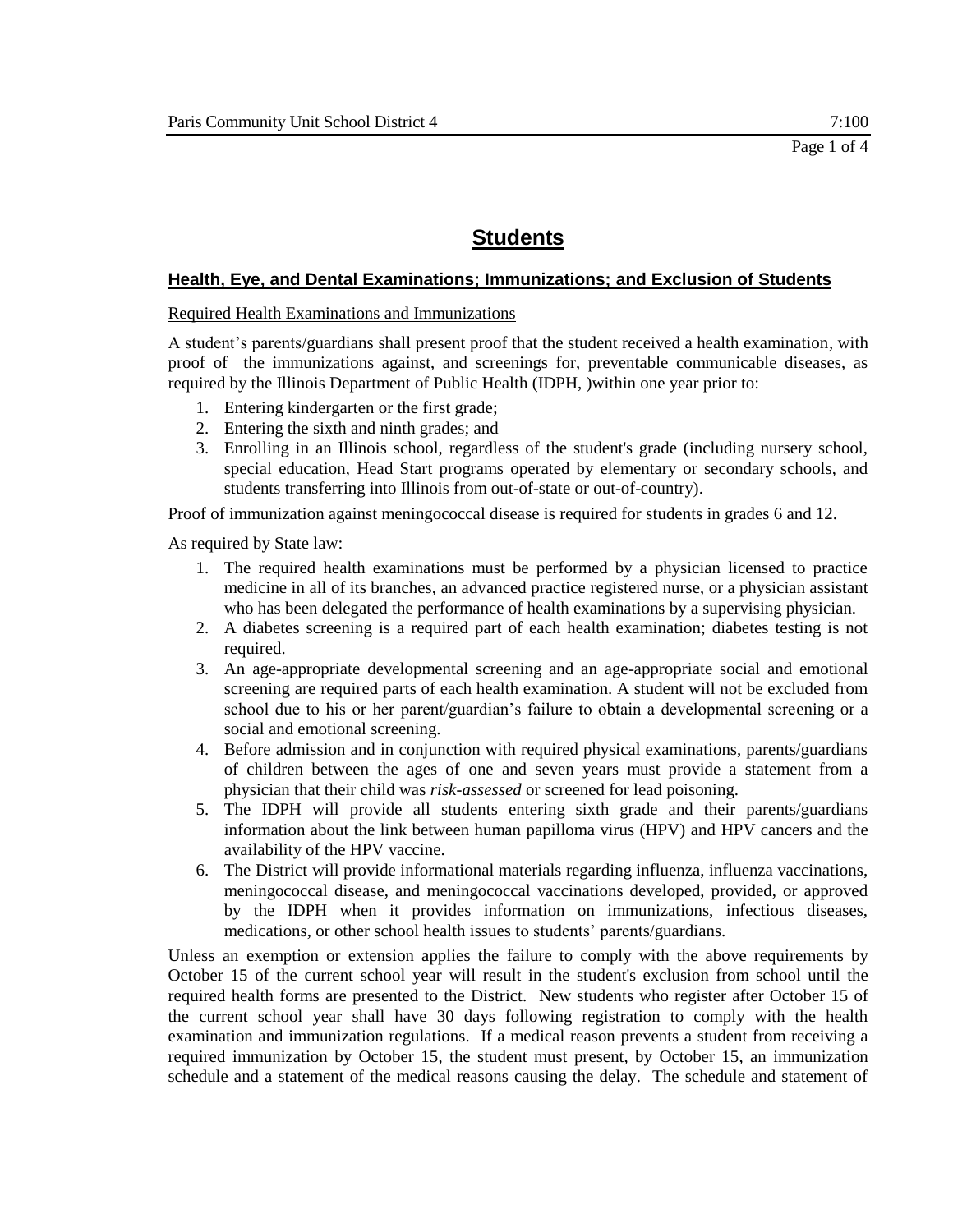medical reasons must be signed by the physician, advanced practice registered nurse, physician assistant, or local health department responsible for administering the immunizations.

A student transferring from out of state who does not have the required proof of immunizations by October 15 may attend classes only if he or she has proof that an appointment for the required vaccinations is scheduled with a party authorized to submit proof of the required vaccinations. If the required proof of vaccination is not submitted within 30 days after the student is permitted to attend classes, the student may no longer attend classes until proof of the vaccinations is properly submitted.

## Eye Examination

Parents/guardians are encouraged to have their children undergo an eye examination whenever health examinations are required.

Parents/guardians of students entering kindergarten or an Illinois school for the first time shall present proof before October 15 of the current school year that the student received an eye examination within one year prior to entry of kindergarten or the school. A physician licensed to practice medicine in all of its branches or a licensed optometrist must perform the required eye examination.

If a student fails to present proof by October 15, the school may hold the student's report card until the student presents proof: (1) of a completed eye examination, or (2) that an eye examination will take place within 60 days after October 15. The Superintendent or designee shall ensure that parents/guardians are notified of this eye examination requirement in compliance with the rules of the IDPH. Schools shall not exclude a student from attending school due to failure to obtain an eye examination.

#### Dental Examination

All children in kindergarten and the second, sixth, and ninth grades must present proof of having been examined by a licensed dentist before May 15 of the current school year in accordance with rules adopted by the IDPH.

If a child in the second, sixth, or ninth grade fails to present proof by May 15, the school may hold the child's report card until the child presents proof: (1) of a completed dental examination, or (2) that a dental examination will take place within 60 days after May 15. The Superintendent or designee shall ensure that parents/guardians are notified of this dental examination requirement at least 60 days before May 15 of each school year.

#### Exemptions

In accordance with rules adopted by the IDPH, a student will be exempted from this policy's requirements for:

1. Religious grounds, if the student's parents/guardians present the IDPH's Certificate of Religious Exemption form to the Superintendent or designee. When a Certificate of Religious Exemption form is presented, the Superintendent or designee shall immediately inform the parents/guardians of exclusion procedures pursuant to Board policy 7:280,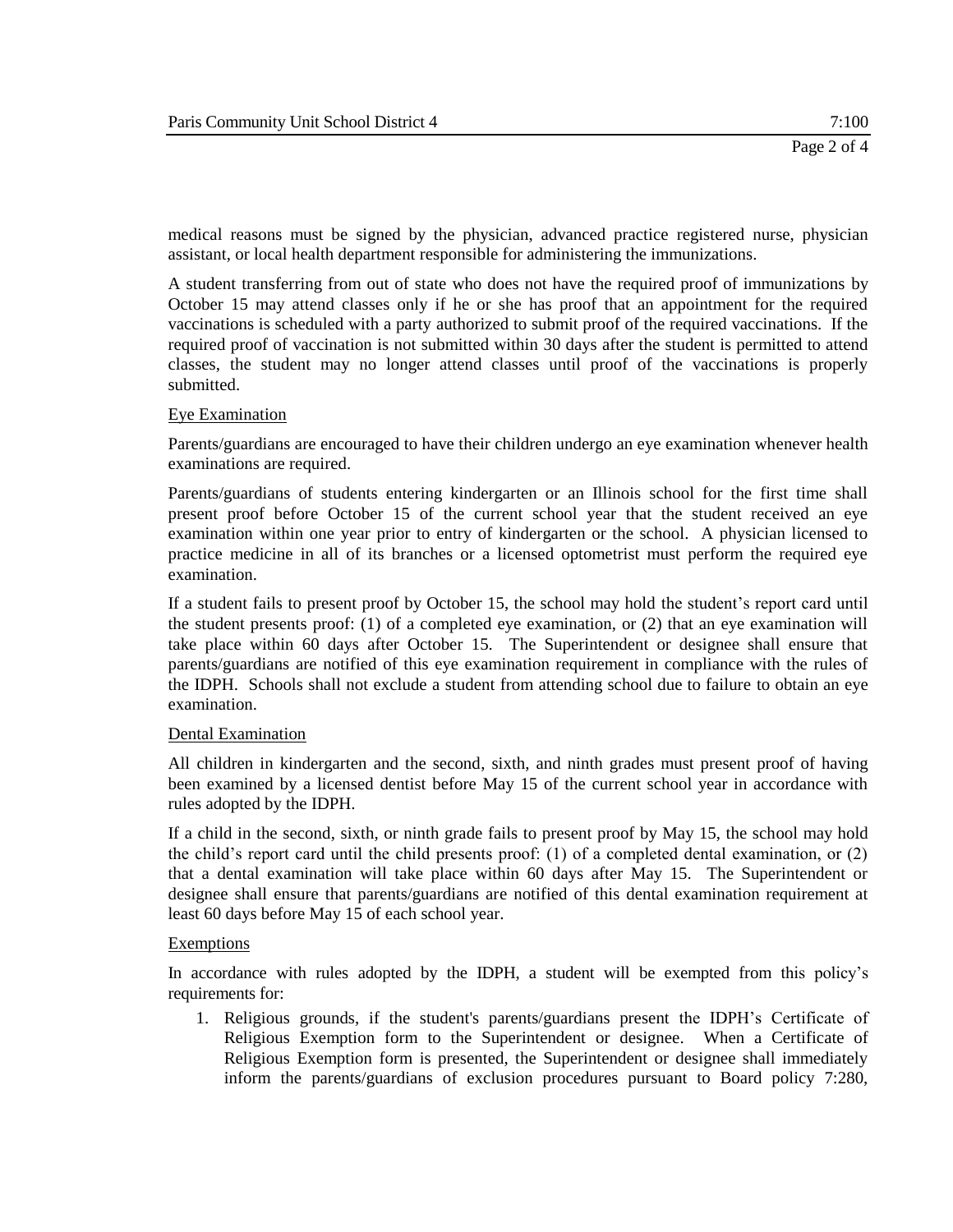*Communicable and Chronic Infectious Disease,* and State rules if there is an outbreak of one or more diseases from which the student is not protected.

- 2. Health examination or immunizations requirements on medical grounds, if the examining physician, advanced practice registered nurse, or physician assistant provides written verification.
- 3. Eye examination requirement, if the student's parents/guardians show an undue burden or lack of access to a physician licensed to practice medicine in all of its branches who provides eye examinations or a licensed optometrist.
- 4. Dental examination requirement, if the student's parents/guardians show an undue burden or a lack of access to a dentist.

#### Homeless Child

Any homeless child shall be immediately admitted, even if the child or child's parent/guardian is unable to produce immunization and health records normally required for enrollment. Board policy 6:140, *Education of Homeless Children,* governs the enrollment of homeless children.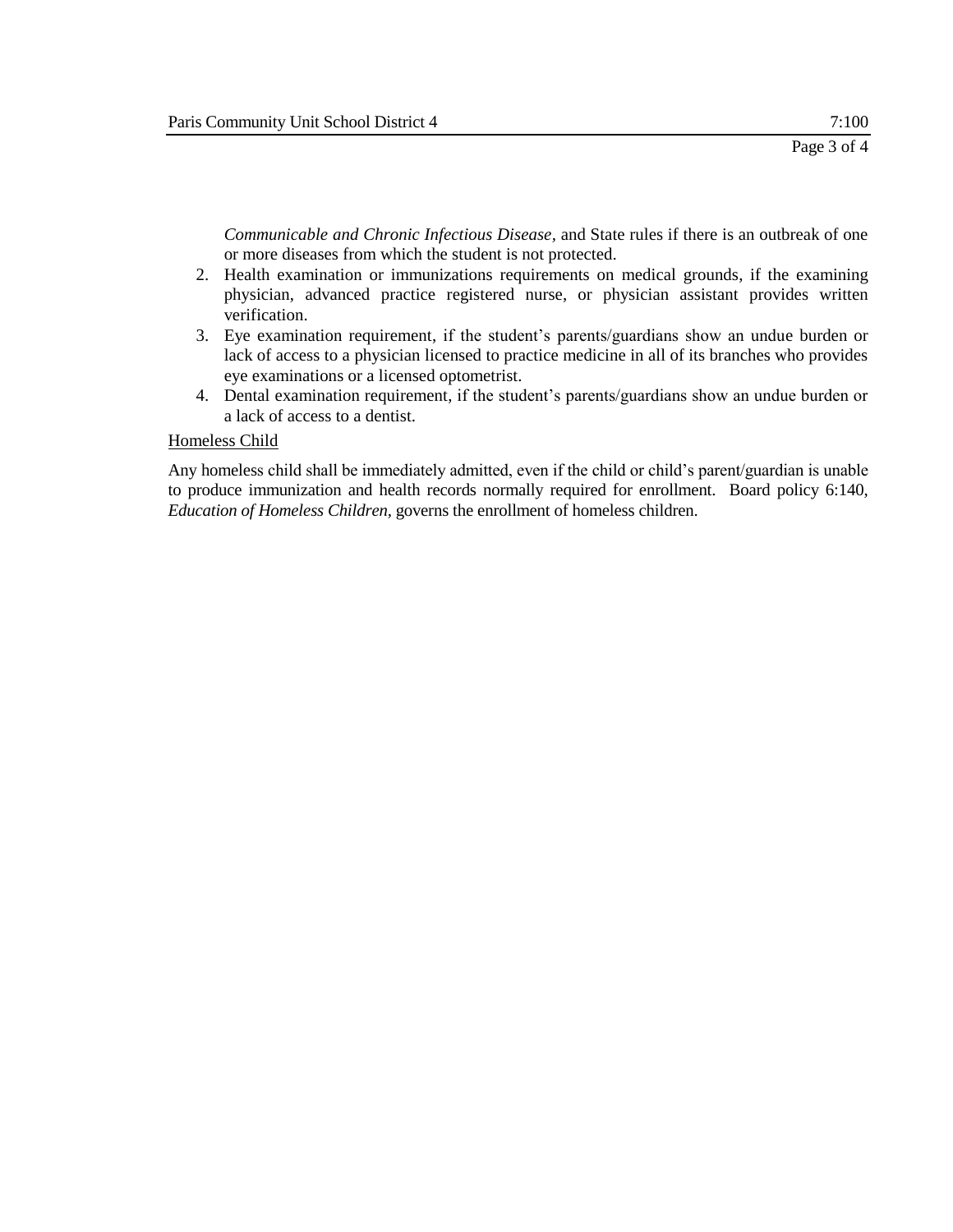Page 4 of 4

- LEGAL REF.: 42 U.S.C. §11431 et seq., McKinney-Vento Homeless Assistance Act. 105 ILCS 5/27-8.1 and 45/1-20. 410 ILCS 45/7.1 and 315/2e. 23 Ill.Admin.Code § 1.530. 77 Ill. Admin. Code Part 665. 77 Ill.Admin.Code Part 690. CROSS REF.: 6:30, 6:140, 6:180, 7:50, 7:280 ADOPTED: April 12, 2000 REVISED: April 7, 2003 REVISED: February 11, 2004 REVISED: January 11, 2006 REVISED: July 9, 2008 REVISED: January 14, 2009 REVISED: January 13, 2010 REVISED: February 9, 2011 REVISED: April 11, 2012 REVISED: February 11, 2015 REVISED: January 13, 2016 REVISED: May 10, 2017 REVISED: January 9, 2019
- REVISED: January 13, 2021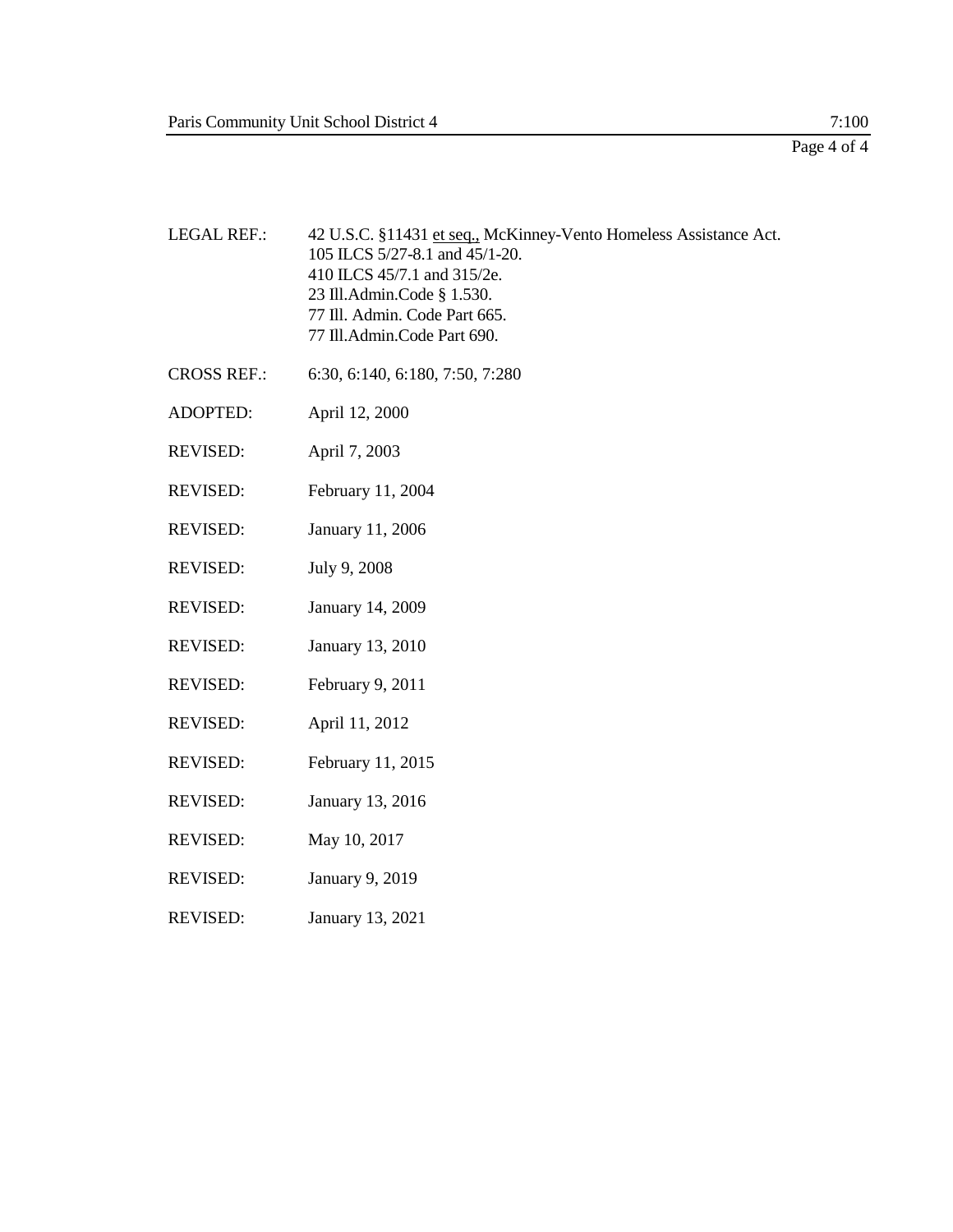### **Student Rights and Responsibilities**

All students are entitled to enjoy the rights protected by the Federal and State Constitutions and laws for persons of their age and maturity in a school setting. Students should exercise these rights reasonably and avoid violating the rights of others. Students who violate the rights of others or violate District policies or rules will be subject to disciplinary measures.

Students may during the school day, during noninstructional time, voluntarily engage in individually or collectively initiated, non-disruptive prayer or religious-based meetings that, consistent with the Free Exercise and Establishment Clauses of the U.D. and Illinois Constitutions, are not sponsored, promoted, or endorsed in any manner by the school or any school employee. *Noninstructional time*  means time set aside by a school before actual classroom instruction begins or after actual classroom instruction ends.

| <b>LEGAL REF.:</b> | 20 U.S.C. §7904.<br>105 ILCS 20/5.<br>Tinker v. Des Moines Independent School District, 89 S.Ct. 733 (1969). |
|--------------------|--------------------------------------------------------------------------------------------------------------|
| <b>CROSS REF.:</b> | 7:140, 7:150, 7:160, 7:190                                                                                   |
| <b>ADOPTED:</b>    | April 12, 2000                                                                                               |
| <b>REVISED:</b>    | August 13, 2003                                                                                              |
| <b>REVISED:</b>    | July 11, 2007                                                                                                |
| <b>REVISED:</b>    | July 11, 2012                                                                                                |
| <b>REVISED:</b>    | January 13, 2016                                                                                             |
| <b>REVISED:</b>    | May 13, 2020                                                                                                 |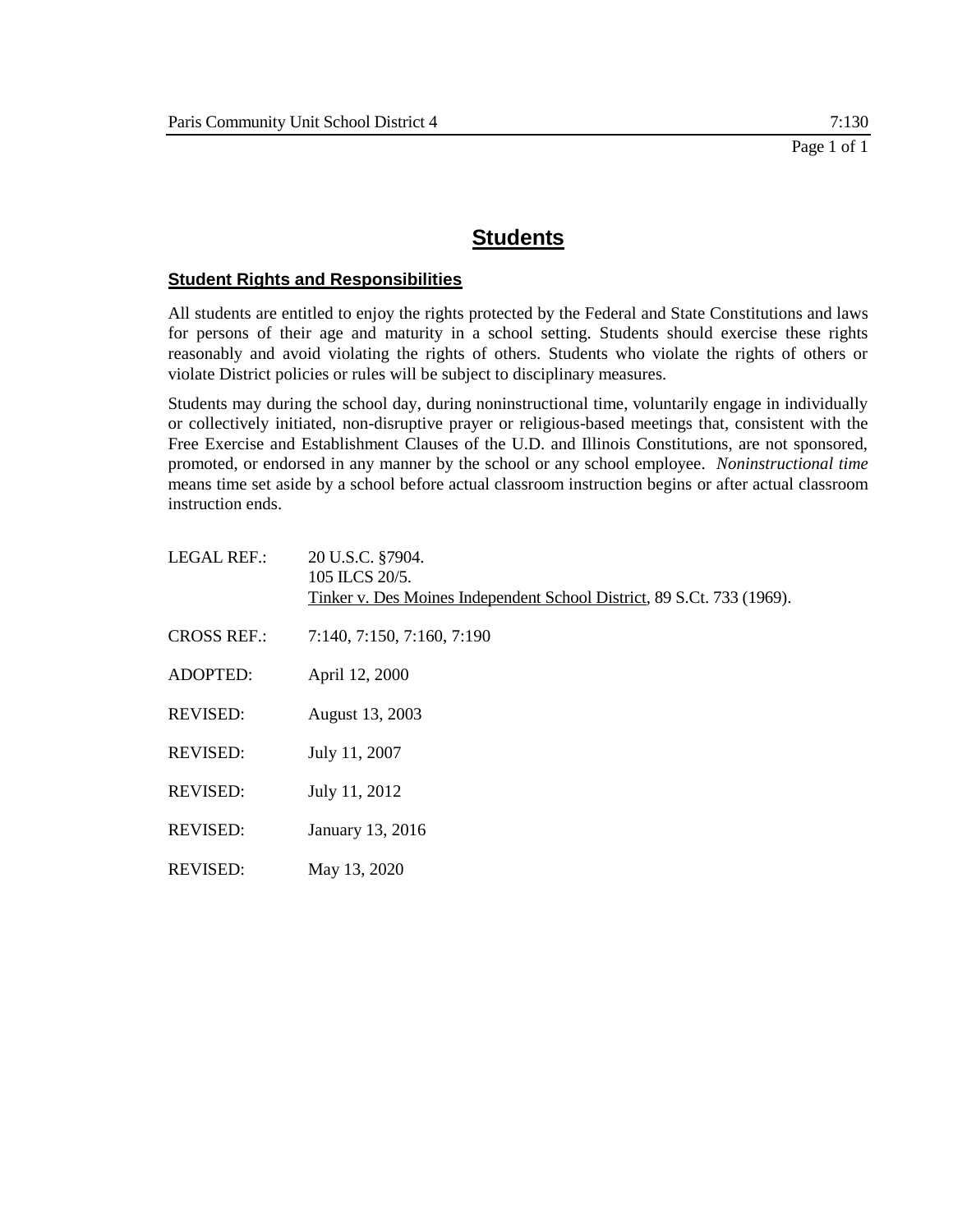# **STUDENTS**

## **Service Animals**

#### Purpose

The purpose of this policy is to establish procedures for the use of service animals in Paris C.U.S.D. No. 4, including school buildings, vehicles and other property.

#### Policy

Paris C.U.S.D. No. 4 will comply with all state and federal laws, regulations and rules regarding the use of service animals by disabled staff or students under appropriate circumstances.

#### Definition of a Service Animal

This policy applies to any guide dog, signal dog, or other animal individually trained to do work or perform tasks for the benefit of an individual with a disability, including, but not limited to, guiding individuals with impaired vision, alerting individuals with impaired hearing to intruders or sounds, providing minimal protection or rescue work, pulling a wheelchair, or fetching dropped items. Service animals do not include wild animals, farm animals and rodents and animals whose sole function is to provide emotional support, comfort, therapy, companionship, therapeutic benefits, or to promote emotional well-being.

#### Procedures and Requirements

- A. Staff members or parents must submit a request for the use of a service animal to the Principal. Such request must identify and describe the need for the service animal as it relates to the staff member or student's disability and describe the manner in which the service animal will meet the individual's particular need(s) and provide a letter from their physician who is the health care provider regarding the need for a service animal.
- B. Requests for the use of service animals on School District property must, whenever possible, be made no less than nine (9) weeks prior to the proposed use of the service animal. Under no circumstances may a service animal be on School District property without prior approval by the Principal.
- C. As part of the School District's consideration of a request for the use of a service animal, the School District may require certain documentation, including, but not limited to:
	- 1. documentation that the service animal is properly trained and licensed;
	- 2. certification of proper vaccinations verified by a veterinarian;
	- 3. documentation that the handler for the service animal is properly trained; and
	- 4. documentation of adequate liability insurance.
- D. The School District's review of a request for the use of a service animal may include consideration by a student's special education team and/or Section 504 team. Also, the School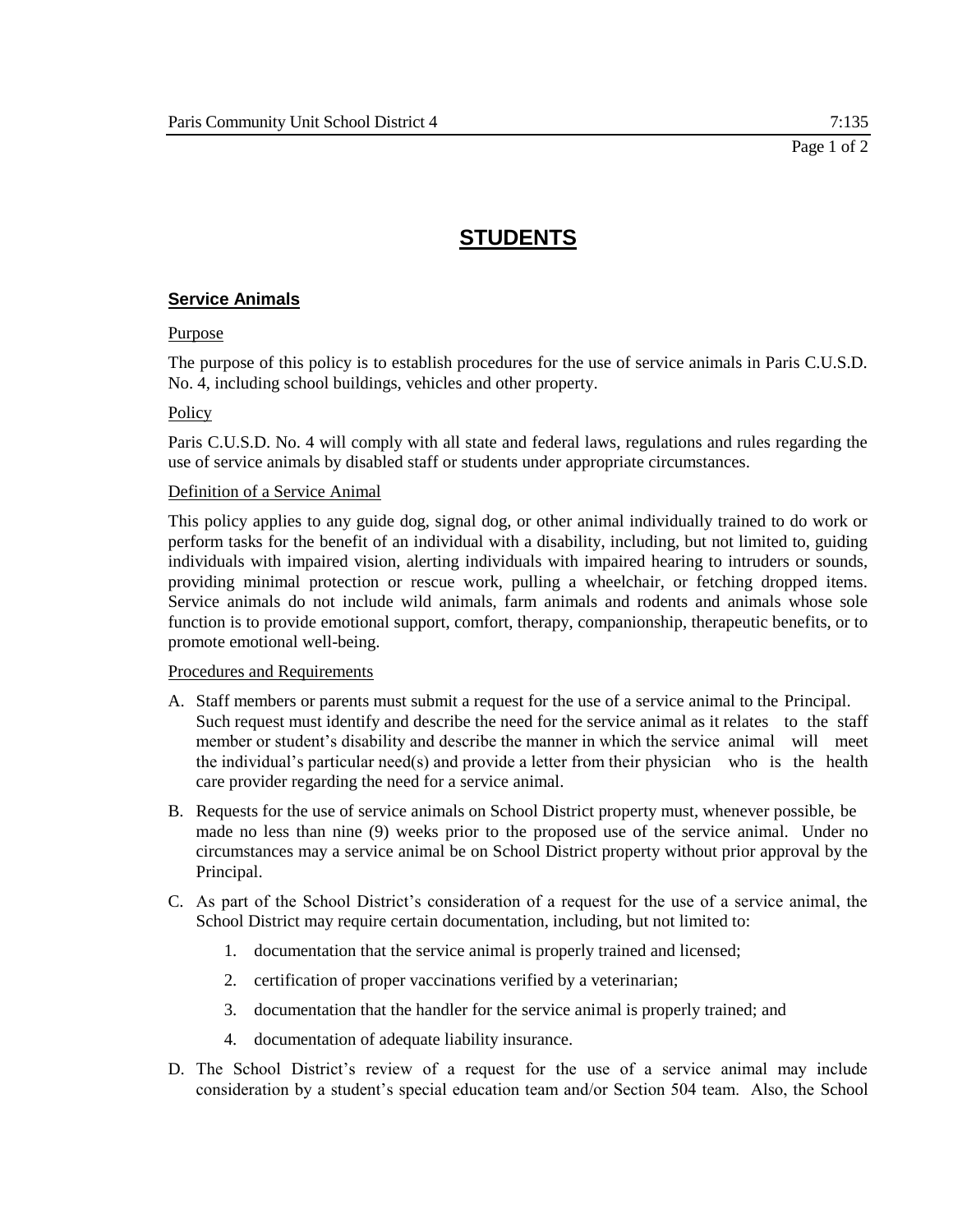District may require a meeting with and/or additional information from the staff member or parent requesting the use of a service animal, including, but not limited to, documentation/consultation from the staff member's or student's health care provider.

- E. The use of a service animal on School District property may be subject to a plan which introduces the service animal to the school environment, any appropriate training for staff and students regarding interaction with the service animal, and other activities or conditions deemed necessary by the School District. The School District's approval of the use of a service animal on School District property is subject to periodic review, revision or revocation by the Principal and/or Superintendent.
- F. Service animals must wear proper identification and always be on a leash or other form of restraint mechanism. It is the responsibility of the staff person or student who uses a service animal pursuant to this Policy to be the certified handler, providing proper handling of the service animal. Any cost incurred to handle the service animal will be the responsibility of the staff person or parent of the student who uses the service animal.
- G. The School District retains discretion to exclude or remove a service animal from its property if:
	- 1. the animal is out of control and/or the animal's handler does not effectively control the animal's behavior;
	- 2. the animal is not housebroken or the animal's presence or behavior fundamentally interferes in the functions of the School District; or
	- 3. the animal poses a direct threat to the health or safety of others that cannot be eliminated by reasonable modifications.

#### Liability

The staff member or student/parent is liable for any damage to School District or personal property and any injuries to individuals caused by their service animal. The staff member or student/parent who uses a service animal on School District property will hold the School District harmless and indemnify the School District from any such damages. Further, the staff member, student/parent will be required to submit a certificate of liability insurance covering the service animal and identifying the School District as an additional insured. The amount of required insurance coverage shall be determined by the School District.

ADOPTED: May 12, 2010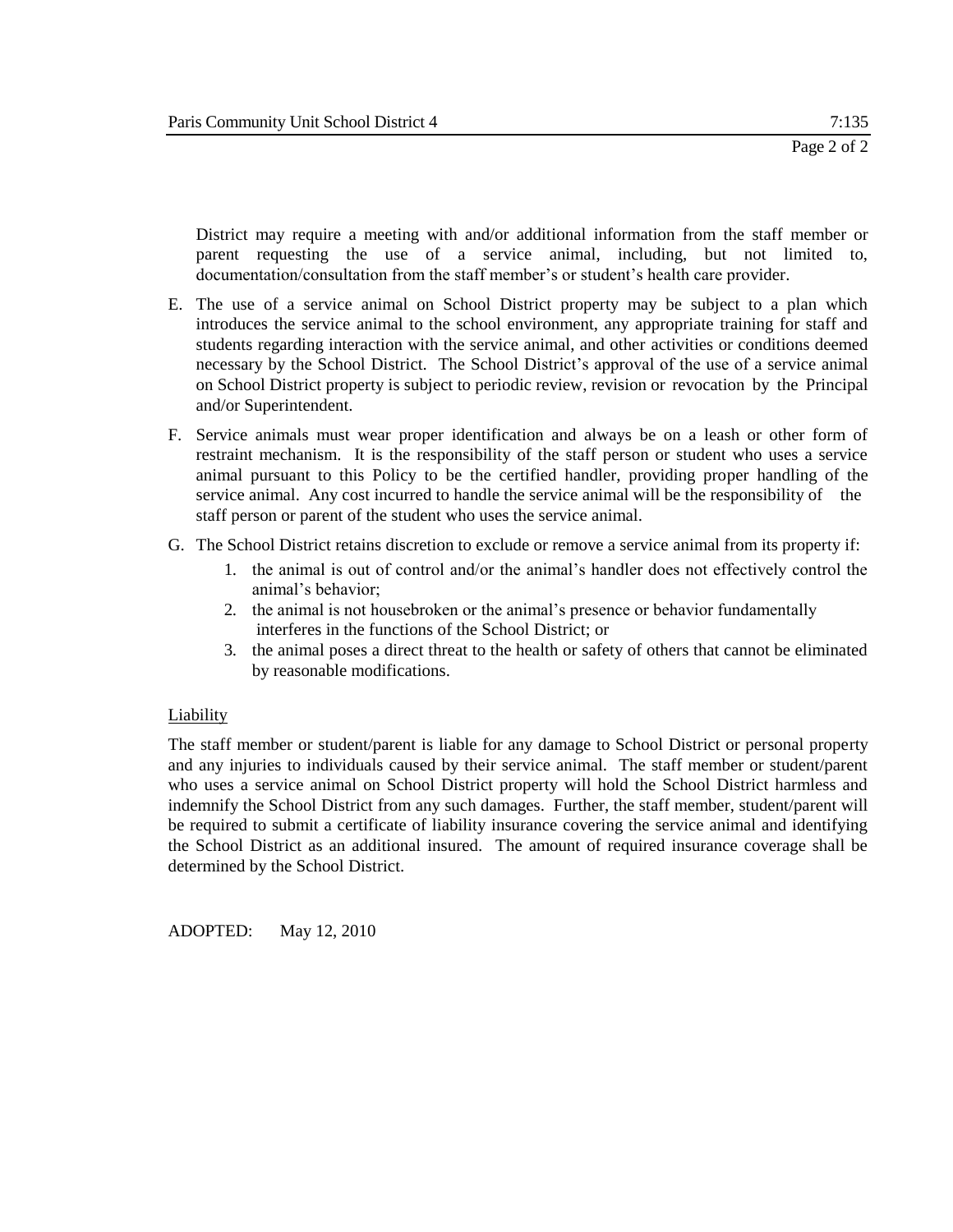## **Search and Seizure**

In order to maintain order and security in the schools, school authorities are authorized to conduct reasonable searches of school property and equipment, as well as of students and their personal effects. "School authorities" includes school liaison police officers.

## School Property and Equipment as well as Personal Effects Left There by Students

School authorities may inspect and search school property and equipment owned or controlled by the school (such as lockers, desks, and parking lots), as well as personal effects left there by a student, without notice to or the consent of the student. Students have no reasonable expectation of privacy in these places or areas or in their personal effects left there.

The Administration may request the assistance of law enforcement officials to conduct inspections and searches of lockers, desks, parking lots, and other school property and equipment for illegal drugs, weapons, or other illegal or dangerous substances or materials, including searches conducted through the use of specially trained dogs.

## Students

School authorities may search a student and/or the student's personal effects in the student's possession (such as purses, wallets, knapsacks, book bags, lunch boxes, etc.) when there is a reasonable ground for suspecting that the search will produce evidence the particular student has violated or is violating either the law or the District's student conduct rules. The search itself must be conducted in a manner that is reasonably related to its objectives and not excessively intrusive in light of the student's age and sex, and the nature of the infraction.

When feasible, the search should be conducted as follows:

- outside the view of others, including students;
- in the presence of a school administrator or adult witness; and
- by a certificated employee or liaison police officer of the same sex as the student.

Immediately following a search, a written report shall be made by the school authority who conducted the search, and given to the Superintendent.

#### Seizure of Property

If a search produces evidence that the student has violated or is violating either the law or the District's policies or rules, such evidence may be seized and impounded by school authorities, and disciplinary action may be taken. When appropriate, such evidence may be transferred to law enforcement authorities.

#### Notification Regarding Student Accounts or Profiles on Social Networking Websites

The Superintendent or designee shall notify students and their parents/guardians of each of the following in accordance with the Right to Privacy in the School Setting Act, 105 ILCS 75/;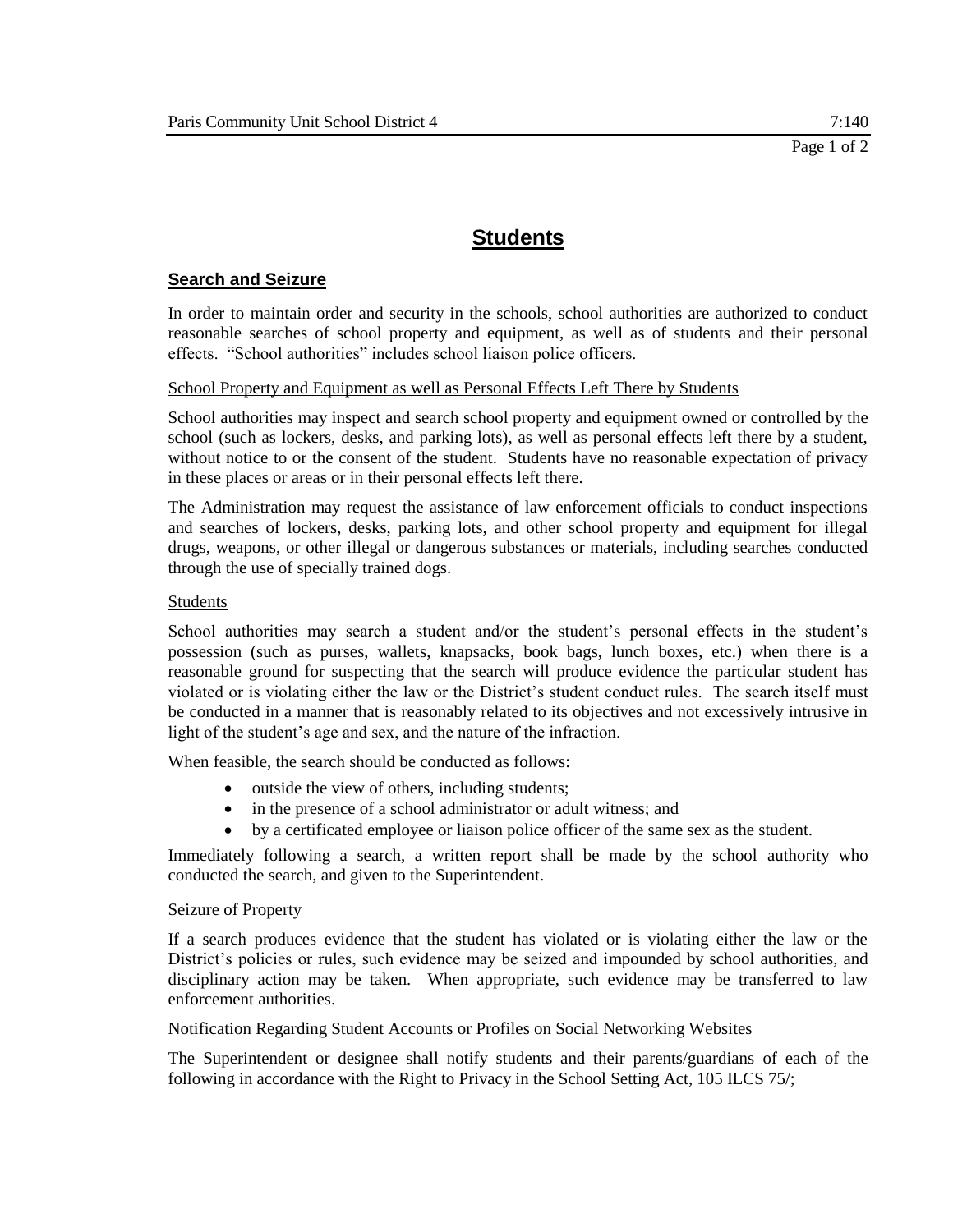- 1. School officials may not request or require a student or his or her parent/guardian to provide a password or other related account information to gain access to the student's account or profile on a social networking website.
- 2. School officials may conduct an investigation or require a student to cooperate in an investigation if there is specific information about activity on the student's account on a social networking website that violates a school disciplinary rule or policy. In the course of an investigation, the student may be required to share the content that is reported in order to allow school officials to make a factual determination.

| LEGAL REF.:        | 105 ILCS 5/10-20.14, 5/10-22.6, and 5/10-22.10a.<br>Right to Privacy in the School Setting Act, 105 ILCS 75/.<br>Cornfield v. Consolidated High School Dist. No. 230, 991 F.2d 1316 (7th Cir.<br>1993).<br>People v. Dilworth, 169 Ill.2d 195 (1996), cert. denied, 116 S. Ct. 1692 (1996).<br>People v. Pruitt, 278 Ill.App.3d 194 (1st Dist. 1996), app. denied, 667 N.E. 2d<br>1061 (Ill. App. 1st Dist. 1996).<br>T.L.O. v. New Jersey, 469 U.S. 325 (1985). |
|--------------------|------------------------------------------------------------------------------------------------------------------------------------------------------------------------------------------------------------------------------------------------------------------------------------------------------------------------------------------------------------------------------------------------------------------------------------------------------------------|
|                    | Vernonia School Dist. 47J v. Acton, 515 U.S. 646 (1995).<br>Safford Unified School Dist. No. 1 v. Redding, 557 U.S. 364 (2009).                                                                                                                                                                                                                                                                                                                                  |
| <b>CROSS REF.:</b> | 7:130, 7:150, 7:190                                                                                                                                                                                                                                                                                                                                                                                                                                              |
| <b>ADOPTED:</b>    | April 12, 2000                                                                                                                                                                                                                                                                                                                                                                                                                                                   |
| REVISED:           | February 13, 2002                                                                                                                                                                                                                                                                                                                                                                                                                                                |
| REVISED:           | July 11, 2012                                                                                                                                                                                                                                                                                                                                                                                                                                                    |
| REVISED:           | June 11, 2014                                                                                                                                                                                                                                                                                                                                                                                                                                                    |

- REVISED: January 13, 2016
- REVISED: January 13, 2021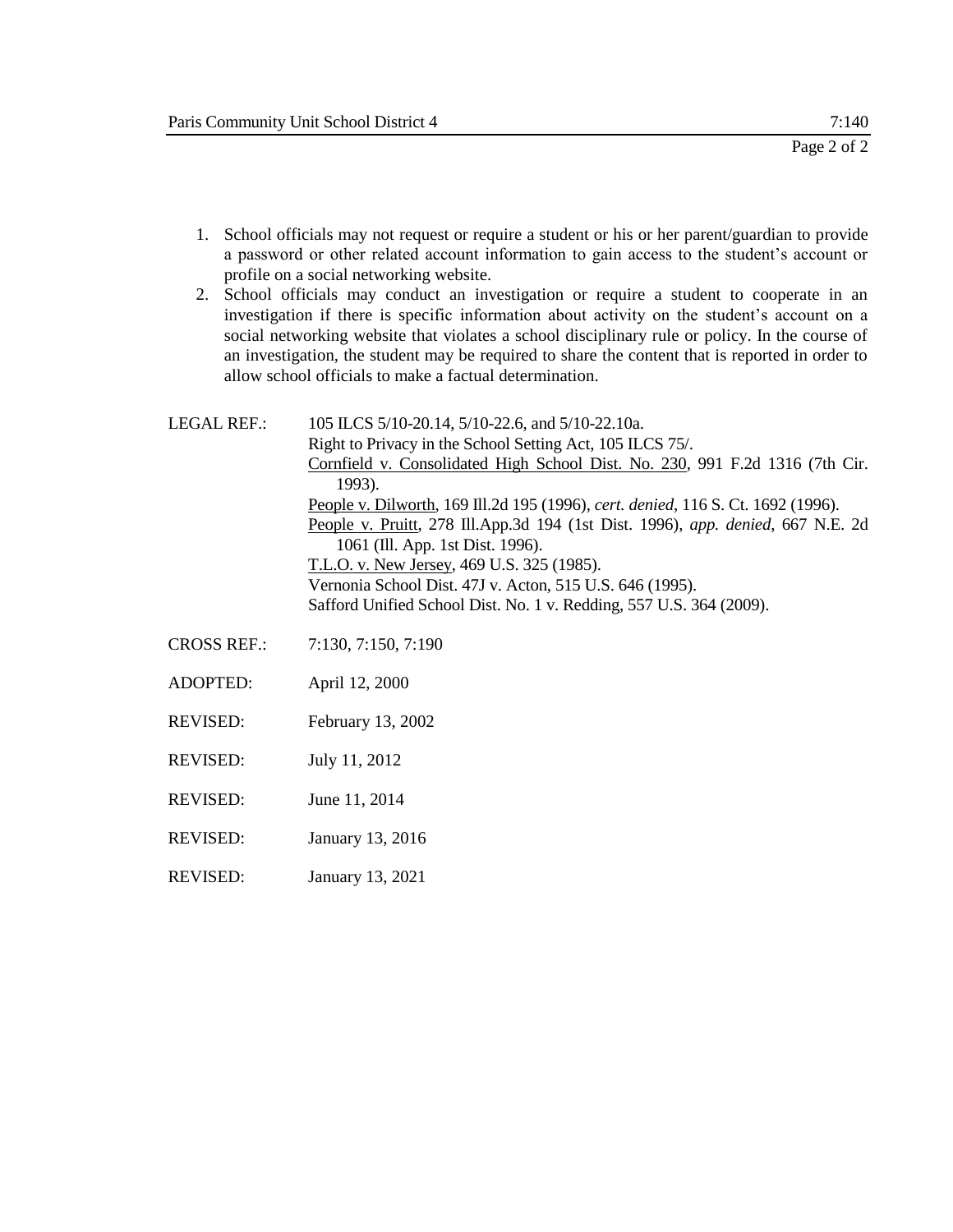### **Agency and Police Interviews**

The Superintendent shall develop procedures to manage requests by agency officials or police officers to interview students at school. Procedures will:

- 1. Recognize individual student rights and privacy,
- 2. Recognize the potential impact an interview may have on an individual student,
- 3. Minimize potential disruption,
- 4. Foster a cooperative relationship with public agencies and law enforcement, and
- 5. Comply with State law including, but not limited to, ensuring that before a law enforcement officer, school resource officer, or other school security person detains and questions on school grounds a student under 18 years of age who is suspected of committing a criminal act, the Superintendent or designee will:
	- a. Notify or attempt to notify the student's parent/guardian and document the time and manner in writing:
	- b. Make reasonable efforts to ensure the student's parent/guardian is present during questioning or, if they are not present, ensure that school employees (including, but not limited to, a school social worker, psychologist, nurse, guidance counselor, or any other mental health professional? Are present during the questioning; and
	- c. If practicable, make reasonable, efforts to ensure a trained law enforcement officer to promote safe interactions and communications with the student is present during questioning.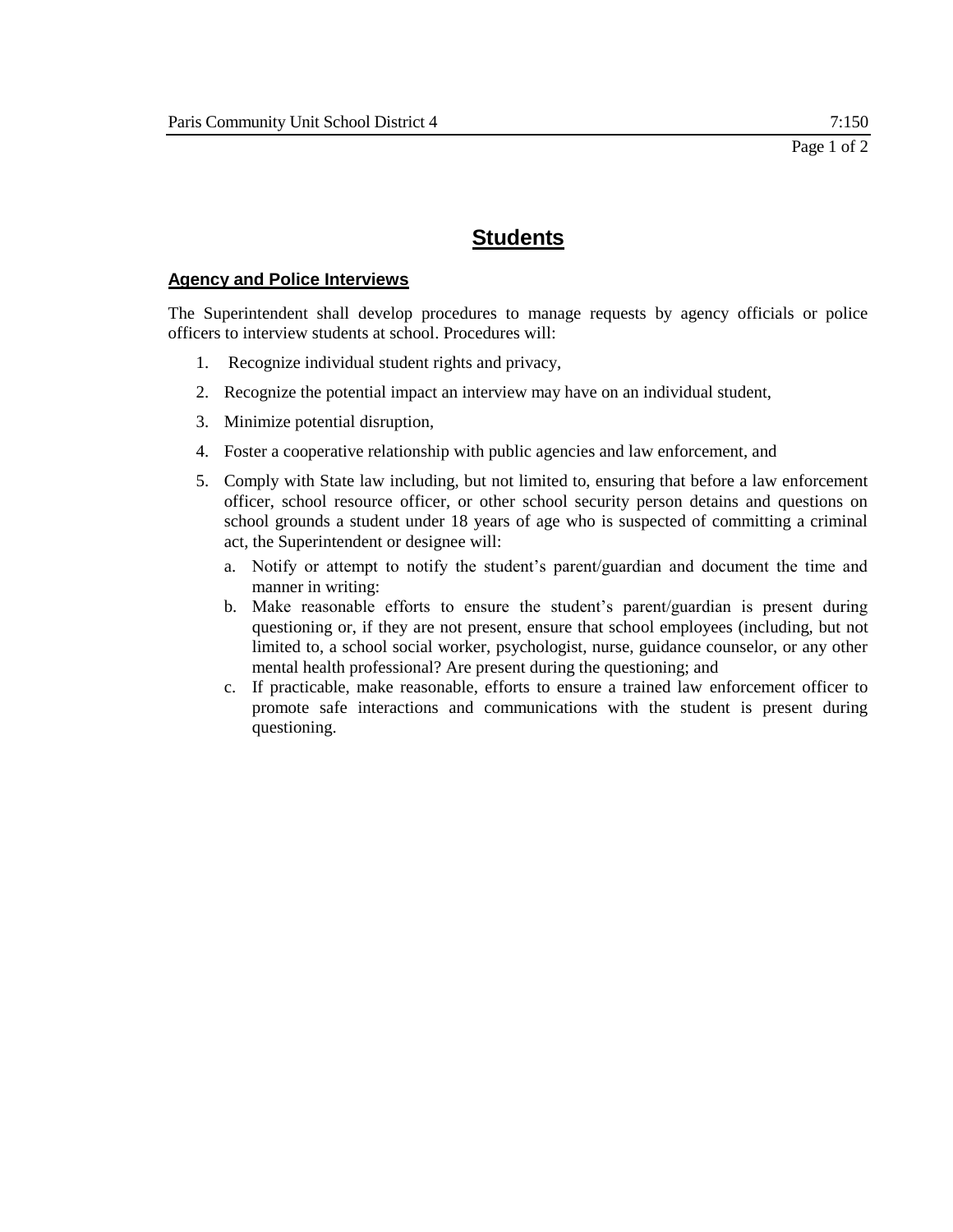| <b>LEGAL REF.:</b> | 105 ILCS 5/10-20.64, 5/22/-88.<br>55 ILCS 80/, Children's Advocacy Center Act.<br>325 ILCS 5/, Abused and Neglected Child Reporting Act.<br>720 ILCS 5/31-1 et seq., Interference with Public Officers Act.<br>725 ILCS 120/, Rights of Crime Victims and Witnesses Act. |
|--------------------|--------------------------------------------------------------------------------------------------------------------------------------------------------------------------------------------------------------------------------------------------------------------------|
| <b>CROSS REF.:</b> | 5:190, 7:130, 7:140, 7:190                                                                                                                                                                                                                                               |
| <b>ADOPTED:</b>    | April 12, 2000                                                                                                                                                                                                                                                           |
| <b>REVISED:</b>    | October 13, 2010                                                                                                                                                                                                                                                         |
| <b>REVISED:</b>    | May 11, 2016                                                                                                                                                                                                                                                             |
| <b>REVISED:</b>    | January 10, 2018                                                                                                                                                                                                                                                         |
| <b>REVISED:</b>    | December 11, 2019                                                                                                                                                                                                                                                        |
| <b>REVISED:</b>    | February 9, 2022                                                                                                                                                                                                                                                         |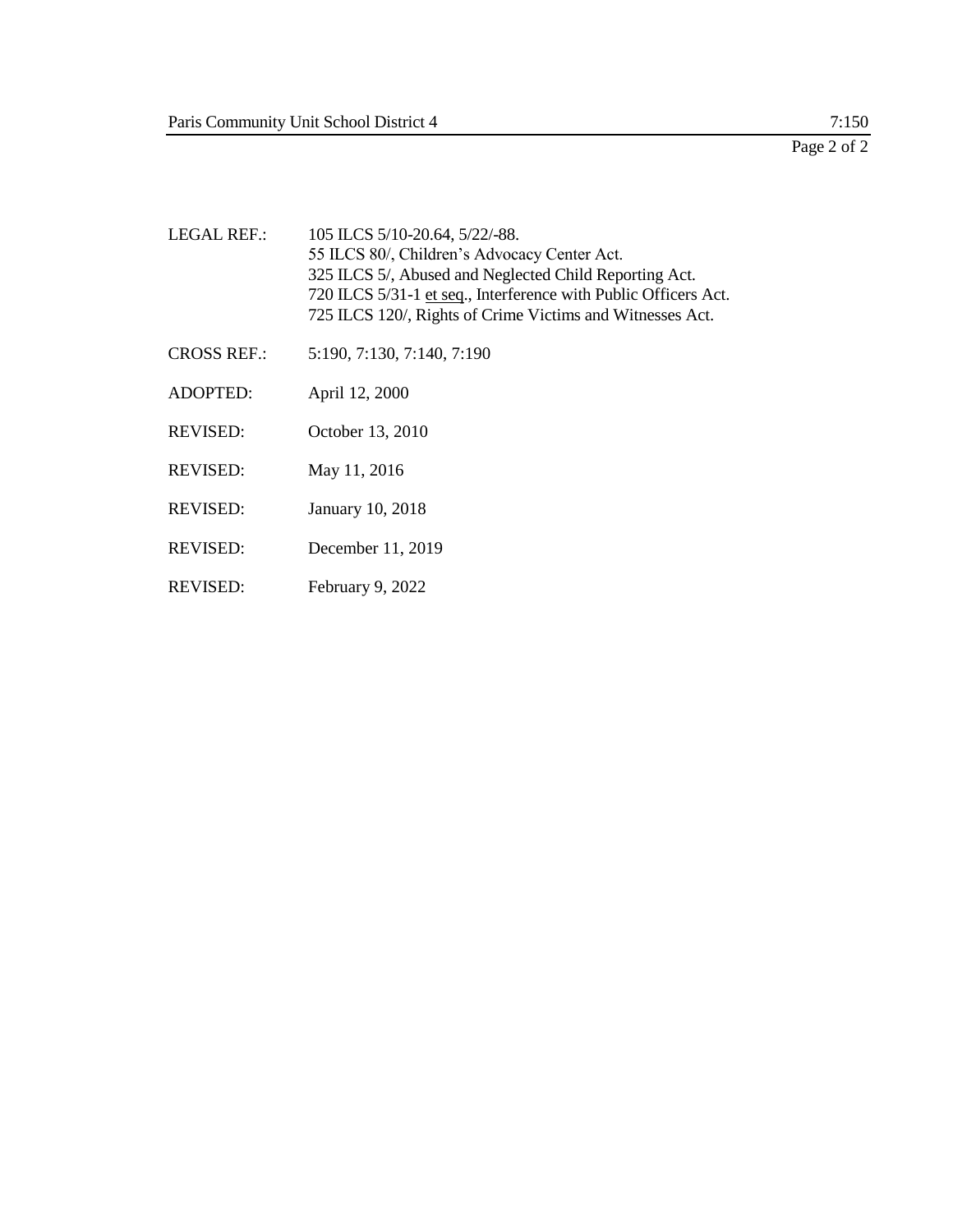### **Student Appearance**

Students' dress and hygiene, must not disrupt the educational process, or compromise standards of health and safety. The District does not prohibit hairstyles historically associated with race, ethnicity, or hair texture, including, but not limited to, protective hairstyles such as braids, locks, and twists. Students who disrupt the educational process or compromise standards of health and safety must modify their appearance. Procedures for guiding student appearance will be developed by the Superintendent or designee and included in the *Student Handbook(s)*.

| LEGAL REF.:        | 105 ILCS 5/2-3.25 and 5/10-22.25b.<br>Tinker v. Des Moines Indep. Sch. Dist., 393 U.S. 503 (1969). |
|--------------------|----------------------------------------------------------------------------------------------------|
| <b>CROSS REF.:</b> | 7:10, 7:130, 7:165, 7:190                                                                          |
| ADOPTED:           | April 12, 2000                                                                                     |
| REVISED:           | July 11, 2012                                                                                      |
| REVISED:           | October 11, 2017                                                                                   |
| REVISED:           | February 9, 2022                                                                                   |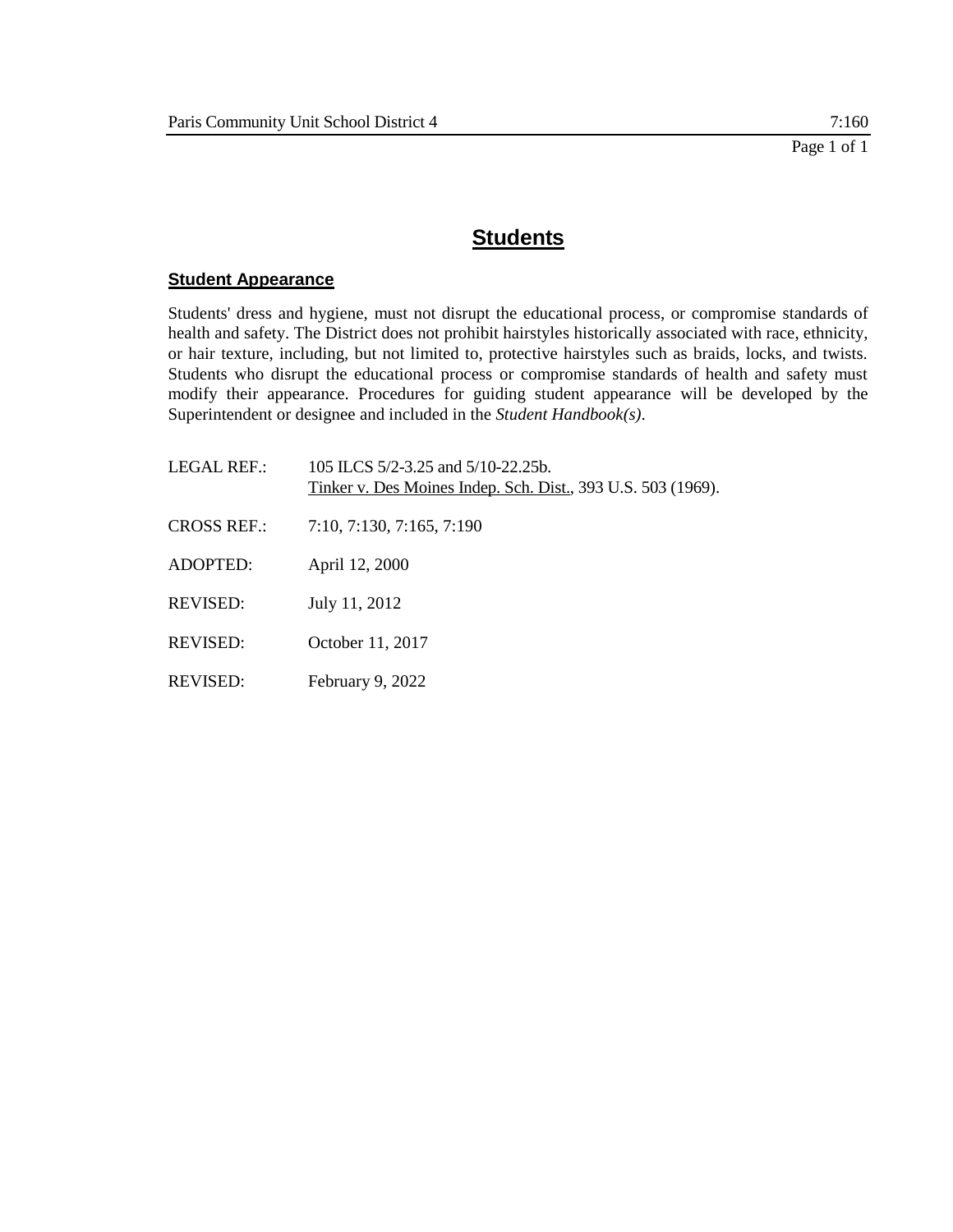## **Vandalism**

The Board will seek restitution from students and their parent(s)/guardian(s) for vandalism or other student acts which cause damage to school property.

| LEGAL REF.:        | 740 ILCS 115/                     |
|--------------------|-----------------------------------|
| <b>CROSS REF.:</b> | 7:130, 7:190 (Student Discipline) |
| ADOPTED:           | April 12, 2000                    |
| <b>REVISED:</b>    | August 13, 2003                   |
| <b>REVISED:</b>    | April 8, 2009                     |
| REVISED:           | November 12, 2014                 |
| <b>REVISED:</b>    | August 14, 2019                   |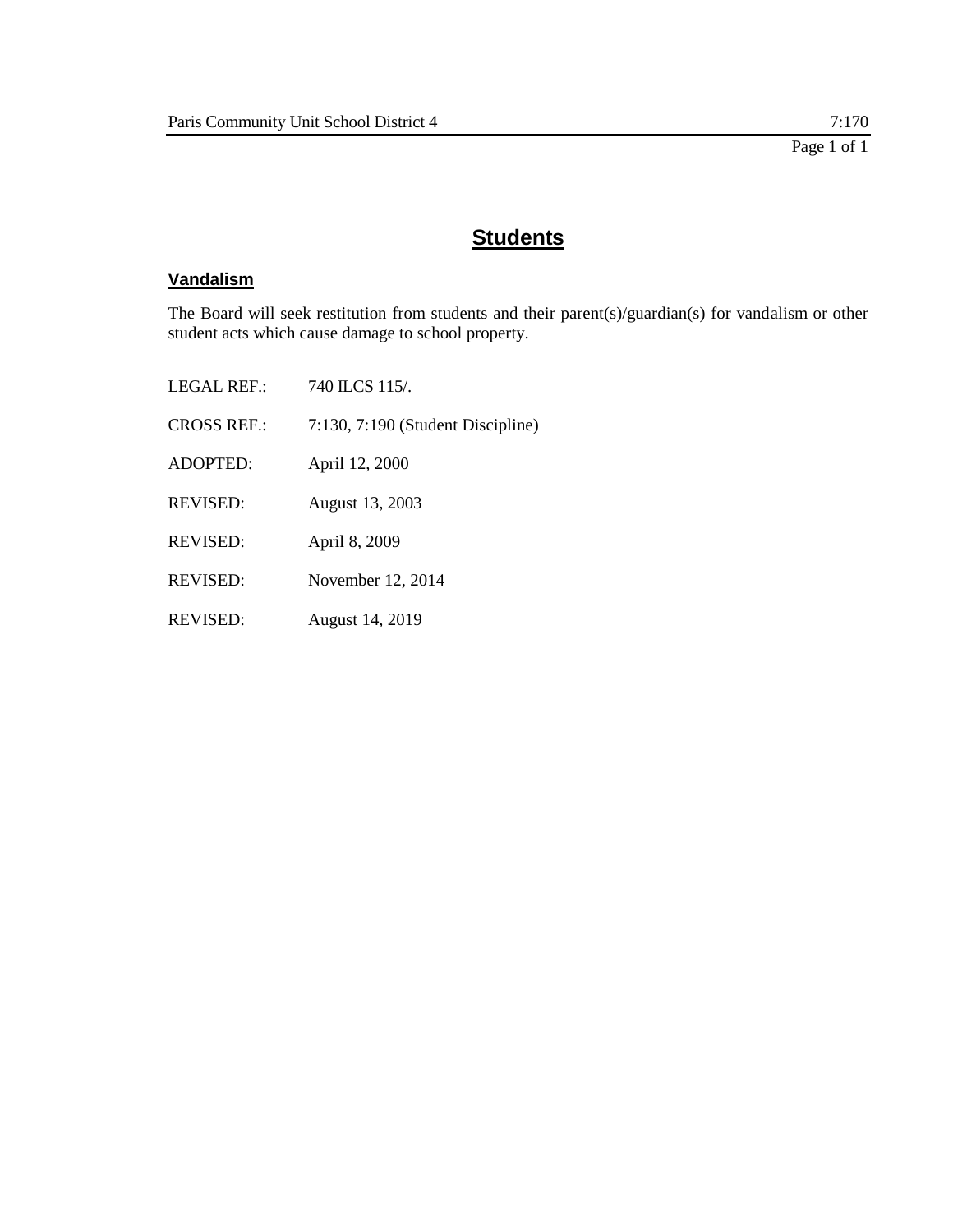### **Prevention of and Response to Bullying, Intimidation, and Harassment**

Bullying, intimidation, and harassment diminish a student's ability to learn and a school's ability to educate. Preventing students from engaging in these disruptive behaviors and providing all students equal access to a safe, non-hostile learning environment are important District goals.

Bullying on the basis of actual or perceived race, color, nationality, sex, sexual orientation, gender identity, gender-related identity or expression, ancestry, age religion, physical or mental disability, order of protection status, status of being homeless, or actual or potential marital or parental status, including pregnancy, association with a person or group with one or more of the aforementioned actual or perceived characteristics, or any other distinguishing characteristic **is prohibited** in each of the following situations:

- 1. During any school sponsored education program or activity.
- 2. While in school, on school property, on school buses or other school vehicles, at designated school bus stops waiting for the school bus, or at school sponsored or school sanctioned events or activities.
- 3. Through the transmission of information from a school computer, a school computer network, or other similar electronic school equipment.
- 4. Through the transmission of information from a computer that is accessed at a nonschoolrelated location, activity, function, or program or from the use of technology or an electronic device that is not owned, leased, or used by the School District or school if the bullying causes a substantial disruption to the educational process or orderly operation of a school. This paragraph (item #4) applies only when a school administrator or teacher receives a report that bullying through this means has occurred; it does not require staff members to monitor any non-school-related activity, function, or program.

### Definitions from 105 ILCS 5/27-23.7

*Bullying* includes *cyber-bullying* means any severe or pervasive physical or verbal act or conduct, including communications made in writing or electronically, directed toward a student that has or can be reasonably predicted to have the effect of one or more of the following:

- 1. Placing the student in reasonable fear of harm to the student's person or property.
- 2. Causing a substantially detrimental effect on the student's physical or mental health.
- 3. Substantially interfering with the student's academic performance.
- 4. Substantially interfering with the student's ability to participate in or benefit from the services, activities, or privileges provided by a school.

*Bullying* may take various forms, including without limitation one or more of the following: harassment, threats, intimidation, stalking, physical violence, sexual harassment, sexual violence, theft, public humiliation, destruction of property, or retaliation for asserting or alleging an act of bullying. This list is meant to be illustrative and non-exhaustive.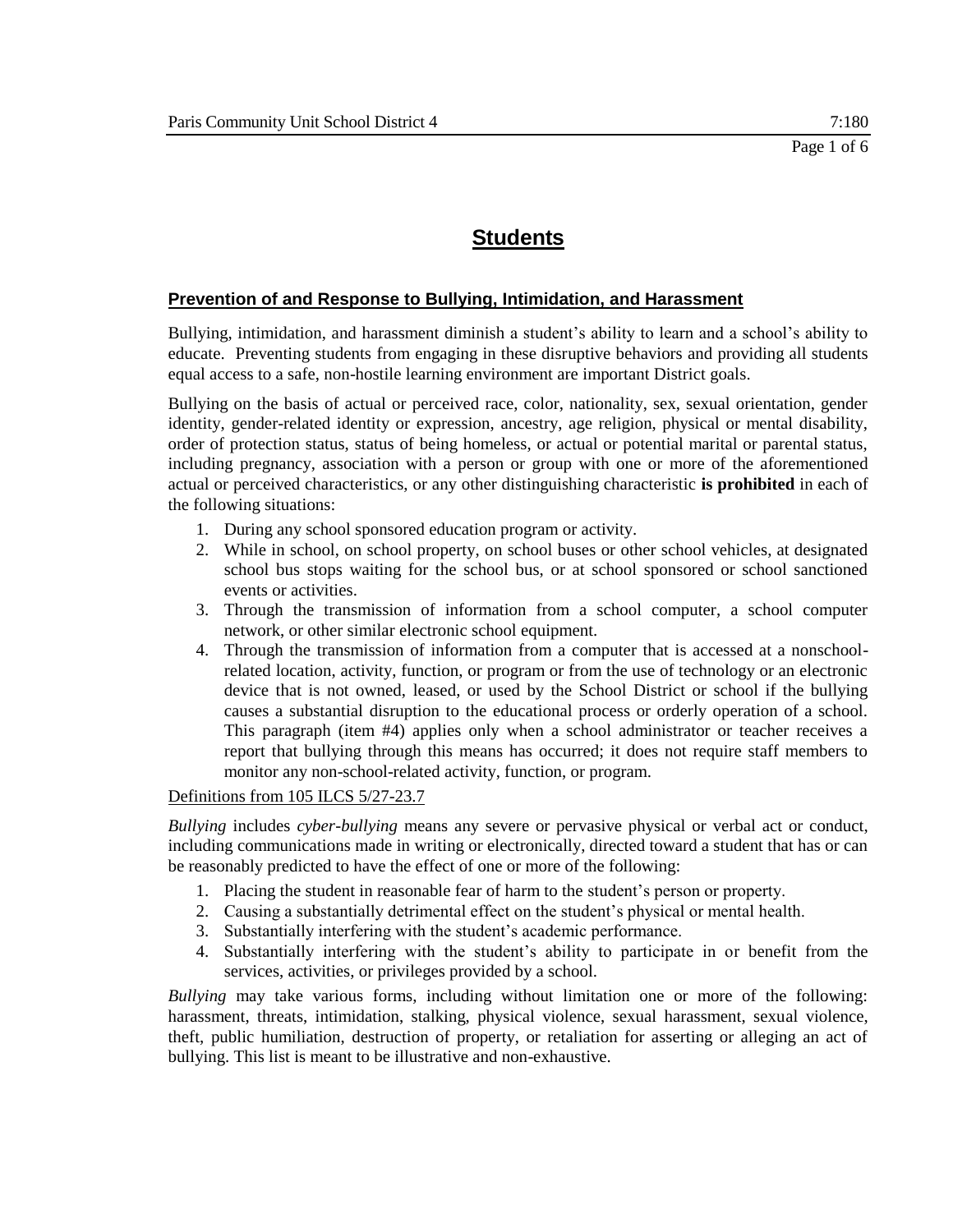*Cyber-bullying* means bullying through the use of technology or any electronic communication, including without limitation any transfer of signs, signals, writing, images, sounds, data, or intelligence of any nature transmitted in whole or in part by a wire, radio, electromagnetic system, photo-electronic system, or photo-optical system, including without limitation electronic mail, Internet communications, instant messages, or facsimile communications. *Cyber-bullying* includes the creation of a webpage or weblog in which the creator assumes the identity of another person or the knowing impersonation of another person as the author of posted content or messages if the creation or impersonation creates any of the effects enumerated in the definition of *bullying*. *Cyberbullying* also includes the distribution by electronic means of a communication to more than one person or the posting of material on an electronic medium that may be accessed by one or more persons if the distribution or posting creates any of the effects enumerated in the definition of *bullying*.

*Restorative measures* means a continuum of school-based alternatives to exclusionary discipline, such as suspensions and expulsions, that: (i) are adapted to the particular needs of the school and community, (ii) contribute to maintaining school safety, (iii) protect the integrity of a positive and productive learning climate, (iv) teach students the personal and interpersonal skills they will need to be successful in school and society, (v) serve to build and restore relationships among students, families, schools, and communities, (vi) reduce the likelihood of future disruption by balancing accountability with an understanding of students' behavioral health needs in order to keep students in school, and (vii) increase student accountability if the incident of bulling is based on religion, race, ethnicity, or any other category that is identified in the Ill. Human Rights Act.

*School personnel* means persons employed by, on contract with, or who volunteer in a school district, including without limitation school and school district administrators, teachers, school counselors, school social workers, school counselors, school psychologists, school nurses, cafeteria workers, custodians, bus drivers, school resource officers, and security guards.

### Bullying Prevention and Response Plan

The Superintendent or designee shall develop and maintain a bullying prevention and response plan that advances the District's goal of providing all students with a safe learning environment free of bullying and harassment. This plan must be consistent with the requirements listed below; each numbered requirement, 1-12, corresponds with the same number in the list of required policy components in 105 ILCS 5/27-23.7(b) 1-12.

- 1. The District uses the definition of bullying as provided in this policy.
- 2. Bullying is contrary to State law and the policy of this District. However, nothing in the District's bullying prevention and response plan is intended to infringe upon any right to exercise free expression or the free exercise of religion or religiously based views protected under the First Amendment to the U.S. Constitution or under Section 3 of Article I of the Illinois Constitution.
- 3. Students are encouraged to immediately report bullying. A report may be made orally or in writing to the Nondiscrimination Coordinator, Building Principal, Assistant Building Principal, Dean of Students, a Complaint Manager, or any staff member with whom the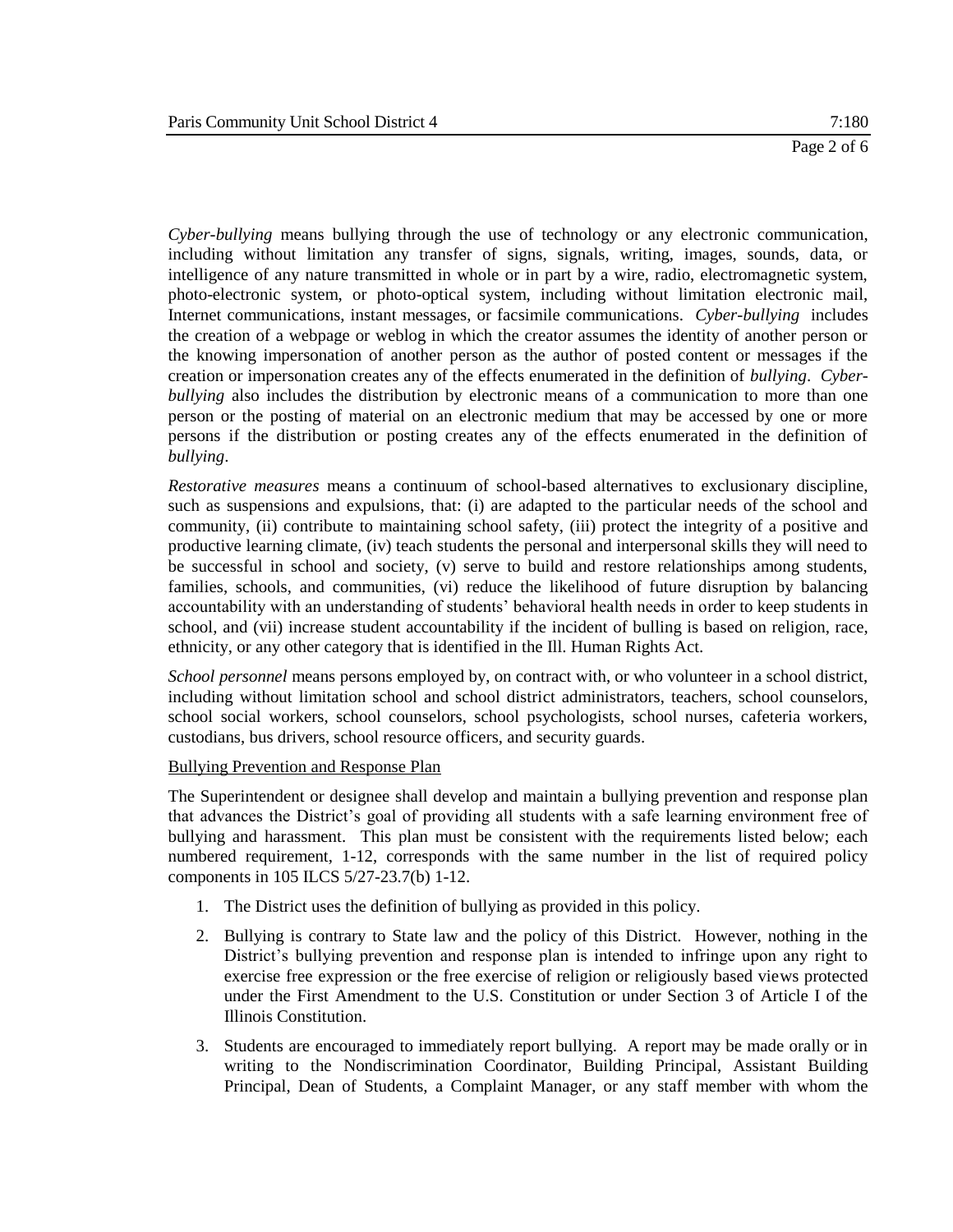student is comfortable speaking. Anyone, including staff members and parents/guardians, who has information about actual or threatened bullying is encouraged to report it to the District named officials or any staff member. The District named officials and staff members are available for help with a bully or to make a report about bullying. Anonymous reports are also accepted; however, this shall not be construed to permit formal disciplinary action solely on the basis of an anonymous report.

#### **Nondiscrimination Coordinator:**

Name: Chrissy Carrell Address: 15601 U.S. Hwy 150, Paris, IL 61944 Email: [ccarrell@crestwood.k12.il.us](mailto:ccarrell@crestwood.k12.il.us) Telephone: 217-465-5391

#### **Complaint Managers:**

**Jim Pattenaude** Meghan Damler 15601 U.S. Hwy 150, Paris, IL 61944 15601 U.S. Hwy 150, Paris, IL 61944 [jpattenaude@crestwood.k12.il.us](mailto:jpattenaude@crestwood.k12.il.us) mdamler@crestwood.k12.il.us 217-465-5391 217-465-5391

- 4. Consistent with federal and State laws and rules governing student privacy rights, the Superintendent or designee shall promptly inform the parent(s)/guardian(s) of every student involved in an alleged incident of bullying and discuss, as appropriate, the availability of social work services, counseling, school psychological services, other interventions, and restorative measures.
- 5. The Superintendent or designee shall promptly investigate and address reports of bullying, by, among other things:
	- a. Making all reasonable efforts to complete the investigation within 10 school days after the date the report of a bullying incident was received and taking into consideration additional relevant information received during the course of the investigation about the reported bullying incident.
	- b. Involving appropriate school support personnel and other staff persons with knowledge, experience, and training on bullying prevention, as deemed appropriate, in the investigation process.
	- c. Notifying the Building Principal or school administrator or designee of the reported incident of bullying as soon as possible after the report is received.
	- d. Consistent with federal and State laws and rules governing student privacy rights, providing parents/guardians of the students who are parties to the investigation information about the investigation and an opportunity to meet with the Building Principal or school administrator or his or her designee to discuss the investigation, the findings of the investigation, and the actions taken to address the reported incident of bullying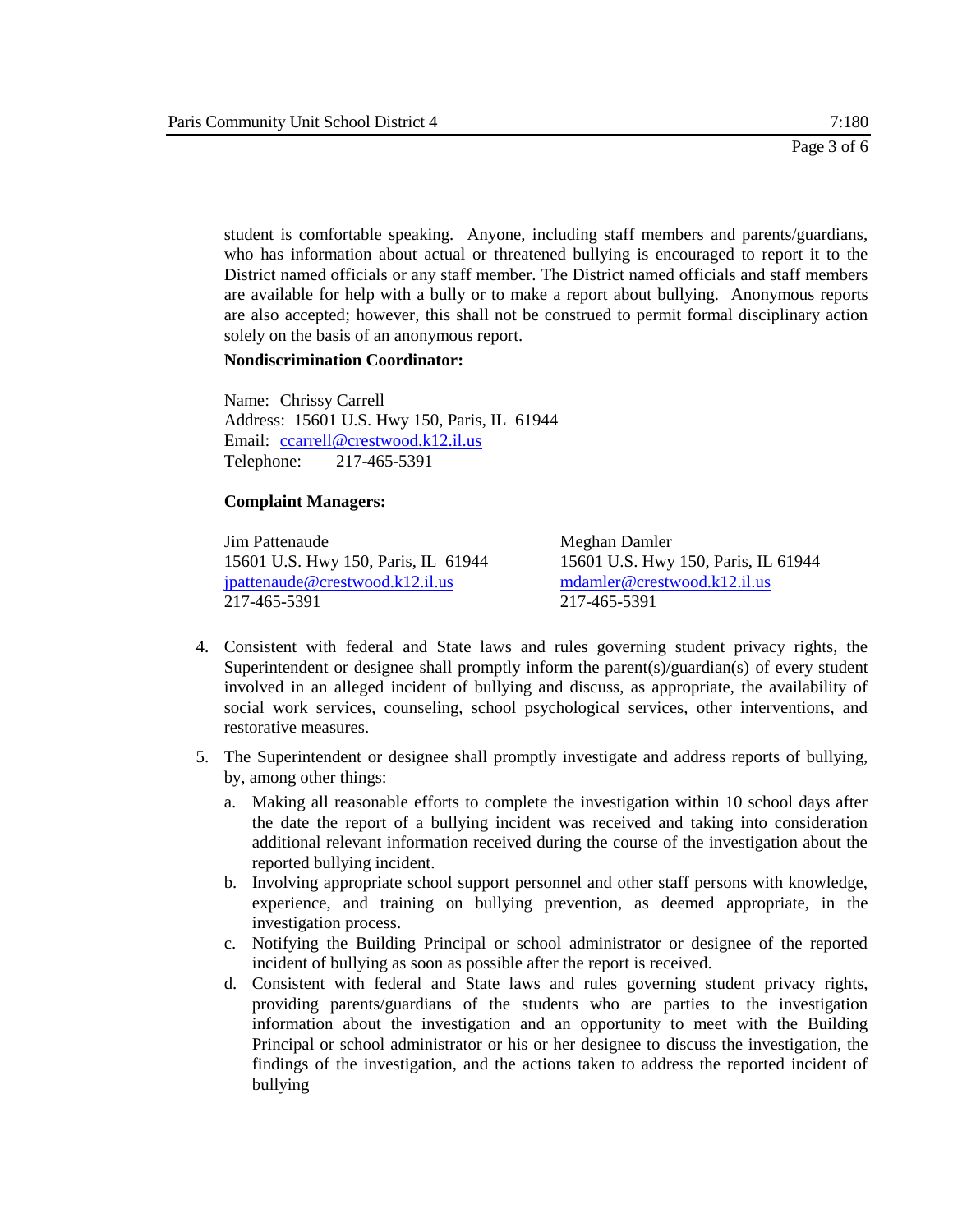The Superintendent or designee shall investigate whether a reported incident of bullying is within the permissible scope of the District's jurisdiction and shall require that the District provide the victim with information regarding services that are available within the District and community, such as counseling, support services, and other programs.

- 6. The Superintendent or designee shall use interventions to address bullying, that may include, but are not limited to, school social work services, restorative measures, social-emotional skill building, counseling, school psychological services, and community-based services.
- 7. A reprisal or retaliation against any person who reports an act of bullying **is prohibited**. Any person's act of reprisal or retaliation will be subject to disciplinary action, up to and including discharge with regard to employees, or suspension and/or expulsion with regard to students.
- 8. A student will not be punished for reporting bullying or supplying information, even if the District's investigation concludes that no bullying occurred. However, a person who is found to have false accused another of bullying, as a means of retaliation, as a means of bullying, or provided false information will be treated as either: (a) *bullying*, or (b) student discipline up to and including suspension and/or expulsion, and/or (c) both (a) and (b) for purposes of determining any consequences or other appropriate remedial actions.
- 9. The District's bullying prevention and response plan is based on the engagement of a range of school stakeholders, including students and parents/guardians.
- 10. The Superintendent or designee shall post this policy on the District's website, if any, and include it in the student handbook, and, where applicable, post it where other policies, rules, and standards of conduct are currently posted. The policy must be distributed annually to parents/guardians, students, and school personnel (including new employees when hired), and must also be provided periodically throughout the school year to students and faculty.
- 11. Pursuant to State law and policy 2:240, *Board Policy* Development, the Board monitors this policy every two years by conducting a review and re-evaluation of this policy to make any necessary and appropriate revisions. The Superintendent or designee shall assist the Board with its re-evaluation and assessment of this policy's outcomes and effectiveness. Updates to this policy will reflect any necessary and appropriate revisions. This process shall include, without limitation:
	- a. The frequency of victimization;
	- b. Student, staff, and family observations of safety at a school;
	- c. Identification of areas of a school where bullying occurs;
	- d. The types of bullying utilized; and
	- e. Bystander intervention of participation.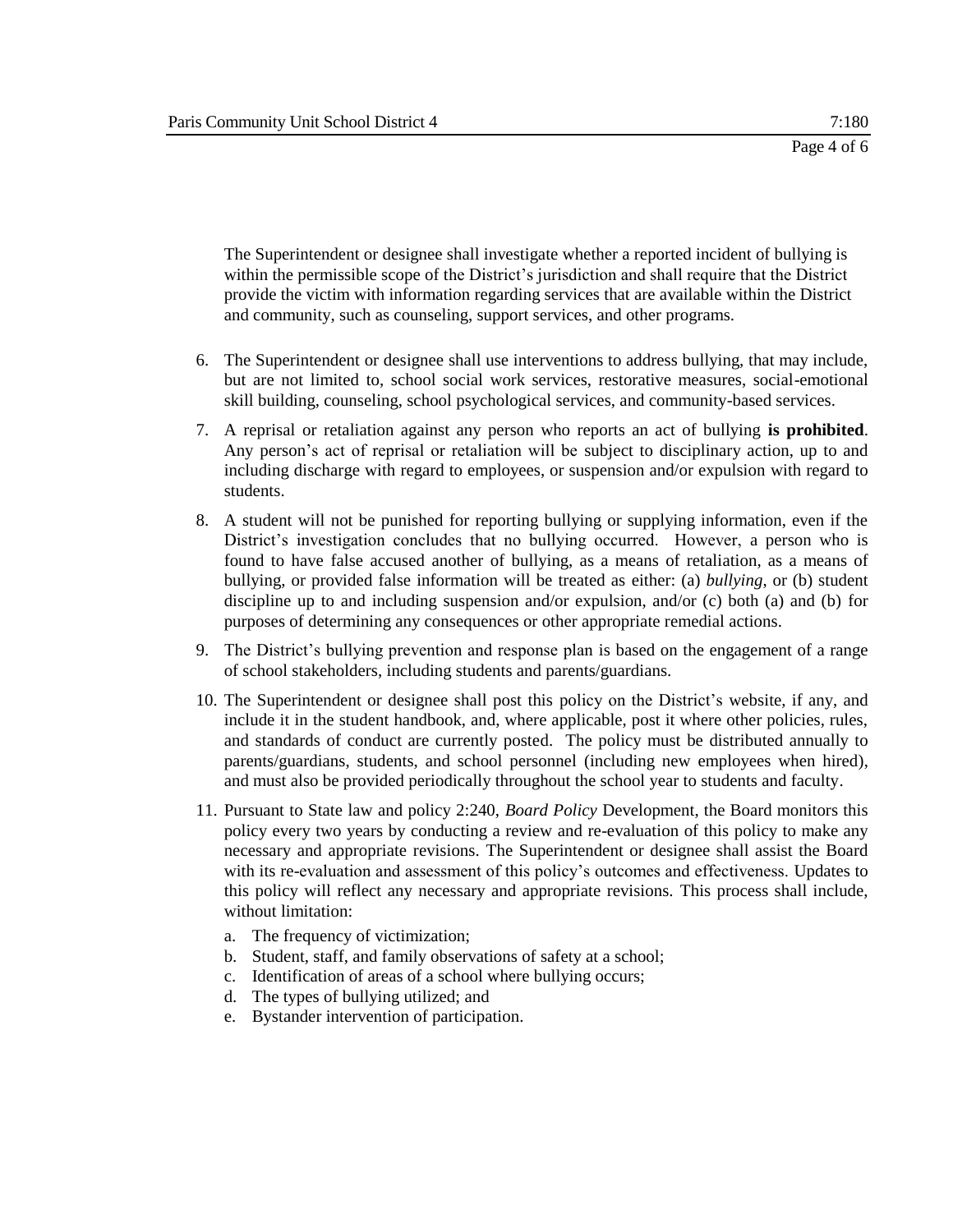The evaluation process may use relevant data and information that the District already collects for other purposes. Acceptable documentation to satisfy the re-evaluated policy submission include one of the following:

- 1. An updated version of the policy with the amendment/modification date included in the reference portion of the policy;
- 2. If no revisions are deemed necessary, a copy of board minutes indicating that the policy was re-evaluated and no changes were deemed to be necessary, or a signed statement from the board; or
- 3. A signed statement from the Board President indicating that the Board re-evaluated the policy and no changes to it were necessary.

The Superintendent or designee must post the information developed as a result of the policy re-evaluation on the District's website, or if a website is not available, the information must be provided to school administrators, Board members, school personnel, parents/guardians, and students. Reviews and re-evaluations in years they are due must be submitted to ISBE by September 30.

- 12. The Superintendent or designee shall fully implement the Board policies, including without limitation, the following:
	- a. 2:260, *Uniform Grievance Procedure*. A student may use this policy to complain about bullying.
	- b. 2:265, *Title IX Sexual Harassment Grievance Procedure*. Any person may use this policy to complain about sexual harassment in violation of the Title IX of the Education Amendments of 1972.
	- c. 6:60, *Curriculum Content*. Bullying prevention and character instruction is provided in all grades in accordance with State law.
	- d. 6:65, *Student Social and Emotional Development*. Student social and emotional development is incorporated into the District's educational program as required by State law.
	- e. 6:235, *Access to Electronic Networks*. This policy states that the use of the District's electronic networks is limited to: (1) support of education and/or research, or (2) a legitimate business use.
	- f. 7:20, *Harassment of Students Prohibited*. This policy prohibits *any* person from harassing, intimidating, or bullying a student based on an identified actual or perceived characteristic (the list of characteristics in 7:20 is the same as the list in this policy).
	- g. 7:185, *Teen Dating Violence Prohibited*. This policy prohibits teen dating violence on school property, at school sponsored activities, and in vehicles used for school-provided transportation.
	- h. 7:190, *Student Discipline*. This policy prohibits, and provides consequences for, hazing, bullying, or other aggressive behaviors, or urging other students to engage in such conduct.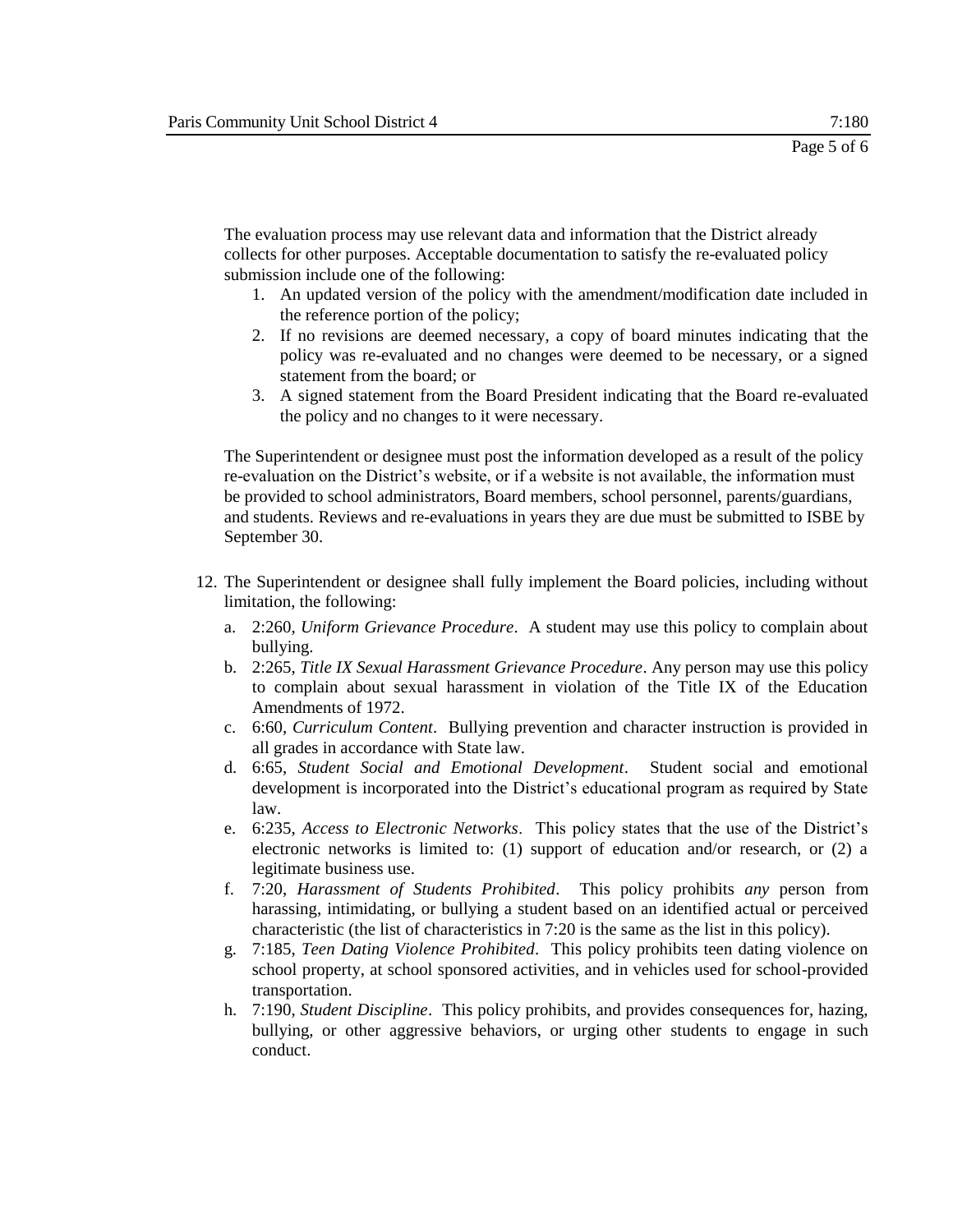- i. 7:310, *Restrictions on Publications*, and 7:315, *Restrictions on Publications: High Schools*. These policies prohibit students from and provide consequences for: (1) accessing and/or distributing at school any written, printed, or electronic material, including material from the Internet, that will cause substantial disruption of the proper and orderly operation and discipline of the school or school activities, and (2) creating and/or distributing written, printed, or electronic material, including photographs and Internet material and blogs, that causes substantial disruption to school operations or interferes with the rights of other students or staff members.
- LEGAL REF.: 405 ILCS 49/, Children's Mental Health Act. 105 ILCS 5/10-20.14, 5/10-22.6(b-20), 5/24-24, and 5/27-23.7. 775 ILCS 5/1-103, Ill. Human Rights Act. 23 Ill.Admin.Code §§1.240 and §1.280.
- CROSS REF.: 2:240, 2:260, 2:265, 4:170, 5:230, 6:60, 6:65, 6:235, 7:20, 7:185, 7:190, 7:220, 7:230, 7:240, 7:285, 7:310, 7:315
- ADOPTED: January 9, 2008
- REVISED: February 10, 2010
- REVISED: December 8, 2010
- REVISED: June 11, 2014
- REVISED: November 12, 2014
- REVISED: October 11, 2017
- REVISED: January 10, 2018
- REVISED: December 11, 2019
- REVISED: October 14, 2020
- REVISED: February 9, 2022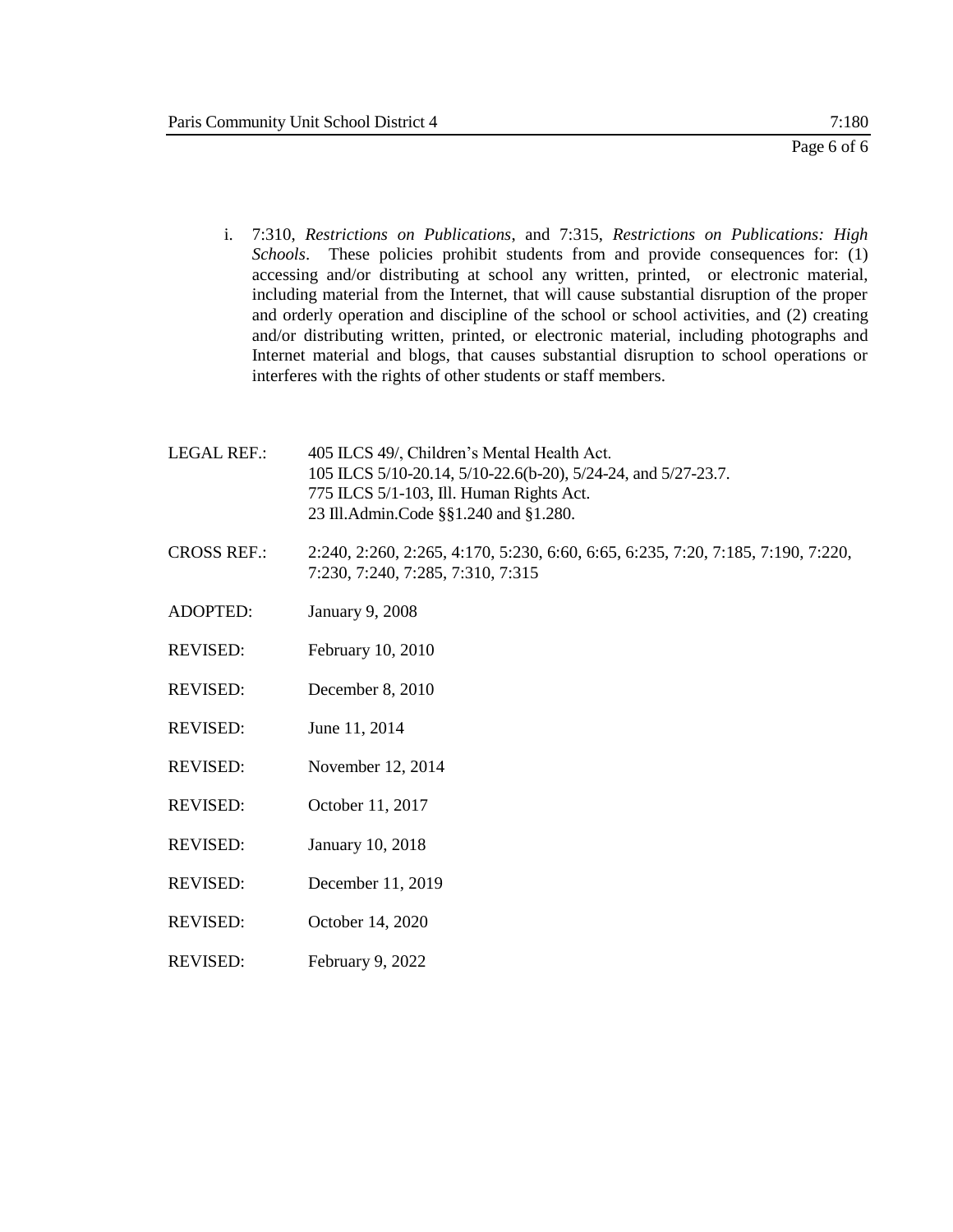### **Teen Dating Violence Prohibited**

Engaging in teen dating violence that takes place at school, on school property, at school-sponsored activities, or in vehicles used for school-provided transportation is prohibited. For purposes of this policy, the tern *teen dating violence* occurs whenever a student who is 13 to 19 years of age uses or threatens to use physical, mental, or emotional abuse to control an individual in the dating relationship; or uses or threatens to use sexual violence in the dating relationship.

The Superintendent or designee shall develop and maintain a program to respond to incidents of teen dating violence that:

- 1. Fully implements and enforces each of the following Board policies:
	- a. 2:260, *Uniform Grievance Procedure*. This policy provides a method for any student, parent/guardian, employee, or community member to file a complaint if he or she believes that the School Board, its employees, or its agents have violated his or her rights under the State or federal Constitution, State or federal statute, Board policy, or various enumerated bases.
	- b. 2:265, *Title IX Sexual Harassment Grievance Procedure*. This policy prohibits any person from engaging in sexual harassment in violation of Title IX of the Education Amendments of 1972. Prohibited conduct includes but is not limited to sexual assault, dating violence, domestic violence, and stalking.
	- c. 7:20, *Harassment of Students Prohibited.* This policy prohibits any person from harassing intimidating, or bullying a student based on the student's actual or perceived characteristics of sex; sexual orientation; gender identity; and gender-related identity or expression (this policy includes more protected statuses).
	- d. 7:180, *Prevention of and Response to Bullying, Intimidation, and Harassment.* This policy prohibits students from engaging in bullying, intimidation, and harassment at school, school-related events and electronically. Prohibited conduct includes threats, stalking, physical violence, sexual harassment, sexual violence, theft, public humiliation, destruction of property, or retaliation for asserting or alleging an act of bullying.
- 2. Encourages anyone with information about incidents of teen dating violence to report them to any of the following individuals:
	- a. Any school staff member. School staff shall respond to incidents of teen dating violence by following the District's established procedures for the prevention, identification, investigation, and response to bullying and school violence.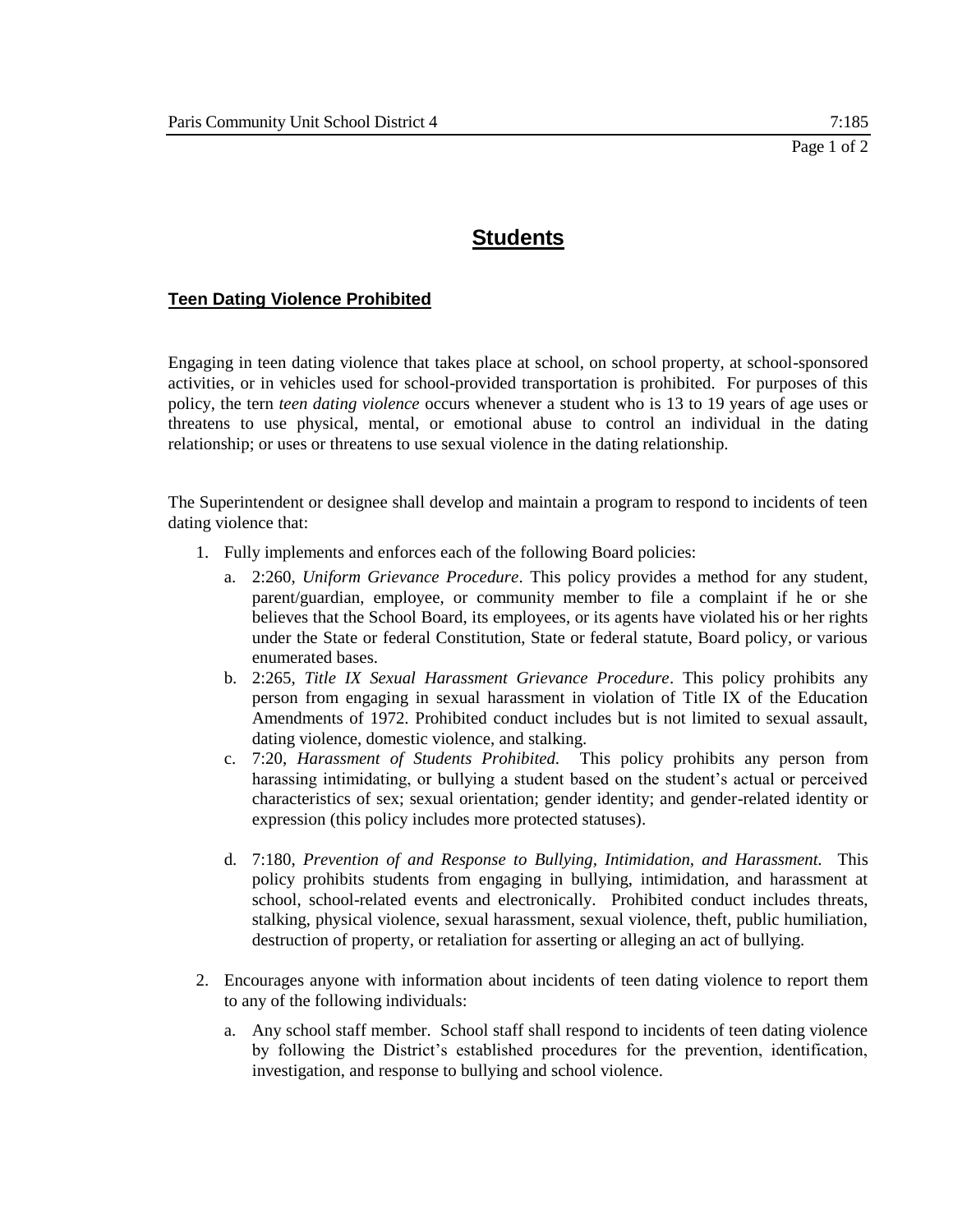- b. The Nondiscrimination Coordinator, Building Principal, or a Complaint Manager identified in policy 7:20, *Harassment of Students Prohibited.*
- 3. Incorporates age-appropriate instruction in grades 7 through 12, in accordance with the District's comprehensive health education program in Board policy 6:60, *Curriculum Content.* This includes incorporating student social and emotional development into the District's educational program as required by State law and in alignment with Board policy 6:65, *Student Social and Emotional Development.*
- 4. Incorporates education for school staff, as recommended by the Nondiscrimination Coordinator, Building Principal, or a Complaint Manager.
- 5. Notifies students and parents/guardians of this policy.

| Incorporated<br>by Reference: | 7:180-AP1, Prevention, Identification, Investigation, and Response to Bullying<br>and School Violence) |
|-------------------------------|--------------------------------------------------------------------------------------------------------|
| <b>LEGAL REF.:</b>            | 105 ILCS 110/3.10.                                                                                     |
| <b>CROSS REF.:</b>            | 2:240, 2:260, 2:265, 5:100, 5:230, 6:60, 6:65, 7:20, 7:180, 7:185, 7:190, 7:220,<br>7:230, 7:240       |
| <b>ADOPTED:</b>               | January 15, 2014                                                                                       |
| <b>REVISED:</b>               | June 11, 2014                                                                                          |
| <b>REVISED:</b>               | May 8, 2019                                                                                            |
| <b>REVISED:</b>               | October 14, 2020                                                                                       |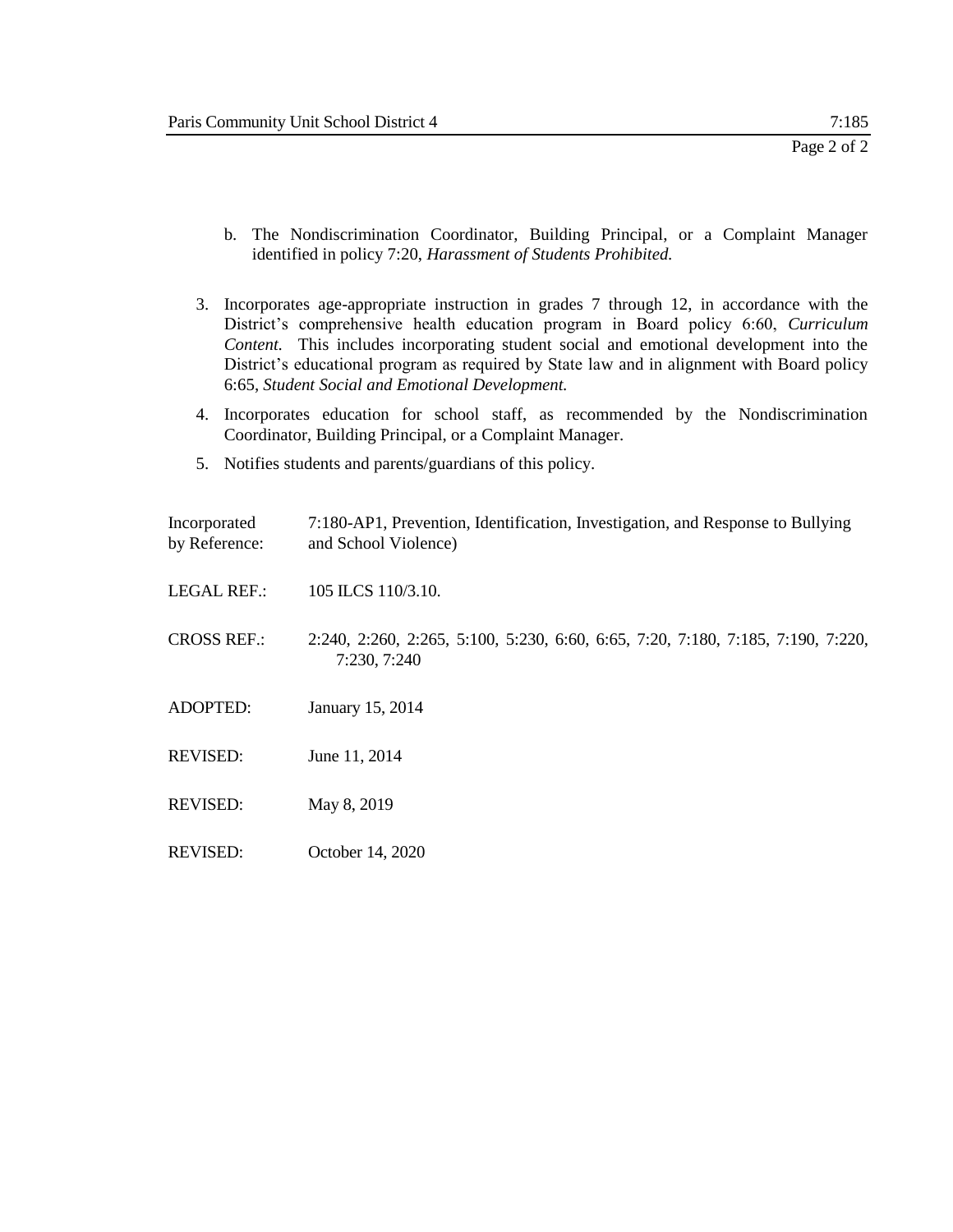### **Student Behavior**

The goals and objectives of this policy are to provide effective discipline practices that: (1) ensure the safety and dignity of students and staff; (2) maintain a positive, weapons-free, and drug-free learning environment; (3) keep school property and the property of others secure; (4) address the causes of a student's misbehavior and provide opportunities for all individuals involved in an incident to participate in its resolution; and (5) teach students positive behavioral skills to become independent, self-disciplined citizens in the school community and society.

### *When* and *Where* Conduct Rules Apply

A student is subject to disciplinary action for engaging in *prohibited student conduct,* as described in the section with that name below, whenever the student's conduct is reasonably related to school or school activities, including but not limited to:

- 1. On, or within sight of, school grounds before, during, or after school hours or at any other time;
- 2. Off school grounds at a school-sponsored activity, or event, or any activity or event which bears a reasonable relationship to school;
- 3. Traveling to or from school or a school activity, function or event; or
- 4. Anywhere, if the conduct interferes with, disrupts, or adversely affects the school environment, school operations, or an educational function, including but not limited to, conduct that may reasonably be considered to: (a) be a threat or an attempted intimidation of a staff member; or (b) endanger the health or safety of students, staff, or school property.

### Prohibited Student Conduct

The school administration is authorized to discipline students for gross disobedience or misconduct, including but not limited to:

- 1. Using, possessing, distributing, purchasing, or selling tobacco or nicotine materials, including without limitation, electronic cigarettes.
- 2. Using, possessing, distributing, purchasing, or selling alcoholic beverages. Students who are under the influence of an alcoholic beverage are not permitted to attend school or school functions and are treated as though they had alcohol in their possession.
- 3. Using, possessing, distributing, purchasing, selling, or offering for sale:
	- a. Any illegal drug or controlled substances, or cannabis (including marijuana, hashish, and medical cannabis unless the student is authorized to be administered a medical cannabis infused product under *Ashley's Law*).
	- b. Any anabolic steroid unless it is being administered in accordance with a physician's or licensed practitioner's prescription.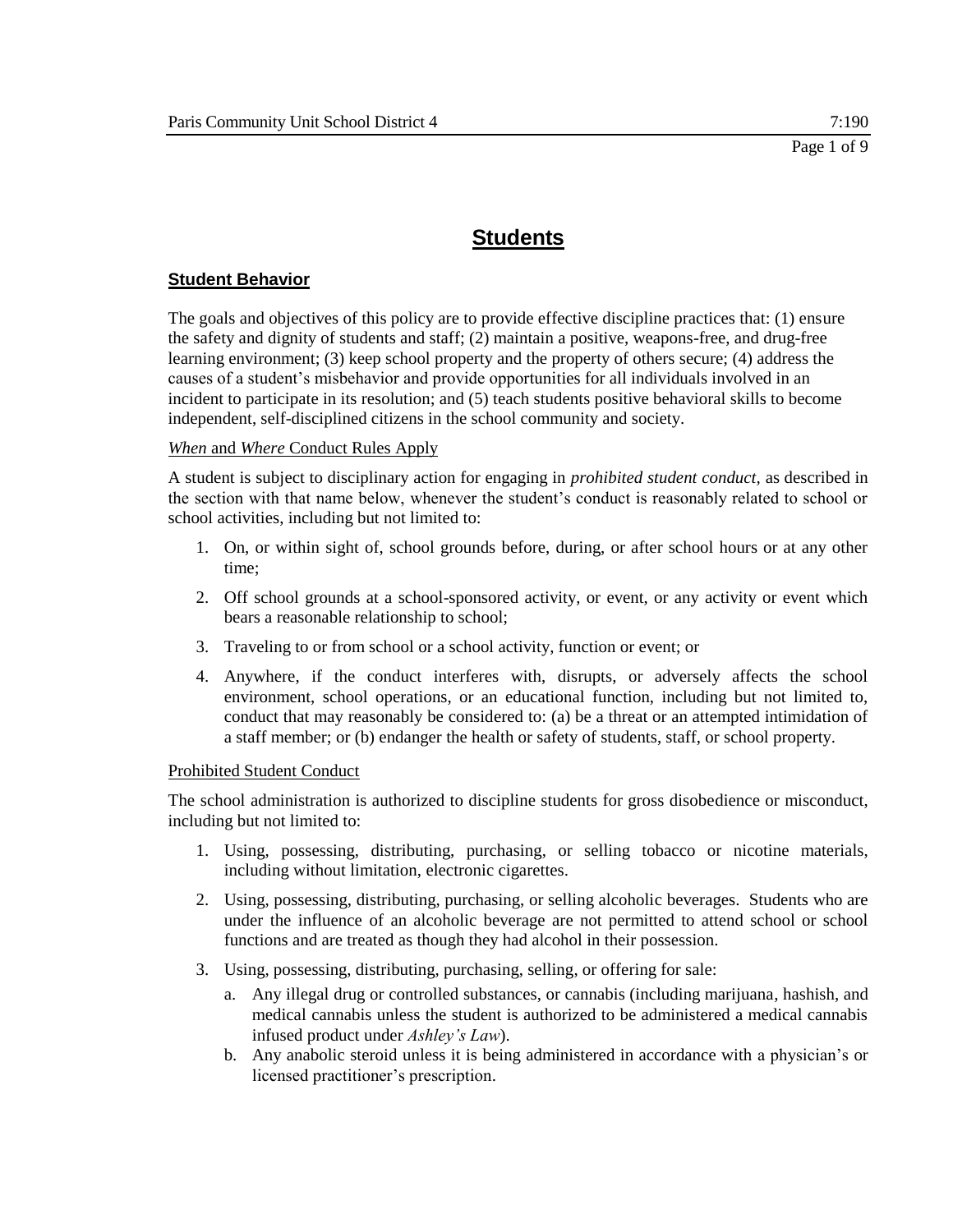- c. Any performance-enhancing substance on the Illinois High School Association's most current banned substance list unless administered in accordance with a physician's or licensed practitioner's prescription.
- d. Any prescription drug when not prescribed for the student by a physician or licensed practitioner, or when used in a manner inconsistent with the prescription or prescribing physician's or licensed practitioner's instructions. The use or possession of medical cannabis, even by a student for whom medical cannabis has been prescribed, is prohibited unless the student is authorized to be administered a medical cannabis infused product under *Ashley's Law.*.
- e. Any inhalant, regardless of whether it contains an illegal drug or controlled substance; (a) that a student believes is, or represents to be capable of, causing intoxication, hallucination, excitement, or dulling of the brain or nervous system; or (b) about which the student engaged in behavior that would lead a reasonable person to believe that the student intended the inhalant to cause intoxication, hallucination, excitement, or dulling of the brain or nervous system. The prohibition in this section does not apply to a student's use of asthma or other legally prescribed inhalant medications.
- f. Any substance inhaled, injected, smoked, consumed, or otherwise ingested or absorbed with the intention of causing a physiological or psychological change in the body, including without limitation, pure caffeine in tablet or powdered form.
- g. *Look-alike* or counterfeit drugs, including a substance that is not prohibited by this policy, but one (a) that a student believes to be, or represents to be, an illegal drug, controlled substance, or other substance that is prohibited by this policy; or (b) about which a student engaged in behavior that would lead a reasonable person to believe that the student expressly or impliedly represented to be an illegal drug, controlled substance, or other substance that is prohibited by this policy.
- h. Drug paraphernalia, including devices that are to can be used to: (a) ingest, inhale, or inject cannabis or controlled substances into the body; and (b) grow, process, store, or conceal cannabis or controlled substances.

 Students who are under the influence of any prohibited substance are not permitted to attend school or school functions and are treated as though they had the prohibited substance, as applicable, in their possession.

- 4. Using, possessing, controlling, or transferring a *weapon* as that term is defined in the **Weapons** section of this policy, or violating the **Weapons** section of this policy.
- 5. Using or possessing an electronic paging device or using a cellular telephone, video recording device, personal digital assistant (PDA), or other electronic device in any manner that disrupts the educational environment or violates the rights of others, including using the device to take photographs in locker rooms or bathrooms, cheat, signal others, or otherwise violate student conduct rules. Prohibited, conduct specifically includes, without limitation, creating, sending, sharing, viewing, receiving, or possessing an indecent visual depiction of oneself or another person through the use of a computer, electronic communication device, or cellular phone. Unless otherwise banned under this policy or by the Building Principal, all electronic devices must be kept powered-off or silenced and out of sight during the regular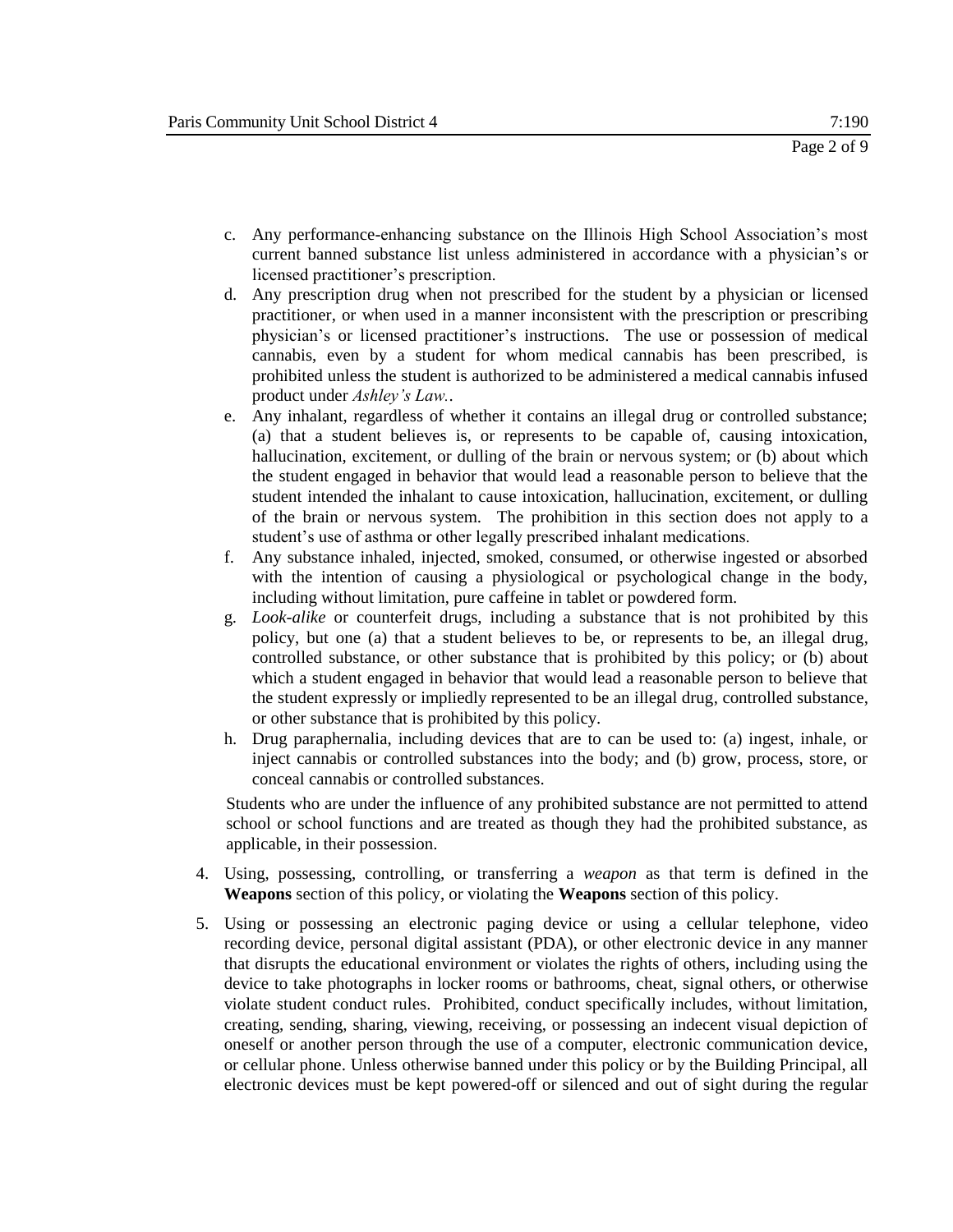school day unless: (a) the supervising teacher grants permission; (b) use of the device is provided in a student's IEP; or (c) it is needed in an emergency that threatens the safety of students, staff, or other individuals.

- 6. Using or possessing a laser pointer unless under a staff member's direct supervision and in the context of instruction.
- 7. Disobeying rules of student conduct or directives from staff members or school officials. Examples of disobeying staff directives include refusing a District staff member's request to stop, present school identification, or submit to a search.
- 8. Engaging in academic dishonesty, including cheating, intentionally plagiarizing, wrongfully giving or receiving help during an academic examination, altering report cards, and wrongfully obtaining test copies or scores.
- 9. Engaging in hazing or any kind of bullying or aggressive behavior that does physical or psychological harm to a staff person or another student, or urging other students to engage in such conduct. Prohibited conduct specifically includes, without limitation, any use of violence, intimidation, force, noise, coercion, threats, stalking, harassment, sexual harassment, public humiliation, theft or destruction of property, retaliation, hazing, bullying, bullying using a school computer or a school computer network, or other comparable conduct.
- 10. Engaging in any sexual activity, including without limitation, offensive touching, sexual harassment, indecent exposure (including mooning), and sexual assault. This does not include the non-disruptive: (a) expression of gender or sexual orientation or preference, or (b) display of affection during non-instructional time.
- 11. Teen dating violence, as described in Board policy 7:185, *Teen Dating Violence Prohibited.*
- 12. Causing or attempting to cause damage to, or stealing or attempting to steal, school property or another person's personal property.
- 13. Entering school property or a school facility without proper authorization.
- 14. In the absence of a reasonable belief that an emergency exists, calling emergency responders (such as calling 911); signaling or setting off alarms or signals indicating the presence of an emergency; or indicating the presence of a bomb or explosive device on school grounds, school bus, or at any school activity.
- 15. Being absent without a recognized excuse; State law and Board policy regarding truancy control will be used with chronic and habitual truants.
- 16. Being involved with any public school fraternity, sorority, or secret society, by: (a) being a member; (b) promising to join; (c) pledging to become a member; or (d) soliciting any other person to join, promise to join, or be pledged to become a member.
- 17. Being involved in gangs or gang-related activities, including displaying gang symbols or paraphernalia.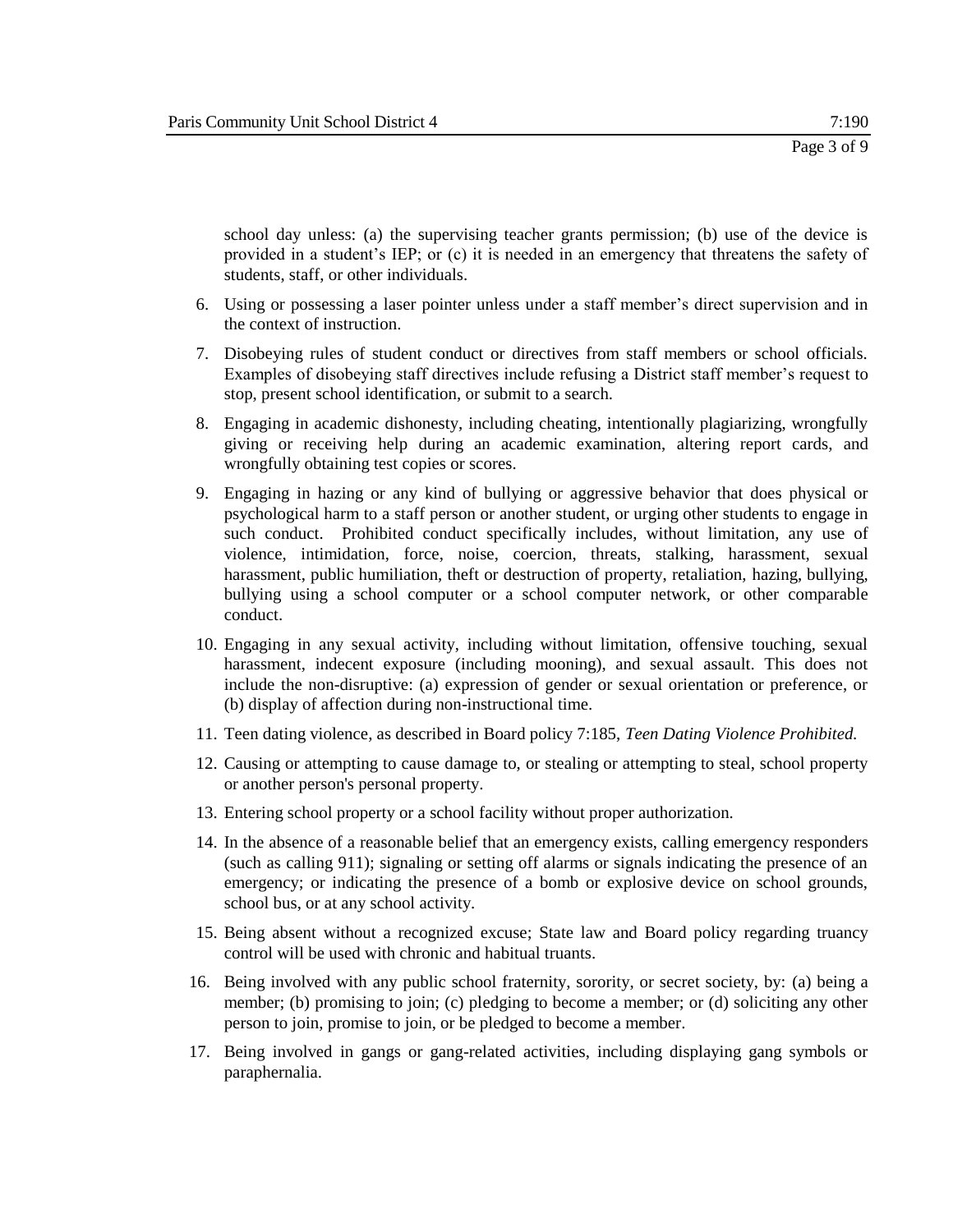- 18. Violating any criminal law, including but not limited to, assault, battery, arson, theft, gambling, eavesdropping, vandalism, and hazing.
- 19. Making an explicit threat on an Internet website against a school employee, a student, or any school-related personnel if the Internet website through which the threat was made is a site that was accessible within the school at the time the threat was made or was available to third parties who worked or studied within the school grounds at the time the threat was made, and the threat could be reasonably interpreted as threatening to the safety and security of the threatened individual because of his or her duties or employment status or status as a student inside the school.
- 20. Operating an unmanned aircraft system (UAS) or drone for any purpose on school grounds or at any school event unless granted permission by the Superintendent or designee.
- 21. Engaging in any activity, on or off campus, that interferes with, disrupts, or adversely affects the school environment, school operations, or an educational function, including but not limited to, conduct that may reasonably be considered to: (a) be a threat or an attempted intimidation of a staff member; or (b) endanger the health or safety of students, staff, or school property.

For purposes of this policy, the term *possession* includes having control, custody, or care, currently or in the past, of an object or substance, including situations where the item is: (a) on the student's person; (b) contained in another item belonging to, or under the control of, the student, such as in the student's clothing, backpack, or automobile; (c) in a school's student locker, desk, or other school property; or (d) at any location on school property or at a school-sponsored event.

Efforts, including the use of positive interventions and supports, shall be made to deter students, while at school or a school-related event, from engaging in aggressive behavior that may reasonably produce physical or psychological harm to someone else. The Superintendent or designee shall ensure that the parent/guardian of a student who engages in aggressive behavior is notified of the incident. The failure to provide such notification does not limit the Board's authority to impose discipline, including suspension or expulsion, for such behavior.

No disciplinary action shall be taken against any student that is based totally or in part on the refusal of the student's parent/guardian to administer or consent to the administration of psychotropic or psychostimulant medication to the student.

### Disciplinary Measures

School officials shall limit the number and duration of expulsions and out-of-school suspensions to the greatest extent practicable, and, where practicable and reasonable, shall consider forms of nonexclusionary discipline before using out-of-school suspensions or expulsions. School personnel shall not advise or encourage students to drop out voluntarily due to behavioral or academic difficulties. Potential disciplinary measures include, without limitation, any of the following:

- 1. Notifying parent(s)/guardian(s).
- 2. Disciplinary conference.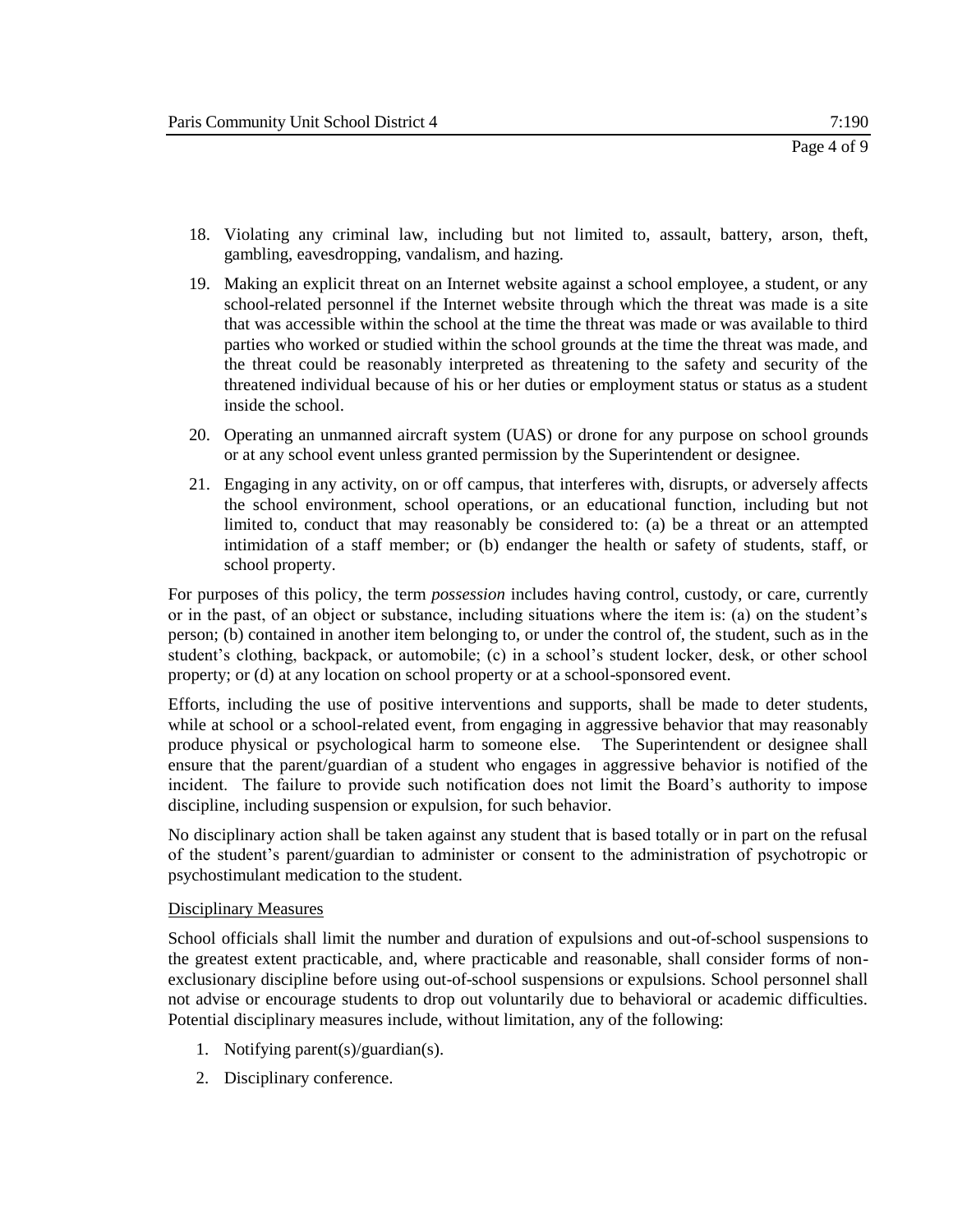- 3. Withholding of privileges.
- 4. Temporary removal from the classroom.
- 5. Return of property or restitution for lost, stolen, or damaged property.
- 6. In-school suspension. The Building Principal or designee shall ensure that the student is properly supervised.
- 7. After-school study or Saturday study, provided the student's parent(s)/guardian(s) have been notified. If transportation arrangements cannot be agreed upon, an alternative disciplinary measure must be used. The student must be supervised by the detaining teacher or the Building Principal or designee.
- 8. Community service with local public and nonprofit agencies that enhance community efforts to meet human, educational, environmental, or public safety needs. The District will not provide transportation. School administration shall use this option only as an alternative to another disciplinary measure giving the student and/or parent/guardian the choice.
- 9. Seizure of contraband; confiscation and temporary retention of personal property that was used to violate this policy or school disciplinary rules.
- 10. Suspension of bus riding privileges in accordance with Board policy 7:220, *Bus Conduct.*
- 11. Out-of-school suspension from school and all school activities in accordance with Board policy 7:200, *Suspension Procedures.* A student who has been suspended may also be restricted from being on school grounds and at school activities.
- 12. Expulsion from school and all school activities for a definite time period not to exceed two calendar years in accordance with Board policy 7:210, *Expulsion Procedures.* A student who has been expelled may also be restricted from being on school grounds and at school activities.
- 13. Transfer to an alternative program if the student is expelled or otherwise qualifies for the transfer under State law. The transfer shall be in the manner provided in Article 13A or 13B of the School Code.
- 14. Notifying juvenile authorities or other law enforcement whenever the conduct involves criminal activity, including but not limited to, illegal drugs (controlled substances), *lookalikes*, alcohol, or weapons or in other circumstances as authorized by the reciprocal reporting agreement between the District and local law enforcement agencies.

The above list of disciplinary measures is a range of options that will not always be applicable in every case. In some circumstances, it may not be possible to avoid suspending or expelling a student because behavioral interventions, other than a suspension and expulsion, will not be appropriate and available, and the only reasonable and practical way to resolve the threat and/or address the disruption is a suspension or expulsion.

Corporal punishment is prohibited. *Corporal punishment* is defined as slapping, paddling, or prolonged maintenance of students in physically painful positions, or intentional infliction of bodily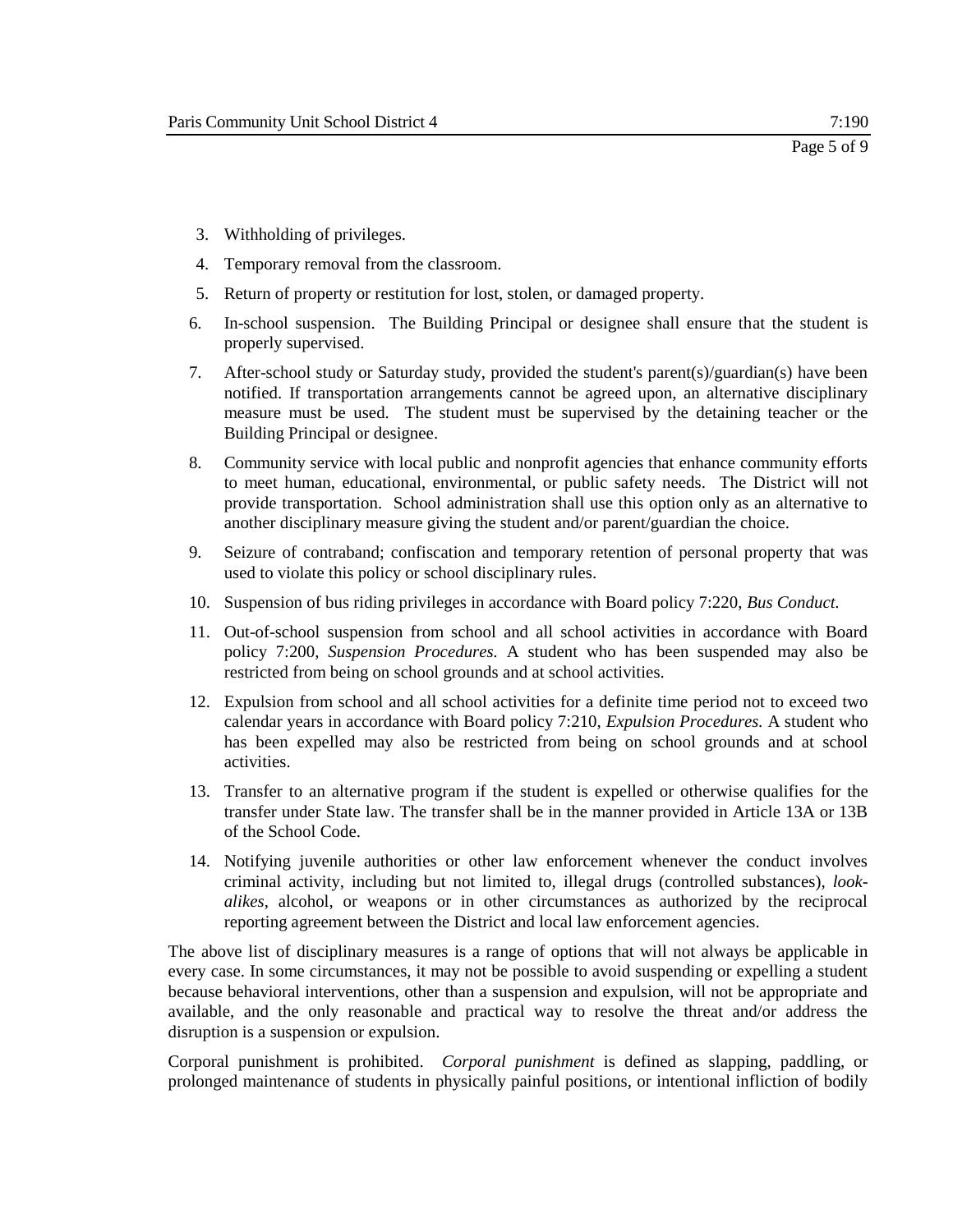harm. Corporal punishment does not include reasonable force as needed to maintain safety for students, staff, or other persons, or for the purpose of self-defense or the defense of property.

Staff members shall not use isolated time out and physical restraints other than as permitted in Section 10-20.33 of the School Code, State Board of Education rules, and procedures developed by the Superintendent. Neither isolated time out nor physical restraints shall be used to discipline or punish a student.

### Weapons

A student who is determined to have brought one of the following objects to school, any schoolsponsored activity or event, or any activity or event that bears a reasonable relationship to school shall be expelled for a period of at least one calendar year but not more than two calendar years:

- 1. A *firearm*, meaning any gun, rifle, shotgun, or weapon as defined by Section 921 of Title 18 of the United States Code (18 U.S.C. § 921), firearm as defined in Section 1.1 of the Firearm Owners Identification Card Act (430 ILCS 65/), or firearm as defined in Section 24-1 of the Criminal Code of 1961 (720 ILCS 5/24-1).
- 2. A knife, brass knuckles, or other knuckle weapon regardless of its composition, a billy club, or any other object if used or attempted to be used to cause bodily harm, including *lookalikes* of any *firearm* as defined above.

The expulsion requirement under either paragraph one or two above may be modified by the Superintendent, and the Superintendent's determination may be modified by the Board on a case-bycase basis.

This policy's prohibitions concerning weapons apply regardless of whether: (1) a student is licensed to carry a concealed firearm, or (2) the Board permits visitors, who are licensed to carry a concealed firearm, to store a firearm in a locked vehicle in a school parking area.

### Re-Engagement of Returning Students

The Superintendent or designee shall maintain a process to facilitate the re-engagement of students who are returning from an out-of-school suspension, expulsion, or an alternative school setting. The goal of re-engagement shall be to support the student's ability to be successful in school following a period of exclusionary discipline and shall include the opportunity for students who have been suspended to compete or make up work for equivalent academic credit.

### Required Notices

A school staff member shall immediately notify the office of the Building Principal in the event that he or she (1) observes any person in possession of a firearm on or around school grounds; however, such action may be delayed if immediate notice would endanger students under his or her supervision, (2) observes or has reason to suspect that any person on school grounds is or was involved in a drug-related incident, or (3) observes a battery committed against any staff member. Upon receiving such a report, the Building Principal or designee shall immediately notify the local law enforcement agency, Ill. Dept. of State Police (ISP), and, if a student is reportedly in possession of a firearm, also the student's parents/guardians. *School grounds* includes modes of transportation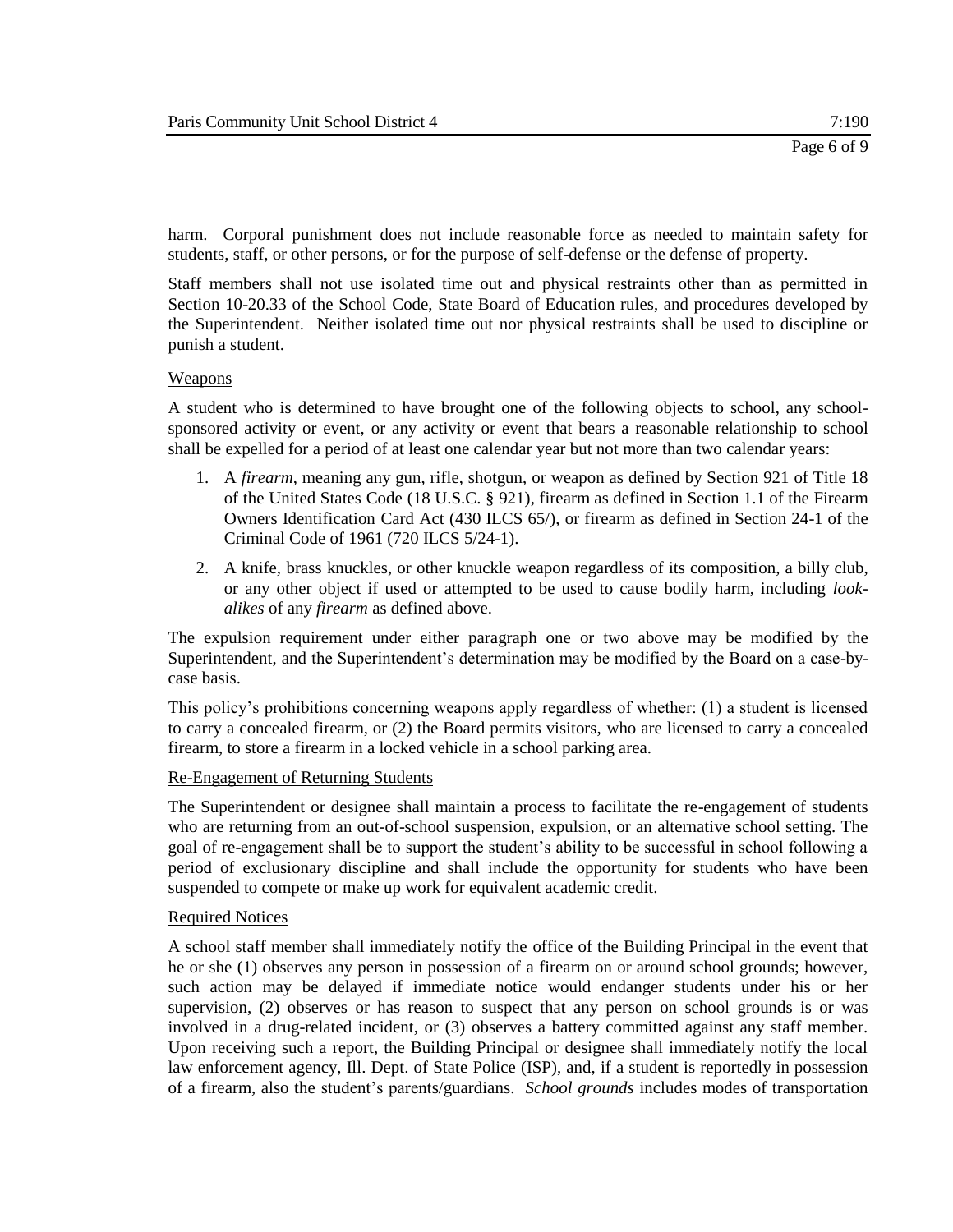to school activities and any public way within 1000 feet of the school, as well as school property itself.

#### Delegation of Authority

Each teacher, and any other school personnel when students are under his or her charge, is authorized to impose any disciplinary measure, other than suspension, expulsion, corporal punishment or inschool suspension, that is appropriate and in accordance with the policies and rules on student discipline. Teachers, other certificated [licensed] educational employees, and other persons providing a related service for or with respect to a student, may use reasonable force as needed to maintain safety for other students, school personnel, or other persons, or for the purpose of selfdefense or defense of property. Teachers may temporarily remove students from a classroom for disruptive behavior.

The Superintendent, Building Principal, or Assistant Building Principal, is authorized to impose the same disciplinary measures as teachers and may suspend students guilty of gross disobedience or misconduct from school (including all school functions) and from riding the school bus, up to ten consecutive school days, provided the appropriate procedures are followed. The Board of Education may suspend a student from riding the bus in excess of ten days for safety reasons.

#### Student Handbook

The Superintendent, with input from the parent-teacher advisory committee, shall prepare disciplinary rules implementing the District's disciplinary policies. These disciplinary rules shall be presented annually to the Board for its review and approval.

A student handbook, including the District disciplinary policies and rules, shall be distributed to the students' parents and guardians within 15 days of the beginning of the school year or a student's enrollment.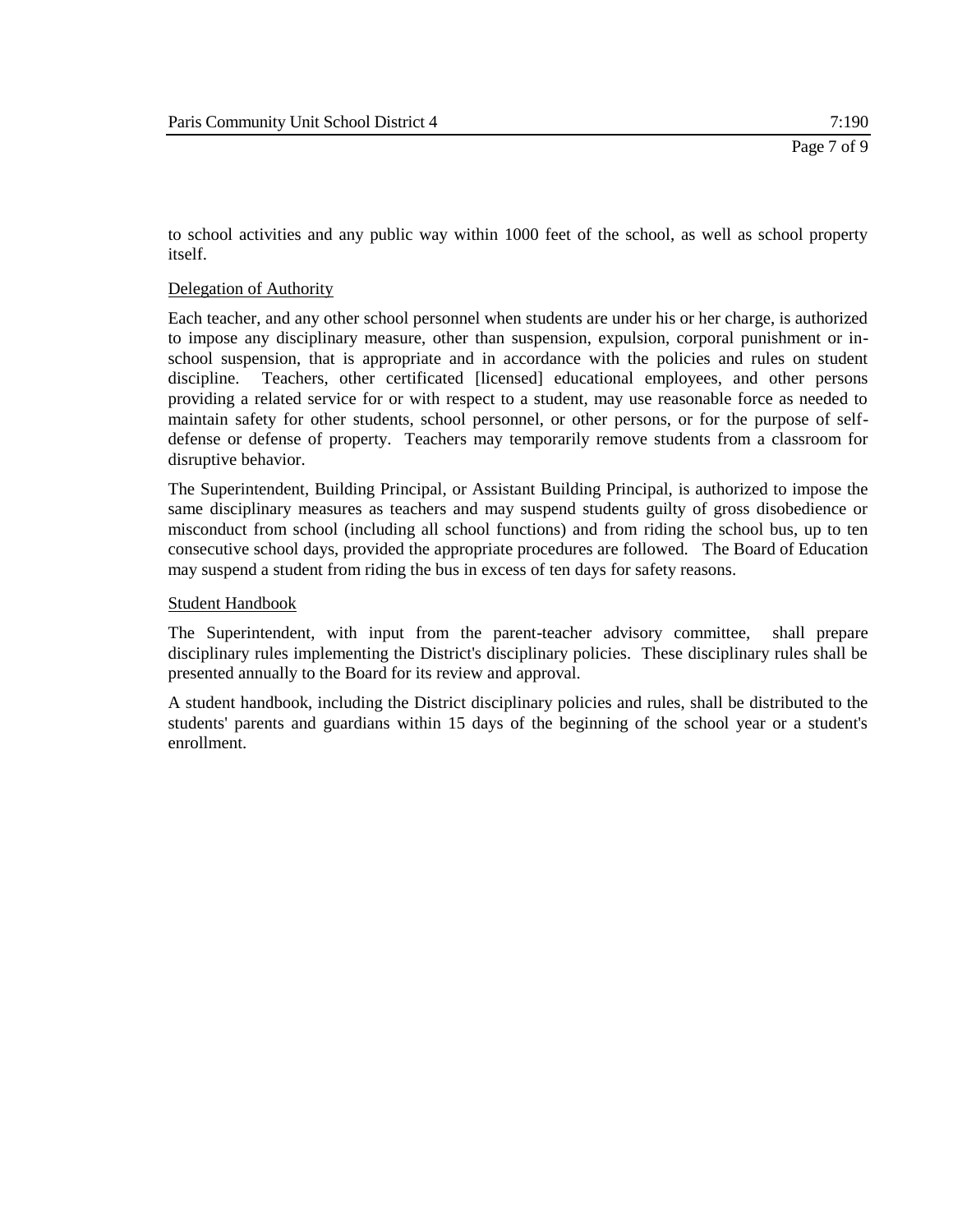| Incorporated by Reference: 7:190-AP4 (Use of Isolated Time Out, Time Out, and Physical<br>Restraint) |                                                                                                                                                                                                                                                                                                                                                                                                                                                                                                                                                                                                  |
|------------------------------------------------------------------------------------------------------|--------------------------------------------------------------------------------------------------------------------------------------------------------------------------------------------------------------------------------------------------------------------------------------------------------------------------------------------------------------------------------------------------------------------------------------------------------------------------------------------------------------------------------------------------------------------------------------------------|
| <b>LEGAL REF.:</b>                                                                                   | 20 U.S.C. §6081, Pro-Children Act of 1994.<br>20 U.S.C. §7961 et seq., Gun Free Schools Act.<br>105 ILCS 5/10-20.5b, 5/10-20.14, 5/10-20.28, 5/10-20.36, 5/10-21.7, 5/10-21.10,<br>5/10-22.6, 5/10-27.1A, 5/10-27.1B, 5/22-33, 5/24-24, 5/26-12, 5/27-23.7, and<br>$5/31-3.$<br>105 ILCS 110/3.10, Critical Health Problems and Comprehensive Health<br><b>Education Act.</b><br>410 ILCS 130/, Compassionate Use of Medical Cannabis Pilot Program.<br>410 ILCS 647/, Powdered Caffeine Control and Education Act.<br>430 ILCS 66/, Firearm Concealed Carry Act.<br>23 Ill. Admin. Code §1.280. |
| <b>CROSS REF.:</b>                                                                                   | 2:150, 2:240, 5:230, 6:110, 7:70, 7:130, 7:140, 7:150, 7:160, 7:170, 7:180,<br>7:185, 7:200, 7:210, 7:220, 7:230, 7:240, 7:270, 7:310, 7:315, 8:30                                                                                                                                                                                                                                                                                                                                                                                                                                               |
| <b>ADOPTED:</b>                                                                                      | April 12, 2000                                                                                                                                                                                                                                                                                                                                                                                                                                                                                                                                                                                   |
| <b>REVISED:</b>                                                                                      | March 13, 2002                                                                                                                                                                                                                                                                                                                                                                                                                                                                                                                                                                                   |
| <b>REVISED:</b>                                                                                      | August 13, 2003                                                                                                                                                                                                                                                                                                                                                                                                                                                                                                                                                                                  |
| <b>REVISED:</b>                                                                                      | July 14, 2004                                                                                                                                                                                                                                                                                                                                                                                                                                                                                                                                                                                    |
| <b>REVISED:</b>                                                                                      | July 13, 2005                                                                                                                                                                                                                                                                                                                                                                                                                                                                                                                                                                                    |
| <b>REVISED:</b>                                                                                      | July 11, 2007                                                                                                                                                                                                                                                                                                                                                                                                                                                                                                                                                                                    |
| <b>REVISED:</b>                                                                                      | July 9, 2008                                                                                                                                                                                                                                                                                                                                                                                                                                                                                                                                                                                     |
| <b>REVISED:</b>                                                                                      | April 8, 2009                                                                                                                                                                                                                                                                                                                                                                                                                                                                                                                                                                                    |
| <b>REVISED:</b>                                                                                      | January 13, 2010                                                                                                                                                                                                                                                                                                                                                                                                                                                                                                                                                                                 |
| <b>REVISED:</b>                                                                                      | December 8, 2010                                                                                                                                                                                                                                                                                                                                                                                                                                                                                                                                                                                 |
| <b>REVISED:</b>                                                                                      | April 11, 2012                                                                                                                                                                                                                                                                                                                                                                                                                                                                                                                                                                                   |
| <b>REVISED:</b>                                                                                      | May 8, 2013                                                                                                                                                                                                                                                                                                                                                                                                                                                                                                                                                                                      |

REVISED: June 11, 2014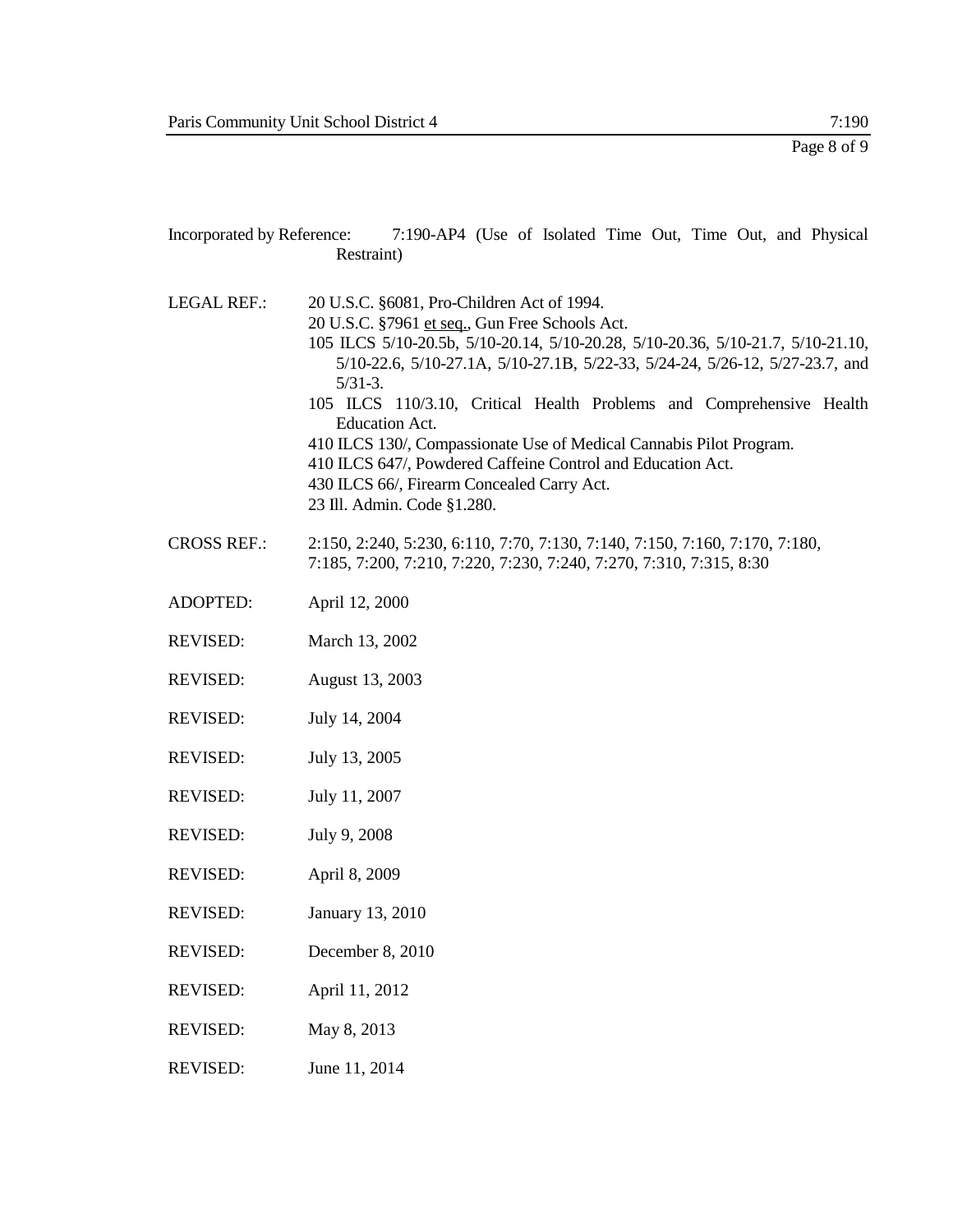Page 9 of 9

REVISED: May 11, 2016 REVISED: January 11, 2017 REVISED: October 11, 2017 REVISED: January 10, 2018 REVISED: January 9, 2019 REVISED: December 11, 2019 REVISED: August 12, 2020 REVISED: February 9, 2022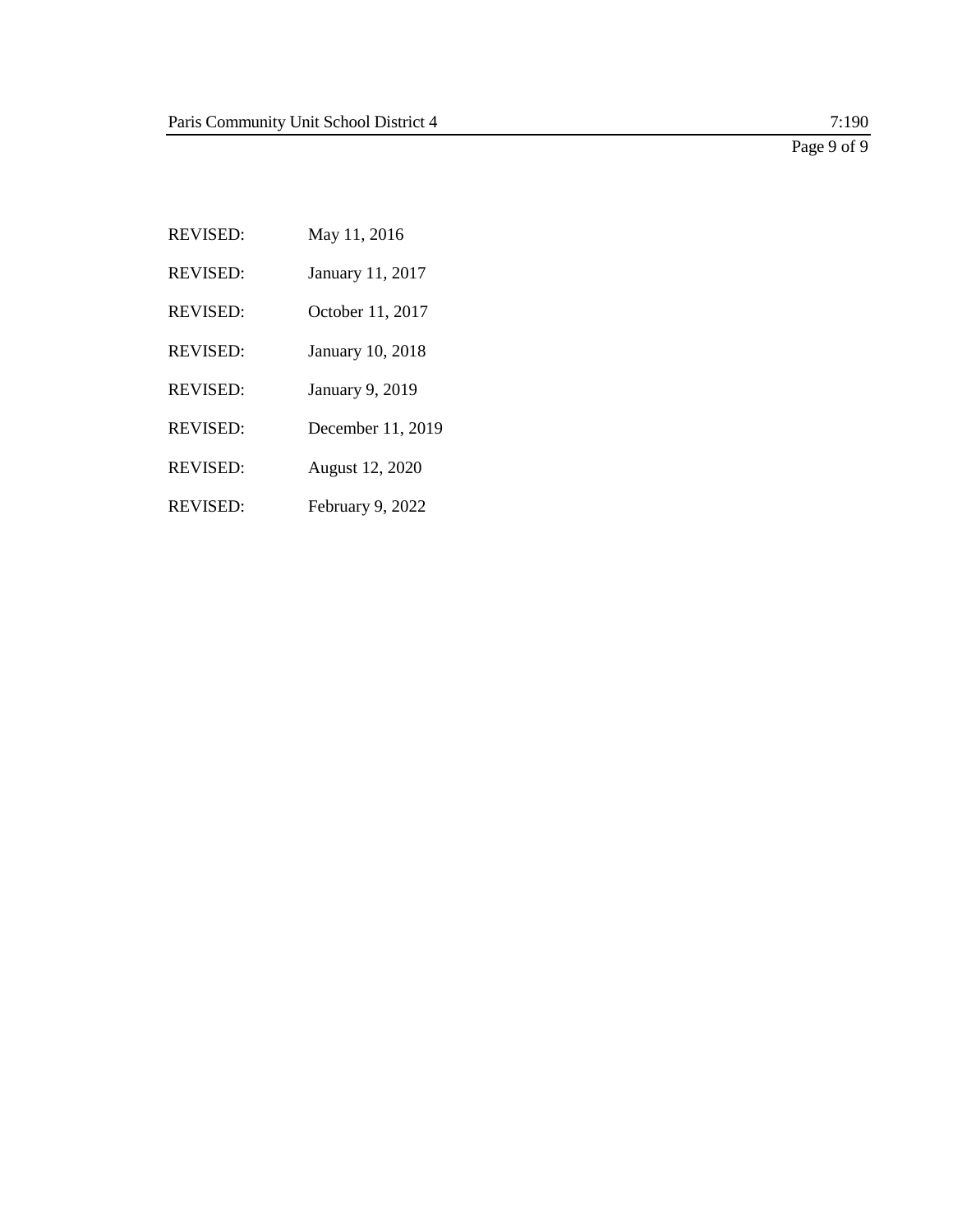### **Suspension Procedures**

#### In-School Suspension

The Superintendent or designee is authorized to maintain an in-school suspension program. The program shall include at a minimum, each of the following:

- 1. Before assigning a student to in-school suspension, the charges will be explained and the student will be given an opportunity to respond to the charges.
- 2. Students are supervised by licensed school personnel.
- 3. Students are given the opportunity to complete classroom work during the in-school suspension for equivalent academic credit.

#### Out-of-School Suspension

The Superintendent or designee shall implement suspension procedures that provide, at a minimum, for each of the following:

- 1. A conference during which the charges will be explained and the student will be given an opportunity to respond to the charges before he or she may be suspended.
- 2. A pre-suspension conference is not required, and the student can be immediately suspended when the student's presence poses a continuing danger to persons or property or an ongoing threat of disruption to the educational process. In such cases, the notice and conference shall follow as soon as practicable.
- 3. An attempted phone call to the student's parent(s)/guardian(s).
- 4. A written notice of the suspension to the parent(s)/guardian(s) and the student, which shall
	- a. Provide notice to the parent(s)/guardian(s) of their child's right to a review of the suspension;
	- b. Include information about an opportunity to make up work missed during the suspension for equivalent academic credit;
	- c. Detail the specific act of gross disobedience or misconduct resulting in the decision to suspend;
	- d. Provide rationale or an explanation of how the chosen number of suspension days will address the threat or disruption posed by the student or his or her act of gross disobedience or misconduct; and
	- e. Depending upon the length of the out-of-school suspension, include the following applicable information:
	- i. For a suspension of 3 school days or less, an explanation that the student's continuing presence in school would either pose:
		- a) A threat to school safety, or
		- b) A disruption to other students' learning opportunities.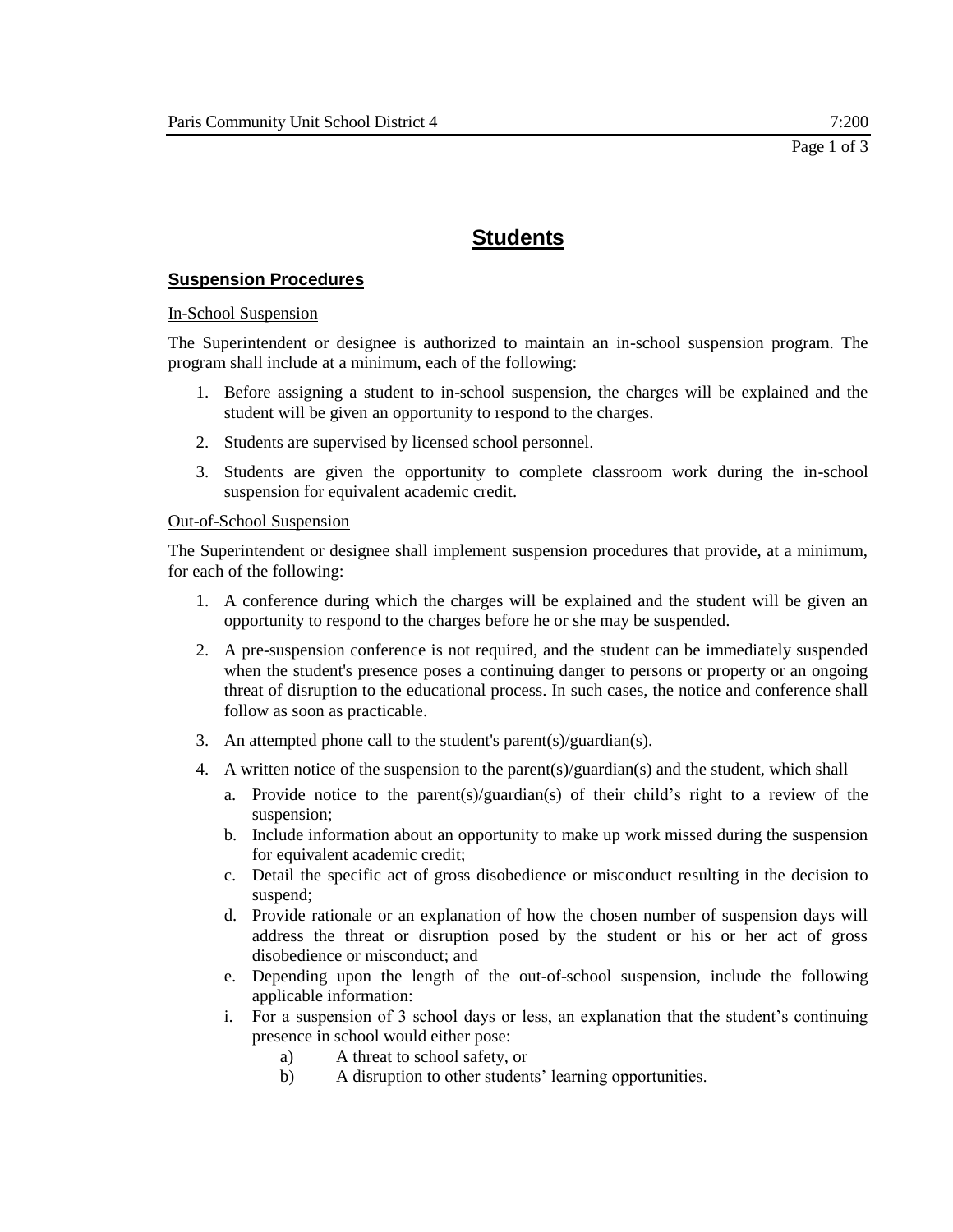- ii. For a suspension of 4 or more school days, an explanation:
	- a) That other appropriate and available behavioral and disciplinary interventions have been exhausted.
	- b) As to whether school officials, attempted other interventions or determined that no other interventions were available for the student, and
	- c) That the student's continuing presence in school would either:
		- i) Pose a threat to the safety of other students, staff, or members of the school community, or
		- ii) Substantially disrupt, impede, or interfere with the operation of the school.
	- iii. For a suspension of 5 or more school days, the information listed in section 4.e.ii., above, along with documentation by the Superintendent or designee determining what, if any, appropriate and available support services will be provided to the student during the length of his or her suspension.
- 5. A summary of the notice, including the reason for the suspension and the suspension length must be given to the Board by the Superintendent or designee.
- 6. Upon request of the parent(s)/guardian(s), a review of the suspension shall be conducted by the Board of Education or a hearing officer appointed by the Board. At the review, the student's parent(s)/guardian(s) may appear and discuss the suspension with the Board or its hearing officer and may be represented by counsel. Whenever there is evidence that mental illness may be the cause for the suspension, the Superintendent or designee shall invite a representation from a local mental health agency to consult with the Board. After presentation of the evidence or receipt of the hearing officer's report, the Board shall take such action as it finds appropriate. If the suspension is upheld, the Board's written suspension decision shall specifically detail items (a) and (e) in number 4, above.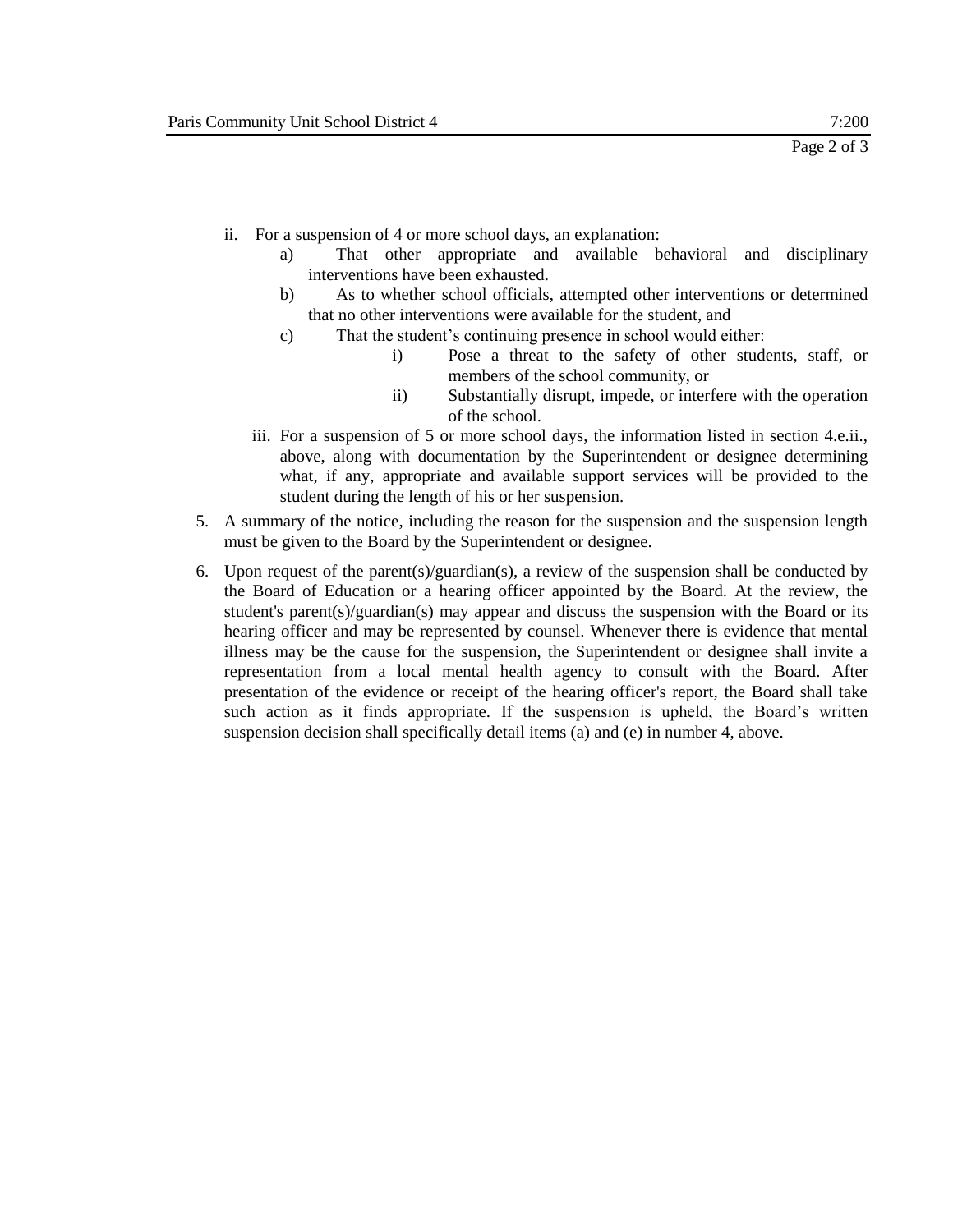Page 3 of 3

LEGAL REF.: Goss v. Lopez, 419 U.S. 565 (1975). 105 ILCS 5/10-20.14, 5/10-22.6. 23 Ill.Admin.Code §1.280. CROSS REF.: 5:100, 7:130, 7:190, 7:220 ADOPTED: April 12, 2000 REVISED: December 8, 2010 REVISED: November 12, 2014 REVISED: May 11, 2016 REVISED: January 9, 2019 REVISED: December 11, 2019 REVISED: February 9, 2022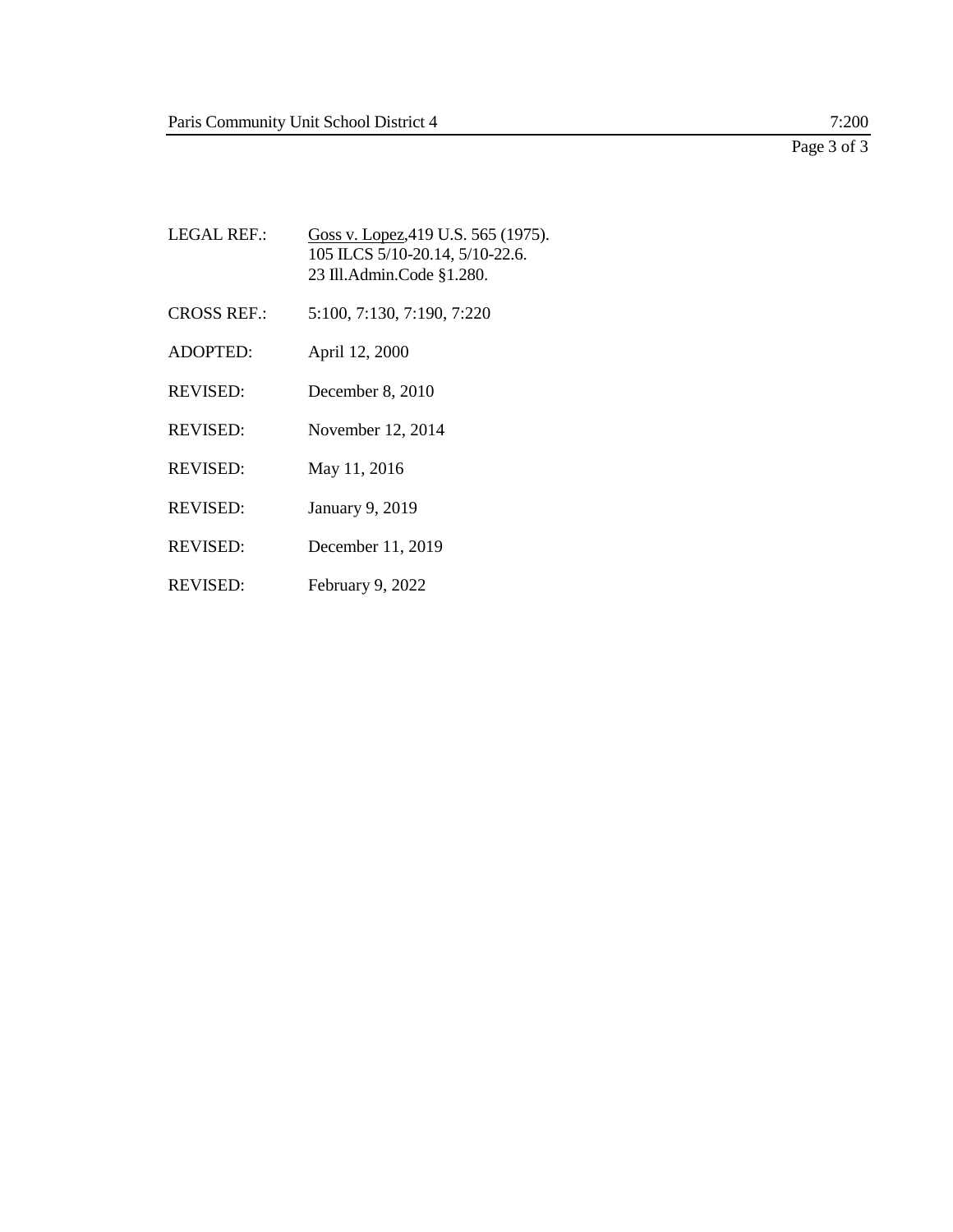### **Expulsion Procedures**

The Superintendent or designee shall implement expulsion procedures that provide, at a minimum, for the following:

- 1. Before a student may be expelled, the student and his or her parent(s)/guardian(s) shall be provided a written request to appear at a hearing to determine whether the student should be expelled. The request shall be sent by registered or certified mail, return receipt requested. The request shall:
	- a. Include the time, date, and place for the hearing.
	- b. Briefly describe what will happen during the hearing.
	- c. Detail the specific act of gross disobedience or misconduct resulting in the decision to recommend expulsion.
	- d. List the student's prior suspension(s).
	- e. State that the School Code allows the School Board to expel a student for a definite period of time not to exceed 2 calendar years, as determined on a case-by-case basis.
	- f. Ask that the student or parent(s)/guardian(s) or attorney inform the Superintendent or Board Attorney if the student will be represented by an attorney and, if so, the attorney's name and contact information.
- 2. Unless the student and parent(s)/guardian(s) indicate that they do not want a hearing or fail to appear at the designated time and place, the hearing will proceed. It shall be conducted by the School Board or a hearing officer appointed by it. If a hearing officer is appointed, he or she shall report to the Board the evidence presented at the hearing and the Board shall take such final action as it finds appropriate. Whenever there is evidence that mental illness may be the cause for the recommended expulsion, the Superintendent or designee shall invite a representative from a local mental health agency to consult with the Board.
- 3. During the expulsion hearing, the Board or hearing officer shall hear evidence concerning whether the student is guilty of the gross disobedience or misconduct as charged. School officials must provide: (1) testimony of any other interventions attempted and exhausted or of their determination that no other appropriate and available interventions were available for the student, and (2) evidence of the threat or disruption posed by the student. The student and his or her parent(s)/guardian(s) may be represented by counsel, offer evidence, present witnesses, cross--examine witnesses who testified, and otherwise present reasons why the student should not be expelled. After presentation of the evidence or receipt of the hearing officer's report, the Board shall decide the issue of guilt and take such action as it finds appropriate.
- 4. If the Board acts to expel the student, its written expulsion decision shall:
	- a. Detail the specific reason why removing the student from his or her learning environment is in the best interest of the school.
	- b. Provide a rationale for the specific duration of the recommended expulsion.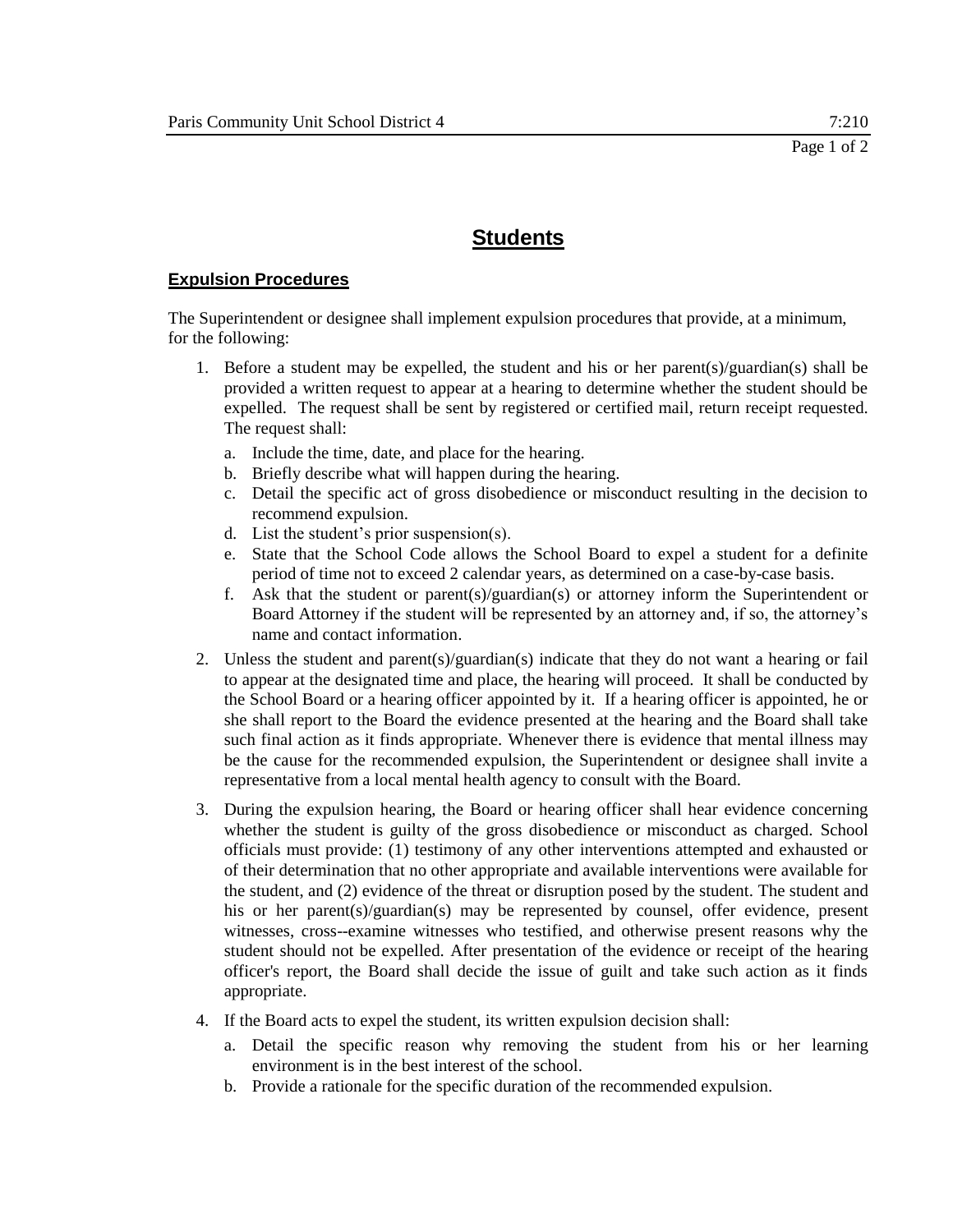- c. Document how school officials determined that all behavioral and disciplinary interventions have been exhausted by specifying which interventions were attempted or whether school officials determined that no other appropriate and available interventions existed for the student.
- d. Document how the student's continuing presence in school would (1) pose a threat to the safety of other students, staff, or members of the school community, or (2) substantially disrupt, impede, or interfere with the operation of the school.
- 5. Upon expulsion, the District may refer the student to appropriate and available support services.
- LEGAL REF.: Goss v Lopez, 419 U.S. 565 (1975). 105 ILCS 5/10-20.14, 5/10-22.6. CROSS REF.: 5:100, 7:130, 7:190, 7:200, 7:230 ADOPTED: April 12, 2000 REVISED: January 14, 2009 REVISED: October 8, 2013
- REVISED: May 11, 2016
- REVISED: February 9, 2022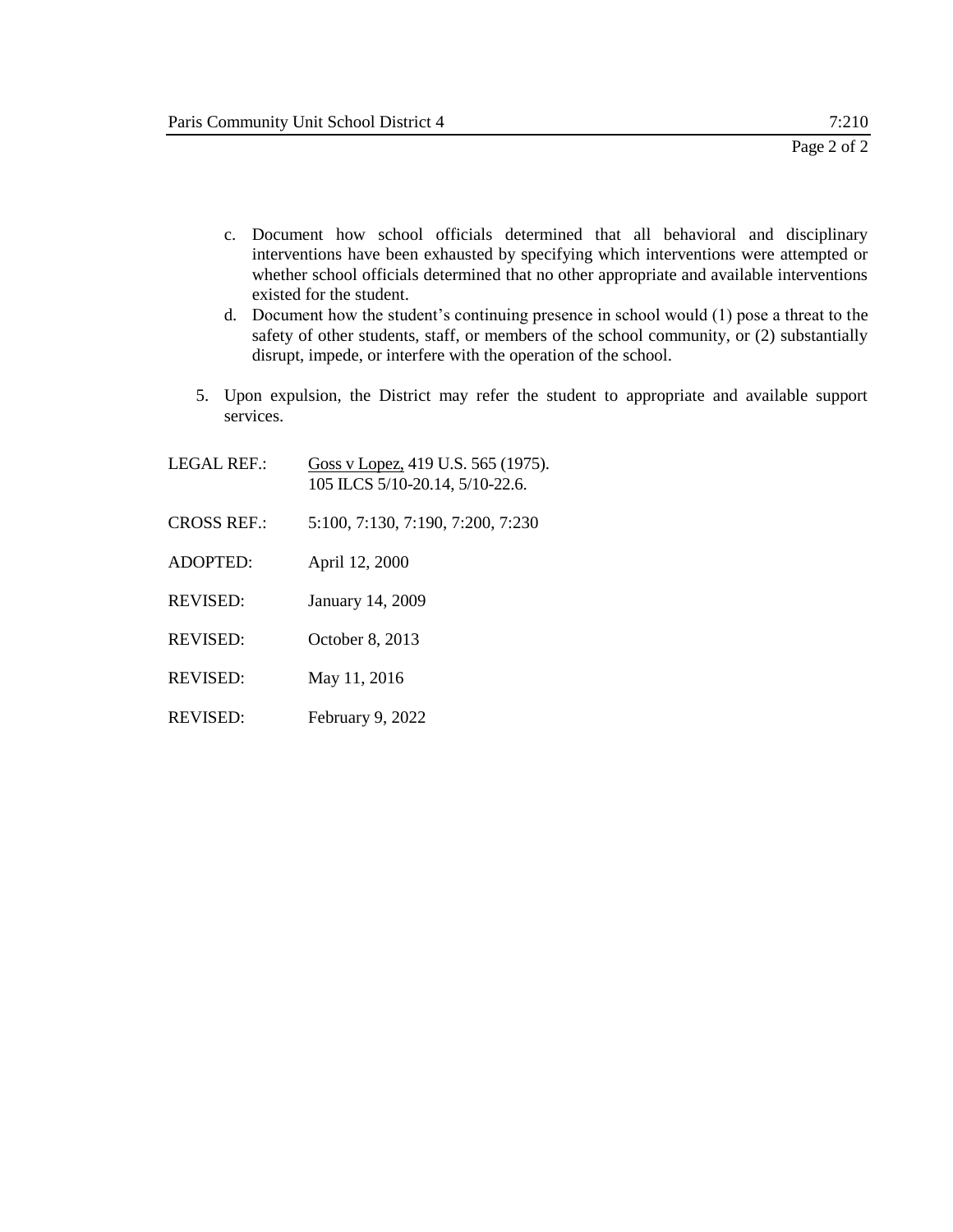### **Bus Conduct**

All students must follow the District's *School Bus Safety Rules*.

### School Bus Suspensions

The Superintendent, or any designee as permitted in the School Code, is authorized to suspend a student from riding the school bus for up to 10 consecutive school days for engaging in gross disobedience or misconduct, including, but not limited to, the following:

- 1. Prohibited student conduct as defined in the Board policy 7:190, *Student Behavior*.
- 2. Willful injury or threat of injury to a bus driver or to another rider.
- 3. Willful and/or repeated defacement of the bus.
- 4. Repeated use of profanity.
- 5. Repeated willful disobedience of a directive from a bus driver or other supervisor.
- 6. Such other behavior as the Superintendent or designee deems to threaten the safe operation of the bus and/or its occupants.

If a student is suspended from riding the bus for gross disobedience or misconduct on a bus, the Board of Education may suspend the student from riding the school bus for a period in excess of 10 days for safety reasons. The District's regular suspension procedures shall be used to suspend a student's privilege to ride a school bus.

### Academic Credit for Missed Classes During School Bus Suspension

A student suspended from riding the bus who does not have alternate transportation to school shall have the opportunity to complete or make up work for equivalent academic credit. It shall be the responsibility of the student's parent or guardian to notify the school that the student does not have alternate transportation.

### Electronic Recordings on School Buses

Electronic visual and audio recordings may be used on school buses to monitor conduct and to promote and maintain a safe environment for students and employees when transportation is provided for any school related activity. Notice of electronic recordings shall be displayed on the exterior of the vehicle's entrance door and front interior bulkhead in compliance with State law and the rules of the Illinois Department of Transportation, Division of Traffic Safety.

Students are prohibited from tampering with electronic recording devices. Students who violate this policy shall be disciplined in accordance with the Board's discipline policy and shall reimburse the School District for any necessary repairs or replacement.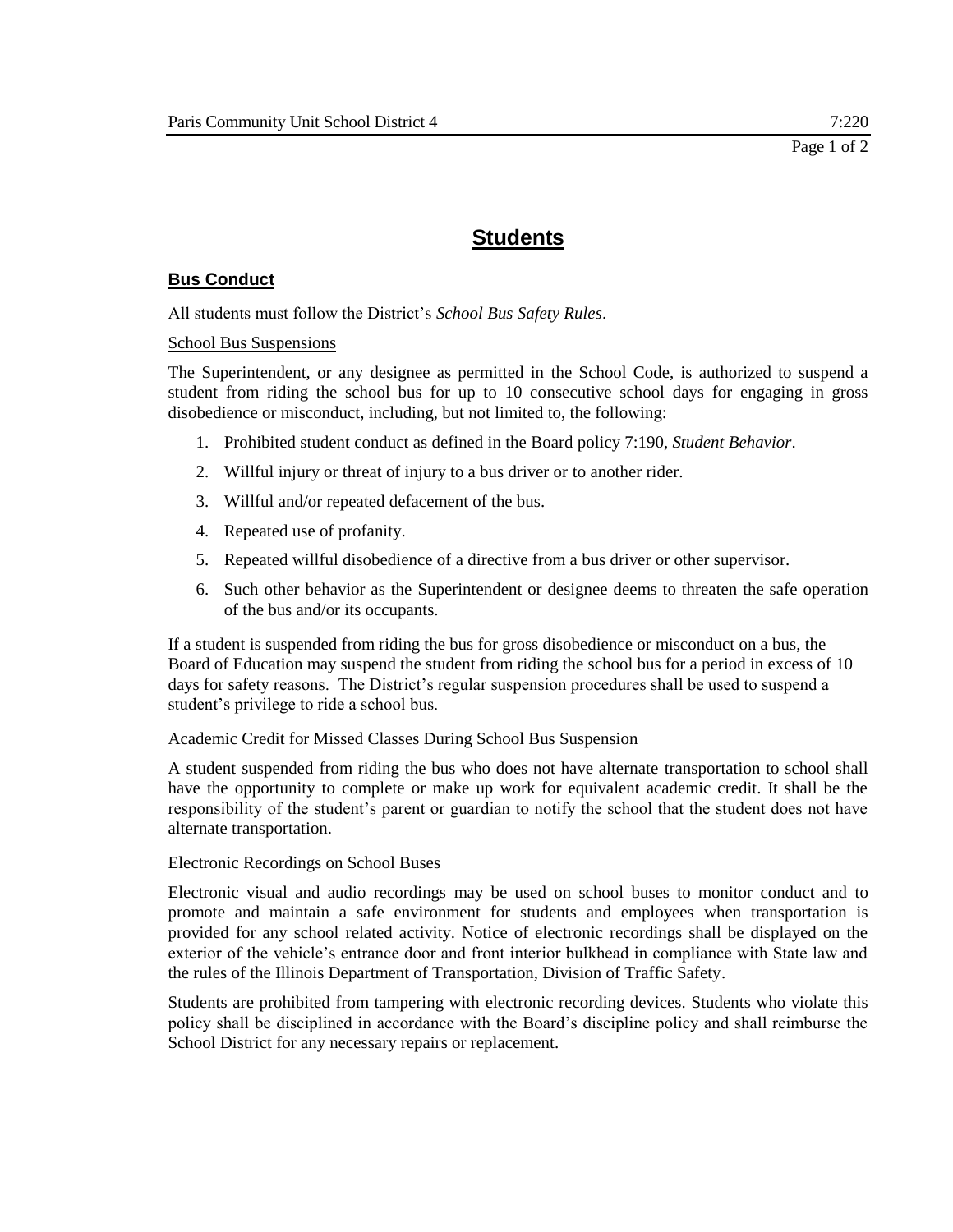| <b>LEGAL REF.:</b>   | Family Educational Rights and Privacy Act, 20 U.S.C. §1232g:; 34 C.F.R. Part 99.<br>105 ILCS 5/10-20.14, 5/10-22.6, and 10.<br>$720$ ILCS $5/14-3$ (m).<br>23 Ill.Admin.Code Part 375, Student Records |
|----------------------|--------------------------------------------------------------------------------------------------------------------------------------------------------------------------------------------------------|
| <b>CROSS REF.:</b>   | 4:110, 4:170, 7:130, 7:170, 7:190, 7:200, 7:230, 7:340                                                                                                                                                 |
| <b>ADMIN. PROC.:</b> | 4:170-AP3                                                                                                                                                                                              |
| <b>ADOPTED:</b>      | April 12, 2000                                                                                                                                                                                         |
| <b>REVISED:</b>      | February 14, 2007                                                                                                                                                                                      |
| <b>REVISED:</b>      | January 9, 2008                                                                                                                                                                                        |
| <b>REVISED:</b>      | July 11, 2012                                                                                                                                                                                          |
| <b>REVISED:</b>      | February 11, 2015                                                                                                                                                                                      |
| <b>REVISED:</b>      | October 14, 2015                                                                                                                                                                                       |
| <b>REVISED:</b>      | May 11, 2016                                                                                                                                                                                           |
| <b>REVISED:</b>      | August 11, 2021                                                                                                                                                                                        |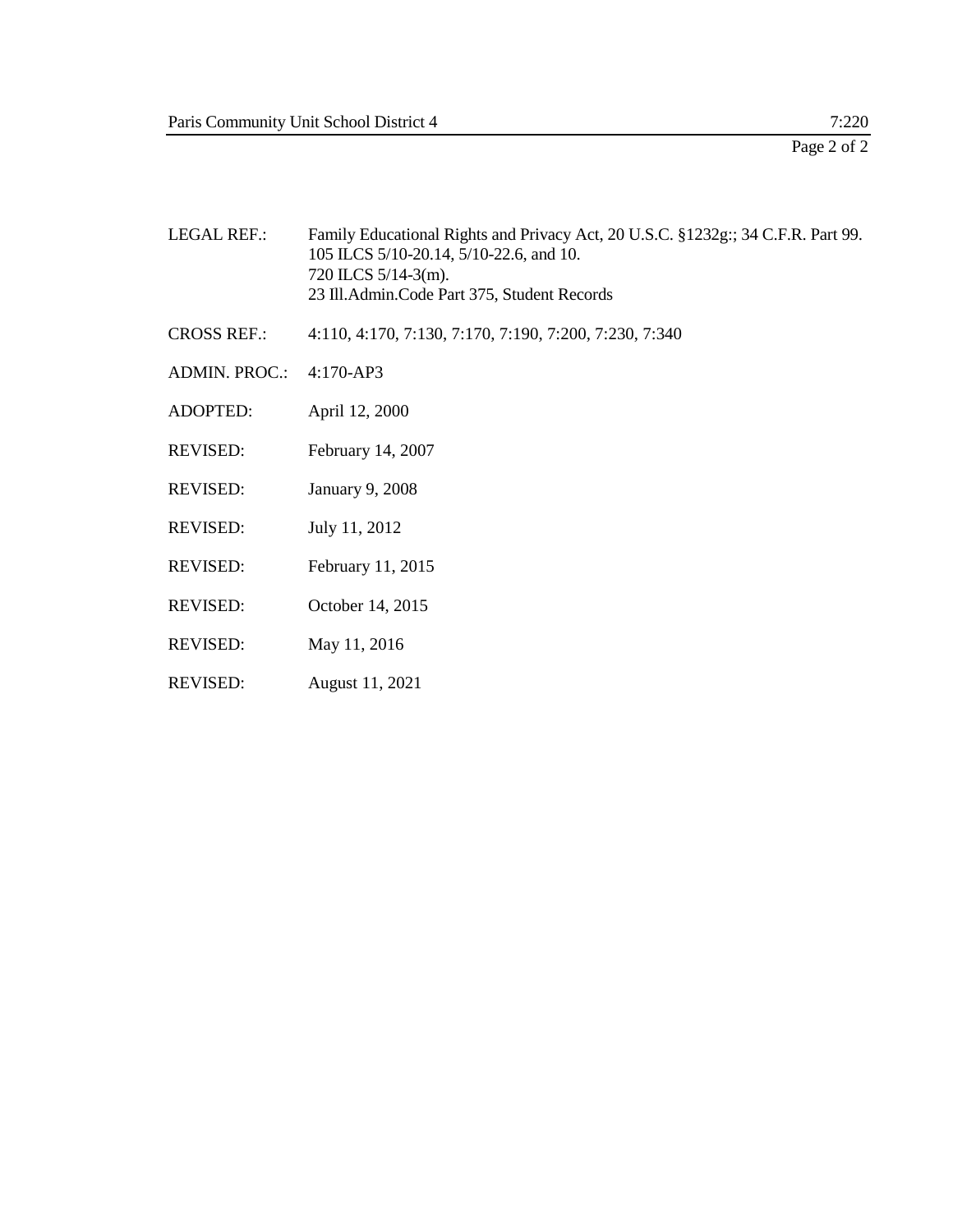### **Misconduct By Students With Disabilities**

Behavioral Interventions

Behavioral interventions shall be used with students with disabilities to promote and strengthen desirable behaviors and reduce identified inappropriate behaviors. The School Board will establish and maintain a committee to develop, implement, and monitor procedures on the use of behavioral interventions for children with disabilities.

### Discipline of Special Education Students

The District shall comply with the Individuals With Disabilities Education Improvement Act of 2004 and the Illinois State Board of Education's *Special Education* rules when disciplining special education students. No special education student shall be expelled if the student's particular act of gross disobedience or misconduct is a manifestation of his or her disability.

| <b>LEGAL REF.:</b> | Individuals With Disabilities Education Improvement Act of 2004, 20 U.S.C. §§<br>1412, 1413, and 1415.<br>Gun-Free Schools Act, 20 U.S.C. §7151 et seq.<br>34 C.F.R. §§ 300.101, 300.530 - 300.536.<br>105 ILCS 5/10-22.6 and 5/14-8.05.<br>23 Ill. Admin. Code §§ 226.400.<br>Honig v. Doe, 108 S.Ct. 592 (1988). |
|--------------------|--------------------------------------------------------------------------------------------------------------------------------------------------------------------------------------------------------------------------------------------------------------------------------------------------------------------|
| <b>CROSS REF.:</b> | 2:150, 6:120, 7:130, 7:190, 7:200, 7:210, 7:220                                                                                                                                                                                                                                                                    |
| ADOPTED:           | April 12, 2000                                                                                                                                                                                                                                                                                                     |
| REVISED:           | February 13, 2002                                                                                                                                                                                                                                                                                                  |
| <b>REVISED:</b>    | January 14, 2009                                                                                                                                                                                                                                                                                                   |
| REVISED:           | October 8, 2013                                                                                                                                                                                                                                                                                                    |
| REVISED:           | May 11, 2016                                                                                                                                                                                                                                                                                                       |
| <b>REVISED:</b>    | August 11, 2021                                                                                                                                                                                                                                                                                                    |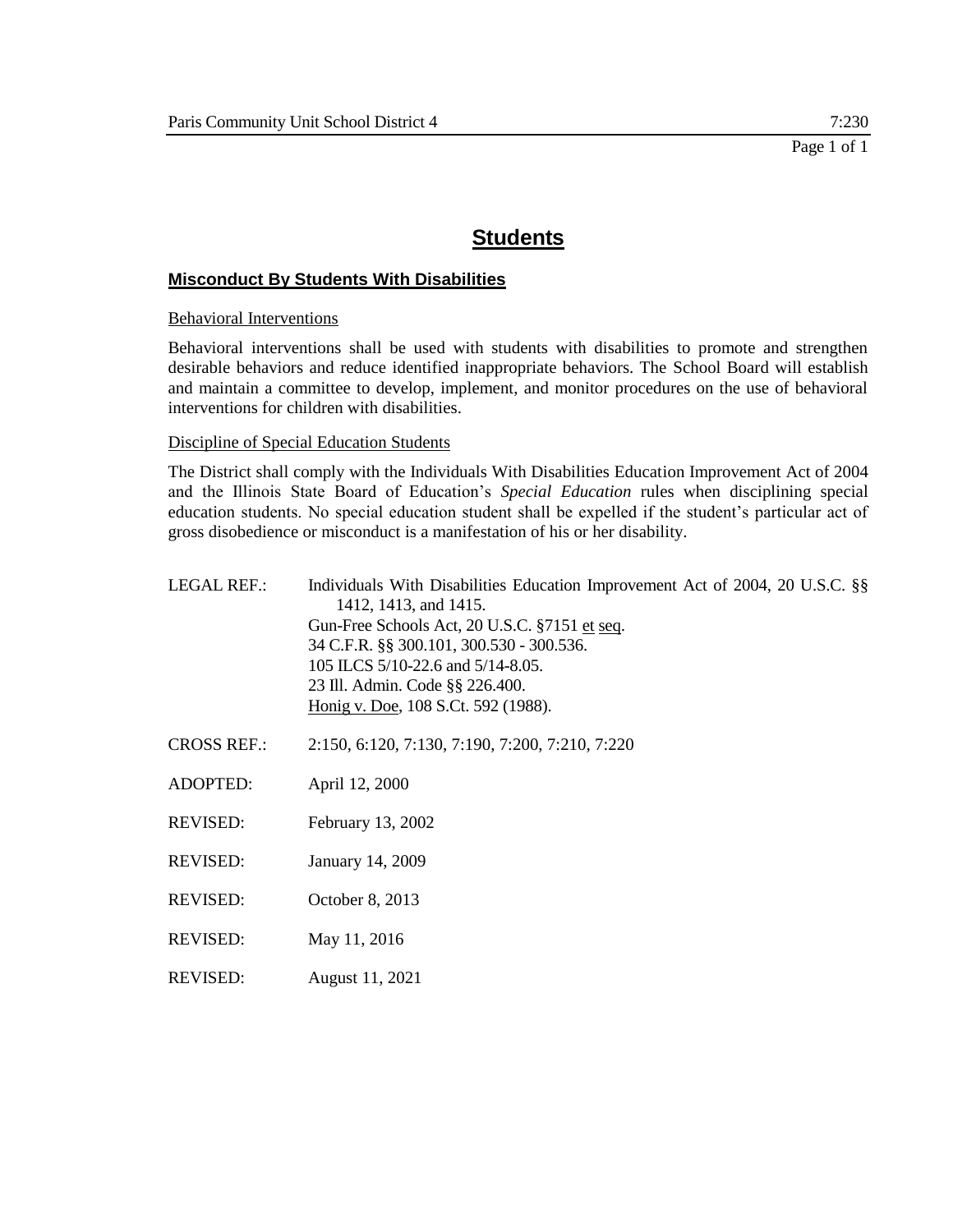### **Conduct Code for Participants in Extracurricular Activities**

The Superintendent or designee, using input from coaches and sponsors of extracurricular activities, shall develop a conduct code for all participants in extracurricular activities consistent with Board policy and the rules adopted by any association in which the School District maintains a membership. The conduct code shall: (1) require participants in extracurricular activities to conduct themselves as good citizens and exemplars of their school at all times, including after school, on days when school is not is session, and whether on or off school property; (2) emphasize that hazing and bullying activities are strictly prohibited; and (3) notify participants that failure to abide by it could result in discipline, up to and including removal from the activity. Participants who violate the conduct code will be allowed to give an explanation before being progressively disciplined. The conduct code shall be reviewed by the Building Principal periodically at his or her discretion and presented to the Board of Education.

Participants in extracurricular activities must abide by the conduct code for the activity and Board policy 7:190, *Student Behavior.* All coaches and sponsors of extracurricular activities shall annually review the conduct code with participants and provide participants with a copy. In addition, coaches and sponsors of interscholastic athletic programs shall provide instruction on steroid abuse prevention to students in grades 7 through 12 participating in these programs.

Performance Enhancing Drug Testing of High School Student Athletes

The Illinois High School Association (IHSA) prohibits participants in an athletic activity sponsored or sanctioned by IHSA from ingesting or otherwise using any performance-enhancing substance on its banned substance list, without a written prescription and medical documentation provided by a licensed physician who evaluated the student-athlete for a legitimate medical condition. IHSA administers a performance-enhancing substance testing program. Under this program, student athletes are subject to random drug testing for the presence in their bodies of performance-enhancing substances on the IHSA's banned substance list. In addition to being penalized by IHSA, a student may be disciplined according to Board policy 7:190, S*tudent Behavior.*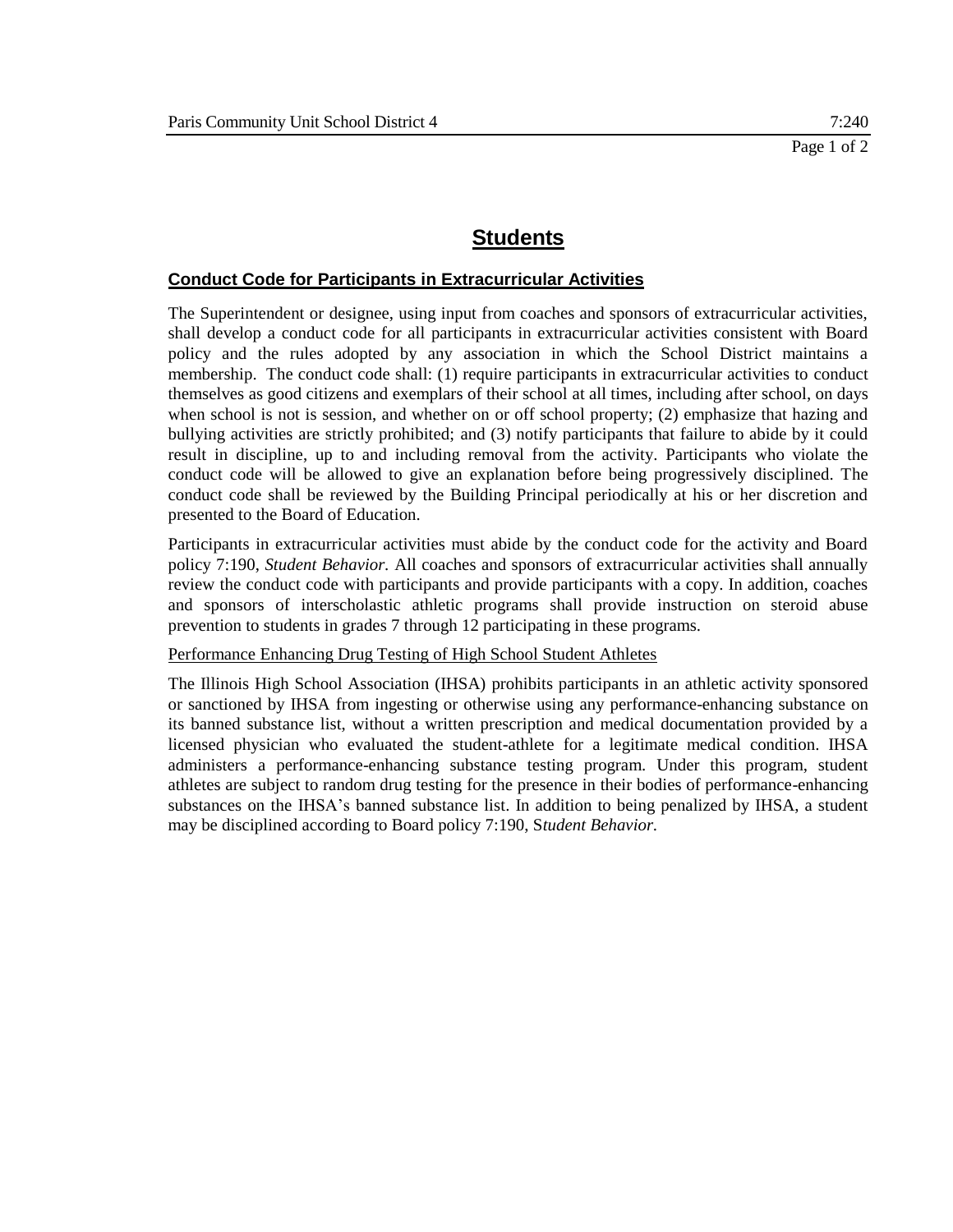Page 2 of 2

- LEGAL REF.: Mahanoy Area Sch. Dist. v. B.L., 141 S.Ct. 2038 (2021) Bd. of Educ. of Independent Sch. Dist. No. 92 v Earls, 536 U.S. 822 (2002). Vernonia Sch. Dist. 475 v Acton, 515 U.S. 646 (1995). Clements v. Bd. of Educ. of Decatur, 133 Ill.App.3d 531 (4<sup>th</sup> Dist. 1985) Kevin Jordan v. O'Fallon THSD 203, 302 Ill.App.3d 1070 (5<sup>th</sup> Dist. 1999) Todd v. Rush County Schs., 133 F.3d 984 (7th Cir. 1998). 105 ILCS 5/24-24, 5/27-23.3, and 25/2.
- CROSS REF.: 5:280, 6:190, 7:180, 7:190, 7:300
- ADOPTED: April 12, 2000
- REVISED: January 11, 2006
- REVISED: January 14, 2009
- REVISED: January 13, 2010
- REVISED: December 8, 2010
- REVISED: November 12, 2014
- REVISED: May 11, 2016
- REVISED: February 9, 2022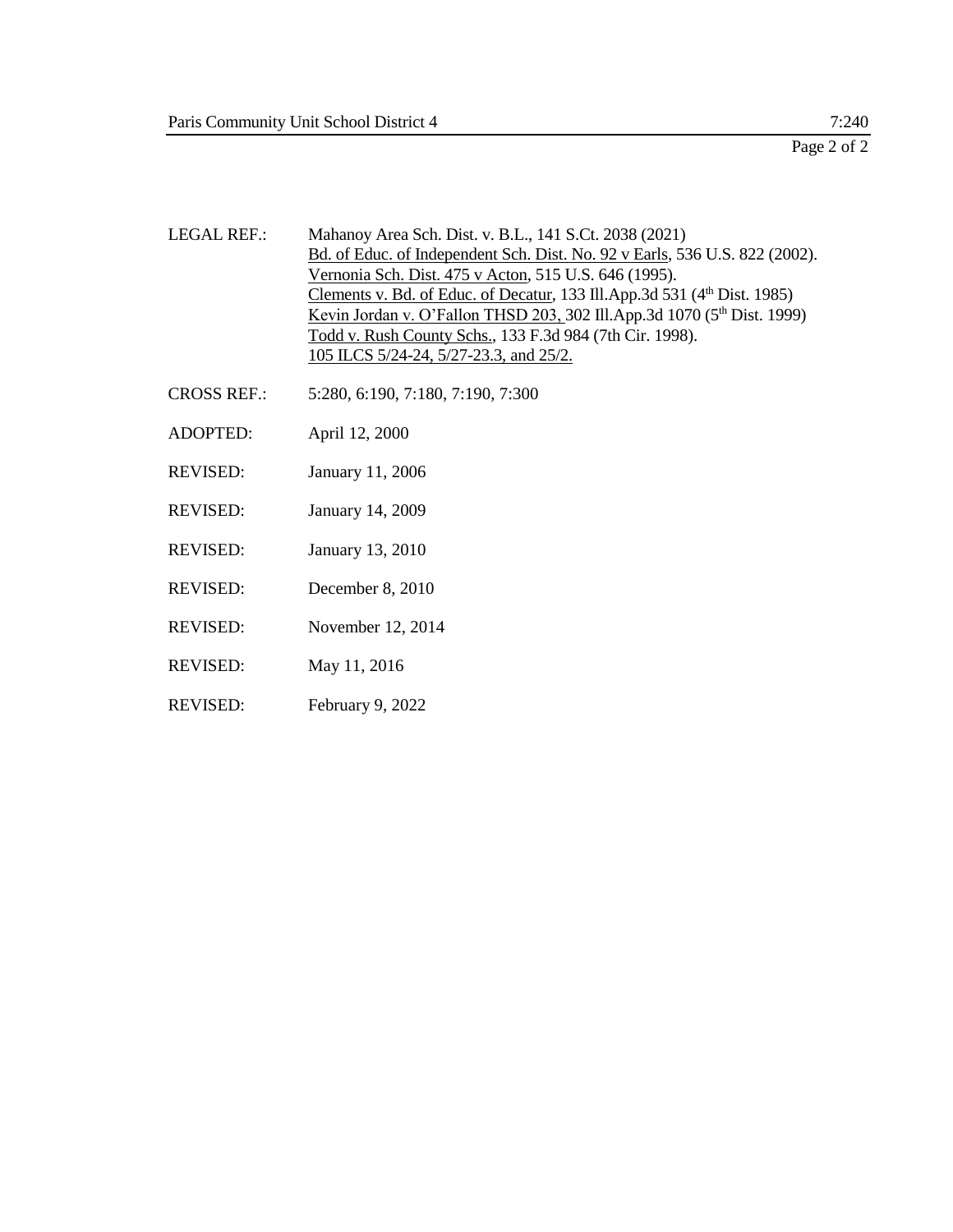### **Student Support Services**

The following student support services may be provided by the School District:

- 1. Health services supervised by a qualified school nurse. The Superintendent or designee may implement procedures to further a healthy school environment and prevent or reduce the spread of disease.
- 2. Educational and psychological testing services and the services of a school psychologist as needed. In all cases, written permission to administer a psychological examination must be obtained from s student's parent(s)/guardian(s). The results will be given to the parent(s)/guardian(s), with interpretation, as well as to the appropriate professional staff.
- 3. The services of a school social worker. A student's parent/guardian must consent to regular or continuing services from a social worker.
- 4. Guidance and school counseling services.
- 5. A liaison to facilitate the enrollment and transfer of records of students in the legal custody of the Illinois Department of Children and Family Services when enrolling in or changing schools.

The Superintendent or designee shall develop protocols for responding to students with social, emotional, or mental health needs that impact learning ability. The District, however, assumes no liability for preventing, identifying, or treating such needs.

*Erin's Law* Counseling Options, Assistance, and Intervention

The Superintendent or designee will ensure that each school building's Student Support Committee identifies counseling options for students who are affected by sexual abuse, along with District and community-based options for victims of sexual abuse to obtain assistance and intervention. Community-based options must include a Children's Advocacy Center and sexual assault crisis center(s) that serve the District, if any.

This policy shall be implemented in a manner consistent with State and federal laws, including the Individuals with Disabilities Education Act, 42 U.S.C. § 12101 et seq.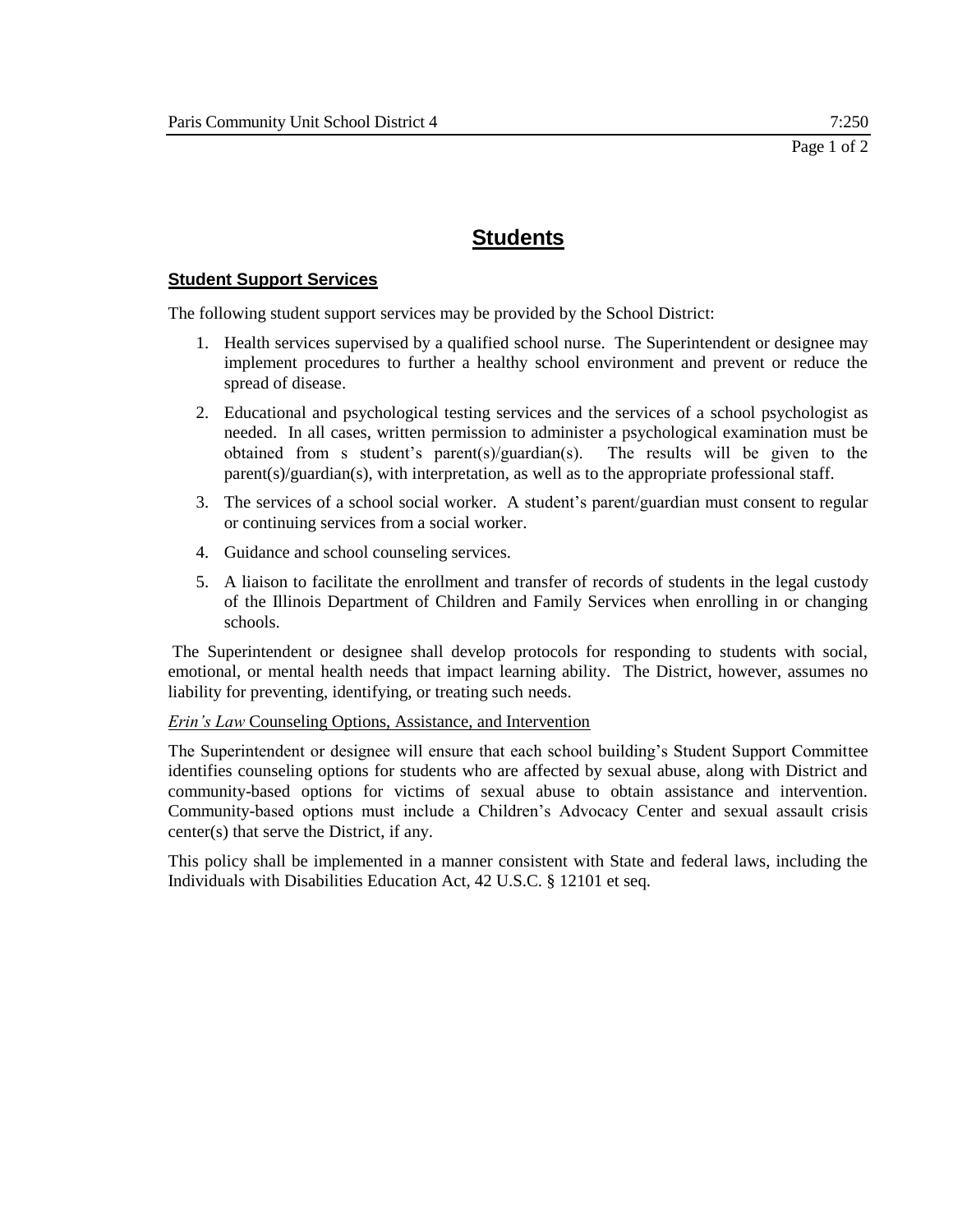| <b>LEGAL REF.:</b> | 105 ILCS 5/10-23.13(b) and 5/21B-25(G).<br>405 ILCS 49/, Children's Mental Health Act of 2003.<br>740 ILCS 110/, Mental Health and Developmental Disabilities Confidentiality Act. |
|--------------------|------------------------------------------------------------------------------------------------------------------------------------------------------------------------------------|
| <b>CROSS REF.:</b> | 6:65, 6:270, 7:100, 7:280, 7:340                                                                                                                                                   |
| <b>ADOPTED:</b>    | April 12, 2000                                                                                                                                                                     |
| <b>REVISED:</b>    | August 13, 2003                                                                                                                                                                    |
| <b>REVISED:</b>    | September 8, 2004                                                                                                                                                                  |
| <b>REVISED:</b>    | July 11, 2012                                                                                                                                                                      |
| <b>REVISED:</b>    | September 10, 2014                                                                                                                                                                 |
| <b>REVISED:</b>    | January 11, 2017                                                                                                                                                                   |
| <b>REVISED:</b>    | January 10, 2018                                                                                                                                                                   |
|                    |                                                                                                                                                                                    |

REVISED: February 9, 2022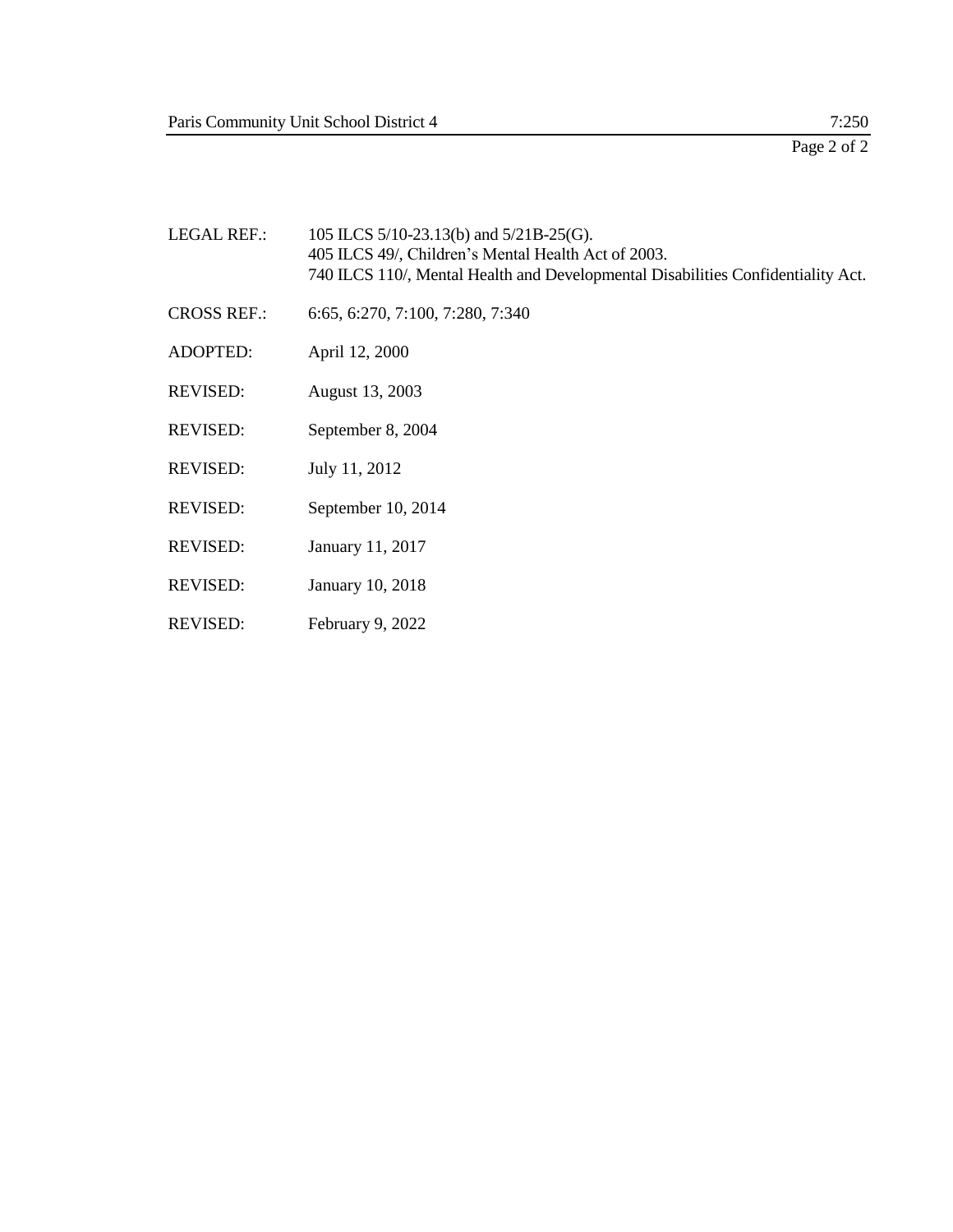### **Exemption from Physical Education**

In order to be excused from participation in physical education, a student must present an appropriate excuse from his or her parent/guardian or from a person licensed under the Medical Practice Act. The excuse may be based on medical or religious prohibitions. An excuse because of medical reasons must include a signed statement from a person licensed under the Medical Practice Act that corroborates the medical reason for the request. An excuse based on religious reasons must include a signed statement from a member of the clergy that corroborates the religious reason for the request. Upon written notice from a student's parent/guardian, a student will be excused from engaging in the physical activity components of physical education during a period of religious fasting.

Special activities in physical education will be provided for a student whose physical or emotional condition, as determined by a person licensed under the Medical Practice Act, prevents his or her participation in the physical education courses.

State law prohibits the Board from honoring parental excuses based upon a student's participation in athletic training, activities, or competitions conducted outside the auspices of the School District.

A student requiring adapted physical education must receive that service in accordance with his or her Individualized Educational Program/Plan (IEP).

A student who is eligible for special education may be excused from physical education courses in either of the following situations:

- 1. He or she (a) is in grades 3-12, (b) his or her IEP requires that special education support and services be provided during physical education time, and (c) the parent/guardian agrees or the IEP team makes the determination; or
- 2. He or she (a) has an IEP, (b) is participating in an adaptive athletic program outside of the school setting, and (c) the parent/guardian documents the student's participation as required by the Superintendent or designee.

A student requiring adapted physical education must receive that service in accordance with his or her individualized Educational Program /Plan (IEP).

The Superintendent or designee shall maintain records showing that the criteria set forth in this policy were applied to the student's individual circumstances, as appropriate.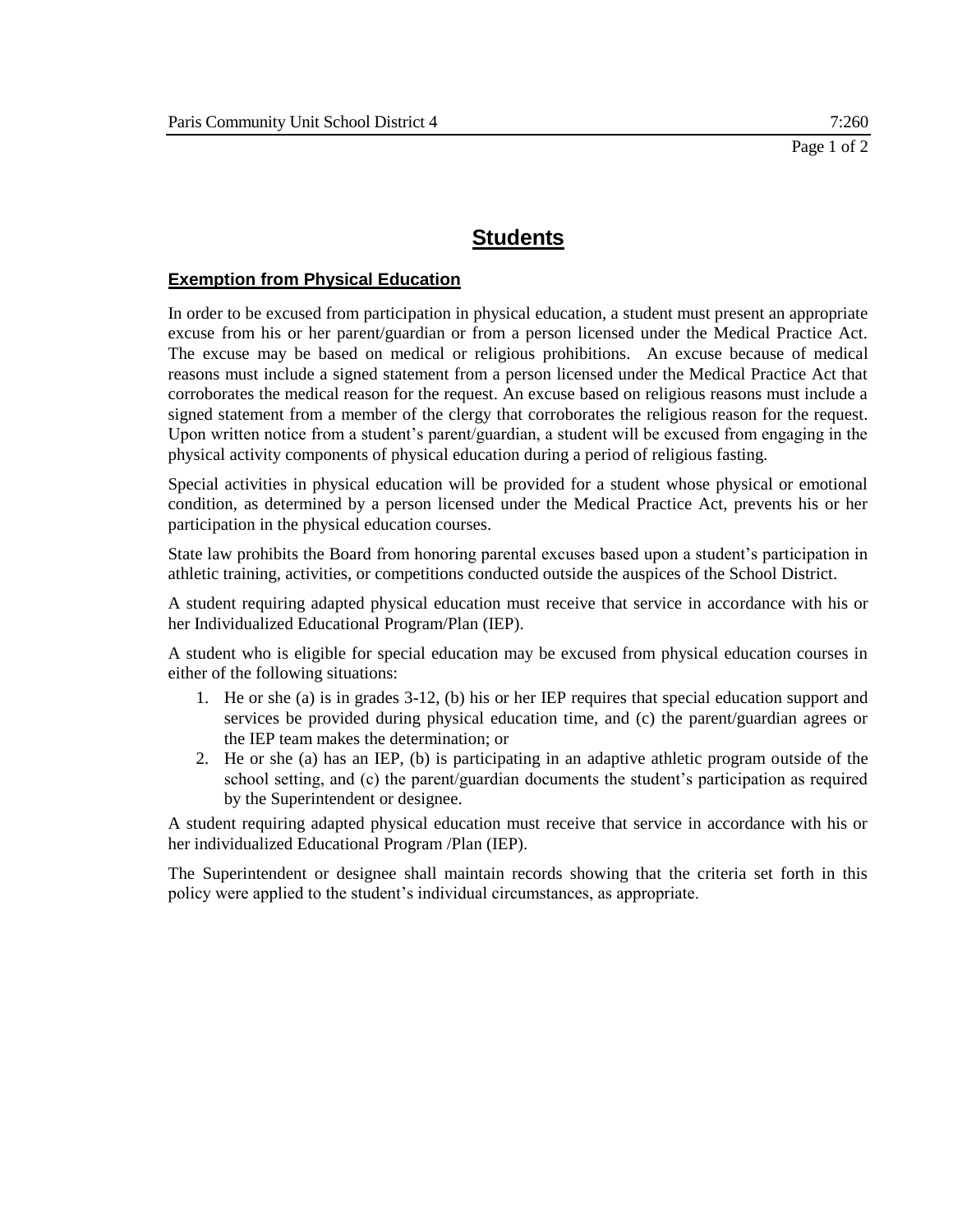# Page 2 of 2

| LEGAL REF.:        | 105 ILCS $5/27-6$ .<br>225 ILCS 60/, Medical Practice Act.<br>23 Ill. Admin. Code § 1.420(p) and §1.425(d), (e). |
|--------------------|------------------------------------------------------------------------------------------------------------------|
| <b>CROSS REF.:</b> | 6:60, 6:310                                                                                                      |
| <b>ADOPTED:</b>    | April 12, 2000                                                                                                   |
| <b>REVISED:</b>    | April 6, 2011                                                                                                    |
| <b>REVISED:</b>    | October 14, 2015                                                                                                 |
| <b>REVISED:</b>    | January 11, 2017                                                                                                 |
| <b>REVISED:</b>    | January 10, 2018                                                                                                 |
| <b>REVISED:</b>    | January 9, 2019                                                                                                  |
|                    |                                                                                                                  |

REVISED: February 9, 2022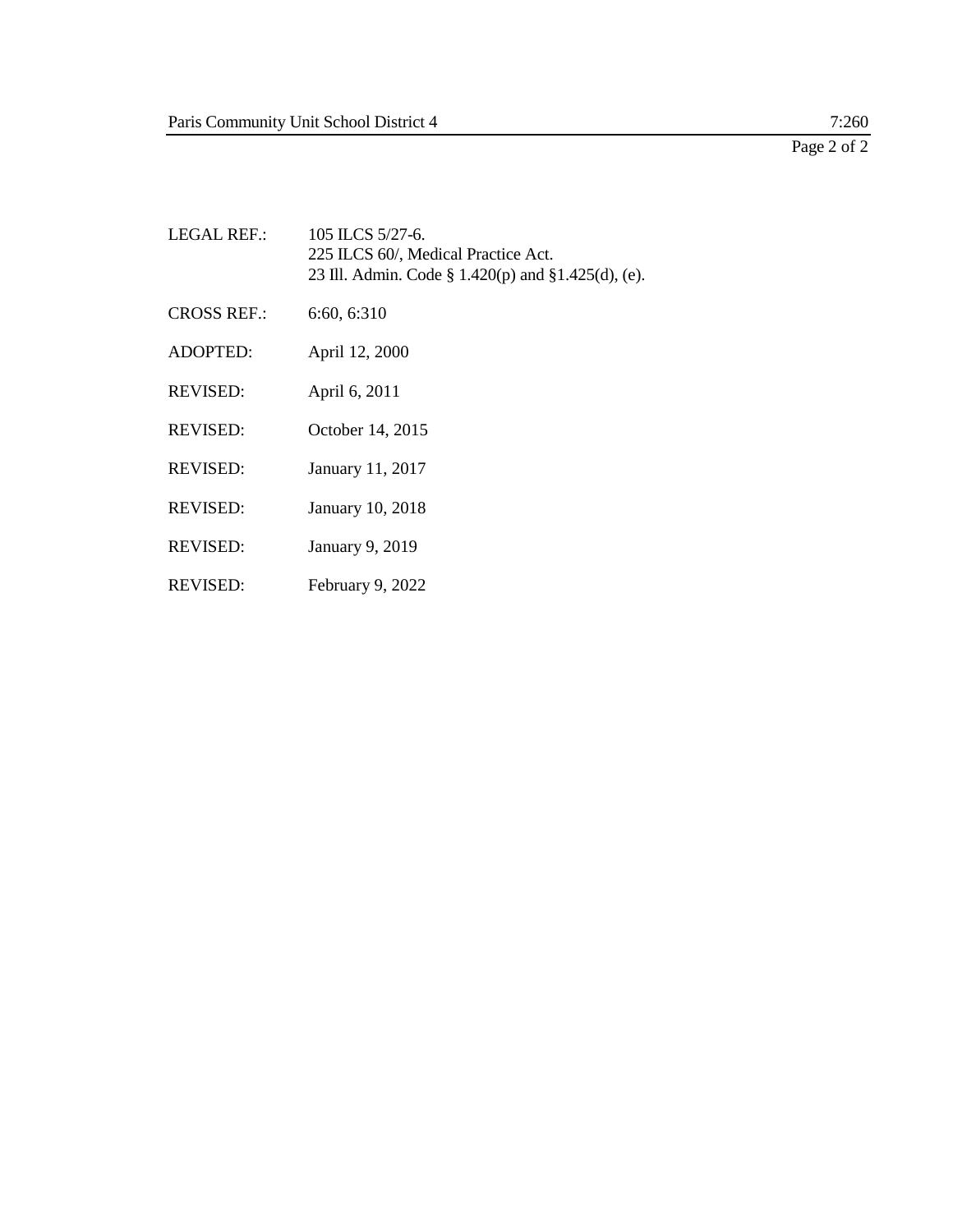## **Administering Medicines to Students**

Students should not take medication during school hours or during school-related activities unless it is necessary for a student's health and well-being. When a student's licensed health care provider and parent(s)/guardian(s) believe that it is necessary for the student to take a medication during school hours or school-related activities, the parent/guardian must request that the school dispense the medication to the child and otherwise follow the District's procedures on dispensing medication.

No School District employee shall administer to any student, or supervise a student's self administration of, any prescription or non-prescription medication until a completed and signed *School Medication Authorization Form* (*SMA Form)* is submitted by the student's parent(s)/guardian(s). No student shall possess or consume any prescription or non-prescription medication on school grounds or at a school-related function other than as provided for in this policy and its implementing procedures.

Nothing in this policy shall prohibit any school employee from providing emergency assistance to students, including administering medication.

The Building Principal shall include this policy in the Student Handbook and shall provide a copy to the parent(s)/guardian(s) of students.

#### Self-Administration of Medication

A student may possess and self-administer an epinephrine injector, e.g., EpiPen®, and/or asthma medication prescribed for use at the student's discretion, provided the student's parents/guardians has completed and signed an *SMA Form*. The Superintendent or designee will ensure an Emergency Action Plan is developed for each self-administering student.

A student may self-administer medication required under a *qualifying plan,* provided the student's parent/guardian has completed and signed an *SMA Form*. A qualifying plan means: (a) an asthma action plan, (2) an Individual Health Care Action Plan, (3) an Ill. Food Allergy Emergency Action Plan and Treatment Authorization Form, (4) a plan pursuant to section 504 of the federal Rehabilitation Act of 1973, or (5) a plan pursuant to the federal Individuals with Disabilities Education Act.

The District shall incur no liability, except for willful and wanton conduct, as a result of any injury arising from a student's self-administration of medication, including asthma medication or Epinephrine injectors, or medication required under a qualifying plan. A student's parents/guardians must indemnify and hold harmless the District and its employees and agents, against any claims, except a claim based on willful and wanton conduct, arising out of a student's self-administration of an epinephrine injector, asthma medication, and/or a medication required under a qualifying plan.

## School District Supply of Undesignated Epinephrine Injectors

The Superintendent or designee shall implement 105 ILCS 5/22-30(f) and maintain a supply of undesignated epinephrine injectors in the name of the District and provide or administer them as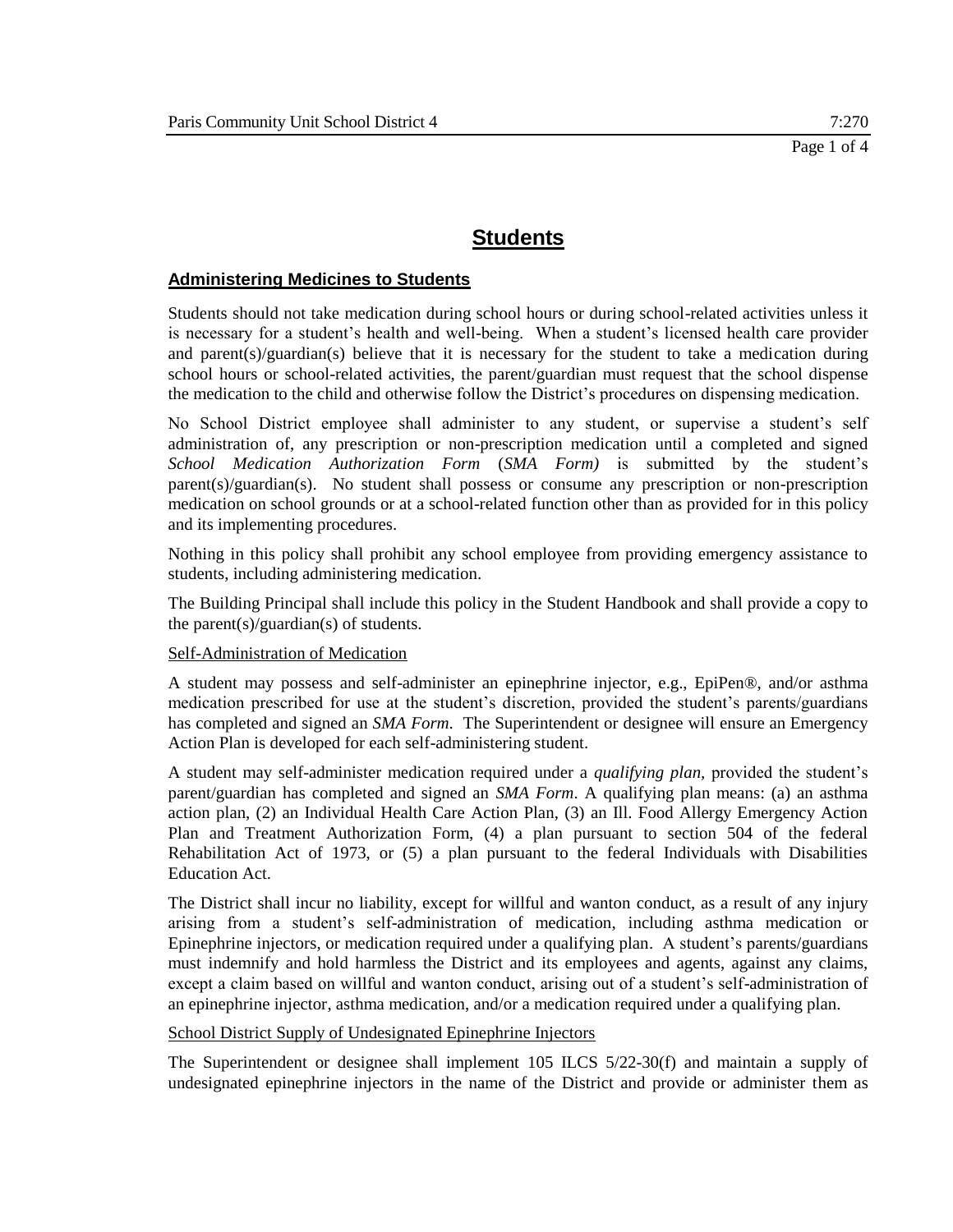necessary according to State law. *Undesignated epinephrine injector* means an epinephrine injector prescribed in the name of the District or one of its schools. A school nurse or trained personnel, as defined in State law, may administer an undesignated epinephrine injector to a person when they, in good faith, believe a person in having an anaphylactic reaction. Each building administrator and/or his or her corresponding school nurse shall maintain the names of trained personnel who have received a statement of certification pursuant to State law.

#### School District Supply of Undesignated Opioid Antagonists

The Superintendent or designee shall implement 105 ILCS 5/22-30(f) and maintain a supply of undesignated opioid antagonists in the name of the District and provide or administer them as necessary according to State law. *Opioid antagonist* means a drug that binds to opioid receptors and blocks or inhibits the effect of opioids acting on those receptors, including, but not limited to, naloxone hydrochloride or any other similarly acting drug approved by the U.S. Food and Drug Administration. *Undesignated opioid antagonist* is not defined by the School Code; for purposes of this policy it means an opioid antagonist prescribed in the name of the District or none of its schools. A school nurse or trained personnel, as defined in State law, may administer an undesignated opioid antagonist to a person when they, in good faith, believe a person is having an opioid overdose. Each building administrator and/or his or her corresponding school nurse shall maintain the names of trained personnel who have received a statement of certification pursuant to State law. See the website for the Ill. Dept. of Human Services for information about opioid prevention, abuse, public awareness, and a toll-free number to provide information and referral services for persons with questions concerning substance abuse treatment.

## Administration of Medical Cannabis

The Compassionate Use of Medical Cannabis Program Act allows a *medical cannabis infused product* to be administered to a student by one or more of the following individuals:

- 1. A parent/guardian of a student who is a minor who registers with the Ill. Dept. of Public Health (IDPH) as a *designated caregiver* to administer medical cannabis to their child. A designated caregiver may also be another individual other than the student's parent/guardian. Any designated caregiver must be at least 21 years old and is allowed to administer a *medical cannabis infused product* to a child who is a student on the premises of his or her school or on his or her school bus if:
	- a. Both the student and the designated caregiver possess valid registry identification cards issued by IDPH;
	- b. Copies of the registry identification cards are provided to the District;
	- c. That student's parent/guardian completed, signed, and submitted a *School Medication Authorization Form – Medical Cannabis*; and
	- d. After administering the product to the student, the designated caregiver immediately removes it form school premises or the school bus.
- 2. A properly trained school nurse or administrator, who shall be allowed to administer the *medical cannabis infused product* to the student on the premises of the child's school, at a school-sponsored activity, or before/after normal school activities, including while the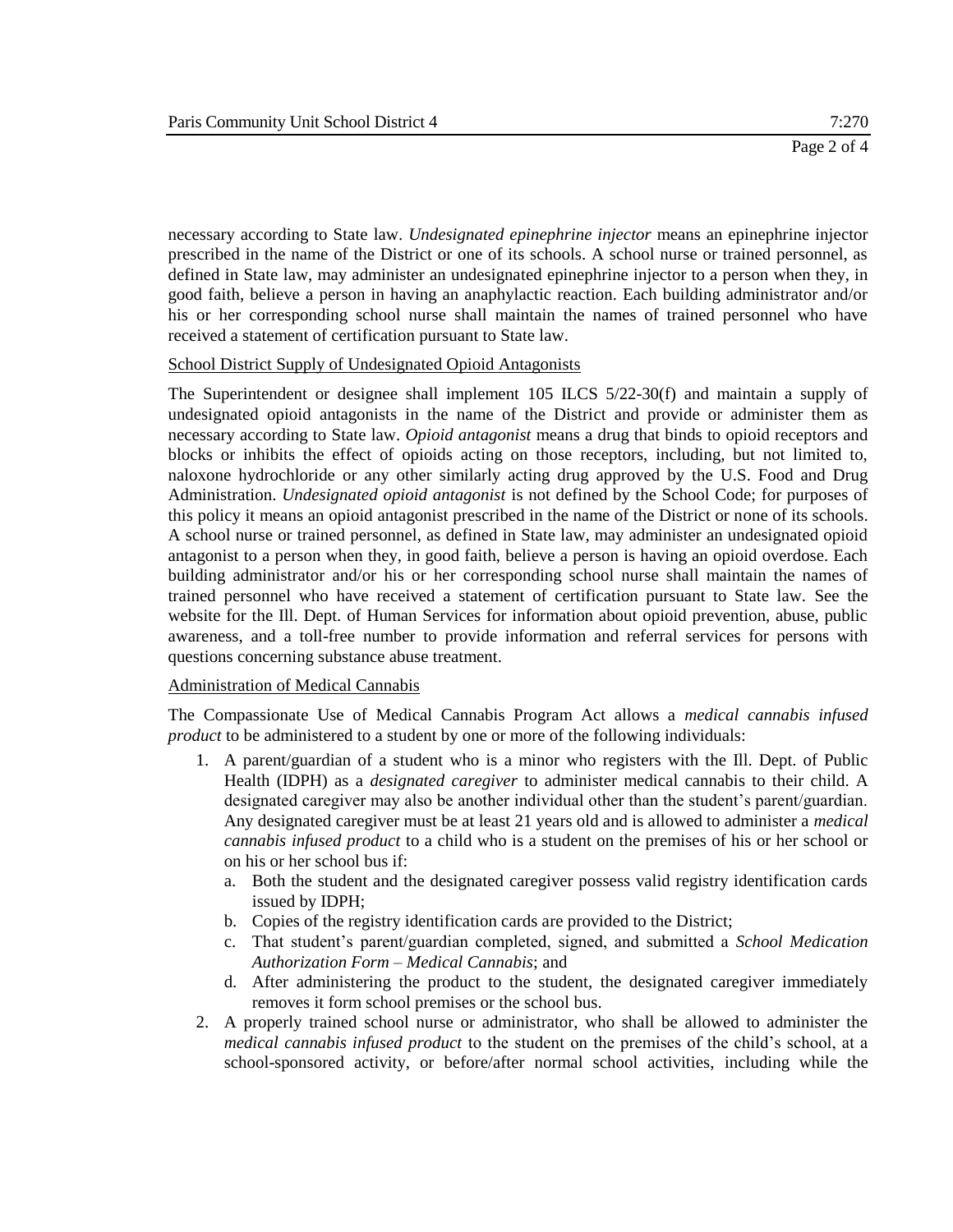student is in before-school or after-school care on school-operated property or while being transported on a school bus.

3. The student him or herself when the self-administration takes place under the direct supervision of a school nurse or administrator.

*Medical cannabis infused product* (product) includes oils, ointments, foods, and other products that contain usable cannabis but are not smoked or vaped. Smoking and/or vaping medical cannabis is prohibited.

The product may not be administered in a manner that, in the opinion of the District or school, would create a disruption to the educational environment or cause exposure of the product to other students. A school employee shall not be required to administer the product.

Discipline of a student for being administered a product by a designated caregiver, or by a school nurse or administrator, or who self-administers a product under the direct supervision of a school nurse or administrator pursuant to this policy is prohibited. The District may not deny a student attendance at a school solely because he or she requires administration of the product during school hours.

## Void Policy;

The **School District Supply of Undesignated Epinephrine Injectors** section of the policy is void whenever the Superintendent or designee is, for whatever reason, unable to: (1) obtain for the District a prescription for undesignated epinephrine injectors from a physician or advanced practice nurse licensed to practice medicine in all its branches or (2) fill the District's prescription for undesignated school epinephrine injectors.

The **School District Supply of Undesignated Opioid Antagonists** section of the policy is void whenever the Superintendent or designee is, for whatever reason, unable to: (1) obtain for the District a prescription for opioid antagonists from a health care professional who has been delegated prescriptive authority for opioid antagonists in accordance with Section 5-23 of the Substance Use Disorder Act, or (2) fill the District's prescription for undesignated school opioid antagonists.

The **Administration of Medical Cannabis** section of the policy is void and the District reserves the right not to implement it if the District or school is in danger of losing federal funding.

#### Administration of Undesignated Medication

Upon any administration of an undesignated medication permitted by State law, the Superintendent or designee(s) must ensure all notifications required by State law and administrative procedures occur.

#### Undesignated Medication Disclaimers

Upon implementation of this policy, the protections from liability and hold harmless provisions applicable under State law apply.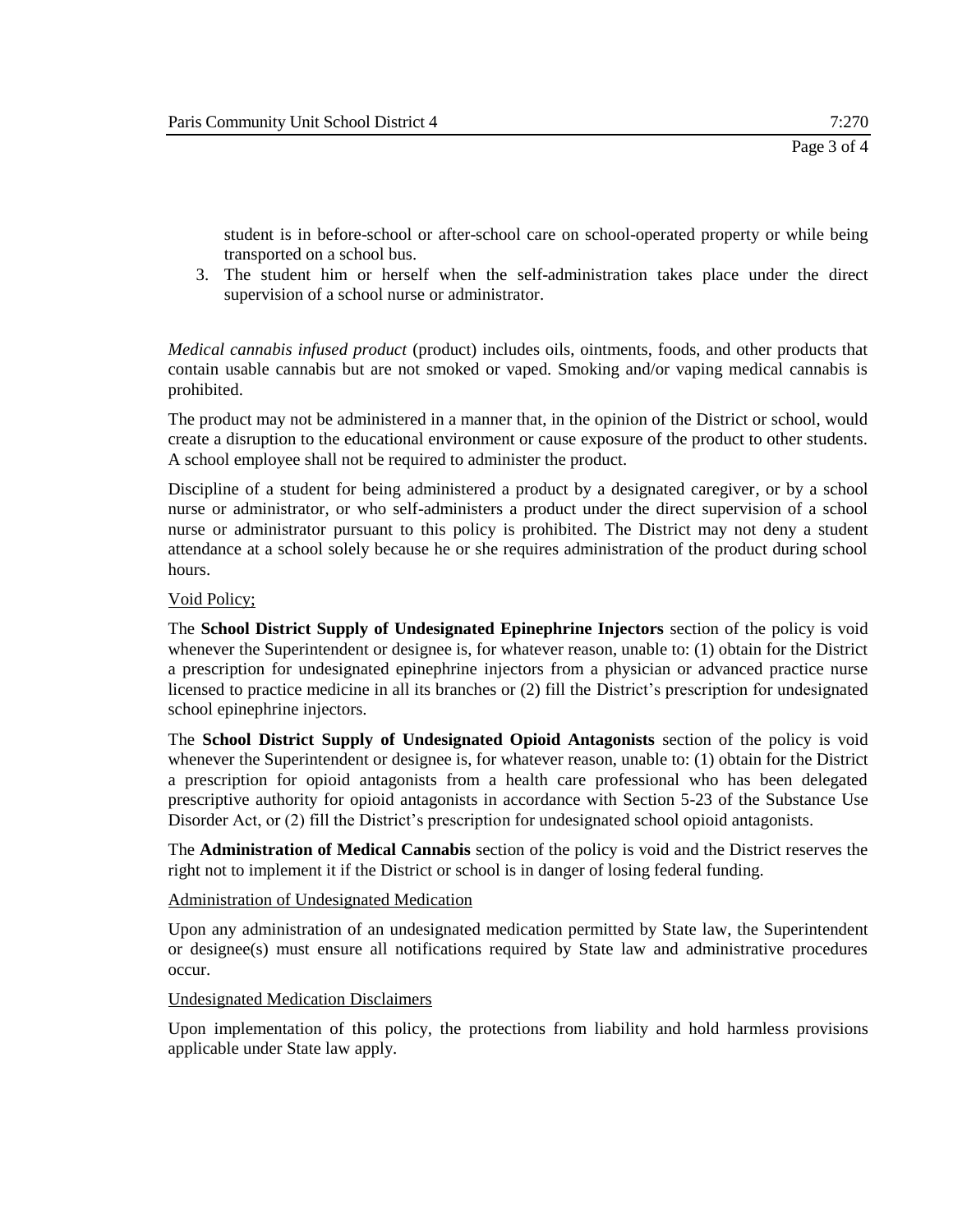No one, including without limitation parent/guardian of students, should rely on the District for the availability of an undesignated medication. This policy does not guarantee the availability of undesignated medications. Students and their parent/guardian should consult their own physician regarding these medication(s).

- LEGAL REF.: 105 ILCS 5/10-20.14b, 5/10-22.21b, 5/22-30, and 5/22-33. 105 ILCS 145/, Care of Students with Diabetes Act. 410 ILCS 130/, Compassionate Use of Medical Cannabis Program Act, and scheduled to be repealed on July 1, 2020. 720 ILCS 550, Cannabis Control Act. 23 Ill.Admin.Code §1.540.
- CROSS REF.: 7:285
- ADMIN. PROC.: 7:270-AP1, 7:270-AP2, 7:270-E1, 7:270-E2
- ADOPTED: April 12, 2000
- REVISED: March 14, 2001
- REVISED: February 13, 2002
- REVISED: February 14, 2007
- REVISED: February 9, 2011
- REVISED: April 11, 2012
- REVISED: February 11, 2015
- REVISED: October 12, 2016
- REVISED: January 11, 2017
- REVISED: January 10, 2018
- REVISED: January 9, 2019
- REVISED: December 11, 2019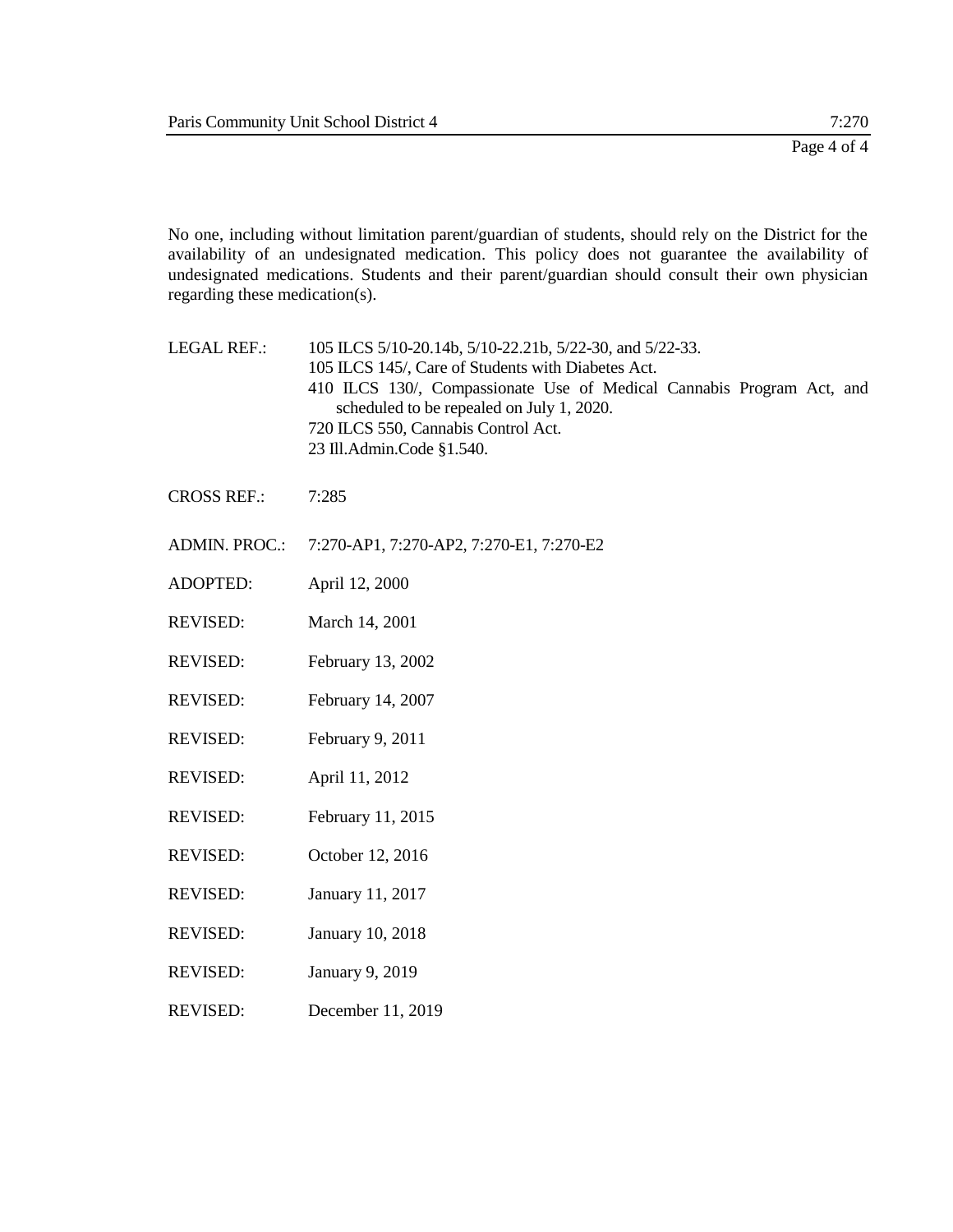# **Orders to Forgo Life-Sustaining Treatment**

Written orders from parent(s)/guardian(s) to forgo life-sustaining treatment for their child must be signed by the student's physician and given to the Building Principal or Superintendent. This policy shall be interpreted in accordance with the Illinois Health Care Surrogate Act. 755 ILCS 40/.

Whenever an order to forgo life-sustaining treatment is received, the Superintendent shall convene a multi-disciplinary team that includes:

- 1. The student, when appropriate;
- 2. The student's parent(s)/guardian(s);
- 3. Other medical professionals, e.g., licensed physician, physician's assistant, or nurse practitioner;
- 4. Local first responders for the building in which the student is assigned to attend school'
- 5. The school nurse;
- 6. Clergy, if requested by the student or his or her parent(s)/guardians(s);
- 7. Other individuals to provide support to the student or his or her parent(s)/guardian(s); and
- 8. School personnel designated by the Superintendent.

The team shall determine guidelines to be used by school staff members in the event the child suffers a life-threatening episode at school or a school event.

The District personnel shall convey orders to forgo life-sustaining treatment to the appropriate emergency or healthcare provider.

| LEGAL REF.:     | Health Care Surrogate Act, 755 ILCS 40/.<br>Cruzan v. Director, Missouri Dept. of Health, 497 U.S. 261 (1990).<br>In re C.A., a minor, 236 Ill.App.3d 594 (1 <sup>st</sup> Dist. 1992). |
|-----------------|-----------------------------------------------------------------------------------------------------------------------------------------------------------------------------------------|
| ADOPTED:        | April 12, 2000                                                                                                                                                                          |
| <b>REVISED:</b> | July 11, 2012                                                                                                                                                                           |
| REVISED:        | October 11, 2017                                                                                                                                                                        |
| REVISED:        | January 10, 2018                                                                                                                                                                        |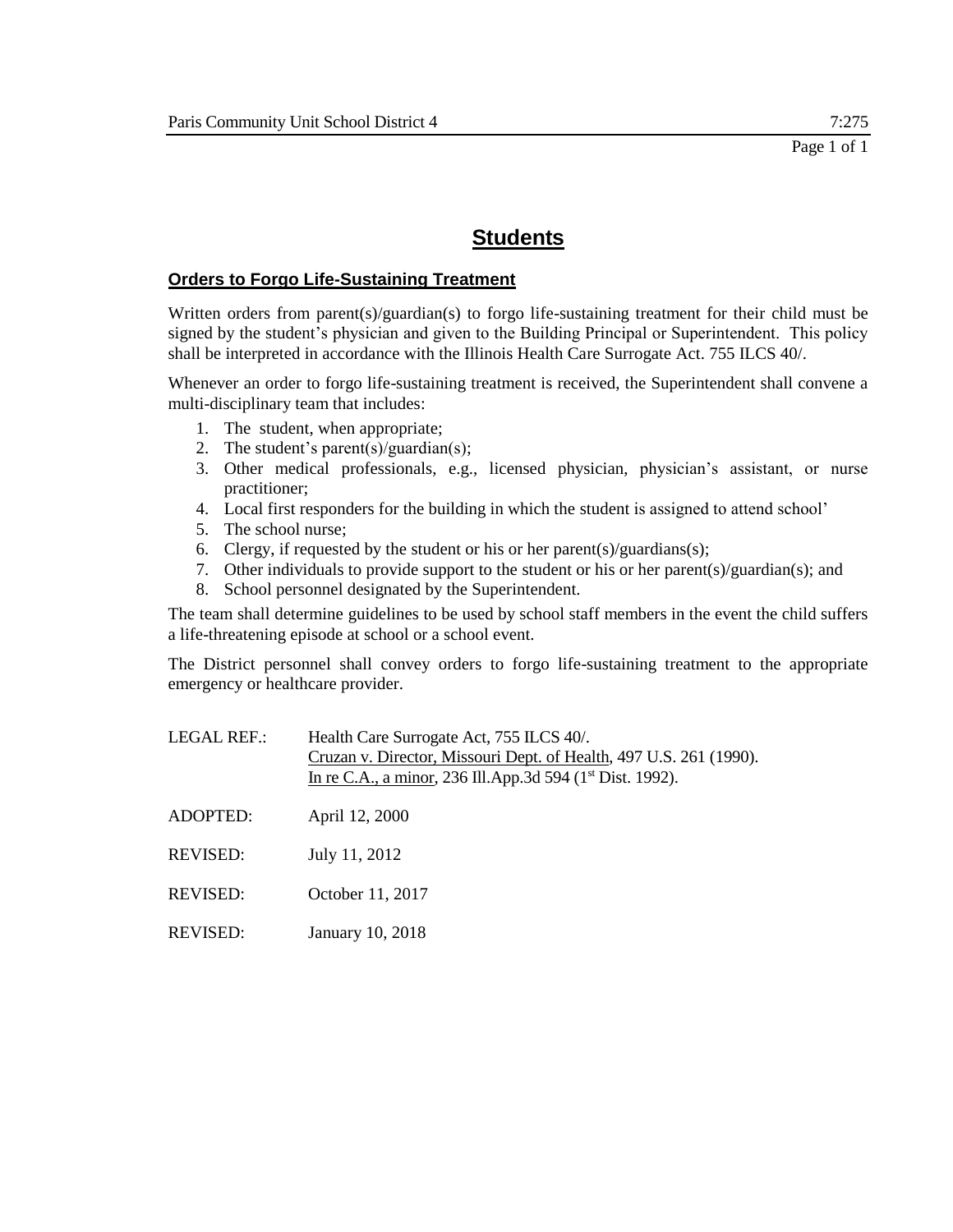# **Communicable and Chronic Infectious Disease**

A student with or carrying a communicable and/or chronic infectious disease has all rights, privileges, and services provided by law and the District's policies. The Superintendent will develop procedures to safeguard these rights while managing health and safety concerns.

| LEGAL REF.:     | 105 ILCS 5/10-21.11.<br>23 Ill.Admin.Code §§ 1.610 and 226.300.<br>77 Ill.Admin.Code Part 690.<br>20 U.S.C. §1400 et seq., Individuals With Disabilities Education Improvement Act<br>of 2004.<br>29 U.S.C. §794(a). Rehabilitations Act of 1973, Section 504, |
|-----------------|----------------------------------------------------------------------------------------------------------------------------------------------------------------------------------------------------------------------------------------------------------------|
| <b>ADOPTED:</b> | April 12, 2000                                                                                                                                                                                                                                                 |
| <b>REVISED:</b> | February 11, 2004                                                                                                                                                                                                                                              |
| <b>REVISED:</b> | April 6, 2011                                                                                                                                                                                                                                                  |
| <b>REVISED:</b> | October 12, 2016                                                                                                                                                                                                                                               |
| <b>REVISED:</b> | August 11, 2021                                                                                                                                                                                                                                                |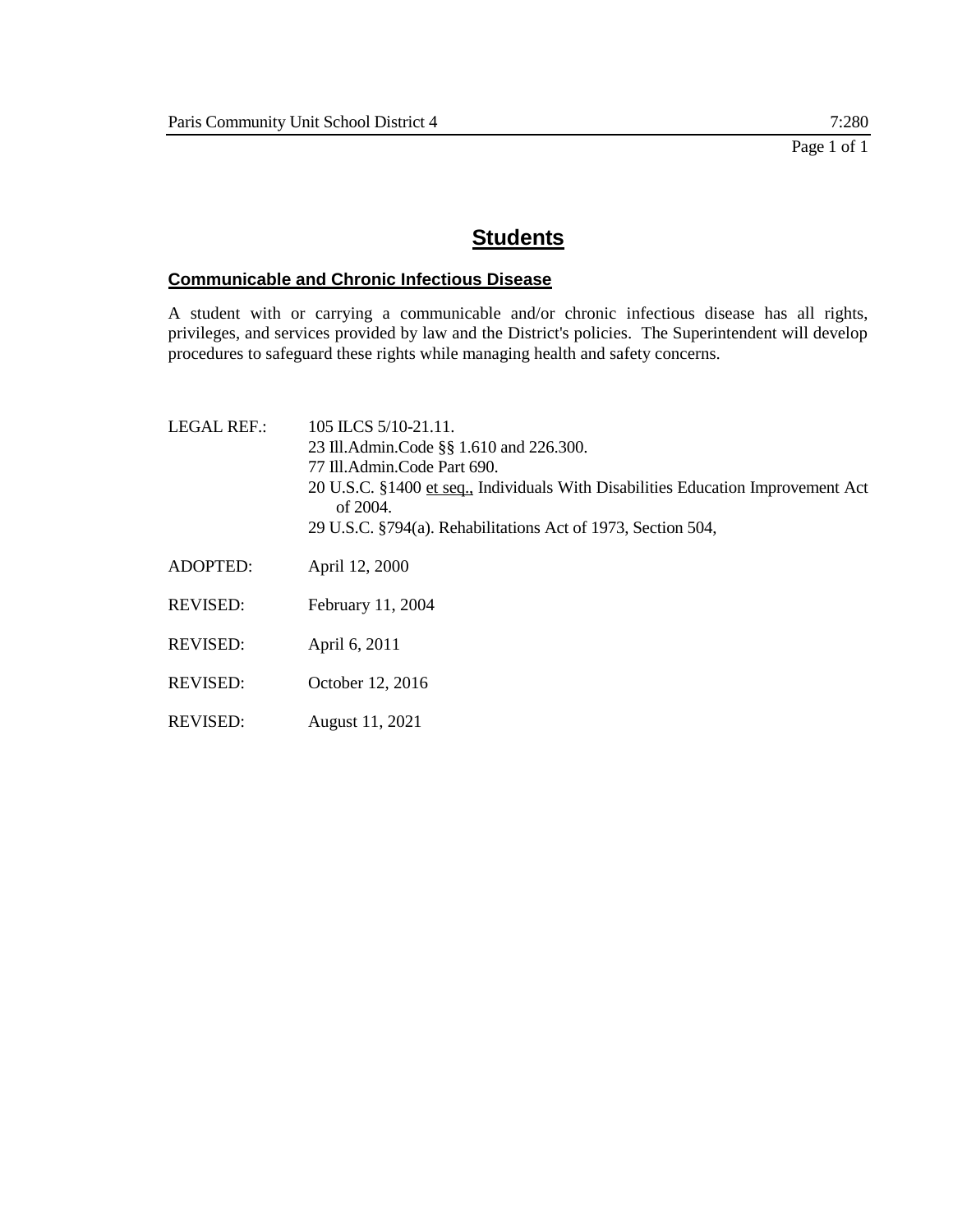# **Food Allergy Management Program**

School attendance may increase a student's risk of exposure to allergens that could trigger a foodallergic reaction. A food allergy is an adverse reaction to a food protein mediated by the immune system which immediately reacts causing the release of histamine and other inflammatory chemicals and mediators. While it is not possible for the District to completely eliminate the risks of exposure to allergens when a student is at school, a Food Allergy Management Program using a cooperative effort among students' families, staff members, and students helps the District reduce these risks and provide accommodations and proper treatment for allergic reactions.

The Superintendent or designee shall develop and implement a Food Allergy Management Program that:

- 1. Fully implements the following goals established in The School Code: (a) identifying students with food allergies, (b) preventing exposure to known allergens, (c) responding to allergic reactions with prompt recognition of symptoms and treatment, and (d) educating and training all staff about management of students with food allergies, including administration of medication with an auto-injector, and providing an in-service training program for staff who work with students that is conducted by a person with expertise in anaphylactic reactions and management.
- 2. Follows and references the applicable best practices specific to the District's needs in the joint State Board of Education and Ill. Dept. of Public Health publication *Guidelines for Managing Life-Threatening Food Allergies in Schools,* available at:

[www.isbe.net/nutrition/pdf/food\\_allergy\\_guidelines.pdf.](http://www.isbe.net/nutrition/pdf/food_allergy_guidelines.pdf)

3. Complies with State and federal law and is in alignment with Board policies.

| LEGAL REF.:        | 105 ILCS 5/2-3.149 and 5/10-22.39.<br>Guidelines for Managing Life-Threatening Food Allergies in Schools (Guidelines),<br>jointly published by the State Board of Education and III. Dept. of Public<br>Health. |
|--------------------|-----------------------------------------------------------------------------------------------------------------------------------------------------------------------------------------------------------------|
| <b>CROSS REF.:</b> | 4:110, 4:120, 4:170, 5:100, 6:120, 6:240, 7:250, 7:270, 8:100                                                                                                                                                   |
| ADOPTED:           | December 8, 2010                                                                                                                                                                                                |
| REVISED:           | October 12, 2016                                                                                                                                                                                                |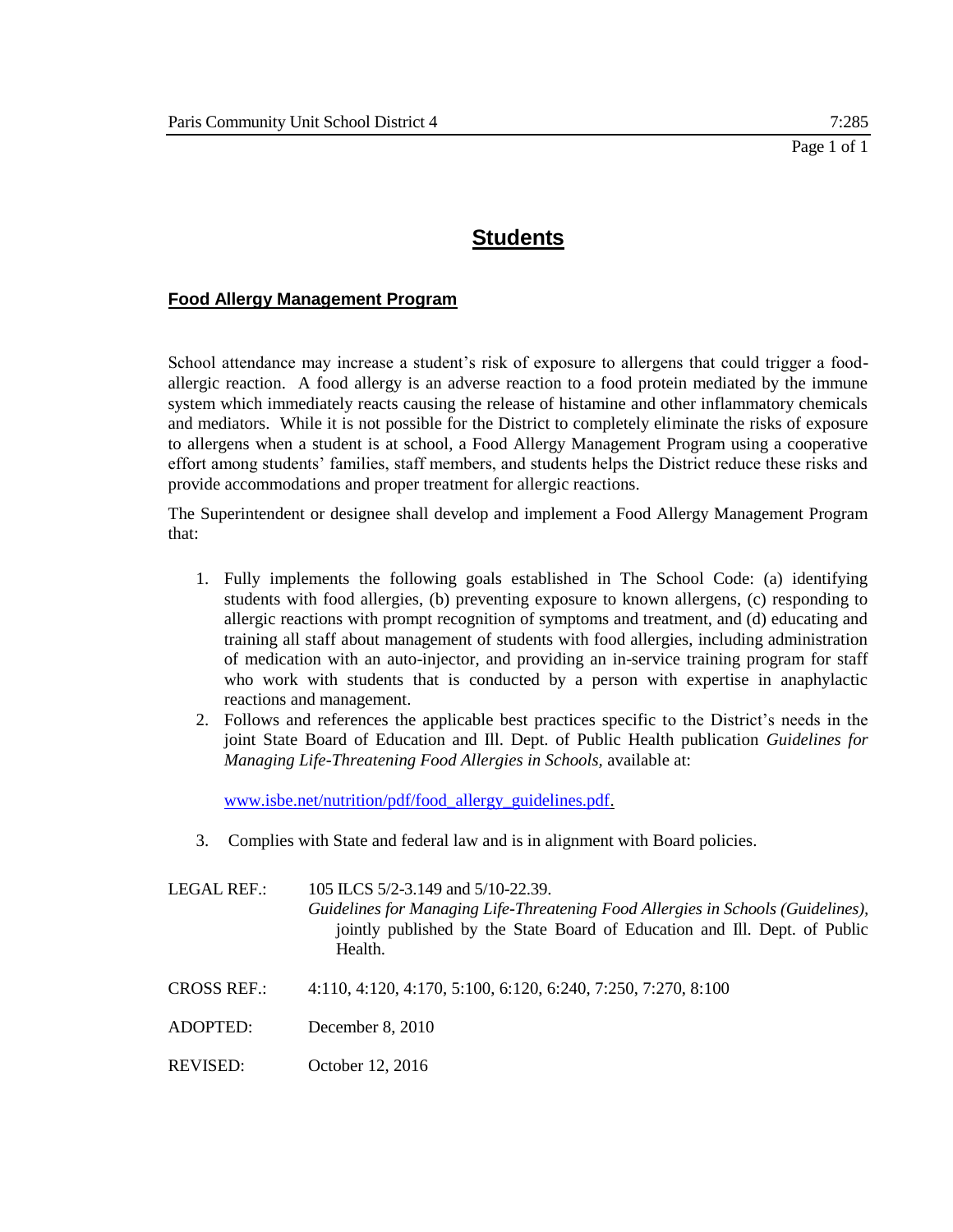## **Suicide and Depression Awareness and Prevention**

Youth suicide impacts the safety of the school environment. It also affects the school community, diminishing the ability of surviving students to learn and the school's ability to educate. Suicide and depression awareness and prevention are important Board goals.

#### Suicide and Depression Awareness and Prevention Program

The Superintendent or designee shall develop, implement, and maintain a suicide and depression awareness and prevention program (Programs) that advances the Board's goals of increasing awareness and prevention of depression and suicide. This program must be consistent with the requirements of *Ann Marie's Law* listed below; each listed requirement, 1-6, corresponds with the list of required policy components in the School Code Section  $5/2-3.166(c)(2)-(7)$ . The Program shall include:

- 1. Protocols for administering youth suicide awareness and prevention education to students and staff.
	- a. For students, implementation will incorporate Board policy 6:60, *Curriculum Content,*  which implements 105 ILCS 5/2-3.139 and 105 ILCS 5/27-7 (requiring education for students to develop a sound mind and a healthy body).
	- b. For staff, implementation will incorporate Board policy 5:100, *Staff Development Program*, and teacher's institutes under 105 ILCS 5/3-14.8 (requiring coverage of the warning signs of suicidal behavior).
- 2. Procedures for methods of suicide prevention with the goal of early identification and referral of students possibly at risk of suicide. Implementation will incorporate;
	- a. The training required by 105 ILCS 5/10-22.39 for licensed school personnel and administrators who work with students to identify the warning signs of suicidal behavior in youth along with appropriate intervention and referral techniques, including methods of prevention, procedures for early identification, and referral of students at risk of suicide; and
	- b. Ill. State Board of Education (ISBE)-recommended guidelines and educational materials for staff training and professional development, along with ISBE-recommended resources for students containing age-appropriate educational materials on youth suicide and awareness, if available pursuant to *Ann Marie's Law* on ISBE's website.
- 3. Methods of intervention, including procedures that address an emotional or mental health safety plan for use during the school day and at school-sponsored events for a student identified as being at increased risk of suicide including those students who: (A) suffer from a mental health disorder; (B) suffer from a substance abuse disorder; (C) engage in self-harm or have previously attempted suicide; (D) reside in an out-of-home placement; (E) are experiencing homelessness; (F) are lesbian, gay, bisexual, transgender, or questioning (LGBTQ); (G) are bereaved by suicide; or (H) have a medical condition or certain types of disabilities. Implementation will incorporate paragraph number 2, above, along with Board policies: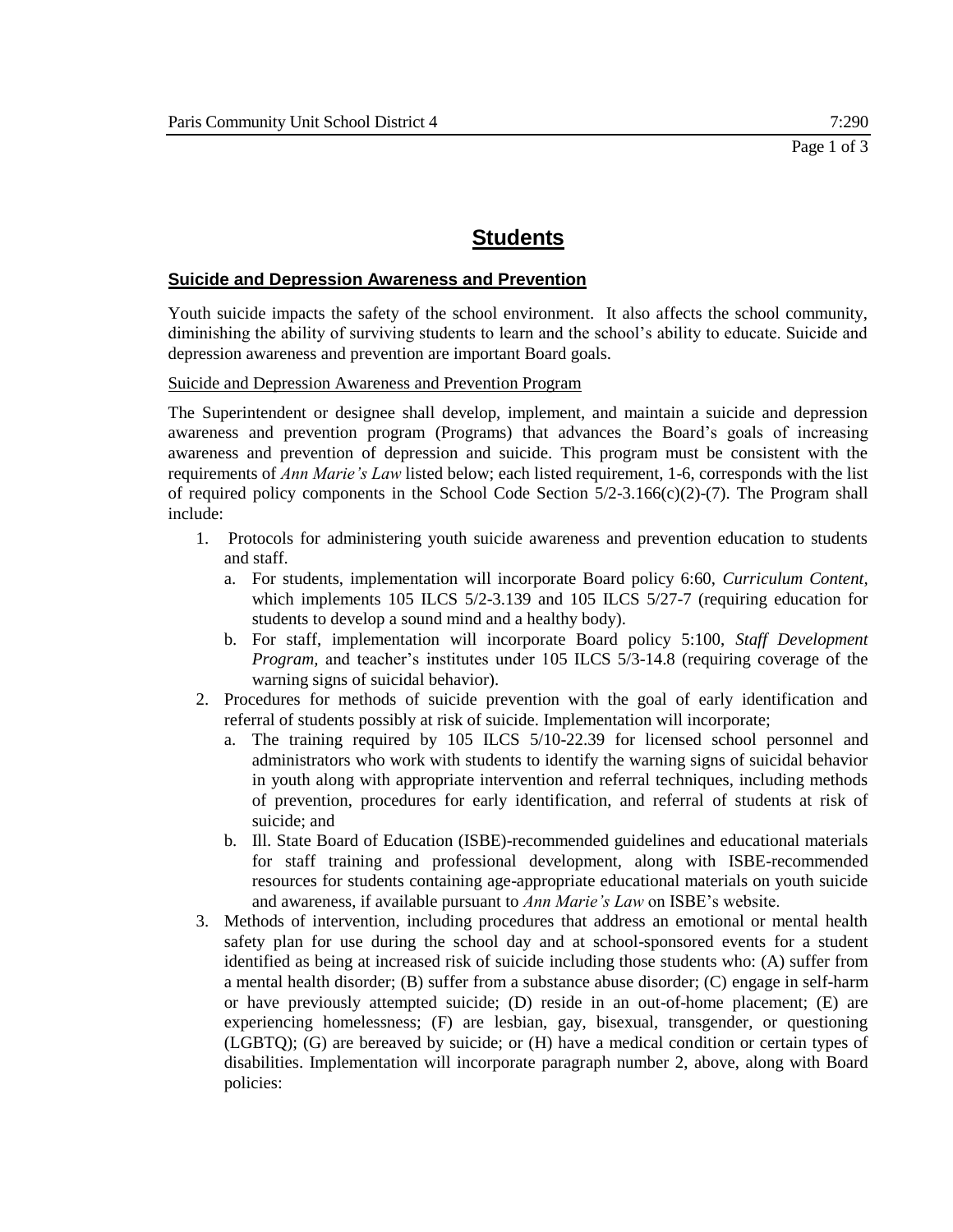- a. 6:65, *Student Social and Emotional Development,* implementing the goals and benchmarks of the Ill. Learning Standards and 405 ILCS 49/15(b) (requiring student social and emotional development in the District's educational program);
- b. 6:120, *Education of Children with Disabilities*, implementing special education requirements for the District;
- c. 6:140, *Education of Homeless Children*, implementing provision of District services to students who are homeless;
- d. 6:270, *Guidance and Counseling Program,* implementing guidance and counseling program(s) for students, and 105 ILCS 5/10-22.24a and 22.24b, which allow a qualified guidance specialist or any licensed staff member to provide school counseling service;
- e. 7:10, *Equal Educational Opportunities*, and its implementing administrative procedure and exhibit, implementing supports for equal educational opportunities for students who are LGBTQ;
- f. 7:50, *School Admissions and Student Transfers To and From Non-District Schools,*  implementing State law requirements related to students who are in foster care;.
- g. 7:250, *Student Support Services*, implementing the Children's Mental Health Act of 2003, 405 ILCS 49/ (requiring protocols for responding to students with social, emotional, or mental health issues that impact learning ability); and
- h. State and/or federal resources that address emotional or mental health safety plans for students who are possibly at an increased risk for suicide, if available on the ISBE's website pursuant to *Ann Marie's Law*.
- 4. Methods of responding to a student or staff suicide or suicide attempt. Implementation of this requirement shall incorporate building-level Student Support Committee(s) established through Board policy 7:250, *Student Support Services*.
- 5. Reporting procedures. Implementation of this requirement shall incorporate Board policy 6:270, *Guidance and Counseling Program,* and Board policy 7:250, *Student Support Services,* in addition to other State and/or federal resources that address reporting procedures.
- 6. A process to incorporate ISBE-recommended resources on youth suicide awareness and prevention programs, including current contact information for such programs in the District's Suicide and Depression Awareness and Prevention Program.

## **Monitoring**

The Board will review and update this policy pursuant to *Ann Marie's Law* and Board policy 2:240, *Board Policy Development.*

## Information to Staff, Parents/Guardians, and Students

The Superintendent shall inform each school district employee about this policy and ensure its posting on the District's website. The Superintendent or designee shall provide a copy of this policy to the parent or legal guardian of each student enrolled in the District. Student identification (ID) cards, the District's website, and student handbooks and planners will contain the support information as required by State law.

## Implementation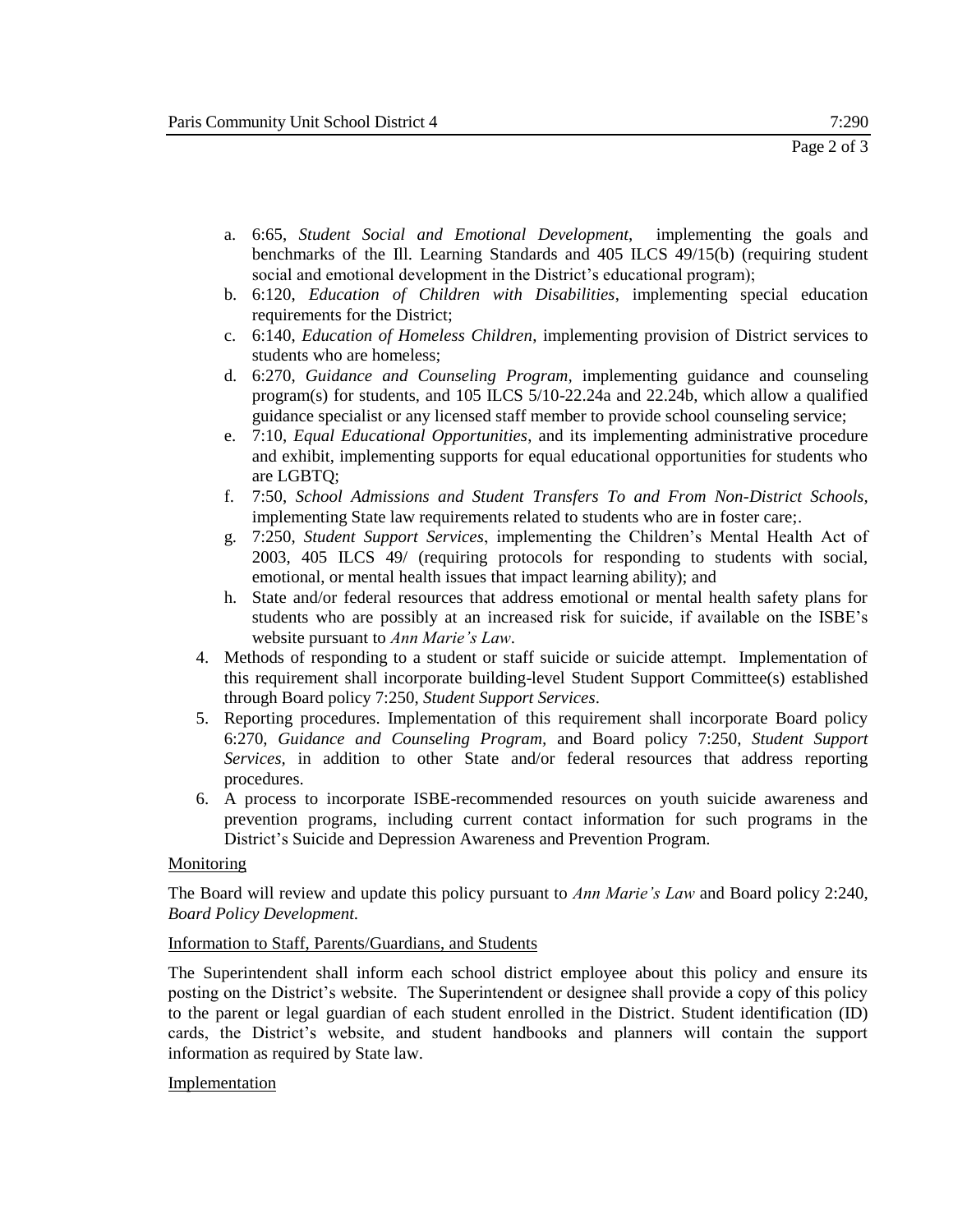This policy shall be implemented in a manner consistent with State and federal laws, including the Children's Mental Health Act of 2003, 405 ILCS 49/, Mental Health and Developmental Disabilities Confidentiality Act, 740 ILS 110/, and the Individuals with Disabilities Education Act, 42 U.S.C. §12101 et seq.

The District, Board, and its staff are protected from liability by the Local Governmental and Governmental Employees Tort Immunity Act. Services provided pursuant to this policy: (1) do not replace the care of a physician licensed to practice medicine in all of its branches or a licensed medical practitioner or professional trained in suicide prevention, assessments and counseling services, (2) are strictly limited to the available resources within the District, (3) do not extend beyond the school day and/or school-sponsored events, and (4) cannot guarantee or ensure the safety of a student or the student body.

LEGAL REF.: 42 U.S.C. § 1201 et seq. Individuals with Disabilities Education Act. 105 ILCS 5/2-3.166, 105 ILCS 5/2-3.139, 5/3-14.8, 5/10-20.73 (final citation pending), 5/10-22.24a, 5/10-22.24b, 5/10-22.39, 5/10-20.75 (final citation pending), 5/14-1.01 et seq., 5/14-7.02, and 5/14-7.02b, 5/27-7. 405 ILCS 49, Children's Mental Health Act o 2003. 740 ILCS 110/, Mental Health and Developmental Disabilities Confidentiality Act. 745 ILCS 10/, Local Governmental and Governmental Tort Immunity Act.

- CROSS REF.: 2;240, 5:100, 6:60, 6:65, 6:120, 6:270, 7:180, 7:250
- ADOPTED: January 13, 2016
- REVISED: January 9, 2019
- REVISED: December 11, 2019
- REVISED: February 9, 2022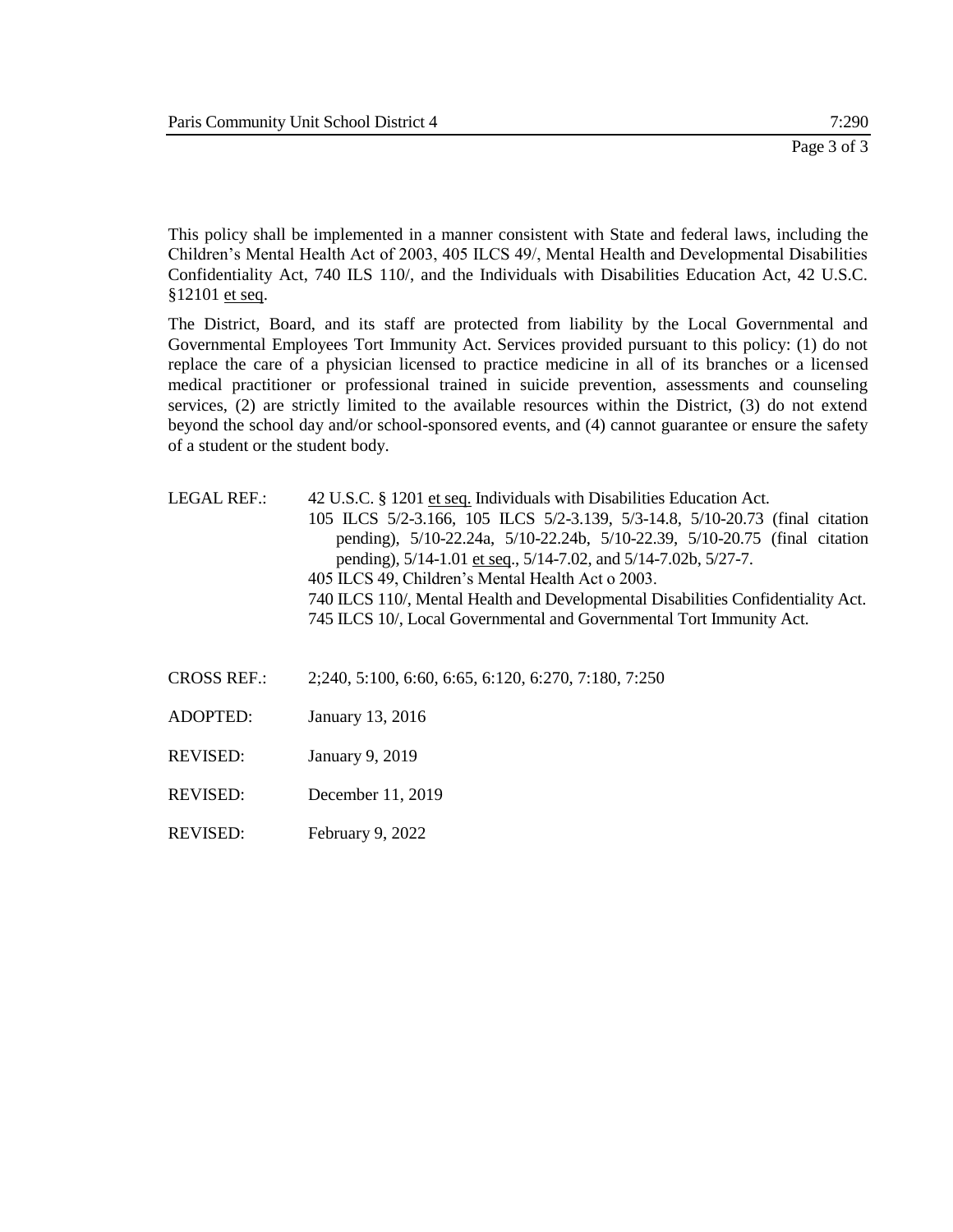# **Extracurricular Athletics**

Student participation in school-sponsored extracurricular athletic activities is contingent upon the following:

- 1. The student must meet the academic criteria set forth in the Board policy 6:190, *Extracurricular and Co-Curricular Activities*.
- 2. A parent/guardian of the student must provide written permission for the student's participation, giving the District full waiver of responsibility of the risks involved.
- 3. The student must present a current certificate of physical fitness issued by a licensed physician, an advanced practice registered nurse, or a physician assistant. The *Pre-Participation Physical Examination Form*, offered by the Illinois High School Association and the Illinois Elementary School Association, is the preferred certificate of physical fitness.
- 4. The student must show proof of accident insurance coverage either by a policy purchased through the District-approved insurance plan or a parent/guardian written statement that the student is covered under a family insurance plan.
- 5. The student must agree to follow all conduct rules and the coaches' instructions.
- 6. The student and his or her parents/guardians must: (a) comply with the eligibility rules of and complete any forms required by, any sponsoring association (such as, the Illinois Elementary School Association, the Illinois High School Association, or the Southern Illinois Junior High School Athletic Association), and (b) complete all forms required by the District including, without limitation, signing an acknowledgment of receiving information about the Board's concussion policy 7:305, *Student Athlete Concussions and Head Injuries*.

The Superintendent or designee (1) is authorized to impose additional requirements for a student to participate in extracurricular athletics, provided the requirement(s) comply with Board policy 7:10, *Equal Educational Opportunities,* and (2) shall maintain the necessary records to ensure student compliance with this policy.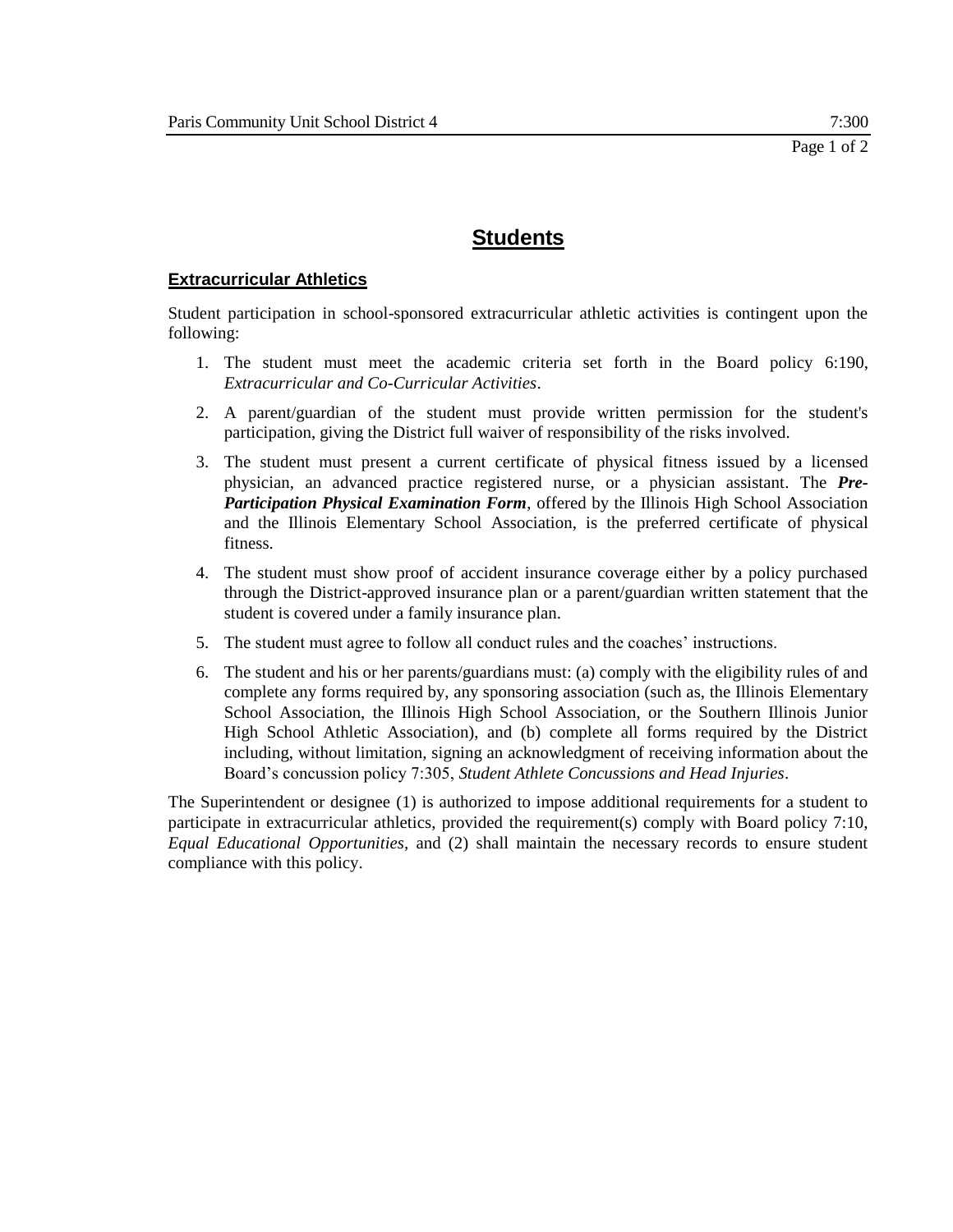# $\frac{7:300}{\text{Page 2 of 2}}$

| <b>LEGAL REF.:</b> | 105 ILCS 5/10-20.30, 5/10-20154, 5/22-80, and 25/2.<br>23 Ill. Admin. Code § 1.530(b). |
|--------------------|----------------------------------------------------------------------------------------|
| <b>CROSS REF.:</b> | 4:100, 4:170, 6:190, 7:10, 7:20, 7:240, 7:305, 7:340                                   |
| <b>ADOPTED:</b>    | April 12, 2000                                                                         |
| <b>REVISED:</b>    | February 11, 2004                                                                      |
| <b>REVISED:</b>    | January 14, 2009                                                                       |
| <b>REVISED:</b>    | January 13, 2010                                                                       |
| <b>REVISED:</b>    | December 8, 2010                                                                       |
| <b>REVISED:</b>    | January 15, 2014                                                                       |

- REVISED: January 13, 2016
- REVISED: January 13, 2021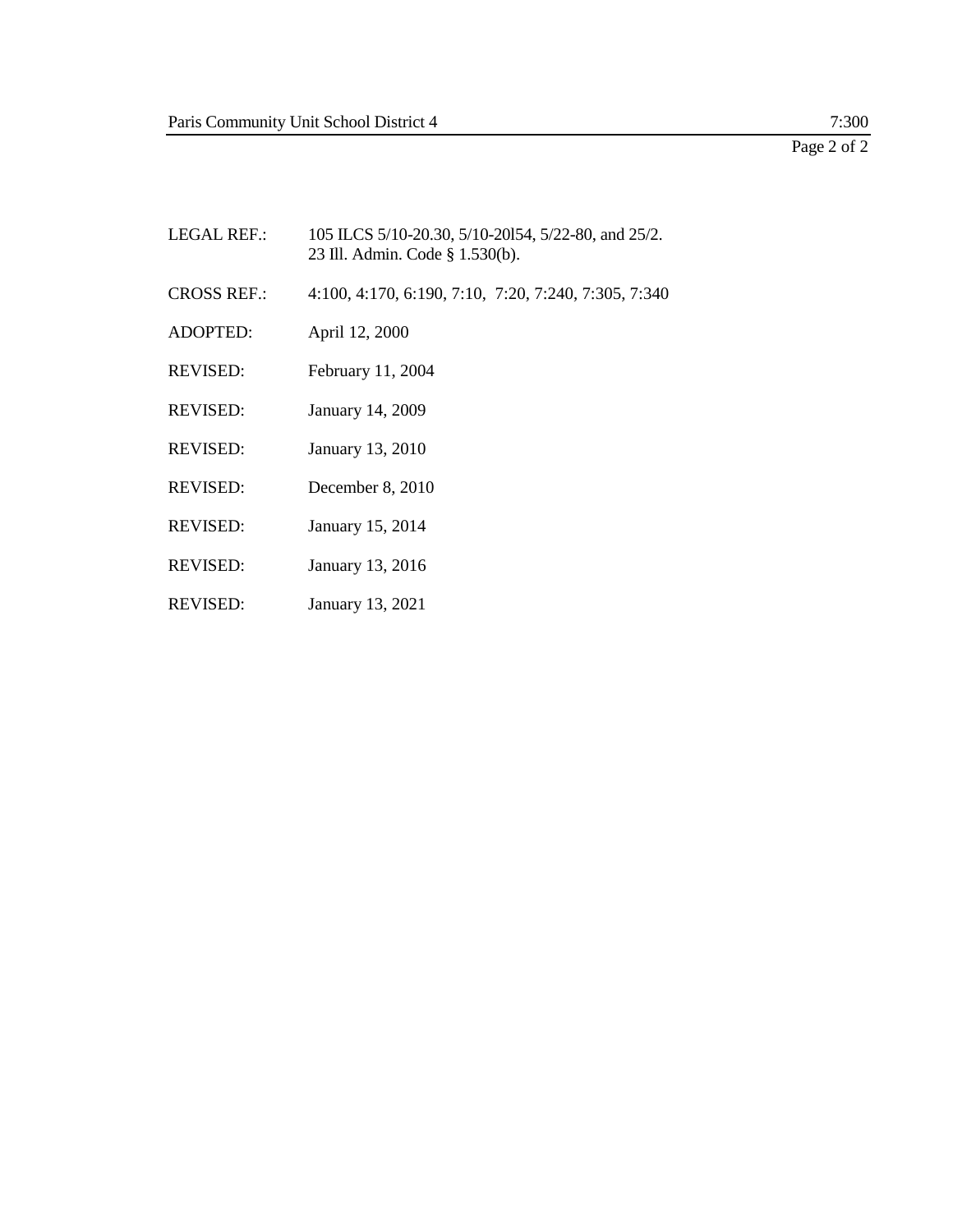## **Student Athlete Concussions and Head Injuries**

The Superintendent or designee shall develop and implement a program to manage concussions and head injuries suffered by students. The program shall:

- 1. Fully implement the Youth Sports Concussion Safety Act, that provides, without limitation, each of the following:
	- a. The Board must appoint or approve members of a Concussion Oversight Team for the District.
	- b. The Concussion Oversight Team shall establish each of the following based on peerreviewed scientific evidence consistent with guidelines from the Centers for Disease Control and Prevention:

A return-to-play protocol governing a student's return to interscholastic athletics practice or competition following a force of impact believed to have caused a concussion. The Superintendent or designee shall supervise an athletic trainer or other person responsible for compliance with the return-to-play protocol.

A return-to-learn protocol governing a student's return to the classroom following a force of impact believed to have caused a concussion. The Superintendent or designee shall supervise the person responsible for compliance with the return-tolearn protocol.

- c. Each student and the student's parent/guardian shall be required to sign a concussion information receipt form each school year before participating in an interscholastic athletic activity.
- d. A student shall be removed from an interscholastic athletic practice or competition immediately if any of the following individuals believes that the student sustained a concussion during the practice and/or competition: a coach, a physician, a game official, an athletic trainer, the student's parent/guardian, the student, or any other person deemed appropriate under the return-to-play protocol.
- e. A student who was removed from interscholastic athletic practice or competition shall be allowed to return only after all statutory prerequisites are completed, including without limitation, the return-to-play and return-to-learn protocols developed by the Concussion Oversight Team. An athletic team coach or assistant coach may not authorize a student's return-to-play or return-to-learn.
- f. The following individuals must complete concussion training as specified in the Youth Sports Concussion Safety Act; all coaches or assistant coaches (whether volunteer or a district employee) of interscholastic athletic activities; nurses, licensed healthcare professionals or non-licensed healthcare professionals who serve on the Concussion Oversight Team (whether or not they serve on a volunteer basis); athletic trainers; game officials of interscholastic athletic activities; and physicians who serve on the Concussion Oversight Team.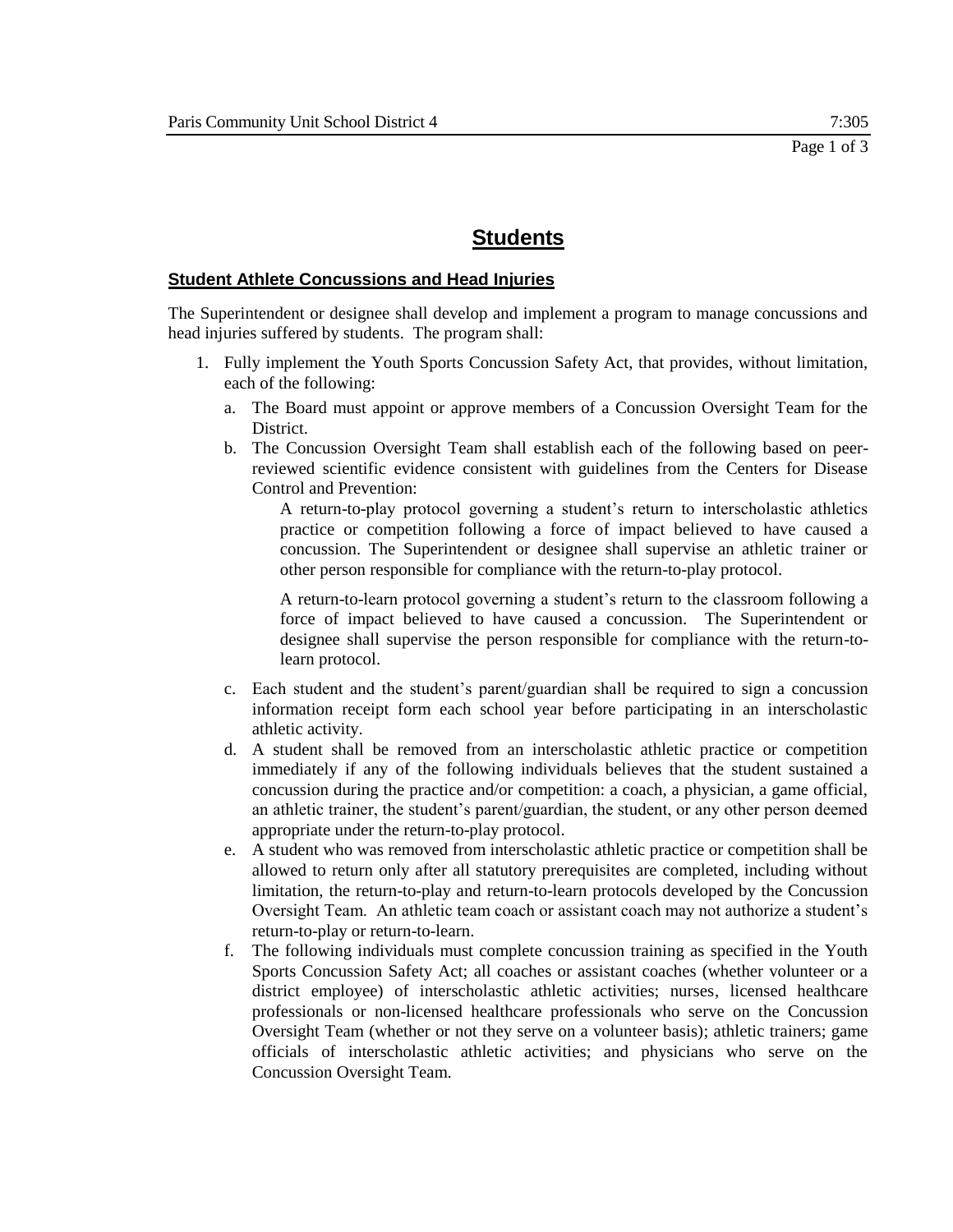- g. The Board shall approve school-specific emergency action plans for interscholastic athletic activities to address the serious injuries and acute medical conditions in which a student's condition may deteriorate rapidly.
- 2. Comply with the concussion protocols, policies, and by-laws of the Illinois High School Association (IHSA), including its *Protocol for Implementation of NFHS Sports Playing Rules for Concussion,* which includes its *Return to Play (RTP) Policy.* These specifically require that:
	- a. A student athlete who exhibits signs, symptoms, or behaviors consistent with a concussion in a practice or game shall be removed from participation or competition at that time.
	- b. A student athlete who has been removed from an interscholastic contest for a possible concussion or head injury may not return to that contest unless cleared to do so by a physician licensed to practice medicine in all its branches in Illinois or a certified athletic trainer.
	- c. If not cleared to return to that contest, a student athlete may not return to play or practice until the student athlete has provided his or her school with written clearance from a physician licensed to practice medicine in all its branches in Illinois, advanced practice registered nurse, physician assistant or a certified athletic trainer working in conjunction with a physician licensed to practice medicine in all its branches in Illinois.
- 3. Require that all high school coaching personnel, including the head and assistant coaches, and athletic directors obtain online concussion certification by completing online concussion awareness training in accordance with 105 ILCS 25/1.15.
- 4. Require all student athletes to view the IHSA video about concussions.
- 5. Inform student athletes and their parent(s)/guardian(s) about this policy in the Agreement to Participate or other written instrument that a student athlete and his or her parent/guardian must sign before the student is allowed to participate in a practice or interscholastic competition.
- 6. Provide coaches and student athletes and their parent(s)/guardian(s) with educational materials from the IHSA regarding the nature and risk of concussions and head injuries, including the risks inherent in continuing to play after a concussion or head injury.
- 7. Include a requirement for staff members to notify the parent/guardian of a student who exhibits symptoms consistent with that of a concussion.
- 8. Include a requirement for staff members to distribute the Ill. Dept. of Public Health concussion brochure to any student or the parent/guardian of a student who may have sustained a concussion, regardless of whether or not the concussion occurred while the student was participating in an interscholastic athletic activity, if available.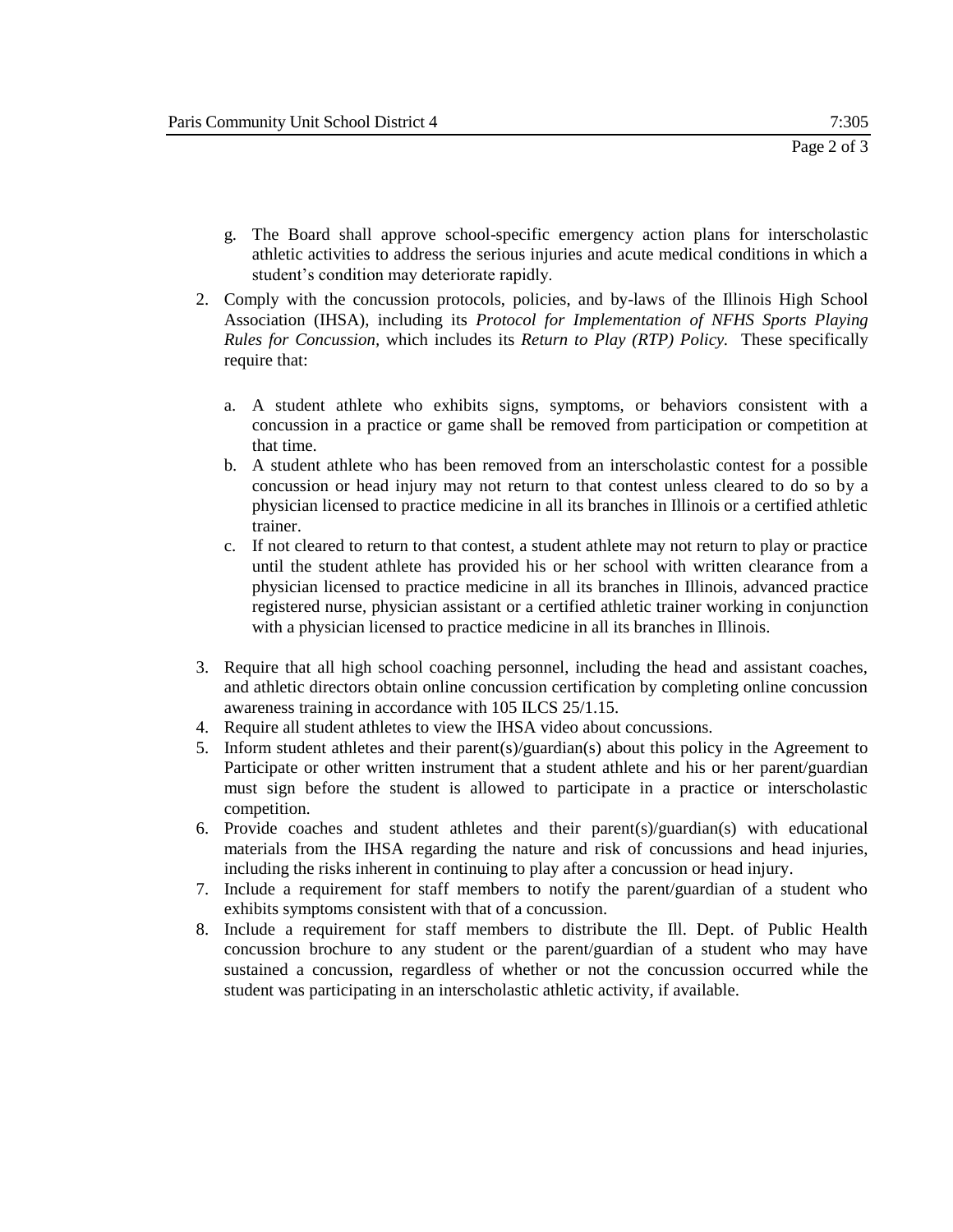Page 3 of 3

- LEGAL REF.: 105 ILCS 5/22-80 105 ILCS 25/1.15. CROSS REF.: 4:170, 5:100, 7:300 ADOPTED: December 14, 2011 REVISED: May 8, 2013 REVISED: January 13, 2016 REVISED: May 11, 2016 REVISED: January 11, 2017 REVISED: January 10, 2018
- REVISED: January 9, 2019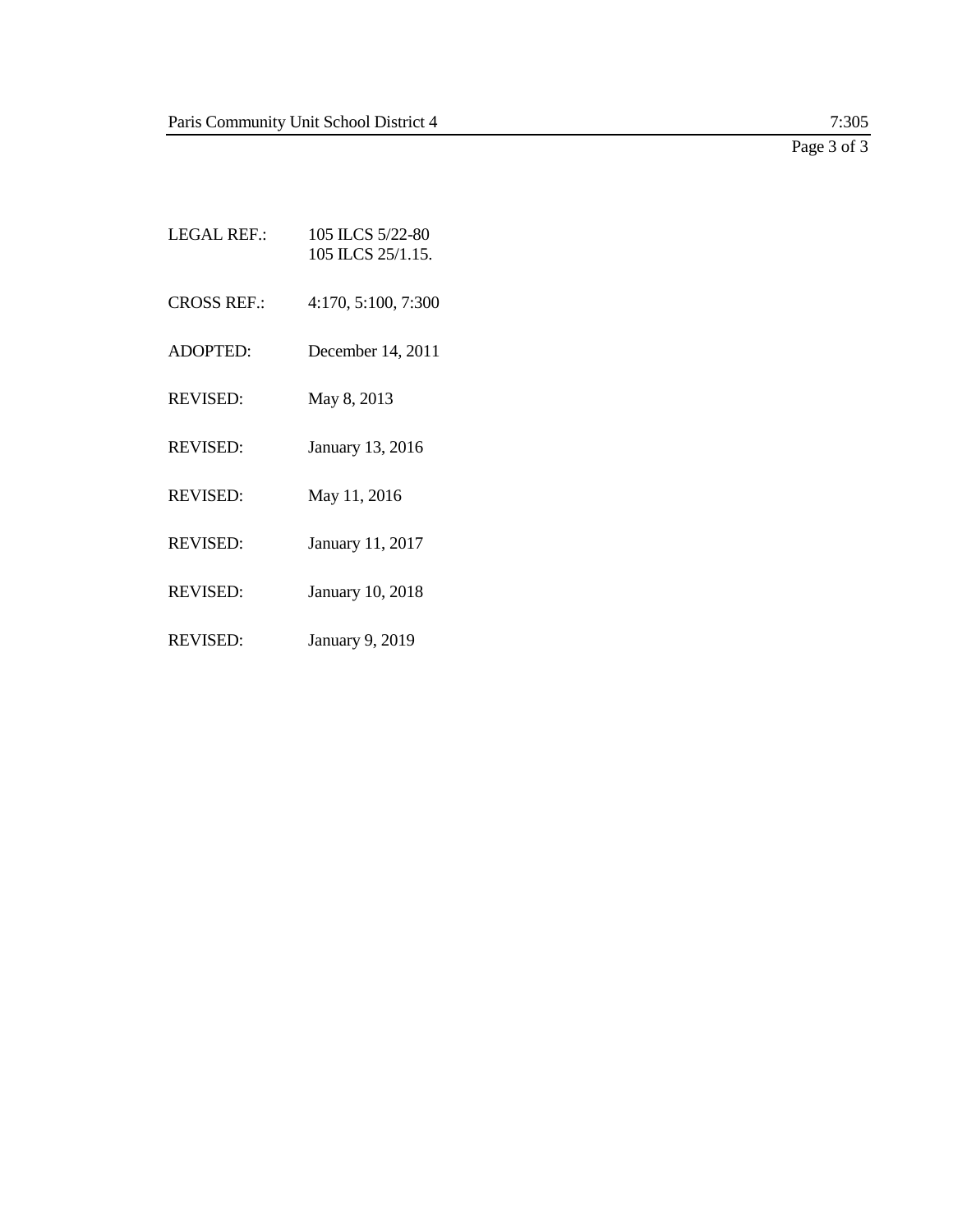# **Restrictions on Publications; Elementary Schools**

[*For elementary or unit districts only*]

#### School-Sponsored Publications and Web Sites

School-sponsored publications, productions, and web sites are part of the curriculum and are not a public forum for general student use. School authorities may edit or delete material that is inconsistent with the District's educational mission.

All school-sponsored communications shall comply with the ethics and rules of responsible journalism. Text that is libelous, obscene, vulgar, lewd, invades the privacy of others, conflicts with the basic educational mission of the school, is socially inappropriate, is inappropriate due to the maturity of the students, or is materially disruptive to the educational process will not be tolerated.

The author's name will accompany personal opinions and editorial statements. An opportunity for the expression of differing opinions from those published/produced will be provided within the same media.

#### Non-School-Sponsored Publications Accessed or Distributed On-Campus

For purposes of this section and the following section, a *publication* includes, without limitation: (1) written or electronic print material, (2) audio-visual material on any medium including electromagnetic media (e.g., images, digital files, flash memory, etc.), or combination of these whether off-line (e.g., a printed book, digital files, etc.) or online (e.g., any website, social networking site, database for information retrieval, etc.), or (3) information or material on electronic devices (e.g., text or voice messages delivered by cell phones, tablets, and other hand-held devices).

Creating, distributing, and/or accessing non-school sponsored publications shall occur at a time and place and in a manner that will not cause disruption, be coercive, or result in the perception that the distribution or the publication is endorsed by the School District.

Students are prohibited from creating, distributing, and/or accessing at school any publication that;

- 1. Will cause substantial disruption of the proper and orderly operation and discipline of the school or school activities;
- 2. Violates the rights of others, including but not limited to material that is libelous, invades the privacy of others, or infringes on a copyright;
- 3. Is socially inappropriate or inappropriate due to maturity level of the students, including but not limited to material that is obscene, pornographic, or pervasively lewd and vulgar, or contains indecent and vulgar language, or sexting as defined by School Board policy and Student Handbooks;
- 4. Is reasonably viewed as promoting illegal drug use; or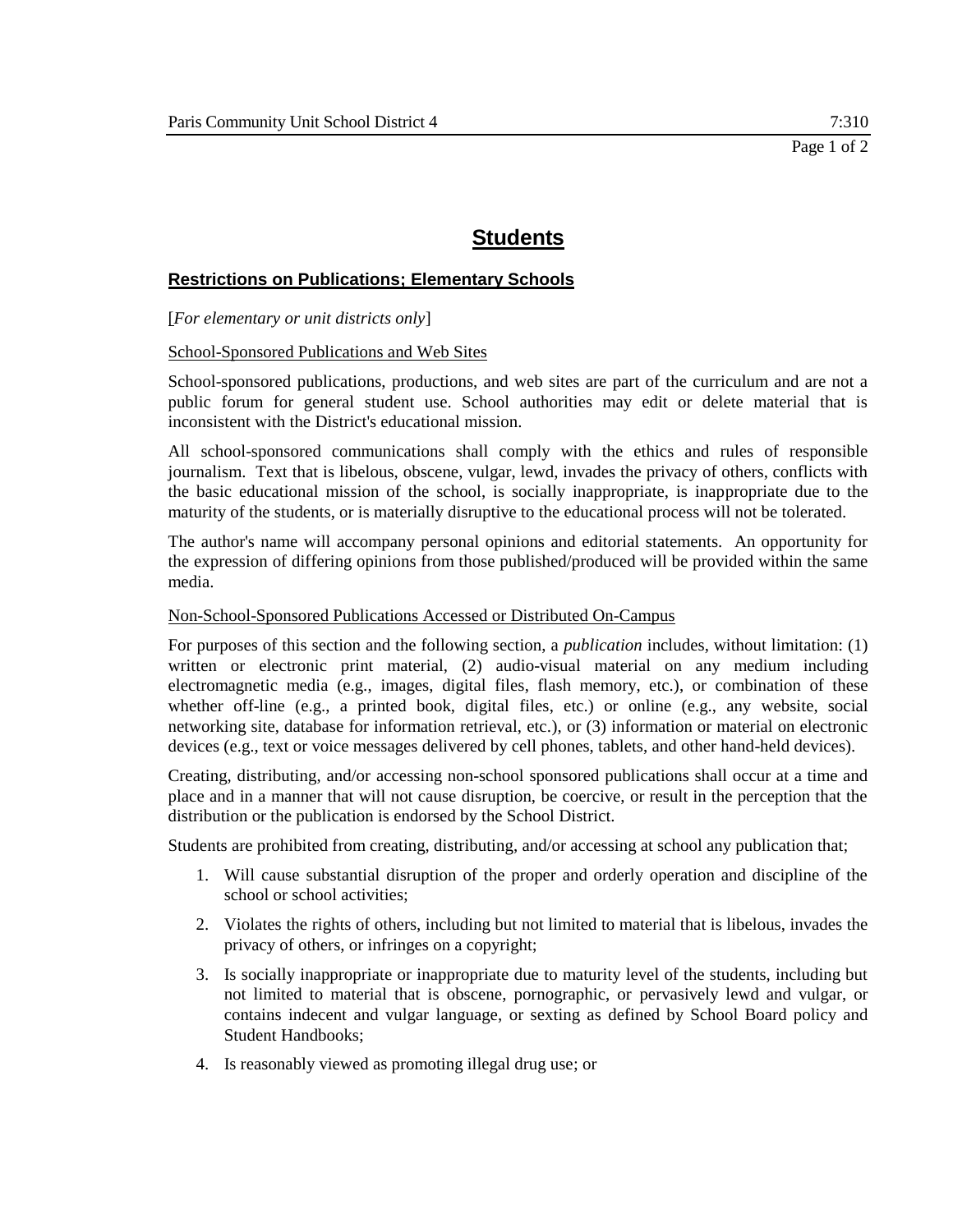5. Is distributed in kindergarten through eighth grade and is primarily prepared by non-students, unless it is being used for school purposes. Nothing herein shall be interpreted to prevent the inclusion of material from outside sources or the citation to such sources as long as the material to be distributed or accessed is primarily prepared by students.

Accessing or distributing on-campus includes accessing or distributing on school property or at school-related activities. A student engages in gross disobedience and misconduct and may be disciplined for (1) accessing or distributing forbidden material, or (2) for writing, creating, or publishing such material intending for it to be accessed or distributed at school.

#### Non-School Sponsored Publications Accessed or Distributed Off-Campus

A student engages in gross disobedience and misconduct and may be disciplined for creating and/or distributing a publication that: (1) causes a substantial disruption or a foreseeable risk of a substantial disruption to school operations, or (2) interferes with the rights of other students or staff members.

#### Bullying and Cyberbullying

The Superintendent or designee shall treat behavior that is *bullying* and/or *cyberbullying* according to Board policy 7:180, *Prevention of and Response to Bullying, Intimidation, and Harassment,* in addition to any response required by this policy.

| <b>LEGAL REF.:</b> | 105 ILCS 5/27-23.7<br>Hazelwood v. Kuhlmeier, U.S. 260 (1988).<br>Tinker v. Des Moines Indep. Cmty. Sch. Dist., 393 U.S. 503 (1969).<br>Hedges v. Wauconda Cmty. Unit Sch. Dist. No. 118, 9 F.3d 1295 (7 <sup>th</sup> Cir. 1993). |
|--------------------|------------------------------------------------------------------------------------------------------------------------------------------------------------------------------------------------------------------------------------|
| <b>CROSS REF.:</b> | 6:235, 7:180, 825                                                                                                                                                                                                                  |
| <b>ADOPTED:</b>    | April 12, 2000                                                                                                                                                                                                                     |
| <b>REVISED:</b>    | February 14, 2007                                                                                                                                                                                                                  |
| <b>REVISED:</b>    | February 9, 2011                                                                                                                                                                                                                   |
| <b>REVISED:</b>    | October 14, 2015                                                                                                                                                                                                                   |
| <b>REVISED:</b>    | January 11, 2017                                                                                                                                                                                                                   |
| <b>REVISED:</b>    | February 9, 2022                                                                                                                                                                                                                   |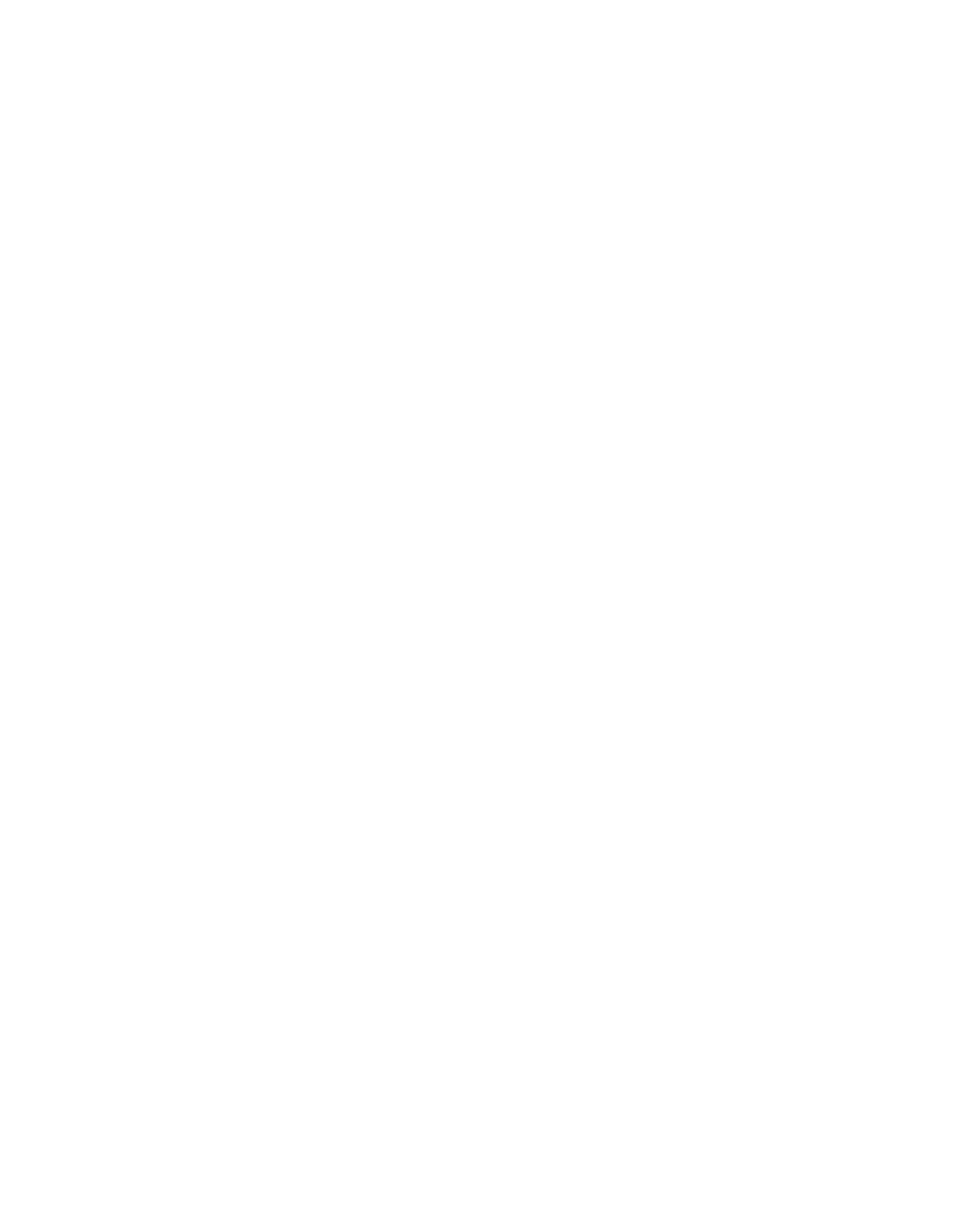# **Student Fundraising Activities**

No individual or organization is allowed to ask students to participate in fundraising activities while the students are on school grounds during school hours or during any school activity. Exceptions are:

- 1. School-sponsored student organizations; and
- 2. Parent organizations and booster clubs that are recognized pursuant to policy 8:90, *Parent Organizations and Booster Clubs.*

The Superintendent or designee shall manage student fundraising activities in alignment with the following directives:

- 1. Fundraising efforts shall not conflict with instructional activities or programs.
- 2. For any school that participates in the School Breakfast Program or the National School Lunch Program, fundraising activities involving the sale of food and beverage items to students during the school day while on the school campus must comply with the Ill. State Board of Education rules concerning the sale of competitive food and beverage items.
- 3. Participation in fundraising efforts must be voluntary.
- 4. Student safety must be paramount.
- 5. For school-sponsored student organizations, a school staff member must supervise the fundraising activities and the student activity funds treasurer must safeguard the financial accounts.
- 6. The fundraising efforts must be to support the organization's purposes and/or activities, the general welfare, a charitable cause, or the educational experiences of student generally.
- 7. The funds shall be used to the maximum extent possible for the designated purpose.
- 8. Any fundraising efforts that solicit donor messages for incorporation into school property e.g., tiles or bricks or placement upon school property, e.g., posters or placards must:
	- a. Develop viewpoint neutral guidelines for the creation of messages;
	- b. Inform potential donors that all messages are subject to review and approval, and that messages that do not meet the established guidelines must be resubmitted or the donation will be returned; and
	- c. Place a disclaimer on all fundraising information and near the completed donor messages that all messages are "solely the expression of the individual donors and not an endorsement by the District of any message's content."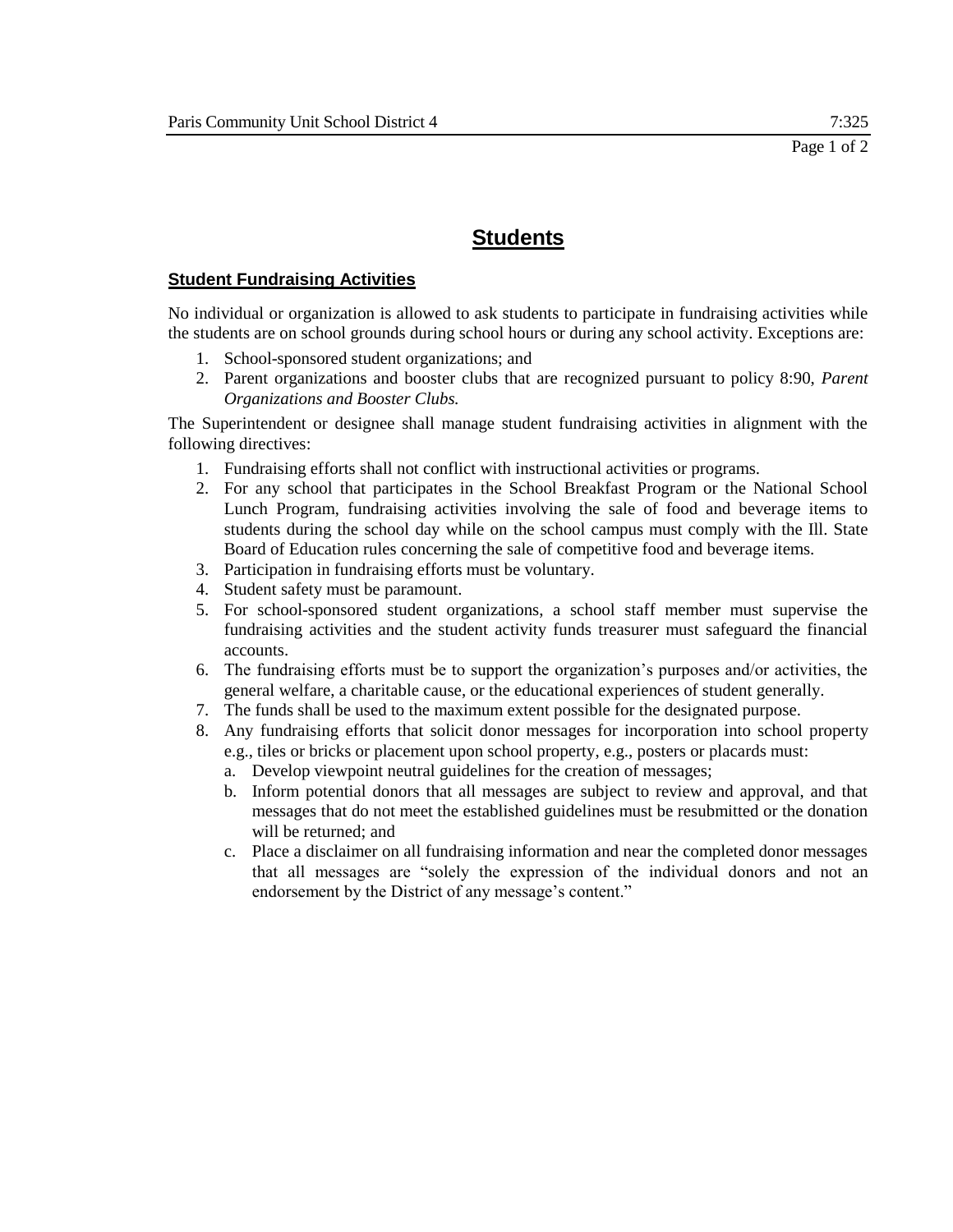Page 2 of 2

| LEGAL REF.:        | 105 ILCS 5/10-20.19(3).<br>23 Ill. Admin. Code Part 305, School Food Service. |
|--------------------|-------------------------------------------------------------------------------|
| <b>CROSS REF.:</b> | 4:90, 4:120, 8:80, 8:90                                                       |
| ADOPTFD:           | April 12, 2000                                                                |
| <b>REVISED:</b>    | July 13, 2005                                                                 |
| <b>REVISED:</b>    | October 13, 2010                                                              |
| <b>REVISED:</b>    | October 14, 2015                                                              |
| <b>REVISED:</b>    | January 13, 2021                                                              |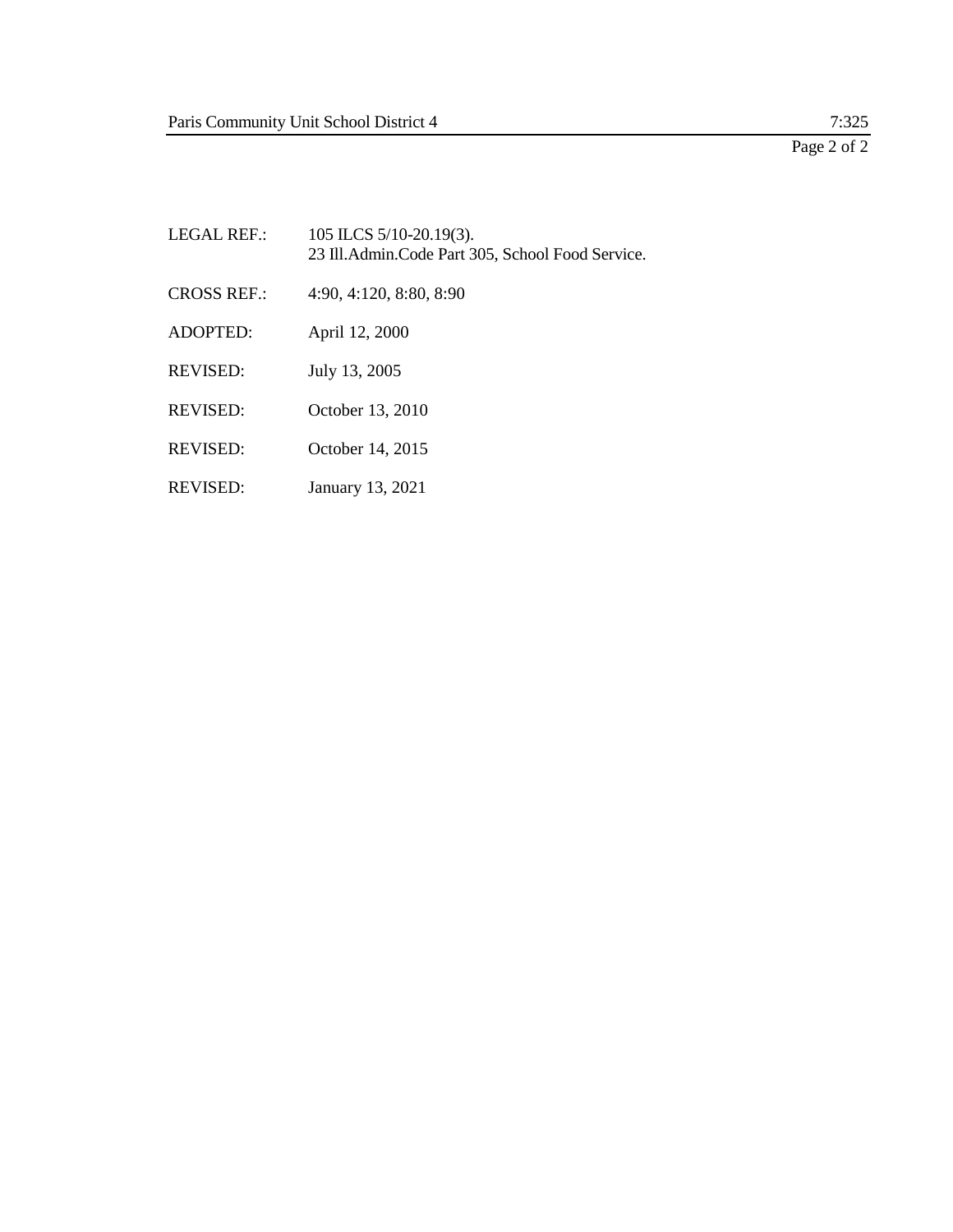# **Student Records**

School student records are confidential. Information from them shall not be released other than as provided by law. A school student record is any writing or other recorded information concerning a student and by which a student may be identified individually that is maintained by a school or at its direction by a school employee, regardless of how or where the information is stored, except as provided in State or federal law as summarized below:

- 1. Records kept in a staff member's sole possession.
- 2. Records maintained by law enforcement officers working in the school.
- 3. Video and other electronic recordings (including without limitation, electronic records made on school buses) that are created in part for law enforcement, security, or safety reasons or purposes. The content of these recordings may become part of a school student record to the extent school officials create, use, and maintain this content, or it becomes available to them by law enforcement officials, for disciplinary or special education purposes regarding a particular student.
- 4. Any information, either written or oral, received from law enforcement officials concerning a student less than the age of 18 years who has been arrested or taken into custody.

State and federal law grants students and parents/guardians certain rights, including the right to inspect, copy, and challenge school student records. The information contained in school student records shall be kept current, accurate, clear and relevant. All information maintained concerning a student receiving special education services shall be directly related to the provision of services to that child. The District may release directory information as permitted by law, but a parent/guardian shall have the right to opt-out of the release of directory information regarding his or her child. The District will comply with State of federal law with regard to release of a student's school records, including, where applicable, without notice to, or the consent of, the student's parent/guardian or eligible student. Upon request, the District discloses school student records without parent consent to the official records custodian of another school in which a student has enrolled or intends to enroll, as well as to any other person as specifically required or permitted by State or federal law.

The Superintendent shall fully implement this policy and designate an *official records custodian* for each school who shall maintain and protect the confidentiality of school student records inform staff members of this policy, and inform students and their parents/guardians of their rights regarding school student records.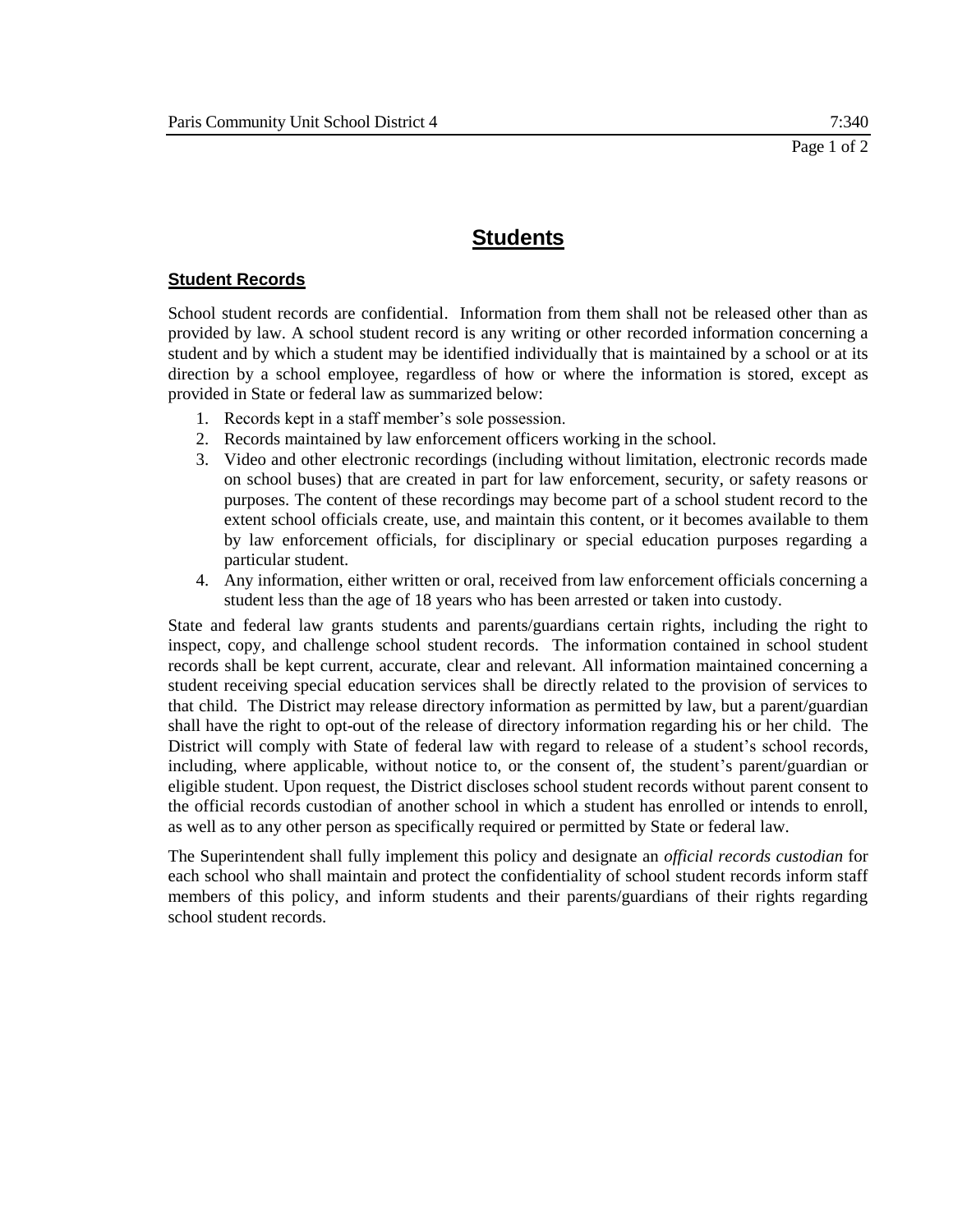- LEGAL REF.: 20 U.S.C. §1232g, Family Educational Rights and Privacy Act, implemented by 34 C.F.R. Part 99. 50 ILCS 205/7, Local Records Act. 105 ILCS 5/10-20.12b, 5/10-20.40, and 5/14-1.01 et seq. 105 ILCS 10/, Illinois School Student Records Act. 105 ILCS 85/, Student Online Personal Protection Act. 325 ILCS 17/, Children's Privacy Protection and Parental Empowerment Act. 750 ILCS 5/602.11, Ill. Marriage and Dissolution of Marriage Act. 23 Ill. Admin. Code Parts 226 and 375. Owasso I.S.D. No. I-011 v. Falvo, 534 U.S. 426 (2002). Chicago Tribune Co. v. Chicago Bd. Of Ed., 332 Ill.App.3d 60 (1<sup>st</sup> Dist. 2002).
- CROSS REF.: 5:100, 5:130, 7:15, 7:220, 7:345
- ADMIN PROC.: 7:15-E, 7:340-AP1, 7:340-AP1,E1, 7:340-AP1, E3, 7:340-APl, E4, 7:340-APl, E5, 7:340-AP2, 7:340-AP2,E1
- ADOPTED: April 12, 2000
- REVISED: February 13, 2002
- REVISED: April 7, 2003
- REVISED: July 14, 2004
- REVISED: July 13, 2005
- REVISED: February 14, 2007
- REVISED: January 9, 2008
- REVISED: January 14, 2009
- REVISED: July 11, 2012
- REVISED: October 8, 2013
- REVISED: January 13, 2016
- REVISED: October 12, 2016
- REVISED: January 11, 2017
- REVISED: January 10, 2018
- REVISED: July 11, 2018
- REVISED: December 11, 2019
- REVISED: August 12, 2020
- REVISED: February 9, 2022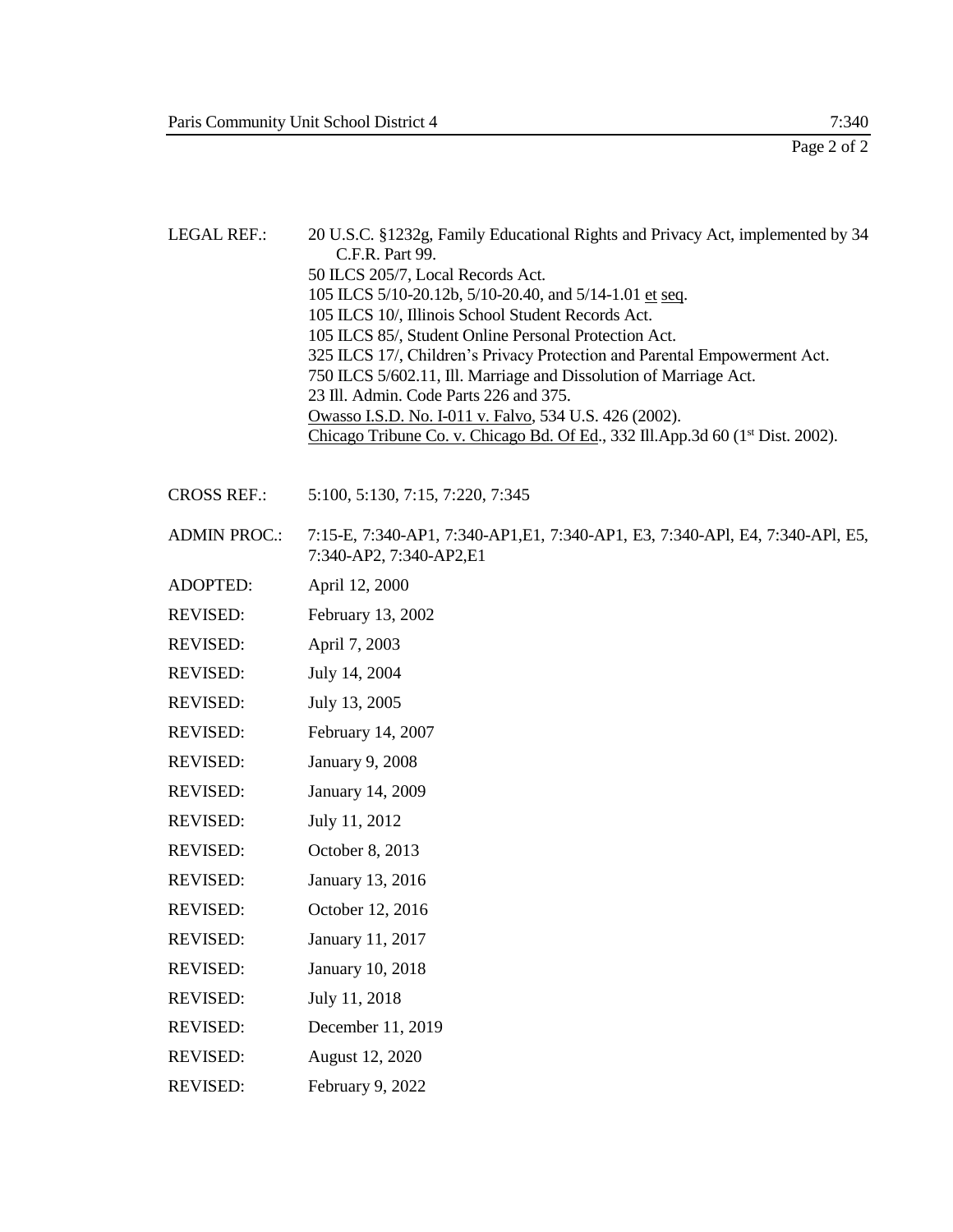# **Use of Educational Technologies; Student Data Privacy and Security**

Educational technologies used in the District shall further the objectives of the District's educational program, as set forth in Board policy 6:10, *Educational Philosophy and Objectives*, align with the curriculum criteria in policy 6:40, *Curriculum Development*, and /or support efficient District operations. The Superintendent shall ensure that the use of educational technologies in the District meets the above criteria.

The District and/or vendors under its control may need to collect and maintain data that personally identifies students in order to use certain educational technologies for the benefit of student learning or District operations.

Federal and State law govern the protection of student data, including school student records and/or *covered information*. The sale, rental, lease, or trading of any school student records or covered information by the District is prohibited. Protecting such information is important for legal compliance, District operations, and maintaining the trust of District stakeholders, including parents, students and staff.

# Definitions

*Covered information* means personally identifiable information (PII) or information linked to PII in any media or format that is not publicly available and is any of the following: (1) created by or provided to an operator by a student or the student's parent/guardian in the course of the student's or parent/guardian's use of the operator's site, service or application; (2) created by or provided to an operator by an employee or agent of the District; or (3) gathered by an operator through the operation of its site, service, or application.

*Operators* are entities (such as educational technology vendors) that operate Internet websites, online services, online applications, or mobile applications that are designed, marketed, and primarily used for K-12 school purposes.

*Breach* means the unauthorized acquisition of computerized, data that compromises the security, confidentiality or integrity of covered information maintained by an operator or the District.

## Operator Contracts

The Superintendent or designee designates which District employees are authorized to enter into written agreements with operators for those contracts that do not require separate Board approval. Contracts between the Board and operators shall be entered info in accordance with State law and Board policy 4:60, *Purchases and Contracts*, and shall include any specific provisions required by State law.

## Security Standards

The Superintendent or designee shall ensure the District implements and maintains reasonable security procedures and practices that otherwise meet or exceed industry standards designed to